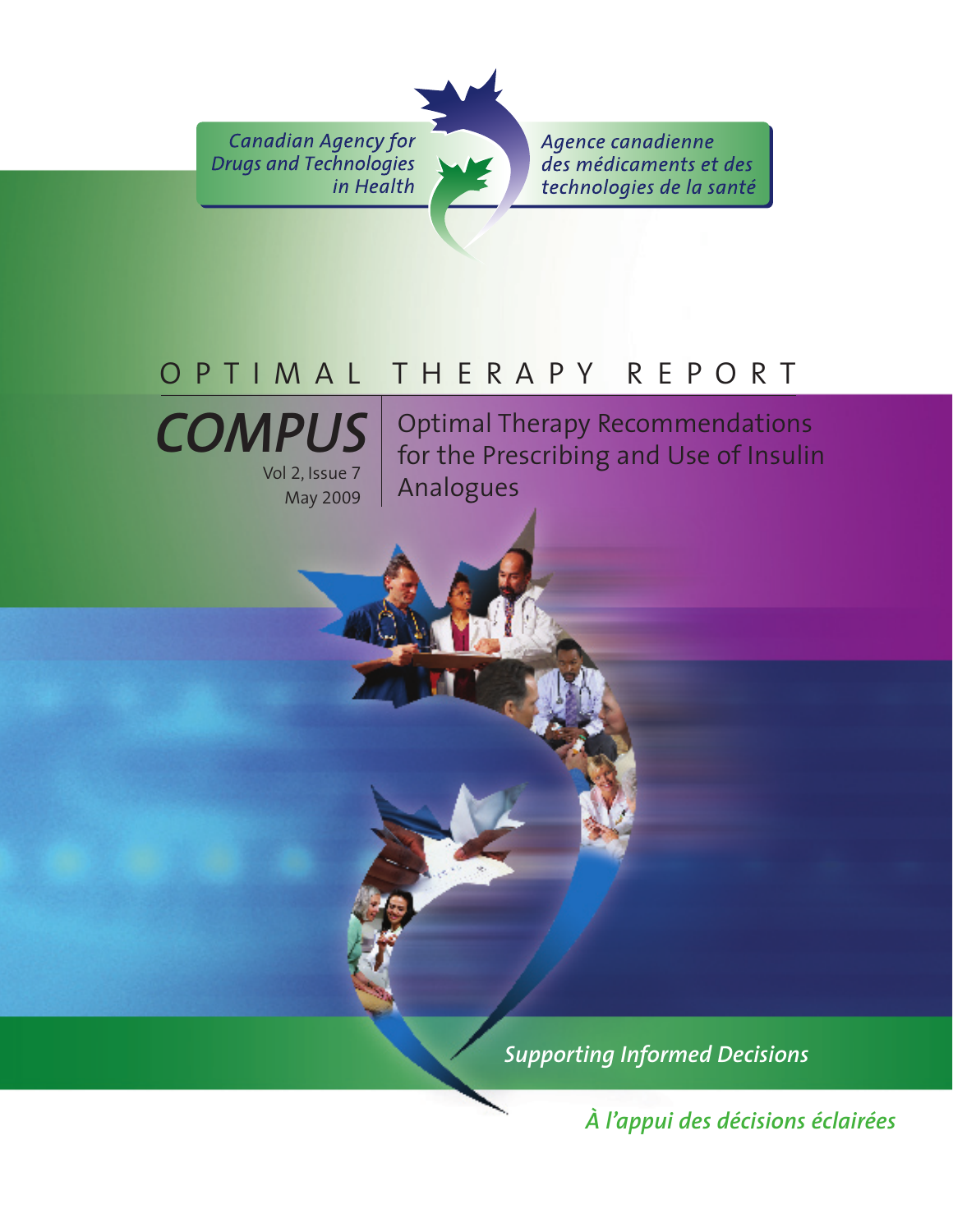This report is based on comprehensive meta-analyses — Long-Acting Insulin Analogues for the Treatment of Diabetes Mellitus: Meta-analyses of Clinical Outcomes, Update of CADTH Technology Report No. 92; and Rapid-Acting Insulin Analogues for the Treatment of Diabetes Mellitus: Meta-analyses of Clinical Outcomes, Update of CADTH Technology Report No. 87; and economic reporting on the topic: An Economic Evaluation of Insulin Analogues for the Treatment of Patients with Type 1 and Type 2 Diabetes Mellitus in Canada, as well as evidence profiling: GRADE Evidence Profiles on Long- and Rapid-Acting Insulin Analogues for the Treatment of Diabetes Mellitus prepared by the Canadian Optimal Medication Prescribing and Utilization Service (COMPUS) of the Canadian Agency for Drugs and Technologies in Health (CADTH).

This report is a comprehensive review of the existing public literature available to CADTH at the time it was prepared and it was guided by expert input and advice throughout its preparation. The recommendations were provided by experts. The authors have also considered input from other stakeholders.

The information in this report is intended to help health care decision makers, patients, health care professionals, health systems leaders and policy makers make well-informed decisions and thereby improve the quality of health care services. The information in this report should not be used as a substitute for the application of clinical judgment in respect of the care of a particular patient or other professional judgment in any decision making process, nor is it intended to replace professional medical advice. While CADTH has taken care in the preparation of the report to ensure that its contents are accurate, complete and up-to-date, CADTH does not make any guarantee to that effect. CADTH is not responsible for any errors or omissions or injury, loss or damage arising from or as a result of the use (or misuse) of any information contained in or implied by the information in this report.

CADTH takes sole responsibility for the final form and content of this report. The statements, conclusions, and views expressed herein do not necessarily represent the view of Health Canada or any provincial or territorial government.

Production of this report is made possible through a financial contribution from Health Canada.

Copyright © CADTH 2009. This report may be reproduced for non-commercial purposes only, and provided appropriate credit is given to CADTH.

ISSN: 1921-698X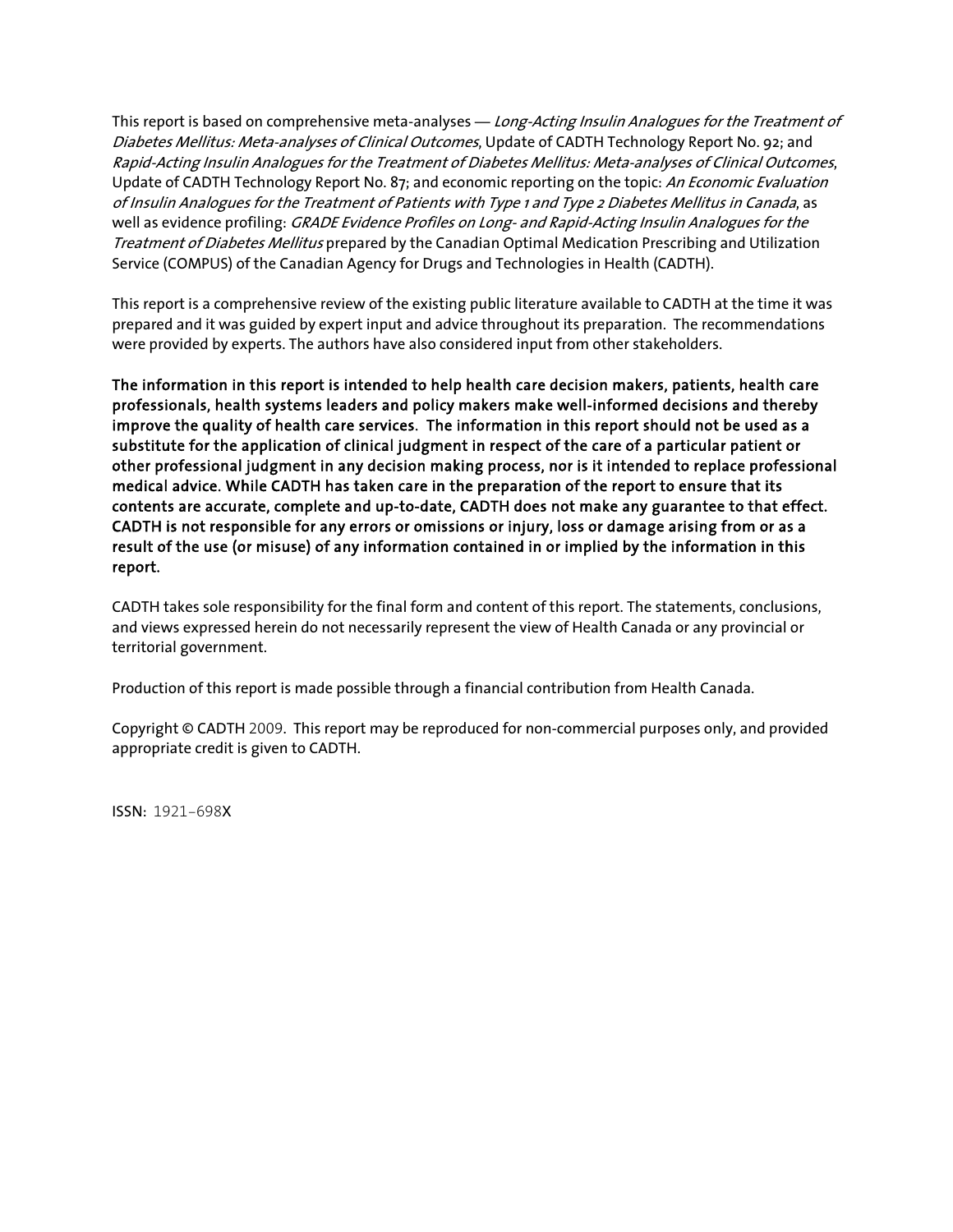## ABBREVIATIONS

| A1C           | glycosylated hemoglobin                                         |
|---------------|-----------------------------------------------------------------|
| <b>CAC</b>    | <b>COMPUS Advisory Committee</b>                                |
| <b>CERC</b>   | <b>COMPUS Expert Review Committee</b>                           |
| <b>COMPUS</b> | Canadian Optimal Medication Prescribing and Utilization Service |
| <b>CSII</b>   | continuous subcutaneous insulin infusion                        |
| <b>GRADE</b>  | Grading of Recommendations Assessment, Development and          |
|               | Evaluation                                                      |
| <b>ICUR</b>   | incremental cost-utility ratio                                  |
| <b>MDI</b>    | multiple daily injection                                        |
| <b>NPH</b>    | neutral protamine Hagedorn                                      |
| <b>OALY</b>   | quality-adjusted life-year                                      |
| <b>RCT</b>    | randomized controlled trials                                    |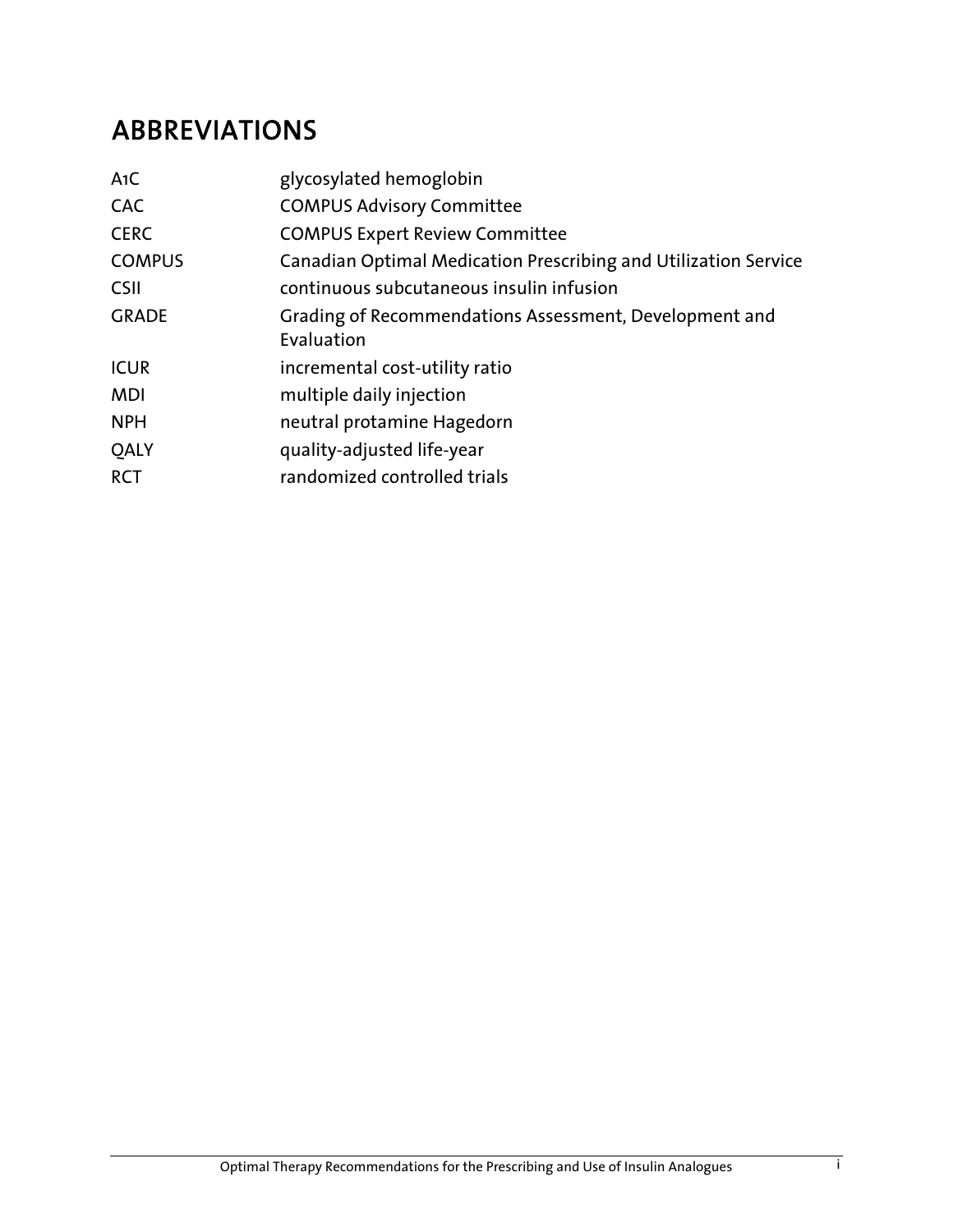# GLOSSARY

Basal insulin: Intermediate- or long-acting insulin or insulin analogue preparations designed to mimic the action of basally secreted endogenous insulin.

Biphasic insulin preparation: Pre-mixed insulin containing both a bolus and basal insulin in the same vial or cartridge (e.g., regular human insulin and insulin NPH).

Body mass index: Body weight in kilograms divided by the square of height in metres.

Bolus insulin: Short- or rapid-acting insulin or insulin analogue preparations designed to mimic the endogenous secretion of insulin in response to food intake.

Carry-over effect: Occurs in a crossover trial when the treatment given prior to crossover has residual effects that confound the interpretation of results after crossover.

Confidence interval: The probable range in which a population parameter lies based on a random sample of the population. The most commonly reported conference interval is the 95% confidence interval.

Congestive heart failure: A condition in which an abnormality of cardiac structure or function results in an inability of the heart to fill with, or eject, sufficient blood to fulfill tissue requirements.

Continuous subcutaneous insulin infusion: A method of insulin administration designed to mimic endogenous insulin secretion through continuous subcutaneous delivery of basal doses of short- or rapid-acting insulin via an insulin pump, and user-controlled bolus doses prior to food intake.

Cost-effectiveness analysis: A form of economic evaluation that compares the costs and effects of two or more alternative treatments.

Crossover trial: A type of experimental clinical study in which both intervention and control treatments are applied to each subject at different times. Subjects are initially assigned (usually through randomization) to either the intervention or control treatment and, after a specified time, are switched to the alternative treatment.

Diabetes mellitus: A group of common metabolic disorders characterized by hyperglycemia and caused by insufficient insulin secretion, reduced insulin sensitivity of target tissues, or both.

Diabetic ketoacidosis: An acute complication of marked hyperglycemia (due to uncontrolled diabetes) characterized by increased fatty acid metabolism, accumulation of ketone bodies, and acidosis.

Effectiveness: The extent to which a specific intervention, procedure, regimen, or service produces beneficial outcomes when deployed under routine circumstances.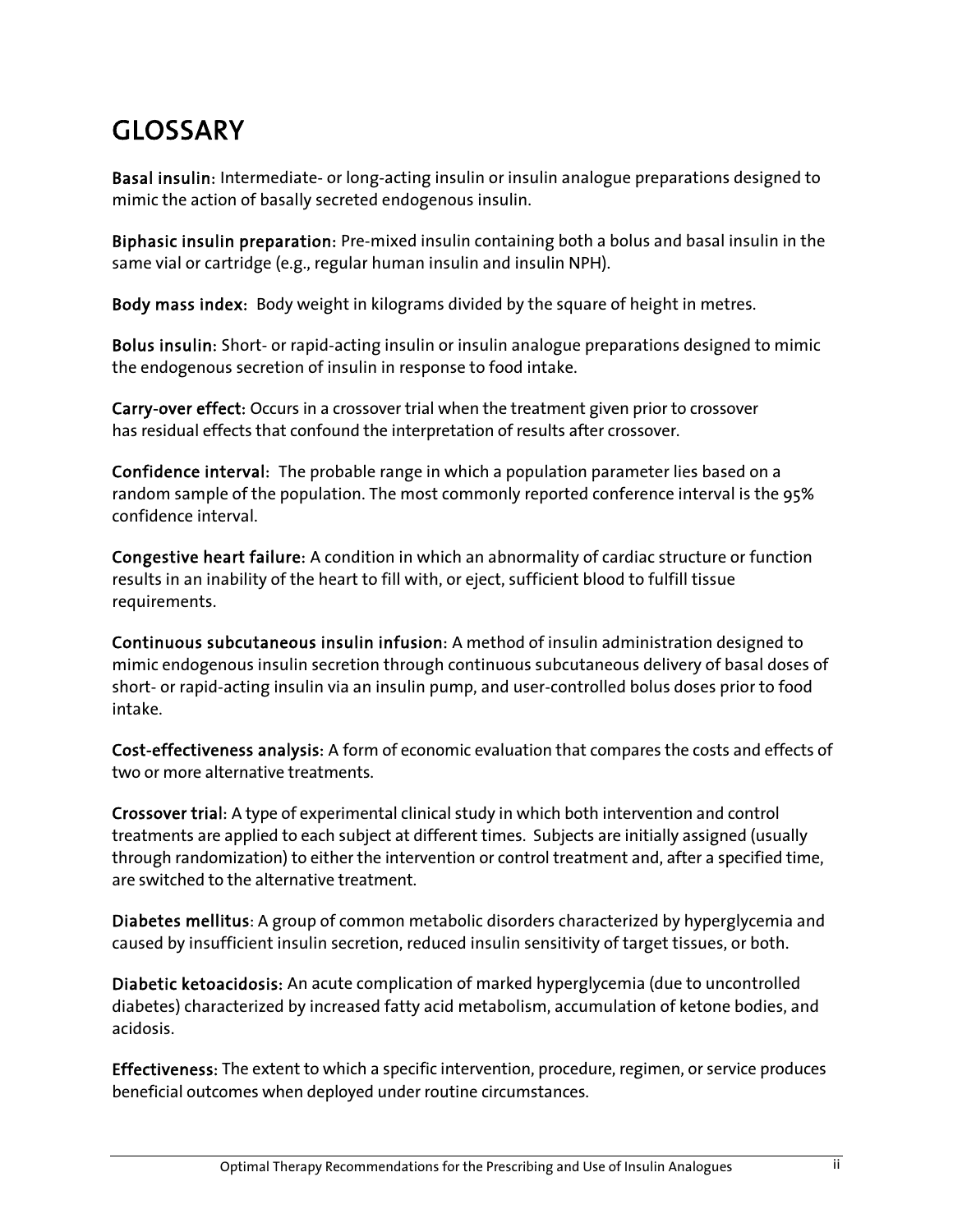Efficacy: The degree to which a specific intervention, procedure, regimen, or service produces a beneficial outcome under ideal circumstances.

Fasting plasma glucose: Plasma glucose level measured at least eight hours after caloric intake.

Gestational diabetes mellitus: Defined as glucose intolerance with first onset during pregnancy; usually a temporary condition.

Health-related quality of life: A broad theoretical construct developed to explain and organize measures concerned with the evaluation of health status, attitudes, values, and perceived levels of satisfaction and general well-being with respect to either specific health conditions or life as a whole from the individual perspective.

Hemoglobin A1C: A glycated form of hemoglobin. Hemoglobin A1C levels reflect average glycemia over the course of 90 to 120 days, and are, therefore, commonly used as a measure of long-term glycemic control in diabetics.

Heterogeneity (I<sup>2</sup>): This statistic describes the degree of variation, as a percentage, between the results of individual studies within a meta-analysis.

Hyperglycemia: A qualitative term used to describe blood glucose that is above the normal range.

Hypoglycemia: A qualitative term used to describe blood glucose that is below the normal range. Definitions vary across studies, although one or both of the following is usually required to define a hypoglycemic event: autonomic or neuroglycopenic symptoms characteristic of low blood glucose (e.g., trembling, sweating, hunger, confusion, weakness) that respond to carbohydrate intake, and/or a plasma glucose level below a specific value (threshold is usually between 3.4 to 4.0 mmol/L).

Incremental cost-utility ratio: Ratio of the difference in costs between an intervention and comparator, to the difference in effects measured in quality-adjusted life-years.

Insulin analogue: Pharmaceutical agents produced through alterations of the amino acid sequence of regular human insulin with the intent to alter the pharmacokinetic properties of regular human insulin while maintaining its pharmacological effects.

Ischemic heart disease: Heart disease caused by inadequate blood perfusion of the myocardium, which results in an imbalance between oxygen supply and demand.

Long-acting insulin analogues: A class of insulin analogues — produced by introducing alterations in the amino acid sequence and/or molecular structure of regular human insulin which mimics the action of basal endogenous insulin secretion by providing a prolonged, nonfluctuating level of insulin activity.

Meta-analysis: Statistical synthesis of the results of individual studies for the purpose of integrating findings and producing a single estimate of effect.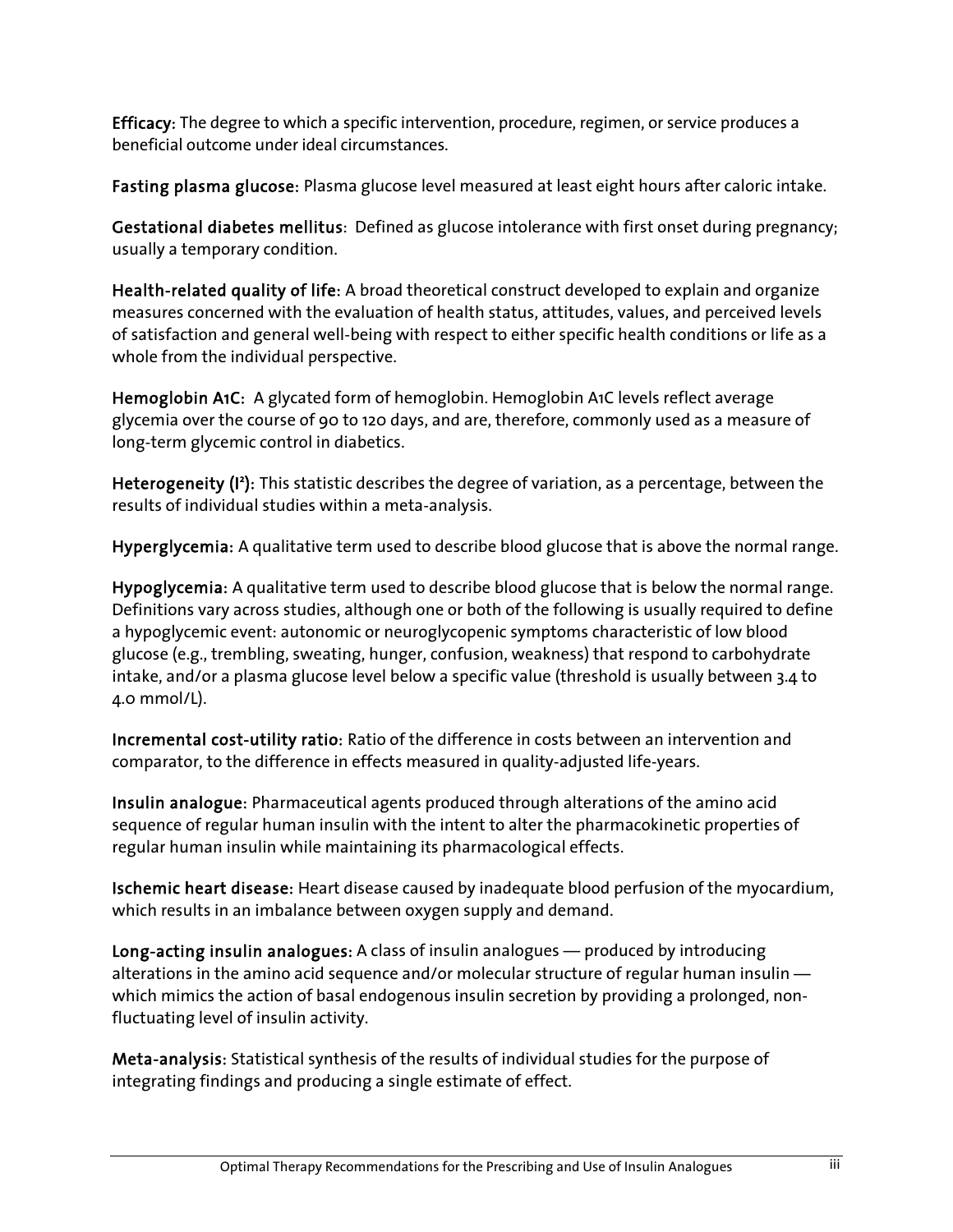Monophasic insulin preparation: An insulin preparation containing a single type of insulin (i.e., not biphasic).

Multiple daily injection: A method of insulin administration involving three or more daily subcutaneous injections of insulin (i.e., both basal and bolus insulins, in various combinations) designed to mimic endogenous insulin secretion.

Neutral protamine Hagedorn: An insulin preparation with an intermediate duration of action produced through combination of regular human insulin with protamine.

Nocturnal hypoglycemia: Hypoglycemic events that occur at night, usually between midnight and 6:00 a.m.

Observational study: A type of epidemiological study in which the investigator does not determine exposure of subjects to the risk factor or treatment under study.

Oral antidiabetic drug: One of several oral agents used to reduce hyperglycemia in patients with type 2 diabetes.

Overall hypoglycemia: Defined in most studies by signs or symptoms of hypoglycemia, and/or blood glucose below a certain threshold (e.g.,  $\leq 4$  mmol/L).

Quality-adjusted life-year: A health outcome measure that combines both quantity and quality of life.

Randomized controlled trial: A prospective study designed to test the efficacy of an intervention in which patients are randomly allocated to either the treatment group or the control group.

Rapid-acting insulin analogue: A class of insulin analogues — produced through alterations of the amino acid sequence of regular human insulin — designed to closely mimic the short duration of action of meal-induced endogenous insulin secretion.

Rate ratio: The ratio of the person-time incidence rate in the exposed or experimental group to the person-time incidence rate in the control group.

Regular human insulin: Unmodified, short-acting human insulin.

Relative risk: The ratio of the absolute risk of an outcome of interest in the exposed or experimental group to the absolute risk of the outcome in the control group.

Severe hypoglycemia: Severe hypoglycemia is defined as an event with characteristic hypoglycemic symptoms requiring assistance of another person. Some studies also require the presence of blood glucose values below a certain threshold (e.g., < 4 mmol/L).

Systematic review: A summary of the medical literature that uses explicit methods to identify, select, appraise, and analyze studies relevant to a particular clinical question.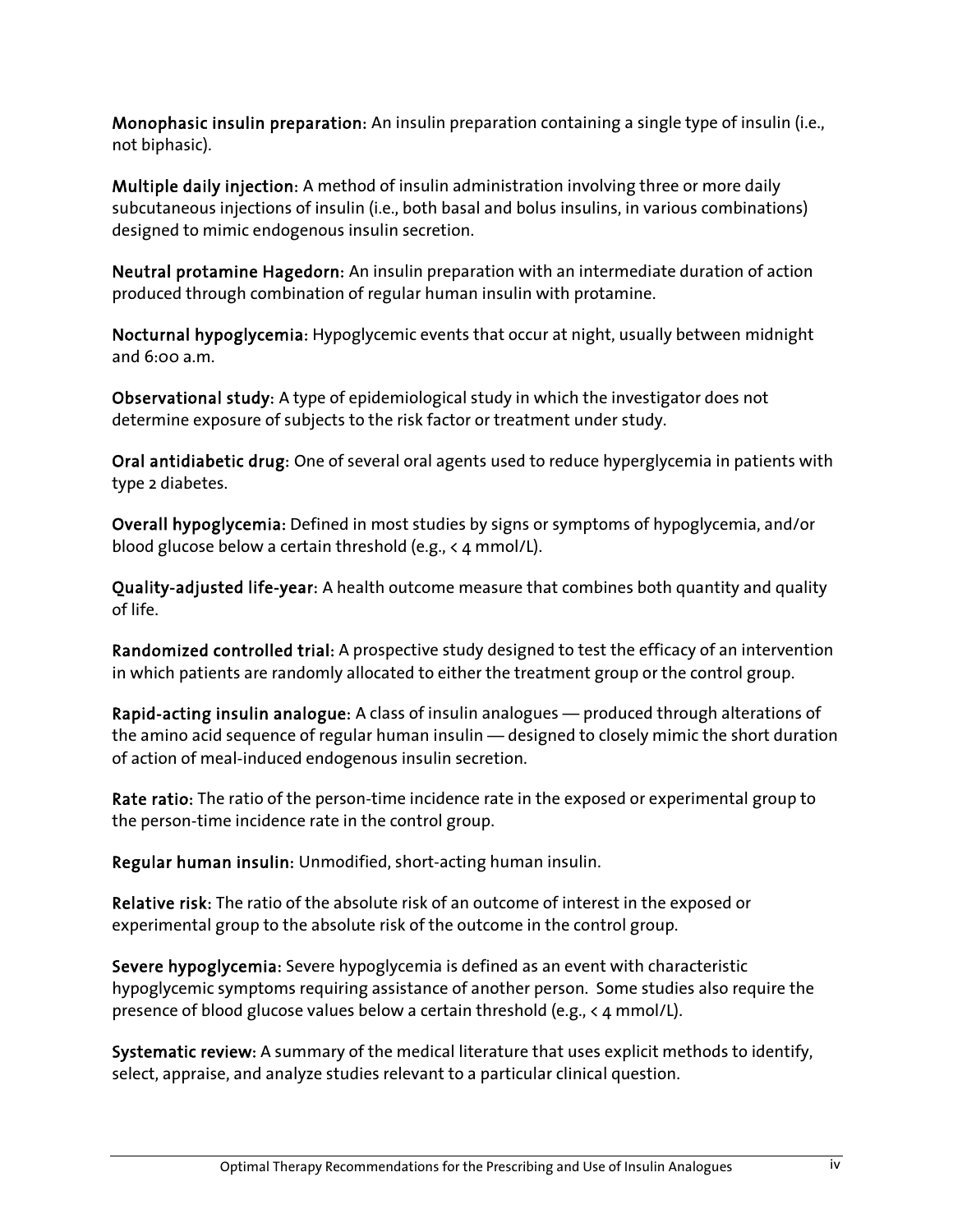Transient ischemic attack: Episodes of stroke symptoms that last only briefly; the current definition of duration is < 24 hours, but the average duration of a transient ischemic attack is about 12 minutes.

Type 1 diabetes mellitus: Diabetes characterized by a lack of insulin secretion caused by pancreatic beta cell destruction. This form includes cases due to an autoimmune process and those for which the etiology of beta cell destruction is unknown.

Type 2 diabetes mellitus: Diabetes characterized by insulin resistance and varying degrees of insulin deficiency, especially as the disease progresses.

Weighted mean difference: A method of meta-analysis used to pool continuous measures (e.g., body weight) where the mean, standard deviation and sample size in each group are known. The relative weight given to each study is proportional to the inverse of the variance of the reported mean.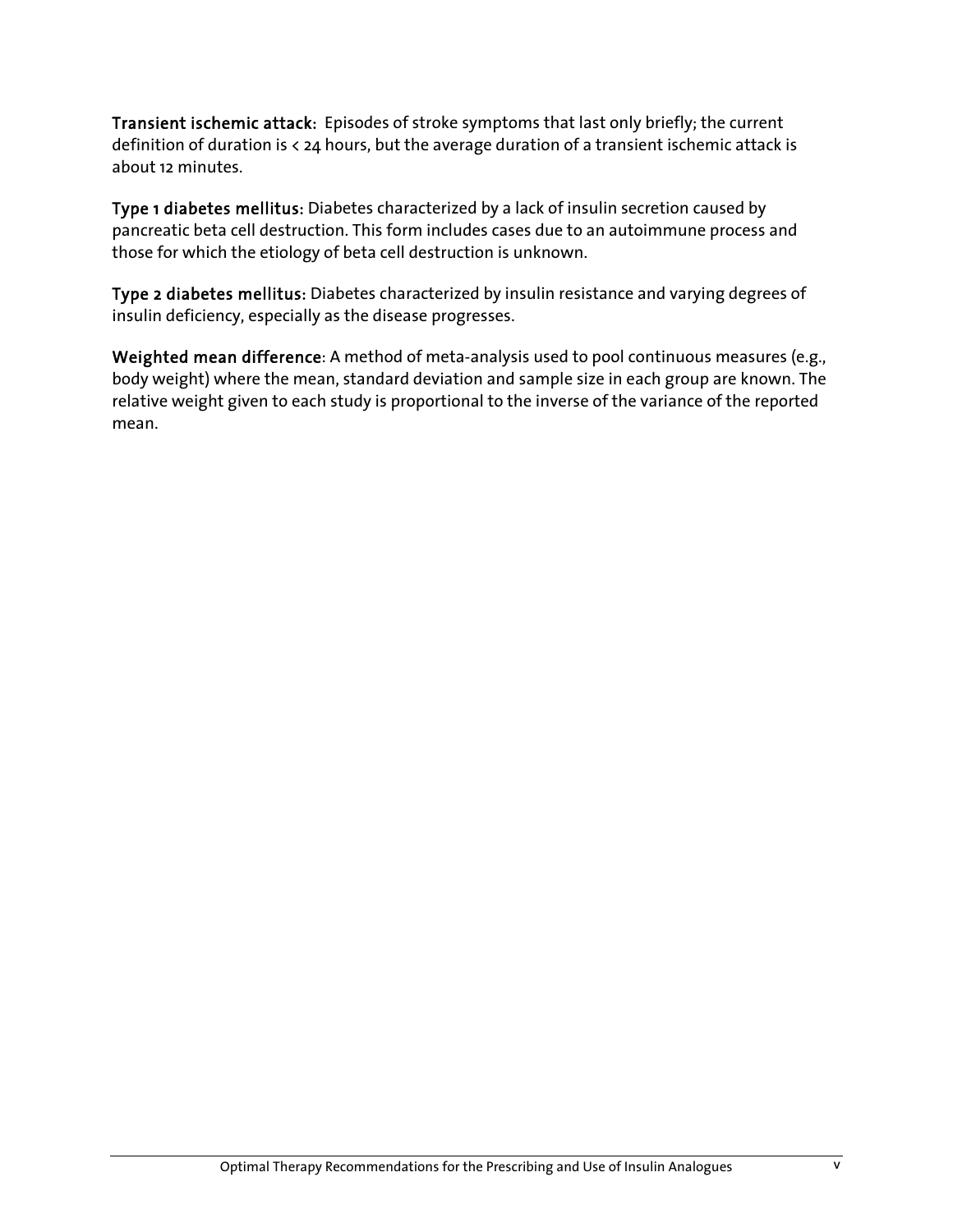# **TABLE OF CONTENTS**

| $\mathbf{1}$   | $\verb INTRODUCTION  \textit{} \textit{} \textit{} \textit{} \textit{} \textit{} \textit{} \textit{} \textit{} \textit{} \textit{} \textit{} \textit{} \textit{} \textit{} \textit{} \textit{} \textit{} \textit{} \textit{} \textit{} \textit{} \textit{} \textit{} \textit{} \textit{} \textit{} \textit{} \textit{} \textit{} \textit{} \textit{} \textit{} \textit{} \textit{}$ |  |
|----------------|-------------------------------------------------------------------------------------------------------------------------------------------------------------------------------------------------------------------------------------------------------------------------------------------------------------------------------------------------------------------------------------|--|
| 2              |                                                                                                                                                                                                                                                                                                                                                                                     |  |
| 3              |                                                                                                                                                                                                                                                                                                                                                                                     |  |
| 4              |                                                                                                                                                                                                                                                                                                                                                                                     |  |
| 5              | 5.2.1                                                                                                                                                                                                                                                                                                                                                                               |  |
| 6              |                                                                                                                                                                                                                                                                                                                                                                                     |  |
| $\overline{7}$ | 7.2.1<br>7.2.2<br>7.2.3<br>7.2.4                                                                                                                                                                                                                                                                                                                                                    |  |
| 8              |                                                                                                                                                                                                                                                                                                                                                                                     |  |
|                |                                                                                                                                                                                                                                                                                                                                                                                     |  |
|                |                                                                                                                                                                                                                                                                                                                                                                                     |  |
|                |                                                                                                                                                                                                                                                                                                                                                                                     |  |
|                |                                                                                                                                                                                                                                                                                                                                                                                     |  |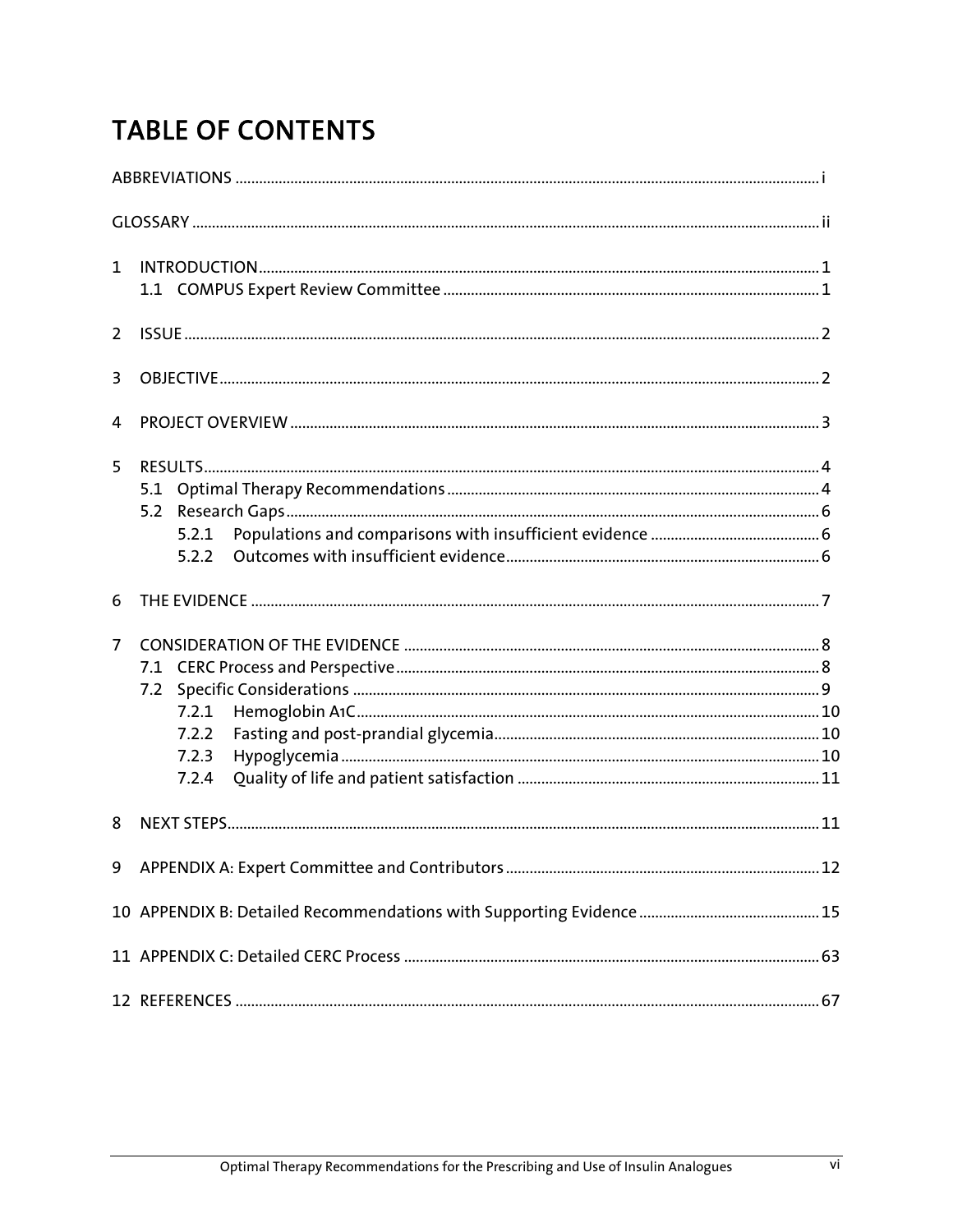# 1 INTRODUCTION

In March 2004, the Canadian Optimal Medication Prescribing and Utilization Service (COMPUS) was launched by the Canadian Coordinating Office for Health Technology Assessment (CCOHTA) — now the Canadian Agency for Drugs and Technologies in Health (CADTH) — as a service to federal, provincial, and territorial jurisdictions, and other stakeholders. COMPUS is a nationally coordinated program, funded by Health Canada.

The goal of COMPUS is to optimize drug-related health outcomes and cost-effective use of drugs by identifying and promoting optimal drug prescribing and use. Where possible, COMPUS builds on existing applicable Canadian and international initiatives and research. COMPUS goals are achieved through three main approaches:

- identifying evidence-based optimal therapy in prescribing and use of specific drugs
- identifying gaps between evidence-based optimal therapy and clinical practice, then proposing evidence-based interventions to address these gaps
- supporting the implementation of these interventions.

Direction and advice are provided to COMPUS through various channels, including:

- the COMPUS Advisory Committee (CAC): includes representatives from the federal, provincial, and territorial health ministries, and related health organizations
- the COMPUS Expert Review Committee (CERC): an advisory body that makes recommendations related to the identification, evaluation, and promotion of optimal drug prescribing and use in Canada
- stakeholder feedback.

## 1.1 COMPUS Expert Review Committee

CERC (Appendix A) consists of eight Core Members appointed to serve for all topics under consideration during their term of office, and three or more Specialist Experts appointed to provide their expertise in recommending optimal therapy on one or more specific topics. For the insulin analogues, four endocrinologists/diabetes specialists were appointed as Specialist Experts. Two of the Core Members are Public Members who bring a lay perspective to the committee. The remaining six Core Members hold qualifications as physicians, pharmacists, health economists or other relevant qualifications, with expertise in areas such as, but not limited to: family practice, internal medicine, institutional or community clinical pharmacy, pharmacoeconomics, clinical epidemiology, drug utilization expertise, methodology, affecting behaviour change (through health professional and/or patient, and/or policy interventions), and critical appraisal. The Core Members, including Public Members, are appointed by the CADTH Board of Directors.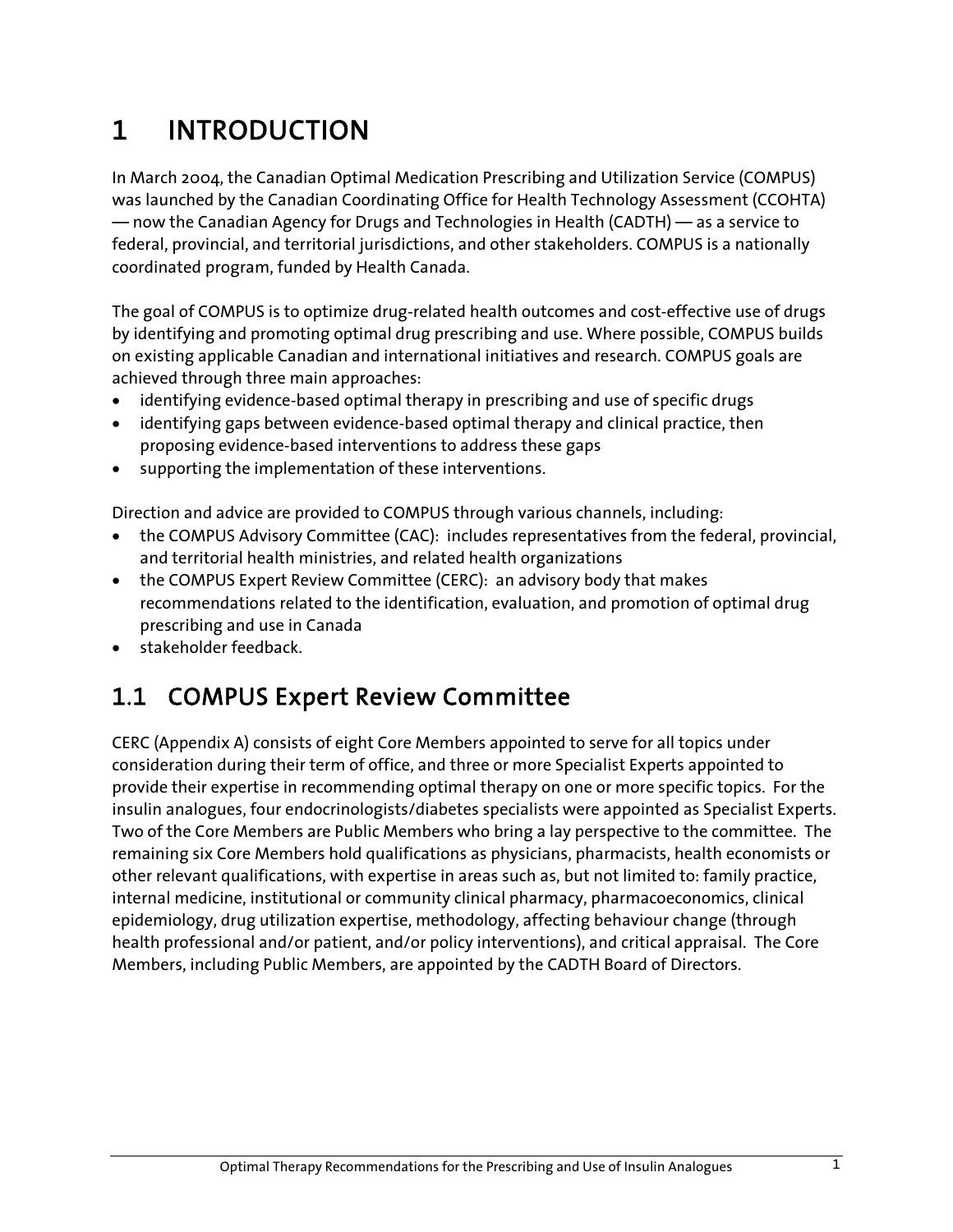The mandate of CERC is advisory in nature and consists of providing recommendations and advice to CADTH's COMPUS Directorate on assigned topics that relate to the identification, evaluation, and promotion of optimal practices in the prescribing and use of drugs across Canada. The overall perspective used by CERC members in producing recommendations is that of public health care policy makers in pursuit of optimizing the health of Canadians within available health care system resources.

# 2 ISSUE

The CAC has identified the management of diabetes mellitus as a priority area for optimal practice initiatives, based on the following criteria:

- large deviations from optimal utilization (over- or under-use)
- size of patient populations
- impact on health outcomes and cost-effectiveness
- potential to effect change
- benefit to multiple jurisdictions
- measurable outcomes.

Within diabetes mellitus management, optimal use of the insulin analogues was identified by CAC as a priority topic. Given the high prevalence and rising incidence of diabetes in Canada, the optimal prescribing and use of insulin and insulin analogues has the potential to positively impact health outcomes for a large number of patients. Although the insulin analogues may have certain clinical advantages as compared to conventional insulins, acquisition costs of insulin analogues (i.e., insulin aspart, insulin lispro, insulin detemir, and insulin glargine) are greater than those for conventional insulin products (e.g., insulin neutral protamine Hagedorn [NPH] and regular human insulin). Given the increasing number of people diagnosed with diabetes mellitus each year, health care providers, consumers, and policy makers require evidence-based information on the optimal use of these agents.

# 3 OBJECTIVE

This report provides recommendations for the optimal prescribing and use of long- and rapidacting insulin analogues for policy decision makers, health care professionals, and patients.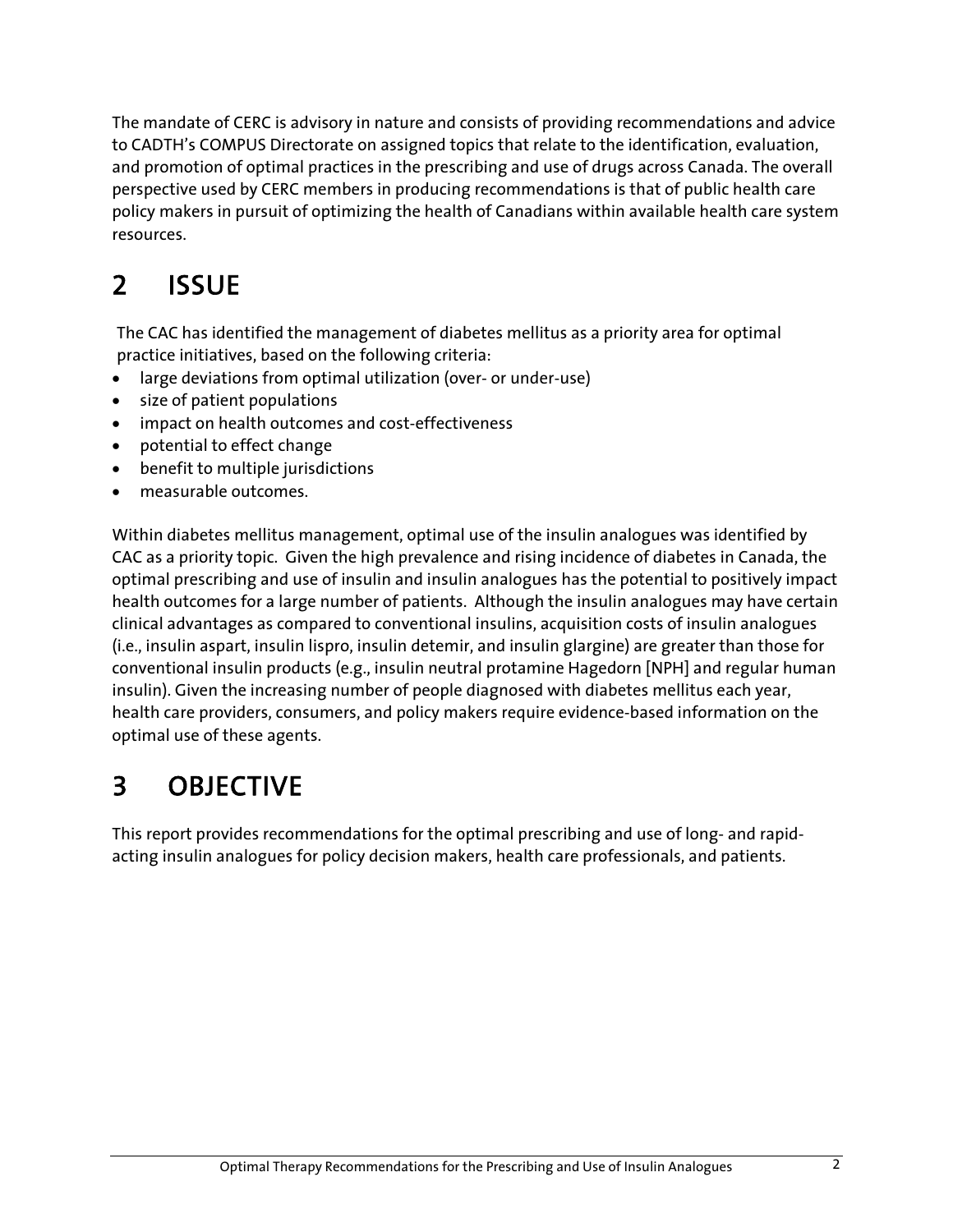# 4 PROJECT OVERVIEW

Once a topic is selected, COMPUS undertakes activities related to key areas in the COMPUS procedure. The CAC provides advice and guidance throughout the process, from topic identification, through to feedback and approval of recommendations and supporting interventions. CERC, as described in Section 1.1, provides expert advice and recommendations on the topic area relating to the identification, evaluation, and promotion of optimal prescribing and use of drugs. A broad range of stakeholders are invited to provide feedback at key stages in the COMPUS process.

To identify and promote the implementation of evidence-based and cost-effective therapy in the prescribing and use of long- and rapid-acting insulin analogues, COMPUS follows the process outlined in the flow chart to the right.

This report represents the final optimal therapy recommendations by CERC (green box).

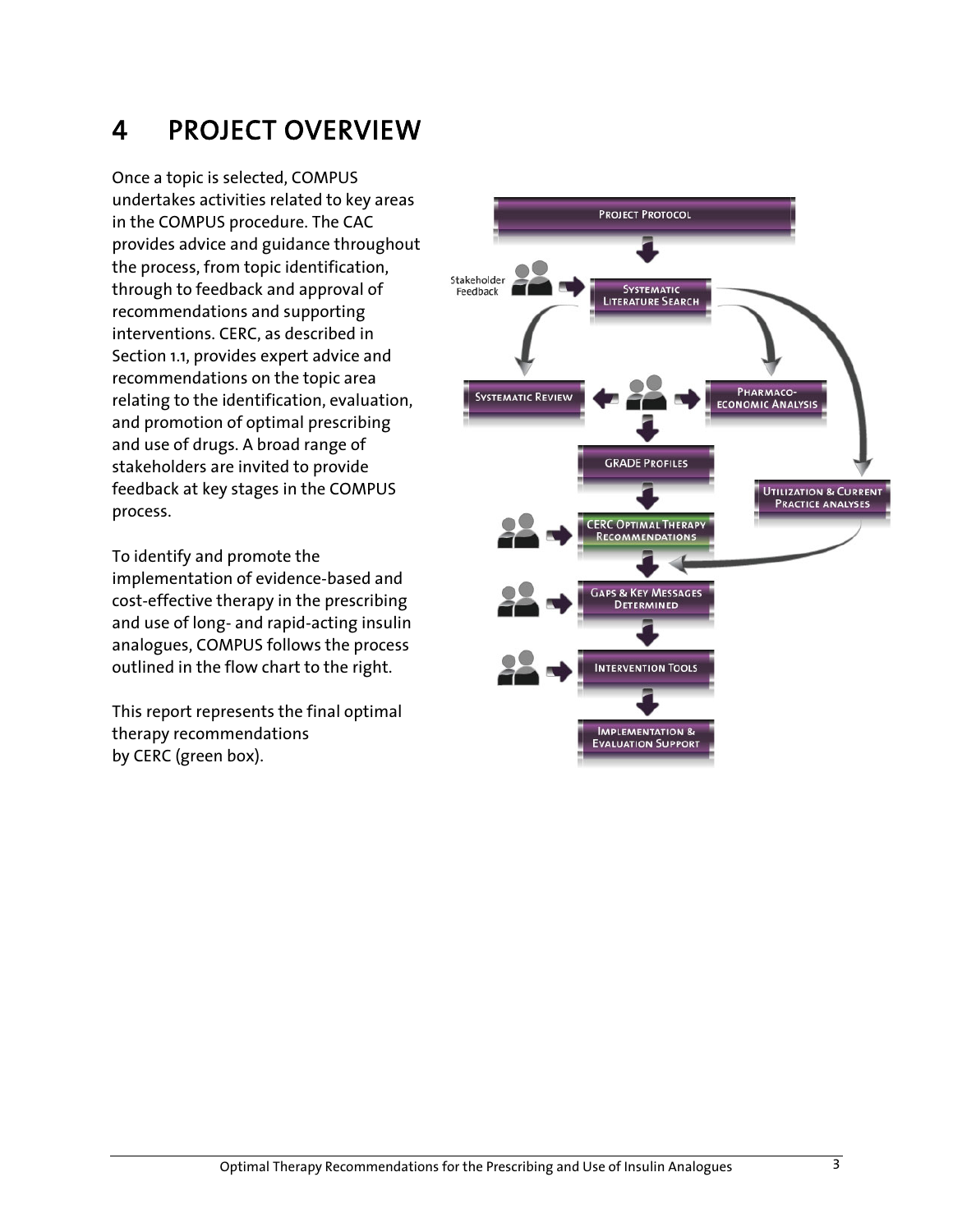# 5 RESULTS

## 5.1 Optimal Therapy Recommendations

Through careful evaluation of the evidence (Section 6) and significant deliberation of the issues (Section 7), CERC produced 16 recommendations/suggestions on the use of insulin analogues in various populations (i.e., pre-adolescents, adolescents, adults, pregnant women, with type 1 and type 2 diabetes, and pregnant women with gestational diabetes). CERC applied the GRADE methodology for developing recommendations (Section 6). As stipulated by the GRADE method, the strength of a recommendation is reflected by the use of the words "suggests" or "recommends" (i.e., for a weak recommendation, "CERC suggests that....", and for a strong recommendation, "CERC recommends that…").

A summary of CERC's recommendations/suggestions is presented in Table 1; individual recommendations/suggestions are presented in Table 2.

Table 1: Summary of CERC Recommendations/Suggestions

When a basal insulin\* is required, insulin NPH is **recommended<sup>†</sup> ov**er the long-acting insulin analogues (i.e., insulin glargine and insulin detemir) in most patients with type 1 and type 2 diabetes. If a long-acting insulin analogue is used, CERC recommends that either insulin glargine or insulin detemir can be used.

When a bolus insulin<sup>‡</sup> is required, either regular human insulin or the rapid-acting insulin analogues (i.e. insulin aspart and insulin lispro) are **recommended<sup>§</sup> i**n most patients with type 1 diabetes, with the exception of adolescents. In adolescents with type 1 diabetes, a rapid-acting insulin analogue is suggested over regular human insulin. When a bolus insulin is required for patients with type 2 diabetes, regular human insulin is suggested over the rapid-acting insulin analogues. If a rapid-acting insulin analogue is used, CERC recommends that either insulin aspart or insulin lispro be used.

Detailed information around individual CERC recommendations/suggestions (i.e., vote results, the rating of overall quality of clinical evidence, the strength of the recommendation/suggestion, underlying values and preferences behind the recommendation/suggestion, clinical notes and context) are provided in Appendix B.

 $\overline{a}$ \* Longer-acting insulin that controls blood glucose levels between meals and overnight. †

<sup>&</sup>lt;sup>†</sup> For most children with type 1 diabetes, CERC suggests that insulin NPH be used in preference to long-acting insulin analogues.

<sup>‡</sup> Faster-acting insulin that provides the boost of insulin needed to stop the rise in blood glucose levels that occurs after meals.

 $^\mathfrak{s}$  For most preadolescents and pregnant women with type 1 diabetes and women with gestational diabetes, CERC suggests that either regular human insulin or the rapid-acting insulin analogues can be used.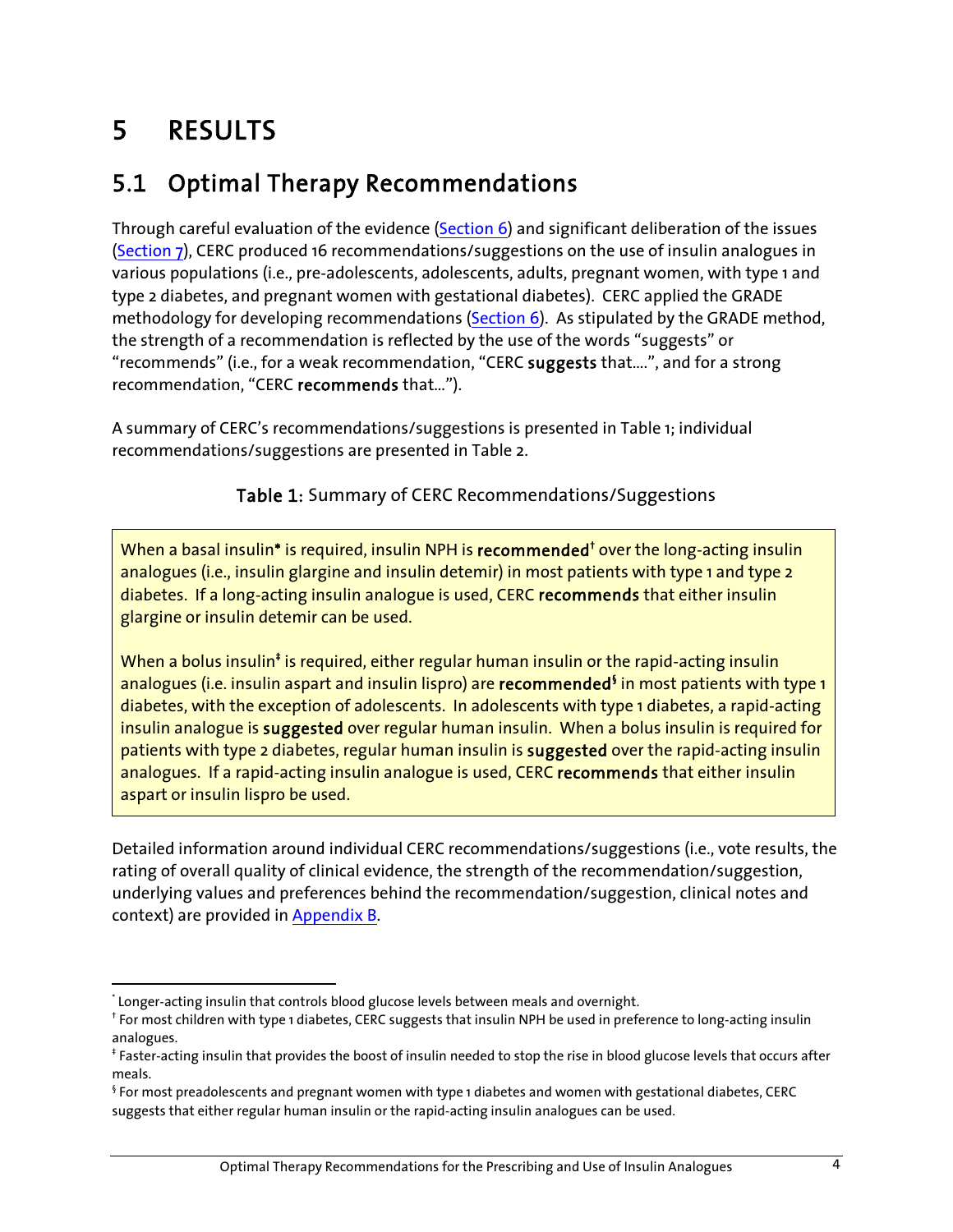| <b>Comparators and Populations</b> |                                                        |                               | <b>Recommendation/Suggestion</b>                                                                             |
|------------------------------------|--------------------------------------------------------|-------------------------------|--------------------------------------------------------------------------------------------------------------|
|                                    |                                                        | Type 1 diabetes mellitus in   | CERC recommends that insulin NPH be used in preference to either of the long-acting insulin analogues        |
|                                    |                                                        | adults                        | (i.e., insulin glargine or insulin detemir) in most adults with type 1 diabetes.                             |
|                                    | Insulin NPH versus<br>long-acting insulin<br>analogues | Type 1 diabetes mellitus in   | CERC suggests that insulin NPH be used in preference to either of the long-acting insulin analogues (i.e.,   |
|                                    |                                                        | children                      | insulin glargine or insulin detemir) in most children with type 1 diabetes.                                  |
|                                    |                                                        | Type 2 diabetes mellitus in   | CERC recommends that insulin NPH be used in preference to either of the long-acting insulin analogues        |
|                                    |                                                        | adults taking oral            | (i.e., insulin glargine or insulin detemir) in most adults with type 2 diabetes taking oral anti-diabetic    |
| Long-acting Insulin Analogues      |                                                        | antidiabetic agents           | agents and who require a basal insulin.                                                                      |
|                                    |                                                        | Type 2 diabetes mellitus in   | CERC recommends that insulin NPH be used in preference to either of the long-acting insulin analogues        |
|                                    |                                                        | adults using pre-meal bolus   | (i.e., insulin glargine or insulin detemir) in most adults with type 2 diabetes using pre-meal bolus insulin |
|                                    |                                                        | insulin                       | and who require a basal insulin.                                                                             |
|                                    | Insulin glargine                                       | Type 1 diabetes mellitus in   | CERC recommends that either insulin glargine or insulin detemir be used in adults with type 1 diabetes if    |
|                                    | versus insulin                                         | adults                        | treatment with a long-acting insulin analogue is chosen.                                                     |
|                                    | detemir                                                | Type 2 diabetes mellitus in   | CERC recommends that either insulin glargine or insulin detemir be used in adults with type 2 diabetes       |
|                                    |                                                        | adults                        | taking oral antidiabetic agents if treatment with a long-acting insulin analogue is chosen.                  |
|                                    | Regular human                                          | Type 1 diabetes mellitus in   | CERC suggests that either regular human insulin or a rapid-acting insulin analogue (i.e., insulin lispro or  |
|                                    | insulin versus rapid-                                  | pre-adolescents               | insulin aspart) be used in most pre-adolescents with type 1 diabetes (CSII or MDI).                          |
|                                    | acting insulin                                         | Type 1 diabetes mellitus in   | CERC recommends that either regular human insulin or a rapid-acting insulin analogue (i.e., insulin aspart   |
|                                    | analogues                                              | adults using CSII             | or insulin lispro) be used in most adults with type 1 diabetes using CSII.                                   |
|                                    |                                                        | Type 1 diabetes mellitus in   | CERC recommends that either regular human insulin or a rapid-acting insulin analogue (i.e., insulin aspart   |
|                                    |                                                        | adults using MDI              | or insulin lispro) be used in most adults with type 1 diabetes using MDI.                                    |
|                                    |                                                        | Type 1 diabetes mellitus in   | CERC suggests that either regular human insulin or a rapid-acting insulin analogue (i.e., insulin aspart or  |
| Rapid-acting Insulin Analogues     |                                                        | pregnant women                | insulin lispro) be used in most pregnant women who have type 1 diabetes.                                     |
|                                    |                                                        | Gestational diabetes mellitus | CERC suggests that either regular human insulin or a rapid-acting insulin analogue (i.e., insulin lispro or  |
|                                    |                                                        |                               | insulin aspart) be used in most women who develop gestational diabetes.                                      |
|                                    |                                                        | Type 1 diabetes mellitus in   | CERC suggests that insulin lispro be used in preference to regular human insulin in most adolescents with    |
|                                    |                                                        | adolescents using MDI         | type 1 diabetes using MDI.                                                                                   |
|                                    |                                                        | Type 2 diabetes mellitus in   | CERC suggests that regular human insulin be used in preference to the rapid-acting insulin analogues (i.e.,  |
|                                    |                                                        | adults                        | insulin lispro and insulin aspart) in most adults with type 2 diabetes who require bolus insulin therapy.    |
|                                    | Insulin lispro versus                                  | Type 1 diabetes mellitus in   | CERC recommends that either insulin lispro or insulin aspart be used in children with type 1 diabetes using  |
|                                    | insulin aspart                                         | children                      | CSII if treatment with a rapid-acting insulin analogue is chosen.                                            |
|                                    |                                                        | Type 1 diabetes mellitus in   | CERC recommends that either insulin lispro or insulin aspart be used in adults with type 1 diabetes using    |
|                                    |                                                        | adults                        | CSII if treatment with a rapid-acting insulin analogue is chosen.                                            |
|                                    |                                                        | Type 2 diabetes mellitus in   | CERC recommends that either biphasic insulin lispro or biphasic insulin aspart be used in adults with type   |
|                                    |                                                        | adults                        | 2 diabetes using MDI if treatment with a biphasic rapid-acting insulin analogue preparation is chosen.       |

### Table <sup>2</sup>: Individual CERC Recommendations/Suggestions by Comparator/Populations

CERC=COMPUS Expert Review Committee; CSII=continuous subcutaneous insulin infusion; MDI=multiple daily injection; NPH=neutral protamine Hagedorn.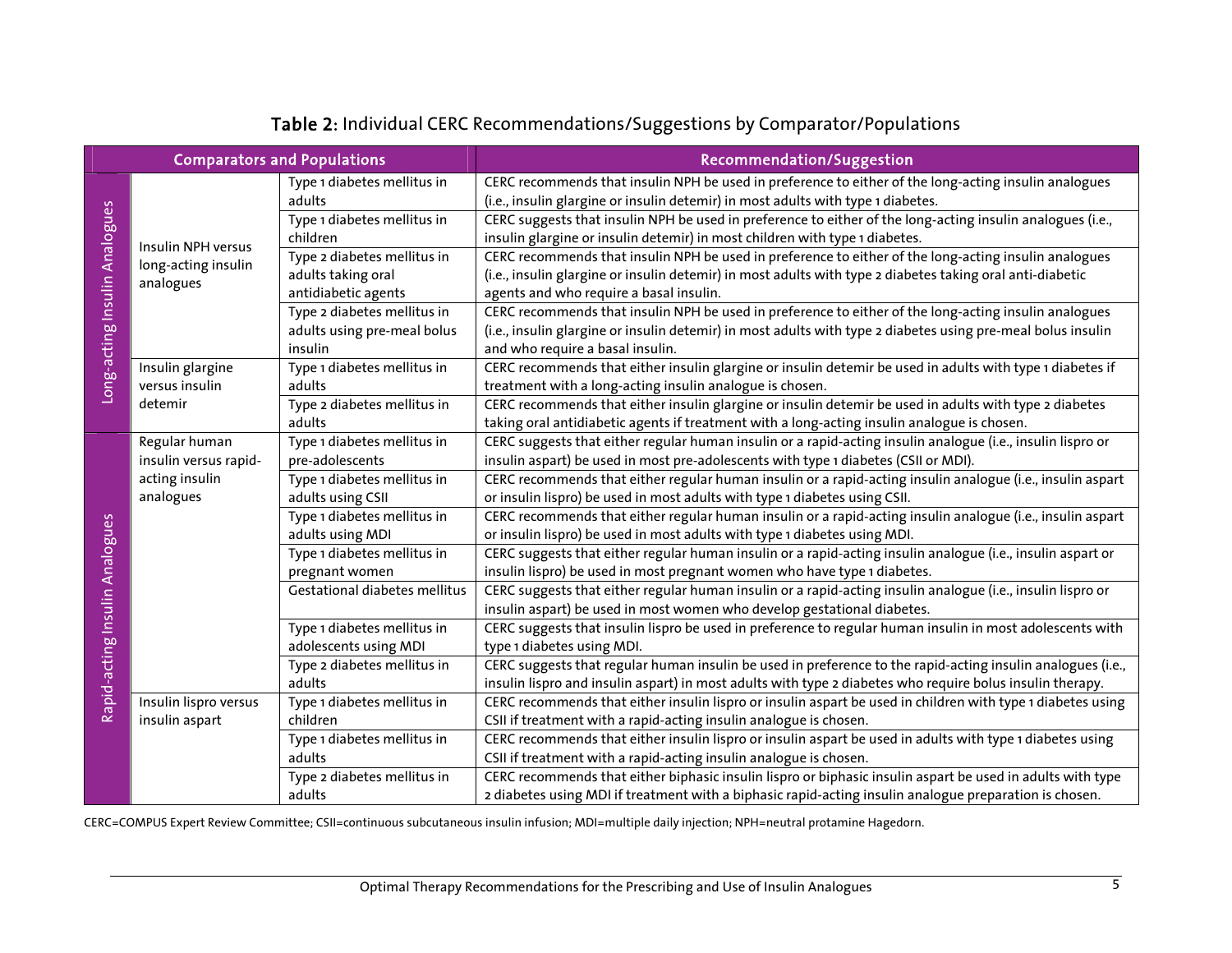## 5.2 Research Gaps

An important aspect of COMPUS' mandate includes the identification and dissemination of research gaps; that is, areas in which there is insufficient evidence to guide optimal prescribing and use. The following sections outline gaps in research related to the use of insulin analogues. These gaps will benefit researchers and research funding organizations in their planning of future research in clinical practice. The knowledge that results from such research will lead to improved clinical practice and better outcomes for patients with diabetes.

### 5.2.1 Populations and comparisons with insufficient evidence

Populations and comparisons for which evidence from randomized controlled trials (RCTs) was absent are shown in Table 3.

Two populations that have yet to be studied in a comparative trial of insulin analogues versus conventional insulins are children and pregnant women with type 2 diabetes. Furthermore, the long-acting insulin analogues have not been studied in pregnant women. One of the objectives of the systematic reviews upon which CERC's recommendations are based was to identify ethnic groups that may benefit from the use of insulin analogues. First Nations populations were of special interest given the high prevalence of diabetes.<sup>1</sup> No studies comparing insulin analogues to conventional insulins in this population were identified.

### 5.2.2 Outcomes with insufficient evidence

There was insufficient evidence for a number of outcomes considered important for making recommendations on the use of insulin analogues. There were no studies that were adequately powered and of sufficient duration to measure the effect of the insulin analogues on the longterm microvascular and macrovascular diabetes complications. Efficacy outcomes were restricted to intermediate outcomes such as A1C and plasma glucose. As well, the potential benefits of the insulin analogues regarding quality of life were infrequently reported. In particular, increased convenience and reduced fear of hypoglycemia are often cited as benefits of the insulin analogues, yet these benefits have not been adequately quantified in RCTs.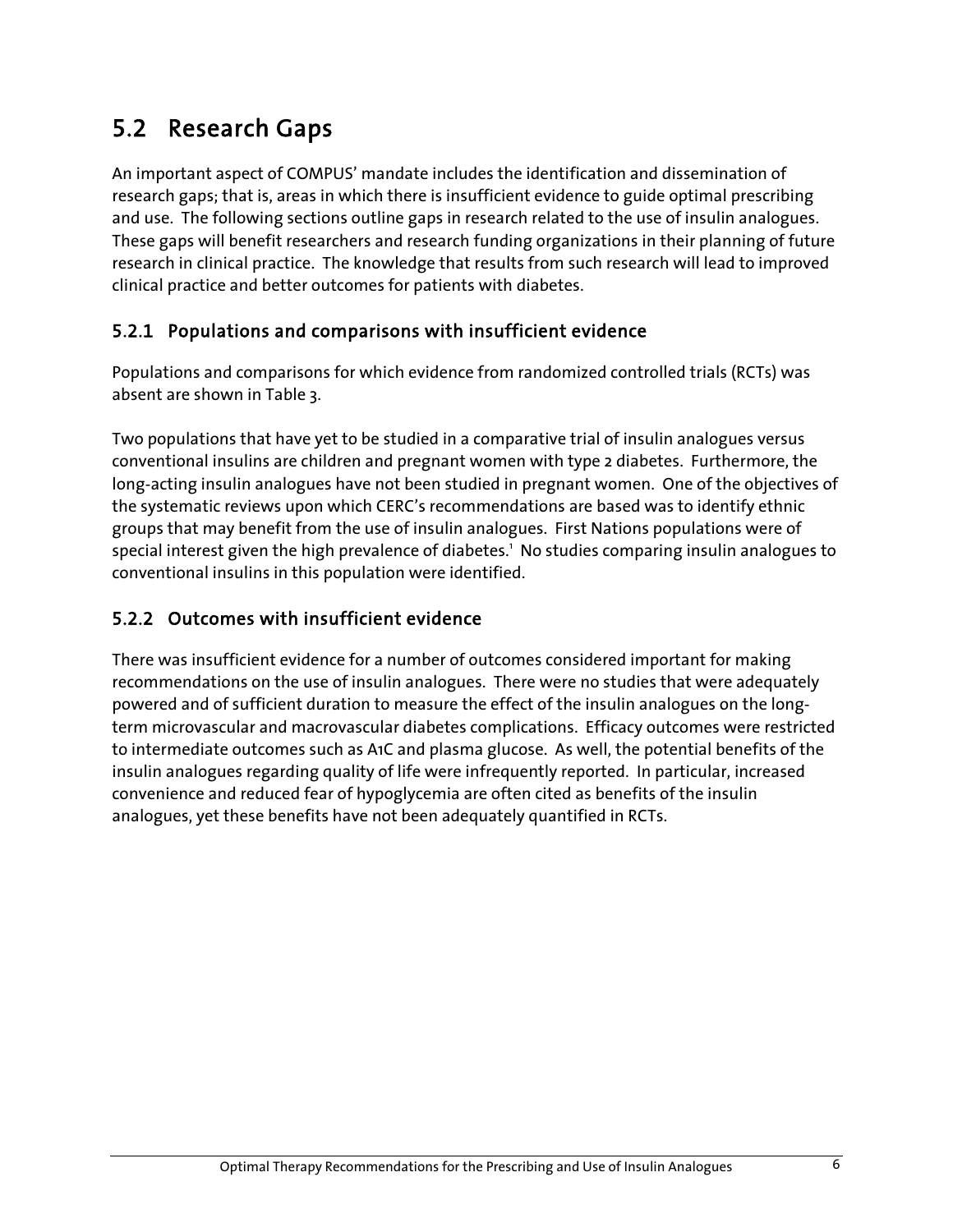### Table 3: Populations and Comparisons for which no RCT Evidence was found in the Systematic Reviews of Long-acting and Rapid-acting Insulin Analogues

| Population      |                | Long-acting Insulin Analogues |                | <b>Rapid-acting Insulin Analogues</b> |                |                                  |
|-----------------|----------------|-------------------------------|----------------|---------------------------------------|----------------|----------------------------------|
|                 | <b>Insulin</b> | <b>Insulin</b>                | <b>Insulin</b> | Insulin                               | <b>Insulin</b> | Insulin lispro                   |
|                 | glargine       | detemir                       | glargine       | lispro versus                         | aspart         | versus insulin                   |
|                 | versus         | versus                        | versus         | regular                               | versus         | aspart                           |
|                 | insulin NPH    | insulin NPH                   | insulin        | human                                 | regular        |                                  |
|                 |                |                               | detemir        | insulin                               | human          |                                  |
|                 |                |                               |                |                                       | insulin        |                                  |
| Pediatric       |                |                               |                |                                       |                |                                  |
| Pre-adolescent  |                |                               | $\mathsf{X}$   | B                                     | $B^*$          | $B^{\dagger}$                    |
| type 1 diabetes |                |                               |                |                                       |                |                                  |
| Adolescent type |                |                               |                | $B^*$                                 | $B_{\pm}$      | $B_+$                            |
| 1 diabetes      |                |                               |                |                                       |                |                                  |
| Pre-adolescent  | $\mathsf{x}$   | $\mathsf{X}$                  | $\mathsf{x}$   | X                                     | $\mathsf{X}$   | X                                |
| type 2 diabetes |                |                               |                |                                       |                |                                  |
| Adolescent type | $\mathsf{x}$   | $\mathsf{X}$                  | $\mathsf{X}$   | $\mathsf{X}$                          | $\mathsf{X}$   | $\mathsf{x}$                     |
| 2 diabetes      |                |                               |                |                                       |                |                                  |
| <b>Adult</b>    |                |                               |                |                                       |                |                                  |
| Type 1 diabetes |                |                               |                | B                                     | B              | $\overline{\mathsf{x}^\ddagger}$ |
| Type 2 diabetes |                |                               |                |                                       |                | M                                |
| Pregnant        | X              | X                             | X              | B                                     | <sub>B</sub>   | $\mathsf{x}$                     |
| women type 1    |                |                               |                |                                       |                |                                  |
| diabetes        |                |                               |                |                                       |                |                                  |
| Pregnant        | $\mathsf{X}$   | $\mathsf{x}$                  | $\mathsf{x}$   | $\mathsf{x}$                          | X              | X                                |
| women type 2    |                |                               |                |                                       |                |                                  |
| diabetes        |                |                               |                |                                       |                |                                  |
| Gestational     | $\mathsf{X}$   | $\mathsf{X}$                  | X              | B                                     | B              | $\mathsf{x}$                     |
| diabetes        |                |                               |                |                                       |                |                                  |

B=trials have only compared monophasic preparations, biphasic preparations have not been studied; M=trials have only compared biphasic preparations, monophasic preparations have not been studied; X=no comparative trials were identified

\* No studies in which insulins were administered as CSII were identified.

 $^\dagger$ The only peer-reviewed study identified<sup>2</sup> enrolled both pre-adolescents and adolescents and did not report data for each subgroup. Insulins were administered as CSII.

 $^\ddag$  The only study identified3 (published as an abstract) enrolled both pre-adolescents and adolescents and did not report data for each subgroup. Insulins were administered as MDI.

# 6 THE EVIDENCE

The clinical evidence for the insulin analogues was derived from two systematic reviews: Rapidacting Insulin Analogues for the Treatment of Diabetes Mellitus: Meta-analyses of Clinical Outcomes, and Long-acting Insulin Analogues for the Treatment of Diabetes Mellitus: Metaanalyses of Clinical Outcomes, both conducted by COMPUS.<sup>4,5</sup> These reviews were updates of existing systematic reviews on the rapid-acting insulin analogues (Short-acting Insulin Analogues for Diabetes Mellitus: Meta-analysis of Clinical Outcomes and Assessment of Cost Effectiveness, March 2007) and long-acting insulin analogues (Long-acting Insulin Analogues for Diabetes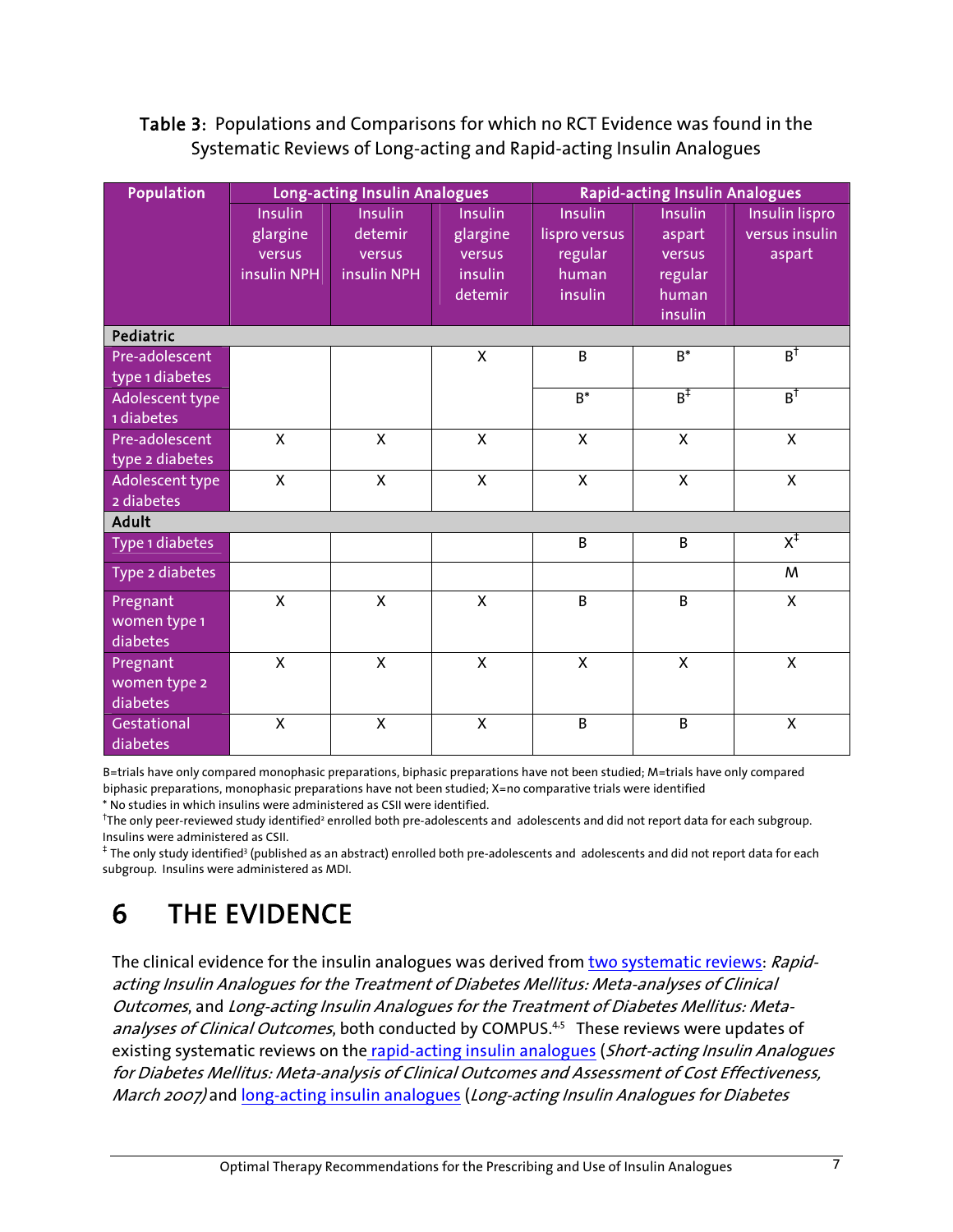Mellitus: Meta-analysis of Clinical Outcomes and Assessment of Cost Effectiveness, October 2007) from CADTH's Health Technology Assessment program.<sup>6,7</sup> A further update of the literature search was conducted for studies published between the search cut-off date of the COMPUS systematic reviews (April 2007) and September 2008 to identify any additional evidence that addressed existing recommendations or research gaps. Although the systematic reviews included all relevant data from peer-reviewed articles, as well as abstracts and grey literature, CERC based its recommendations only on evidence from peer-reviewed studies. Results from abstracts were assessed separately by the committee to determine their impact on the recommendations. Costeffectiveness data for the insulin analogues were derived from pharmacoeconomic analyses conducted by COMPUS using the Center for Outcomes Research (CORE) Diabetes model. The results of those analyses are presented in an Economic Report: An Economic Evaluation of Insulin Analogues for the Treatment of Patients with Type 1 and Type 2 Diabetes Mellitus in Canada. $^8$ Stakeholder feedback was requested and incorporated into both systematic reviews and the economic analyses, as directed by CERC.

# 7 CONSIDERATION OF THE EVIDENCE

# 7.1 CERC Process and Perspective

CERC members consider both clinical-effectiveness (i.e., benefits, harms, and burdens) and cost and cost-effectiveness data when formulating recommendations. Committee members bring their individual expertise and experience to bear (as experts, general practitioners, interventionists, consumers, members of the public), and draw upon their own values and preferences to discuss the evidence and reach conclusions.

The process by which draft recommendations are formulated by CERC consists of two main stages. First, the committee considers the clinical evidence regarding safety and effectiveness and draws conclusions regarding clinically important differences (if any) among the therapies in question. Second, the committee reviews and considers the cost and cost-effectiveness evidence. The sequential consideration of the clinical evidence, followed by the economic evidence, allows for clear delineation of the impact that cost-effectiveness considerations have on the recommendations, thus increasing transparency of the deliberative process. Optimal therapy recommendations are then formulated based on the efficacy, safety, and pharmacoeconomic data.

The overall perspective used by CERC members in producing recommendations is that of public health care policy makers in pursuit of optimizing the health of Canadians within available health care system resources. When possible, guidance is provided for management of specific subgroups of the identified population that may benefit from an alternate approach. To assist in knowledge transfer to intended audiences, the Committee also develops context statements related, but not limited to, safety, quality, and quantity of evidence, cost-effectiveness, and directness of evidence.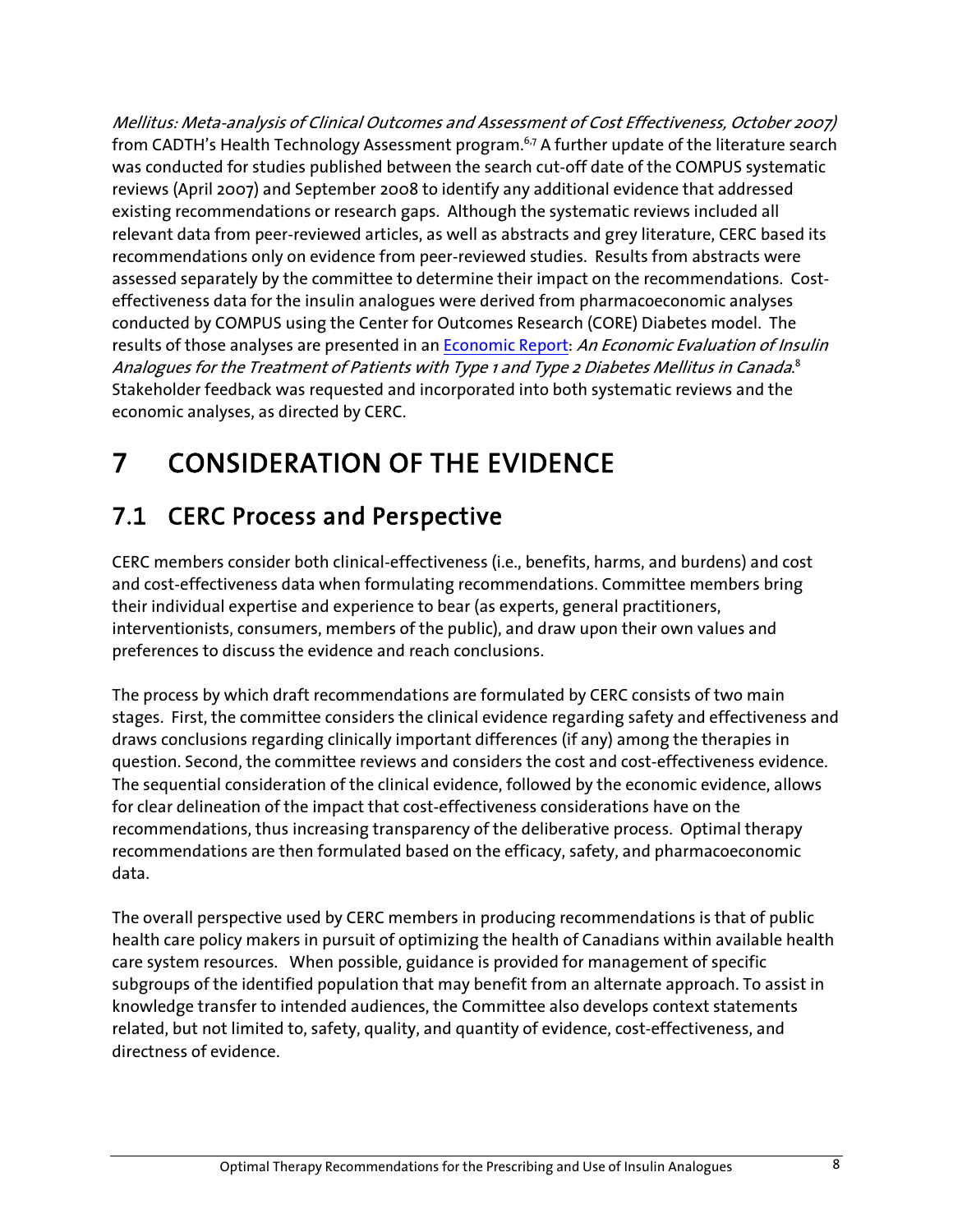COMPUS applied the Grading of Recommendations Assessment, Development and Evaluation (GRADE) approach to summarize the available evidence and facilitate the generation of optimal therapy recommendations by CERC.<sup>9</sup> The GRADE methodology was developed by the GRADE Working Group, an international collaboration of methodologists, to provide committees charged with formulating recommendations with a framework for evaluating evidence. GRADE provides a systematic and transparent approach to appraise quality of evidence, weigh the balance of benefits versus harms, identify underlying values and preferences, and rate the overall strength of recommendations.10 The GRADE methodology is used by a number of organizations world-wide, including the World Health Organization<sup>11</sup> and the American Thoracic Society.<sup>12</sup> Details of the GRADE process as applied by COMPUS for the insulin analogues project, as well as the GRADE evidence profiles generated for this topic, have been reported previously.<sup>13</sup>

The process by which CERC used the GRADE evidence profiles and economic data to generate optimal therapy recommendations for insulin analogues consisted of nine steps. Each of these steps is described in further detail in Appendix C.

- 1. Individual review of GRADE evidence profiles and provision of feedback.
- 2. Discussion of clinical-effectiveness evidence and collated feedback from members.
- 3. Identification of clinical findings based on clinical evidence of effectiveness and safety.
- 4. Identification of draft optimal therapy recommendations based on clinical conclusions and cost and cost-effectiveness information.
- 5. Identification of underlying values and preferences for each recommendation.
- 6. Appraisal of overall quality of evidence.
- 7. Grading strength of recommendations.
- 8. Identification of research gaps.
- 9. Consideration of stakeholder feedback and drafting of final optimal therapy recommendations.

## 7.2 Specific Considerations

Prior to initiation of the systematic reviews by COMPUS, members of CERC identified the outcomes for which evidence was required to make recommendations for the insulin analogues. These included:

- long-term complications of diabetes (e.g., mortality, cardiovascular disease, nephropathy, retinopathy)
- surrogate outcomes related to glycemic control (i.e., hemoglobin A1C, fasting plasma glucose, two-hour post-prandial plasma glucose)
- other surrogate outcomes (e.g., lipids, blood pressure)
- hypoglycemia
- body weight
- quality of life and patient satisfaction
- resource use and costs.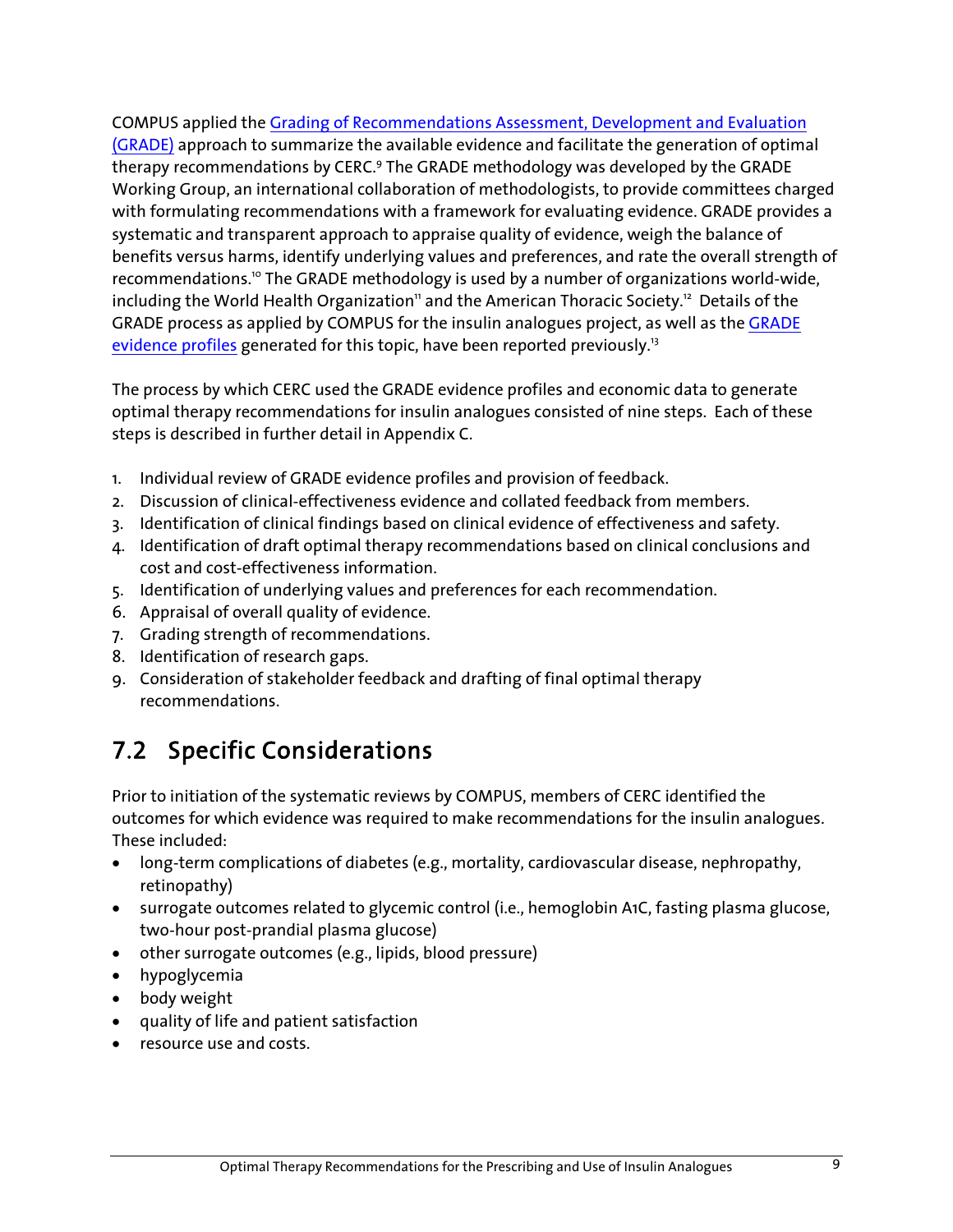For surrogate outcomes related to glycemic control, a published schema designed by Lassere et al. that assessed the validity of surrogate outcomes<sup>14</sup> was employed to guide CERC's deliberations.

## 7.2.1 Hemoglobin A1C

Hemoglobin A1C is the most frequently reported measure of long-term glycemic control in studies of anti-diabetes agents, including insulin analogues. CERC deliberated extensively on the evidence available to support the validity of hemoglobin A1C as a surrogate outcome for clinically relevant complications of diabetes,<sup>14-38</sup> and the minimal difference in this outcome that could be considered clinically relevant.39-41 All members of the committee believed there were important limitations associated with the use of A1C as a surrogate outcome. Most felt that A1C was a valid surrogate in trials of type 1 diabetes, especially for microvascular complications. There was less certainty regarding its validity in type 2 diabetes, especially with respect to cardiovascular outcomes due to the importance of numerous other risk factors such as blood pressure and lipid profile. A minority felt that A1C was an invalid surrogate outcome for both type 1 and type 2 diabetes given the low scores achieved for both conditions according to the surrogate validation schema.14

The committee recognized that the widespread implementation in clinical practice of A1C as a parameter to monitor treatment efficacy in patients with either type 1 or type 2 diabetes has revolutionized diabetes care by allowing for the measurement of long-term glucose control. Furthermore, diabetes treatment guidelines define optimum glycemic control based on A1C targets. CERC agreed on the use of a minimal clinically important difference in A1C between 0.7% and 1% for use during the Committee's deliberations. Differences in A1C for the various comparators and across the different populations of interest, as based on analyses of available evidence, failed to approach this range.

## 7.2.2 Fasting and post-prandial glycemia

CERC restricted its deliberations on potential benefits of insulin analogues regarding fasting and post-prandial glucose to laboratory-measured plasma values. Data from self-monitoring were excluded due to concerns regarding reliability. Both fasting and post-prandial glucose scored low according to the validation schema for surrogate outcomes by Lassere et al.<sup>14</sup> However, CERC recognized that post-prandial blood glucose is increasingly seen as an important target in the treatment of type 2 diabetes due to its potential association with cardiovascular outcomes.

## 7.2.3 Hypoglycemia

Members of CERC recognize that hypoglycemia, particularly severe and nocturnal episodes, pose a substantial barrier to achieving optimal glycemic control in patients with diabetes. Evidence regarding the prevalence of nocturnal hypoglycemia, its clinical importance, its effects on quality of life, sleep, memory, and cardiovascular function were collected. The evidence was reviewed by CERC.42-68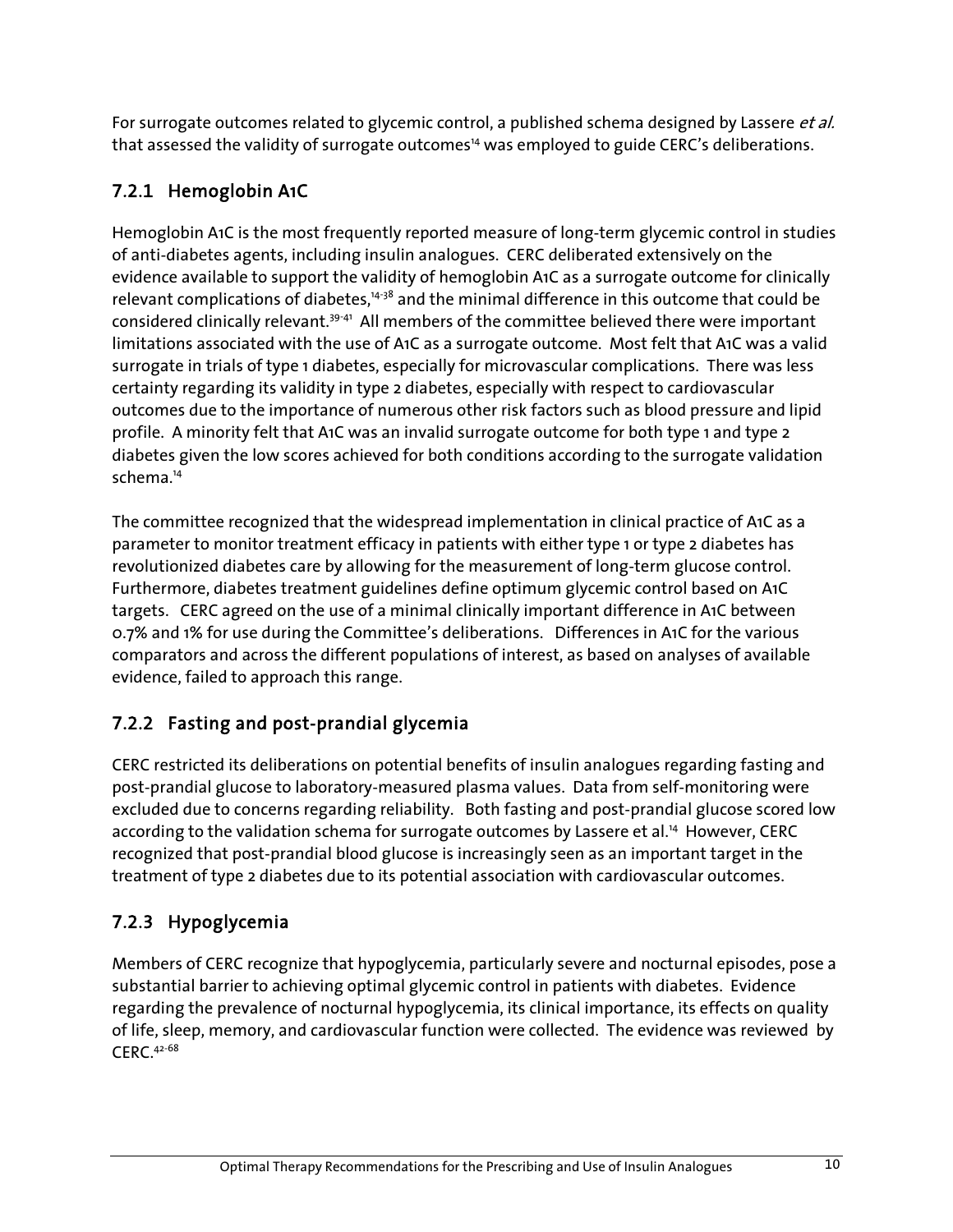Every effort was made to identify situations from the evidence profiles that demonstrated statistically significant differences in the incidences of hypoglycemia between comparator groups. These cases formed the basis for extensive deliberation by CERC prior to developing and voting on recommendations. The effect (i.e., direction and effect size) of insulin analogues related to traditional insulin products on hypoglycemia was inconsistent across the different comparators and study populations. Individual evidence profiles in Appendix B capture CERC's extensive discussion on the available evidence related to hypoglycemia in the management of diabetes mellitus.

Despite the lack of evidence, the Committee acknowledges the behavioural changes (e.g., purposefully running higher glycemic control) that may be associated with the fear of hypoglycemia. CERC also recognizes the relative importance placed on avoiding hypoglycemia in patients who manage their diabetes with insulin. These issues were discussed extensively by the Committee prior to developing and voting on recommendations.

### 7.2.4 Quality of life and patient satisfaction

CERC recognized that one of the potential benefits of the rapid-acting insulin analogues as compared to regular human insulin is increased flexibility in the timing and content of meals. This may result in improved quality of life and patient satisfaction. Convenience and flexibility were, therefore, identified as being important factors influencing the choice of insulin by patients and clinicians. As a result, the Committee carefully considered the available evidence on the insulin analogues pertaining to these outcomes. Evidence regarding the minimal clinically important difference for commonly used instruments to measure patient satisfaction (e.g., the Diabetes Treatment Satisfaction Questionnaire) was also reviewed,<sup>69-72</sup> although a minimal clinically important difference could not be identified from these studies. Every effort was made to identify situations from the evidence profiles that demonstrated a statistically significant difference in quality of life instrument scores between comparator groups. Individual evidence profiles in Appendix B capture CERC's extensive discussion on the available evidence related to quality of life and patient satisfaction issues in the management of diabetes mellitus.

# 8 NEXT STEPS

These recommendations will be widely disseminated to encourage uptake and implementation by decision makers at various levels (e.g., policy decision makers, health care professionals, and patients). Gaps in practice/knowledge related to the use of insulin analogues will be identified by comparing the final recommendations to information on the current practice (Current Practice Analysis: Insulin Analogues. A Qualitative Analysis of Canadian Physician Perceptions and Use of Insulin Analogues) utilization (Current Utilization of Insulin Products in Canada) of these agents in Canada.73,74

Key messages to promote the optimal prescribing and utilization of insulin analogues will be developed to address identified gaps in practice and knowledge. Intervention tools will be populated with the key messages and related evidence for implementation in Canada.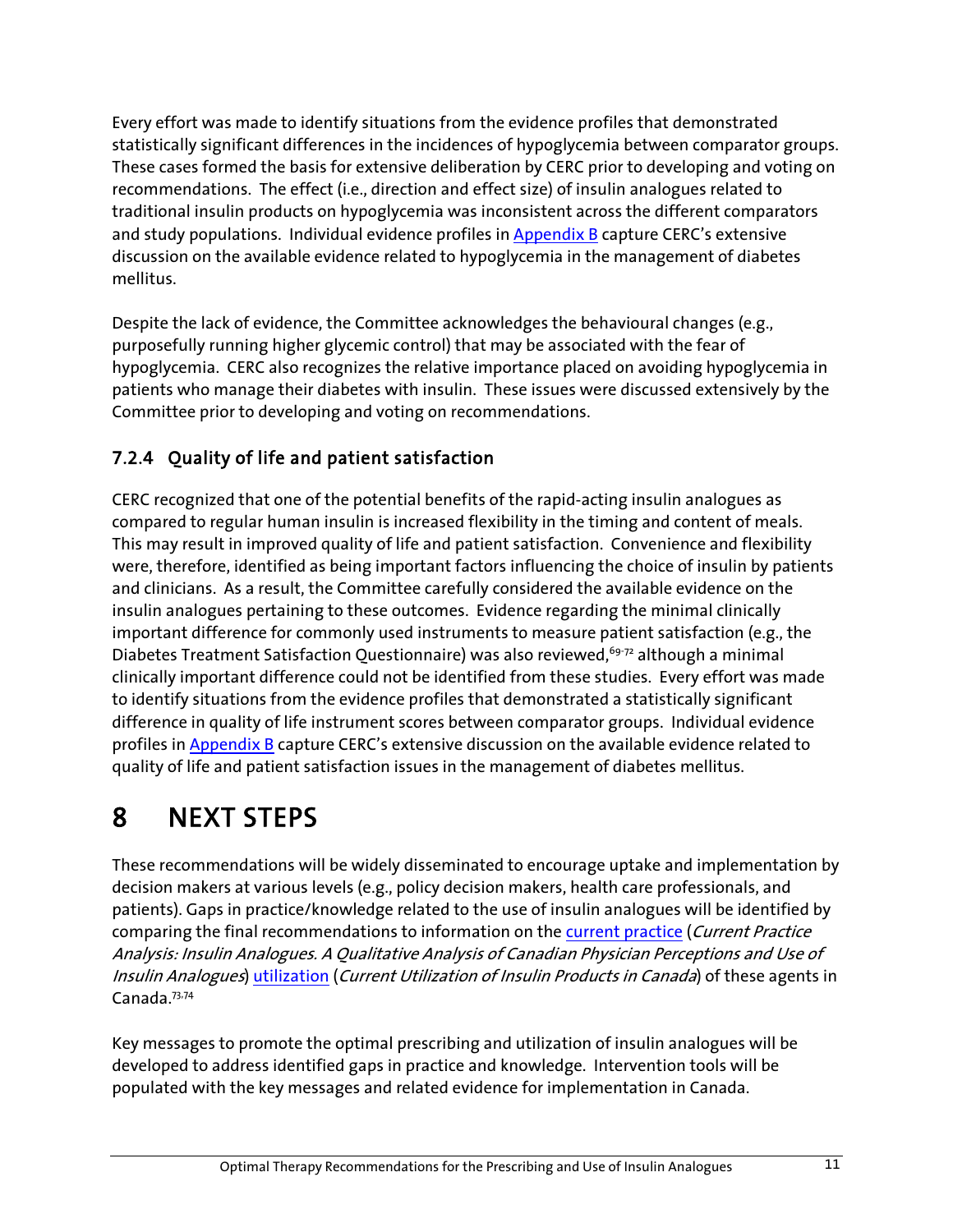## 9 APPENDIX A: Expert Committee and Contributors

### COMPUS Expert Review Committee

#### Dr. Lisa Dolovich, Chair

Research Director and Associate Professor, Dept. of Family Medicine, McMaster University Ambulatory Care Pharmacotherapy Specialist, St. Joseph's Healthcare Associate Director, Centre for Evaluation of Medicines Centre for Evaluation of Medicines

### Members

Dr. Michael Allen Associate Professor Director Evidence-based Programs Dalhousie University Continuing Medical Education

#### Dr. Scott Klarenbach

Assistant Professor, Department of Medicine Division of Nephrology University of Alberta Fellow, Institute of Health Economics

#### Mr. Panos Petrides

Public Member

### Specialist Expert Members

#### Dr. Marshall Dahl

Clinical Associate Professor Division of Endocrinology and Metabolism University of British Columbia

#### Dr. Ann Colbourne

Director, Division of General Internal Medicine University of Alberta

#### Dr. Mike Evans, Vice-Chair

Director, Patient Self Management and Knowledge Support Centre for Effective Practice, Department of Family and Community Medicine Director, Health Media Lab, Li Ka Shing Knowledge Institute Staff Physician, Toronto Western Hospital

Associate Professor, University of Toronto

## Dr. Marilyn Caughlin

Family Practitioner

#### Ms. Cathy MacNutt

Public Member

#### Dr. Adil Virani

Director, Pharmacy Services, Fraser Health Authority Assistant Professor, Faculty of Pharmaceutical Sciences, University of British Columbia

#### Dr. Heather J. Dean

Professor of Pediatrics and Child Health and Associate Dean (academic), Faculty of Medicine, Department of Pediatrics, Section of Pediatric Endocrinology and Metabolism, University of Manitoba

#### Dr. Ehud Ur

Professor & Head, Division of Endocrinology Diamond Health Care Centre University of British Columbia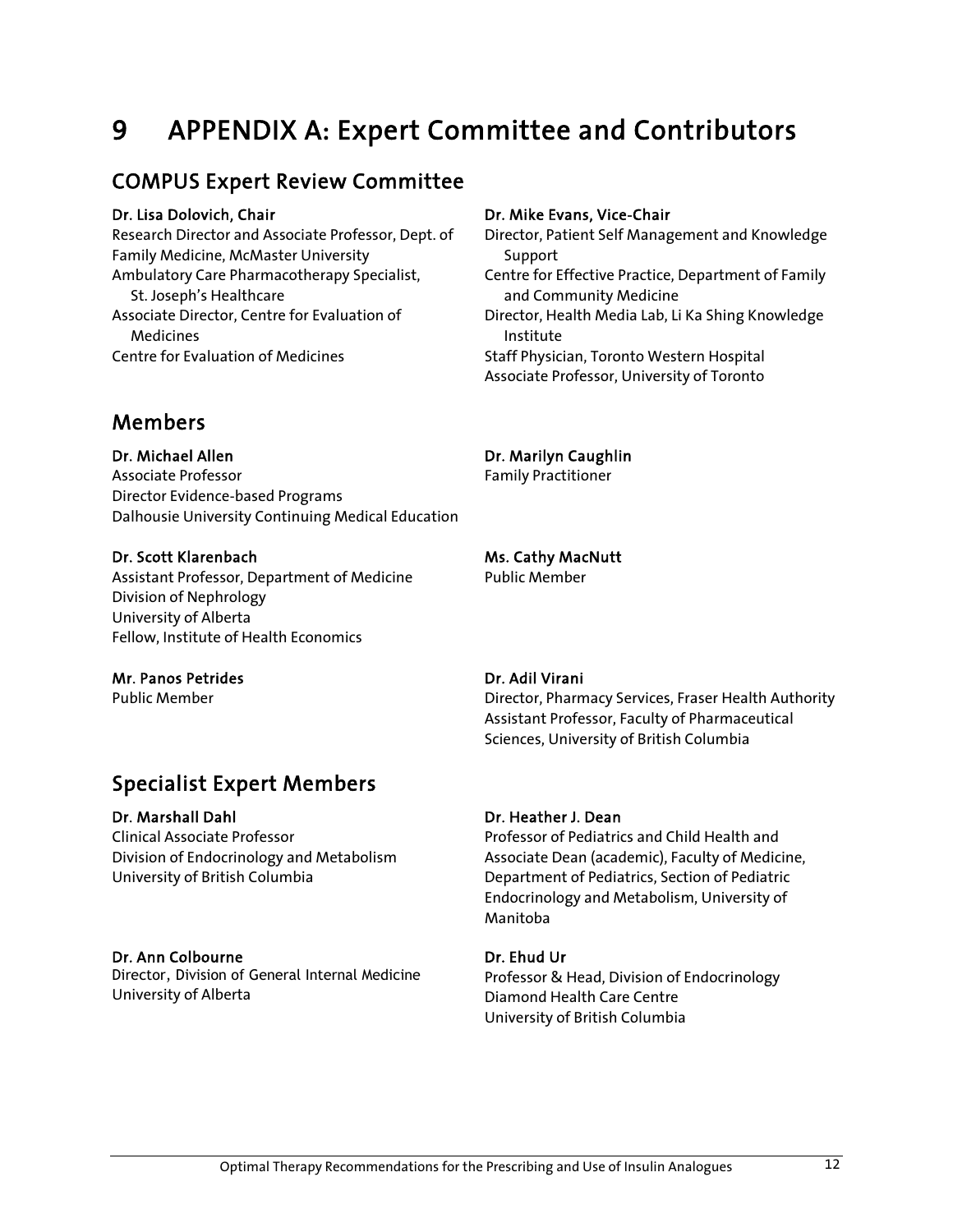## Conflicts of Interest

Dr. Lisa Dolovich was co-investigator in studies on behaviour change interventions funded by Merck Frosst Canada Ltd., GlaxoSmithKline Inc., Aventis Pharma Ltd., Eli Lilly Canada Inc., and Crystaal Corporation.

Dr. Michael Evans has received grant support from AstraZeneca Canada to offset the cost of Mini-Med School, an educational program for the public.

Dr. Scott Klarenbach is a member of a research group funded by an unrestricted grant from Amgen Canada and Merck Frosst Canada Ltd. to the Alberta Kidney Disease Network.

Dr. Ann Colbourne has received honoraria for educational lectures for Novo Nordisk Canada Inc., LifeScan, Inc., Sanofi-Aventis Canada Inc., AstraZeneca Canada, Pfizer Canada Inc., and Merck Frosst Canada Ltd. of \$5,000 or less. She was involved in a community-based interprofessional collaborative chronic disease management program, funded by AstraZeneca Canada, Pfizer Canada Inc., and Merck Frosst Canada Ltd..

Dr. Marshall Dahl has received an honorarium for less than \$5,000 from Eli Lilly for his work related to workshops. He has also received an arms-length grant for a diabetes study in coronary artery patients from GlaxoSmithKline Inc.

Dr. Heather Dean has received financial support from Eli Lilly to attend an investigators' meeting on growth hormones in 2005..

Dr. Ehud Ur has received honoraria for educational lectures, honoraria for organizing conferences, or other honoraria for \$5,000 or less from GlaxoSmithKline Inc., Novo Nordisk Canada Inc., Sanofi-Aventis Canada Inc., Merck Frosst Canada Ltd., and Novartis Pharmaceuticals Canada Inc. He has received funding for consultant or advisory services from GlaxoSmithKline Inc. and Novo Nordisk Canada Inc. and has received research grants through the Queen Elizabeth II Foundation ( Halifax) from GlaxoSmithKline Inc., Novo Nordisk Canada Inc., and LifeScan, Inc.

None of the other CERC members declared any conflicts of interest. Conflict of interest guidelines are posted on the CADTH website.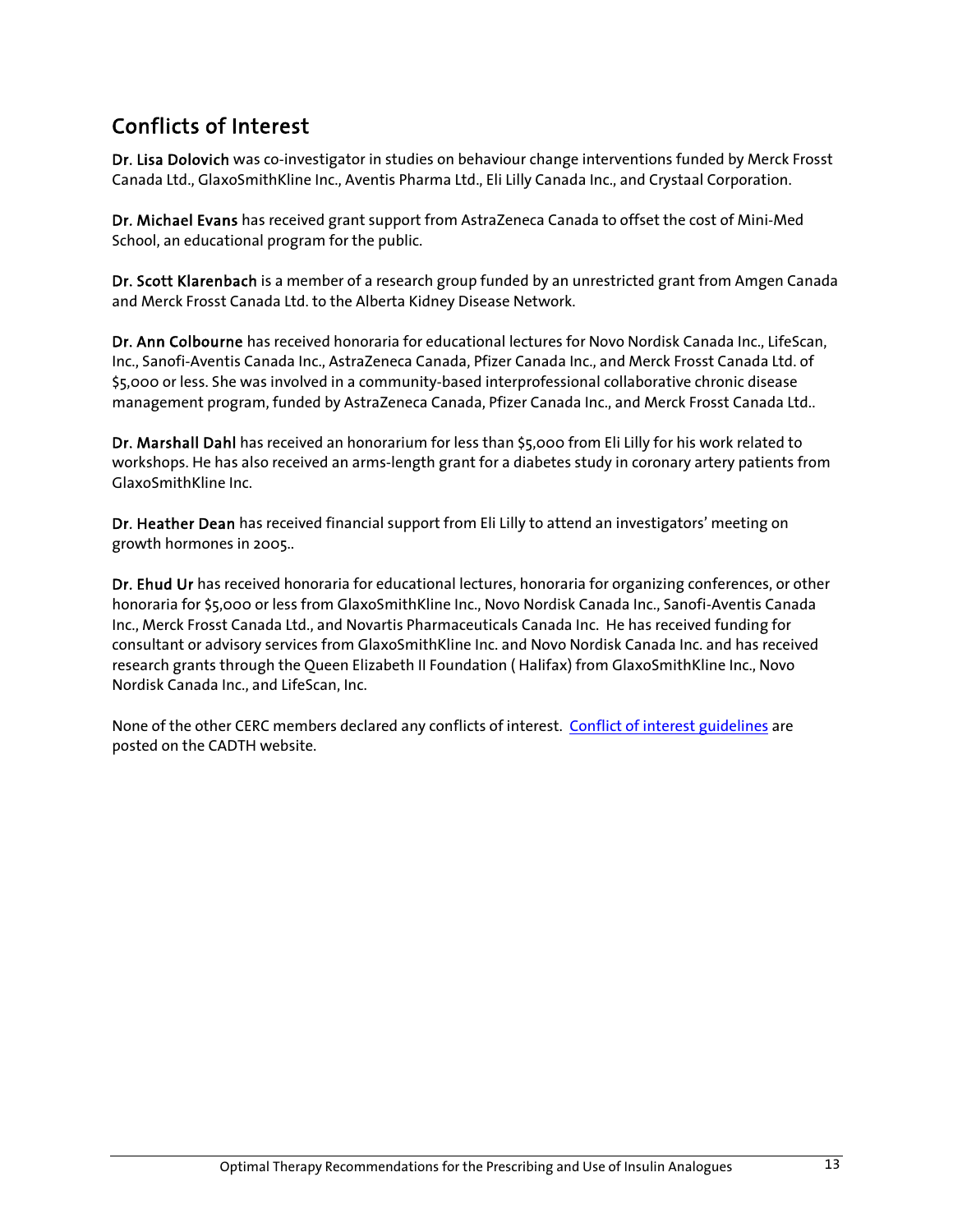### Contributors from COMPUS

Fida Ahmad, MSc Research Officer

Denis Bélanger, BScPhm, ACPR Director, Topics and Research

Chris Cameron, BSc, DipEng, MSc Health Economist

Avtar Lal, MD, M Phil, PhD Research Officer

Melissa Severn, MISt Information Specialist

Samantha Verbrugghe, BSc Research Assistant

Brendan McIntosh, BSc, MSc Intermediate Research Officer Annie Bai, MD, MSc Advisor, COMPUS Project Quality

Heather Bennett, BPharm, PhD Manager, Optimal Practice

Jeannine Fraser, MA Research Officer

Barb Shea, BSP Vice-President, COMPUS

Sumeet R. Singh, BScPhm, MSc, RPh Officer, Optimal Practice

Changhua Yu, MD, MSc Research Officer

Kristen Chelak, BScPhm, MSc, RPh Implementation Support Officer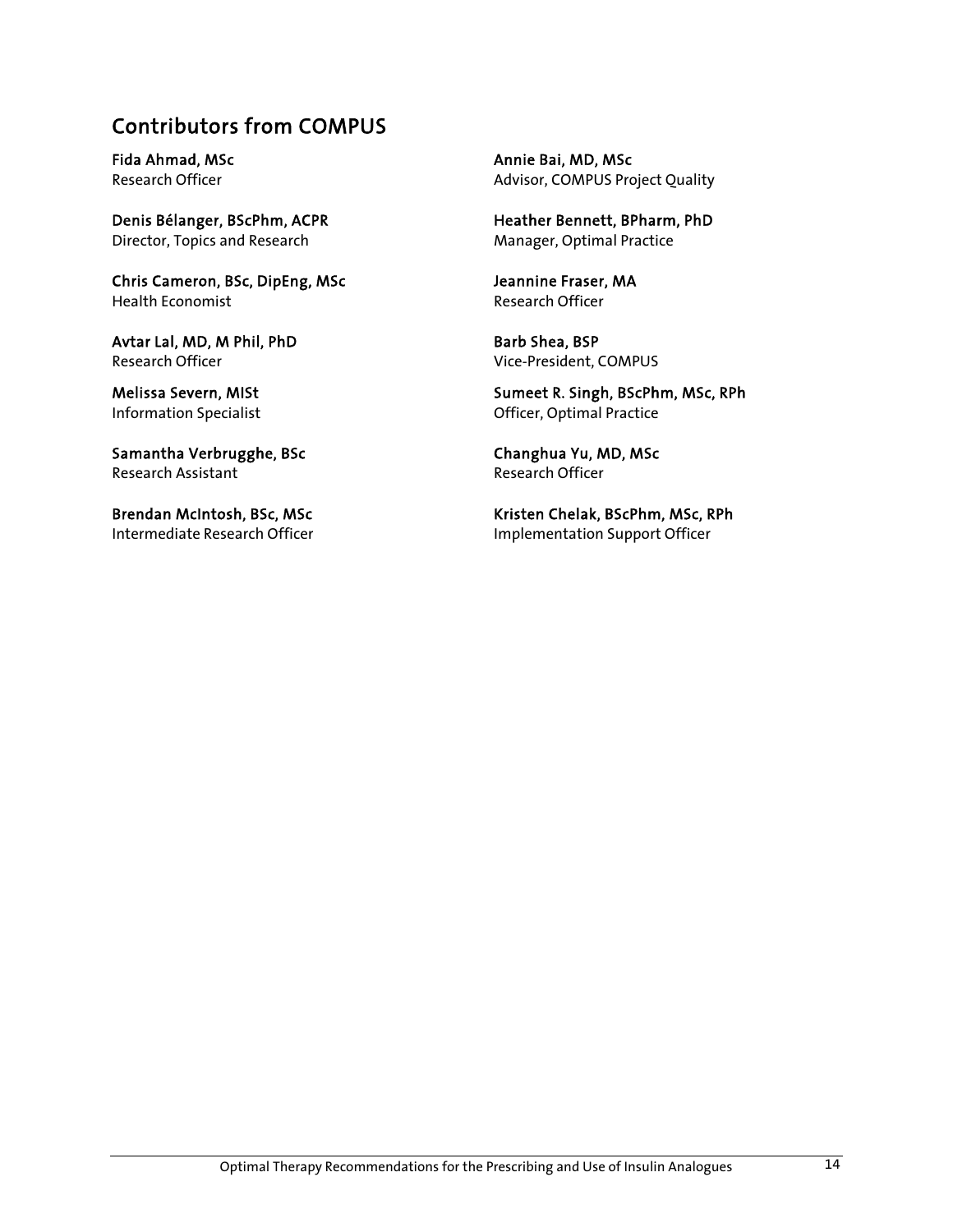# 10 APPENDIX B: Detailed Recommendations with Supporting Evidence

### 1 Long-acting insulin analogues

- 1.1 Insulin NPH versus long-acting insulin analogues
	- 1.1.1 Type 1 diabetes mellitus in adults
	- 1.1.2 Type 1 diabetes mellitus in children
	- 1.1.3 Type 2 diabetes mellitus in adults taking oral antidiabetic agents
	- 1.1.4 Type 2 diabetes mellitus in adults using pre-meal bolus insulin
- 1.2 Insulin glargine versus insulin detemir
	- 1.2.1 Type 1 diabetes mellitus in adults
	- 1.2.2 Type 2 diabetes mellitus in adults

### 2 Rapid-acting insulin analogues

- 2.1 Regular human insulin versus rapid-acting insulin analogues
	- 2.1.1 Type 1 diabetes mellitus in pre-adolescents
	- 2.1.2 Type 1 diabetes mellitus in adults using continuous subcutaneous insulin infusion
	- 2.1.3 Type 1 diabetes mellitus in adults using multiple daily injection
	- 2.1.4 Type 1 diabetes mellitus in pregnant women
	- 2.1.5 Gestational diabetes mellitus
	- 2.1.6 Type 1 diabetes mellitus in adolescents using multiple daily injection
	- 2.1.7 Type 2 diabetes mellitus in adults
- 2.2. Insulin lispro versus insulin aspart
	- 2.2.1 Type 1 diabetes mellitus in children
	- 2.2.2 Type 1 diabetes mellitus in adults
	- 2.2.3 Type 2 diabetes mellitus in adults

### 3 Clinical findings of insulin analogues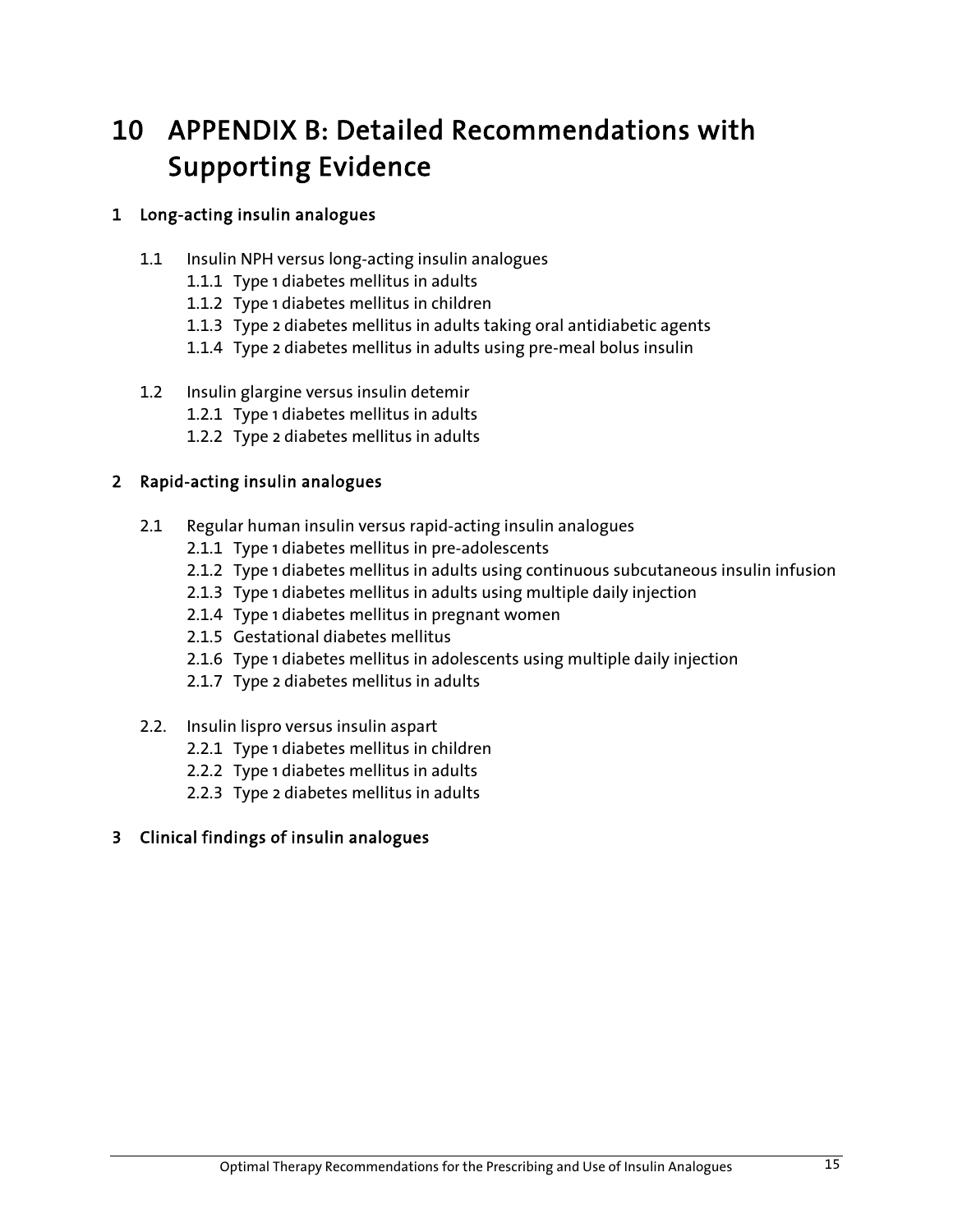### The detailed recommendation tables offer the following information:

- ¾ Vote results **—** Indicates the number of CERC members voting in favour of the proposed draft recommendation statement.
- ¾ CERC rating of overall quality of clinical evidence **—** Indicates results of the vote by CERC on the overall quality of the evidence available for a draft recommendation. Possible ratings of quality were "low", "moderate", or "high", and were based on criteria developed by the GRADE working group.
- ¾ Strength of recommendation **—** Indicates the results of the vote by CERC on the strength of the draft recommendation, based on criteria developed by the GRADE working group. Possible ratings are "strong" or "weak".
- ¾ Underlying values and preferences **—** Indicates the values and preferences that CERC members identified as most important in guiding the draft recommendation.
- ¾ Clinical Note **—** Provides guidance from CERC regarding specific clinical considerations that may assist policy decision makers, clinicians, and patients in selecting optimal therapy.
- ¾ Context **—** Lists key points arising from CERC's deliberation of the clinical and economic evidence, as well as clinical issues, pertaining to the draft recommendation. This information is provided to assist clinicians, patients, and policy decision makers with the interpretation and application of the recommendation.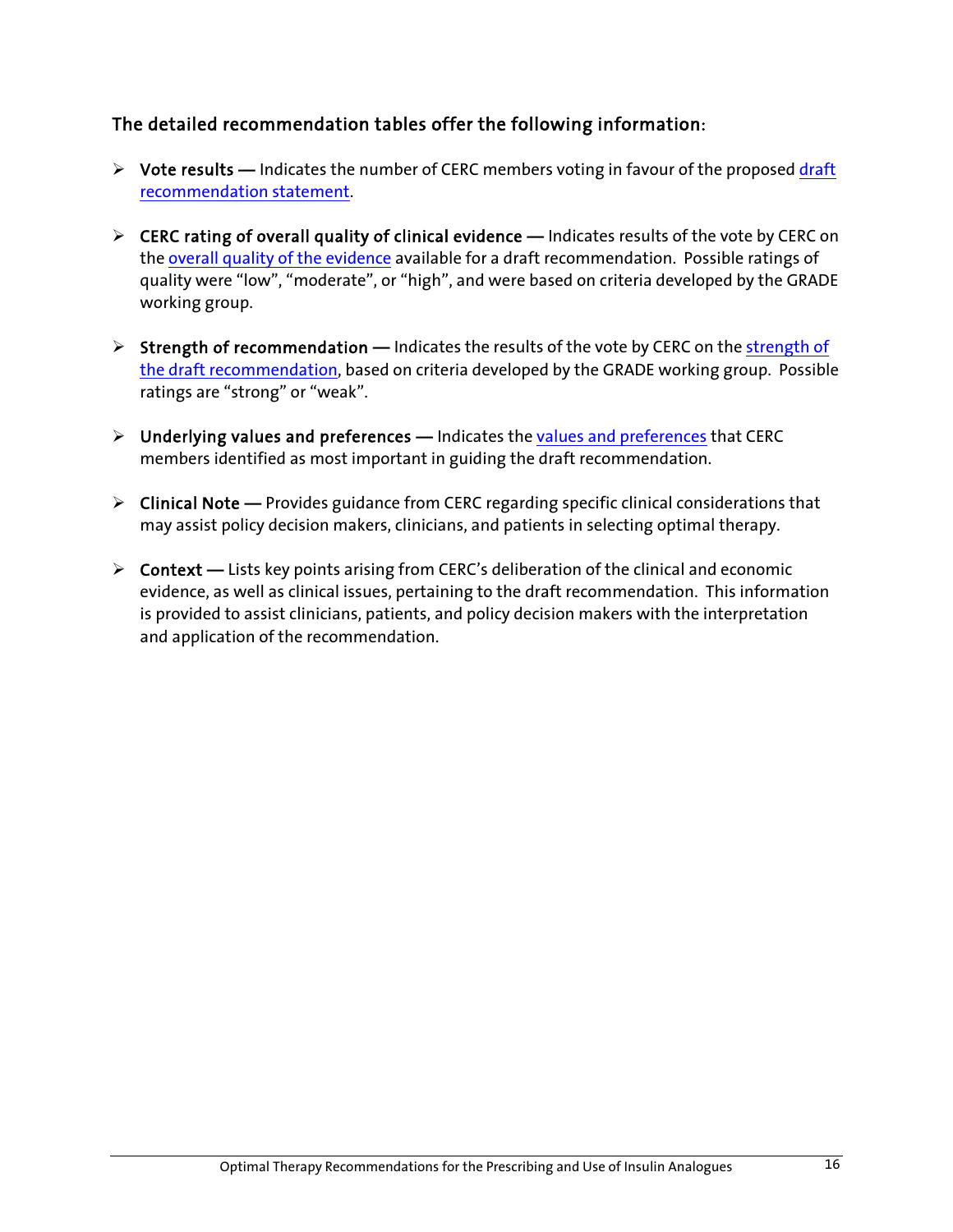## 1 Long-acting insulin analogues

### 1.1 Insulin NPH versus long-acting insulin analogues

### 1.1.1 Type 1 diabetes mellitus in adults

CERC recommends that insulin NPH be used in preference to either of the long-acting insulin analogues (i.e., insulin glargine or insulin detemir) in most adults with type 1 diabetes.

| <b>Vote Results</b>                                                                                                           | Glargine | Detemir  |
|-------------------------------------------------------------------------------------------------------------------------------|----------|----------|
| (Number of CERC Members in Favour/Number Participating in Meeting)                                                            | 8/11     | 7/11     |
| <b>CERC Rating of Overall Quality of Clinical Evidence</b>                                                                    | Low      | Moderate |
| <b>Strength of Recommendation</b><br><b>Strong</b>                                                                            |          |          |
| Underlying values and preferences:                                                                                            |          |          |
| Primary consideration: the incremental cost of long-acting insulin analogues over insulin NPH outweighs                       |          |          |
| their modest clinical benefits.                                                                                               |          |          |
| Other values and preferences:                                                                                                 |          |          |
| $\triangleright$ patient convenience and lifestyle benefits associated with availability of premixed insulins, and the        |          |          |
| option of mixing basal and bolus insulin doses in the same syringe. Due to the onset of action of                             |          |          |
| insulin NPH at 2 to 4 hours, a morning dose may also eliminate need for administration of bolus                               |          |          |
| insulin at lunchtime - favours insulin NPH                                                                                    |          |          |
| > there is greater clinical experience with insulin NPH - favours insulin NPH                                                 |          |          |
| > reduced incidence of hypoglycemia (especially nocturnal) - favours long-acting insulin analogues.                           |          |          |
| <b>Clinical notes:</b>                                                                                                        |          |          |
| Based on CERC clinical opinion and limited evidence, long-acting insulin analogues can be tried in                            |          |          |
| patients who experience significant hypoglycemia, particularly nocturnal and severe hypoglycemia,<br>while using insulin NPH. |          |          |
| Some comparative studies demonstrated a reduced risk or incidence of hypoglycemia with long-acting<br>$\bullet$               |          |          |
| insulin analogues versus insulin NPH. This benefit, however, was not observed consistently across all                         |          |          |
| studies, comparisons, and types of hypoglycemia (i.e., severe, nocturnal, overall). Methodological                            |          |          |
| limitations (e.g., lack of clear definitions for hypoglycemia in studies, high degree of heterogeneity in                     |          |          |
| meta-analyses) associated with the outcome of hypoglycemia were also identified in most cases.                                |          |          |
| Of studies that reported data on hypoglycemia outcomes, subjects with a prior history of recurrent<br>$\bullet$               |          |          |
| severe hypoglycemia were excluded in 7 of 9 trials comparing insulin detemir with insulin NPH and none                        |          |          |
| of the trials comparing insulin glargine with insulin NPH.                                                                    |          |          |
| Some members of CERC felt strongly that hypoglycemia is an important concern for some patients, and a<br>$\bullet$            |          |          |
| potentially significant barrier to achieving optimal glycemic control.                                                        |          |          |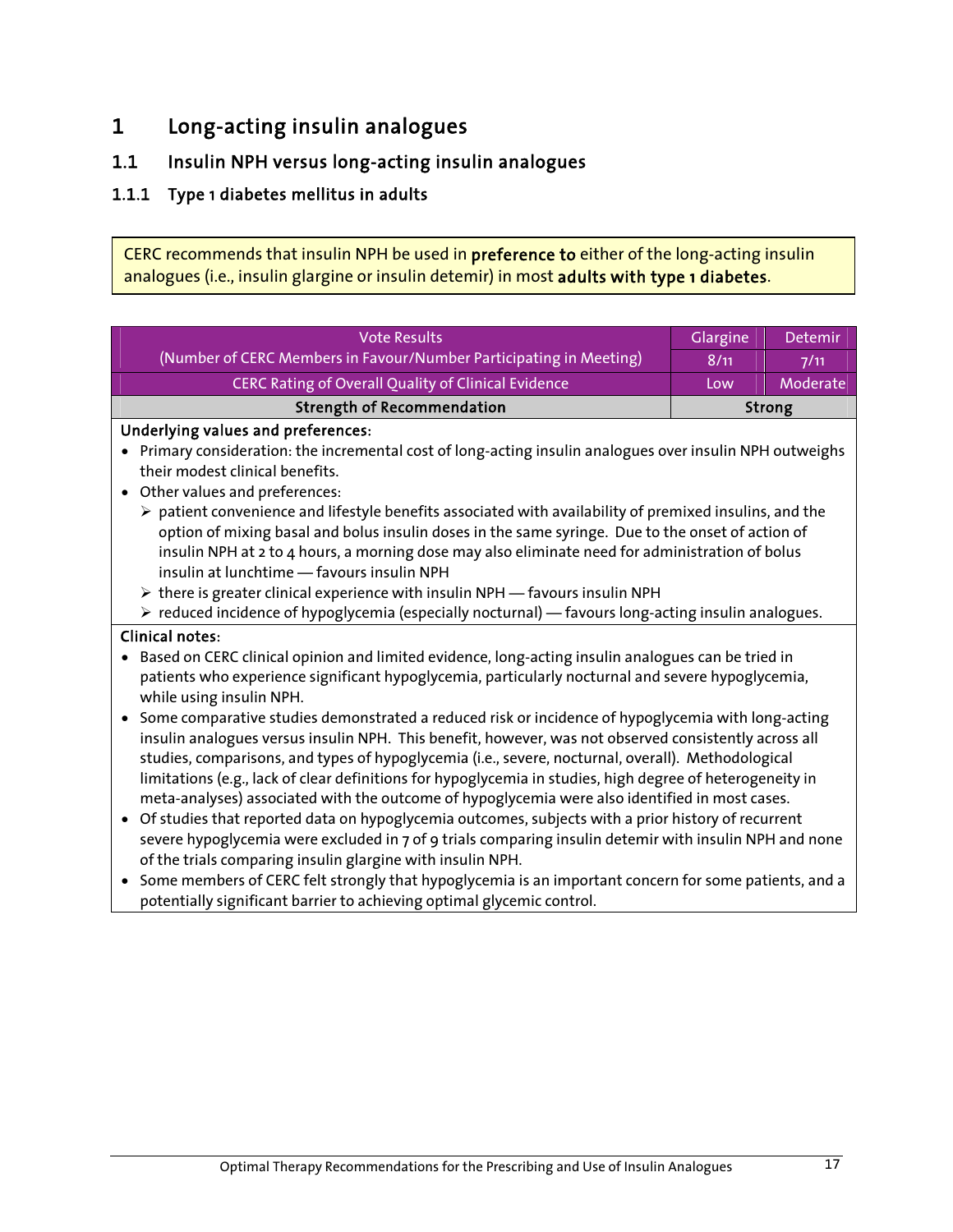| <b>Strength of Recommendation</b>                                  |          | <b>Strong</b> |
|--------------------------------------------------------------------|----------|---------------|
| <b>CERC Rating of Overall Quality of Clinical Evidence</b>         | Low      | Moderate      |
| (Number of CERC Members in Favour/Number Participating in Meeting) |          | 7/11          |
| <b>Vote Results</b>                                                | Glargine | Detemir       |

#### Context:

- Overall quality of evidence was low to moderate.
- Studies primarily reported results regarding surrogate outcomes, and sparse data were available for long-acting insulin analogues concerning clinically important long-term outcomes.
- Results from abstracts were identified for the outcomes of A1C, weight gain, nocturnal hypoglycemia, and overall hypoglycemia in the comparison of insulin NPH and insulin glargine. Inclusion of the results from abstracts did not significantly affect the overall results derived from published peer-reviewed research (as determined by sensitivity analyses).
- An updated search of the literature from the cut-off date of the COMPUS meta-analysis (April 2007) to September 2008 yielded two additional RCTs<sup>75,76</sup> comparing insulin glargine with insulin NPH, and one additional RCT<sup>77</sup> comparing insulin detemir with insulin NPH, in adults with type 1 diabetes. In sensitivity analyses, these results did not have a significant impact on the existing pooled estimates of effect.
- Only insulin glargine demonstrated a small but statistically significant difference in A1C compared with insulin NPH (0.12%), which was not considered clinically significant.
- Mean differences in body weight as compared to insulin NPH were statistically significant in favour of both long-acting insulin analogues.
- Patient satisfaction favoured long-acting insulin analogues. However, the magnitude of the difference between treatments was of uncertain clinical significance.
- Incremental cost-utility ratios for long-acting insulin analogues relative to insulin NPH in adults ranged from approximately \$90,000 (glargine) to \$390,000 (detemir) per QALY gained.
	- $\triangleright$  The unit cost of insulin glargine cartridges (15 mL) was \$109.87 at the time the economic analysis was conducted. This was recently reduced by approximately 23% to \$85.17. As part of univariate sensitivity analyses considered by CERC, the average acquisition cost of insulin glargine (including both vials and cartridges) in the model was reduced by 15%. Since the cost of insulin glargine vials remains unchanged, a reduction in average cost of 15% adequately accounts for the reduced cost of insulin glargine vials, since cartridges were assumed to account for 65% of the insulin glargine market.
	- $\triangleright$  Results from a number of other univariate sensitivity analyses were also considered by CERC, including incorporation of a disutility for fear of hypoglycemia to the insulin NPH arm only, reduction of the cost of managing hypoglycemia, assumption of no A1C difference between long-acting insulin analogues and insulin NPH, and reduced discounting rates. For both insulin glargine and insulin detemir, only the scenario in which disutility for fear of hypoglycemia was incorporated in the model (for the insulin NPH arm alone) resulted in ICUR values that fell within a range normally considered cost-effective.
- Results from studies that compared a long-acting insulin analogue in combination with a rapid-acting insulin analogue versus a combination of insulin NPH and regular human insulin, in adults with type 1 diabetes, were generally similar to studies in which the same bolus insulin was used in both treatment arms.
- Long-acting insulin analogues potentially require more injections because they cannot be mixed with bolus insulins.
- Patients can have wide variation in insulin NPH absorption/distribution (i.e., differences in duration of effect). Insulin NPH variability is highly affected by shaking the vial before withdrawing the dose.

A1C=glycosylated hemoglobin; CERC=COMPUS Expert Review Committee; NPH=neutral protamine Hagedorn; QALY=quality-adjusted life-year; RCTs=randomized controlled trials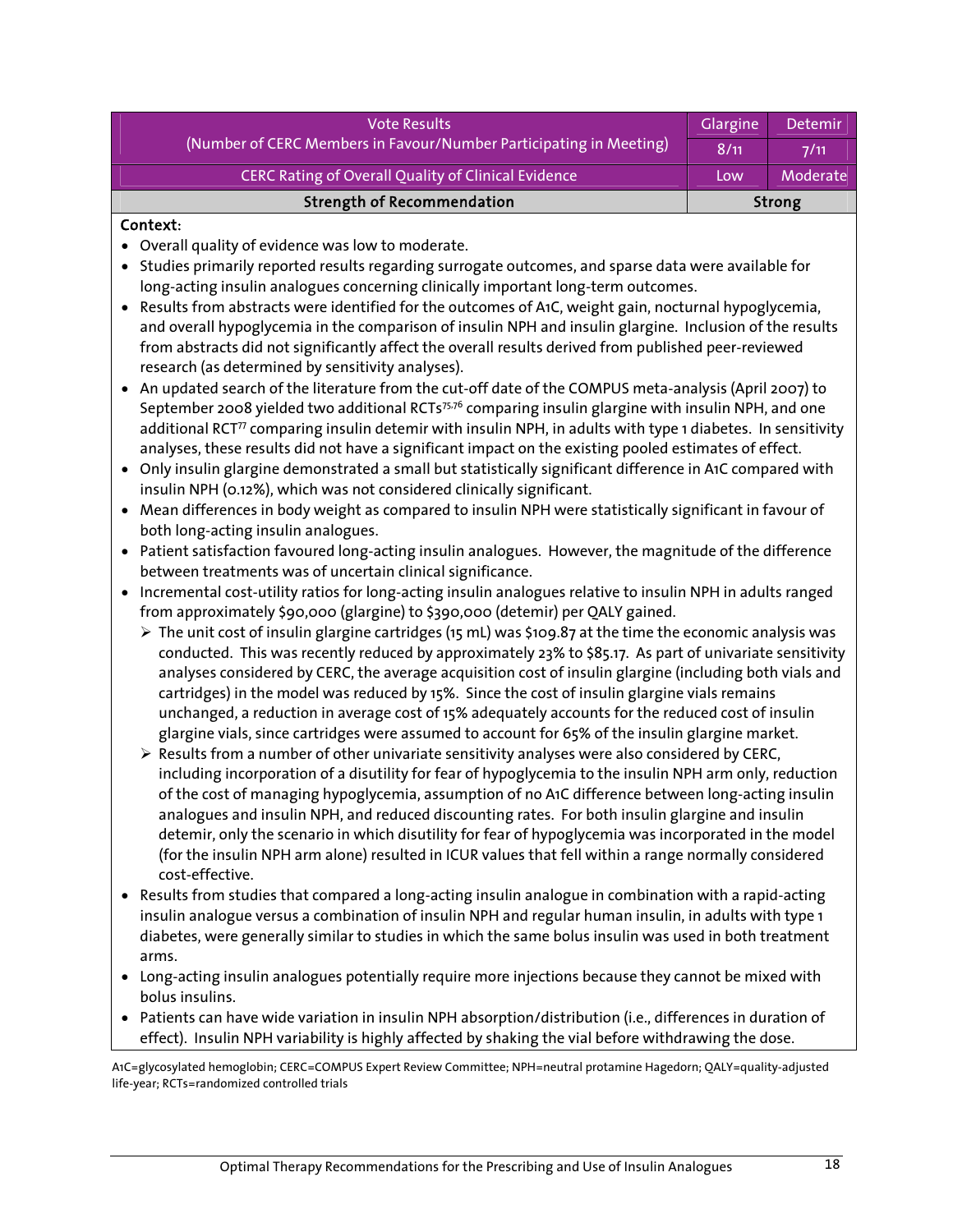#### Summary of findings table for insulin glargine versus insulin NPH in adults with type 1 diabetes (common pre-meal bolus insulin in both arms):

| Outcome                                | # RCTs                                                                                                                                                                                                                                                                                                                                                                                                                                                                                                                                                                                                                                                                                                                                                                                              | <b>Effect Estimate</b>                                                                                                                                             | Quality of |
|----------------------------------------|-----------------------------------------------------------------------------------------------------------------------------------------------------------------------------------------------------------------------------------------------------------------------------------------------------------------------------------------------------------------------------------------------------------------------------------------------------------------------------------------------------------------------------------------------------------------------------------------------------------------------------------------------------------------------------------------------------------------------------------------------------------------------------------------------------|--------------------------------------------------------------------------------------------------------------------------------------------------------------------|------------|
|                                        | (Total Sample Size)                                                                                                                                                                                                                                                                                                                                                                                                                                                                                                                                                                                                                                                                                                                                                                                 | $(95%$ CI)                                                                                                                                                         | Evidence   |
| A1C (%) (WMD)                          | $8 (N = 2,406)^{78-85}$                                                                                                                                                                                                                                                                                                                                                                                                                                                                                                                                                                                                                                                                                                                                                                             | $-0.12$ (-0.25 to $-0.01$ ) <sup>*</sup>                                                                                                                           | Very low   |
| Severe hypoglycemia (relative risk)    | $6 (N = 2,113)^{78-80,82,83,86}$                                                                                                                                                                                                                                                                                                                                                                                                                                                                                                                                                                                                                                                                                                                                                                    | $0.81$ (0.49 to 1.36) <sup>†</sup>                                                                                                                                 | Very low   |
| Severe hypoglycemia (rate ratio)       | $3 (N = 1,278)^{79,80,84}$                                                                                                                                                                                                                                                                                                                                                                                                                                                                                                                                                                                                                                                                                                                                                                          | 0.88 (0.54 to 1.43) <sup>†‡</sup>                                                                                                                                  | Moderate   |
| Nocturnal hypoglycemia (relative risk) | $5 (N = 1,943)^{78,79,84,85,87}$                                                                                                                                                                                                                                                                                                                                                                                                                                                                                                                                                                                                                                                                                                                                                                    | 0.97 (0.87 to 1.09) <sub>h</sub>                                                                                                                                   | Very low   |
| Nocturnal hypoglycemia (rate ratio)    | $4 (N = 916)^{79,82.84}$                                                                                                                                                                                                                                                                                                                                                                                                                                                                                                                                                                                                                                                                                                                                                                            | $\overline{0.67}$ (0.37 to 1.23) <sub>h</sub> <sup>T</sup>                                                                                                         | Low        |
| Overall hypoglycemia (relative risk)   | $5 (N = 1,893)^{79,81,84,85,87}$                                                                                                                                                                                                                                                                                                                                                                                                                                                                                                                                                                                                                                                                                                                                                                    | 1.02 (0.97 to 1.07) <sub>h</sub> <sup>†</sup>                                                                                                                      | Low        |
| Overall hypoglycemia<br>(rate ratio)   | $2 (N = 670)^{79.82}$                                                                                                                                                                                                                                                                                                                                                                                                                                                                                                                                                                                                                                                                                                                                                                               | 0.82(0.52 to 1.28) $h$ <sup>+</sup>                                                                                                                                | Low        |
| Other surrogates                       | low quality]. No data for other surrogates.                                                                                                                                                                                                                                                                                                                                                                                                                                                                                                                                                                                                                                                                                                                                                         | Mean difference in body weight favoured insulin glargine over<br>NPH [3 RCTs, <sup>79,84,87</sup> (N = 1,138) <sup>2</sup> , WMD (95% CI): -0.40 (-0.76 to -0.03), |            |
| Long-term complications/mortality      | No difference between treatments for retinopathy. <sup>79</sup><br>No data for other complications.<br>All cause mortality not estimable.                                                                                                                                                                                                                                                                                                                                                                                                                                                                                                                                                                                                                                                           |                                                                                                                                                                    |            |
| HRQoL and patient satisfaction         | No difference between treatments for HRQoL.88<br>Significantly higher patient satisfaction with insulin glargine as<br>measured by the DTSQ [1 RCT, $^{88}$ N = 517, WMD = 1.83 (0.82, 2.84),                                                                                                                                                                                                                                                                                                                                                                                                                                                                                                                                                                                                       |                                                                                                                                                                    |            |
| Cost-effectiveness <sup>8</sup>        | moderate quality].<br>Incremental cost-utility analysis - base case:<br>• C = \$3,423; • QALYs = 0.039; ICUR = \$87,932 per QALY gained<br><b>Sensitivity analyses:</b><br>1. WMD for A1C = 0: ICUR increases to \$916,401 per QALY gained.<br>2. Cost of managing severe hypoglycemic episode increased to<br>C\$440: ICUR decreases to \$71,067 per QALY gained.<br>3. Discount rates = 0% and 3% (for both costs and QALYs): ICUR<br>decreases to \$45,645 and \$66,828, respectively.<br>4. Incorporation of fear of hypoglycemia (disutility = $0.0052$ ):<br>ICUR decreases to \$17,225 per QALY gained.<br>5. Price of insulin glargine decreased by 15%: ICUR decreases to<br>\$60,860 per QALY gained.<br>6. Variation of other parameters in SAs did not change results<br>significantly. |                                                                                                                                                                    |            |

A1C=hemoglobin A1C; CI=confidence interval; DTSQ=Diabetes Treatment Satisfaction Questionnaire; h=significant heterogeneity (I<sup>2</sup> > 50%); HRQoL=health-related quality of life; ICUR= incremental cost-utility ratio; NPH=neutral protamine Hagedorn; QALY=qualityadjusted life-year; RCT=randomized controlled trial; SA=sensitivity analysis; WMD=weighted mean difference; ∆C=difference in costs between strategies; ∆QALY=difference in QALYs gained between strategies.

\*Two additional abstracts<sup>89,90</sup> were identified; their inclusion in the meta-analysis did not significantly affect the overall estimate of effect on A1C.

 $^\dagger$  An updated search of the literature from the cut-off date of the COMPUS meta-analysis (April 2007) to September 2008 yielded two additional RCTs<sup>75,76</sup> comparing insulin glargine with insulin NPH. In sensitivity analyses, these results did not have a significant impact on the existing pooled estimates of effect.

 $^\ddag$  One additional abstract $^{89}$  was identified; its inclusion in the meta-analysis did not significantly affect the overall estimate of effect on hypoglycemia.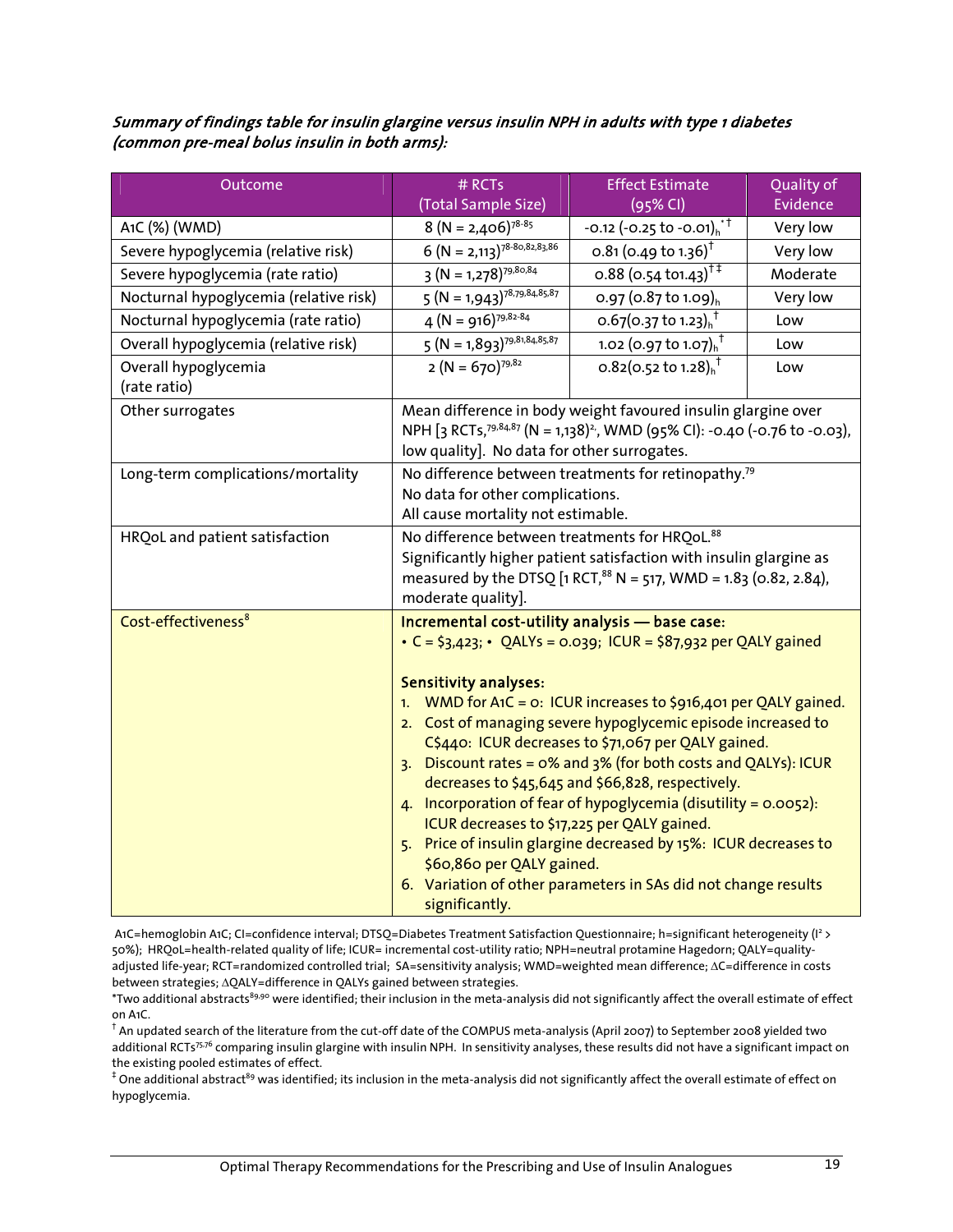#### Summary of findings table for insulin detemir versus insulin NPH in adults with type 1 diabetes (common pre-meal bolus insulin in both arms):

| Outcome                                   | $#$ RCTs<br>(Total Sample Size)                                                                                                                                                                                                                                                                                                                                                                          | Effect Estimate (95% CI)                      | Quality of<br>Evidence |  |
|-------------------------------------------|----------------------------------------------------------------------------------------------------------------------------------------------------------------------------------------------------------------------------------------------------------------------------------------------------------------------------------------------------------------------------------------------------------|-----------------------------------------------|------------------------|--|
| A <sub>1</sub> C (%)                      | $7 (N = 2,558)^{91-97}$                                                                                                                                                                                                                                                                                                                                                                                  | $WMD = -0.06 (-0.13 to 0.02)^{t}$             | Moderate               |  |
| Severe hypoglycemia<br>(relative risk)    | $7 (N = 2,442)^{91 \cdot 96,98}$                                                                                                                                                                                                                                                                                                                                                                         | $RR = 0.74$ (0.58 to 0.96) <sup>*</sup>       | Moderate               |  |
| Severe hypoglycemia<br>(rate ratio)       | $7 (N = 2,442)^{91-94,96-98}$                                                                                                                                                                                                                                                                                                                                                                            | 0.95 (0.65 to 1.38) $h^*$                     | Low                    |  |
| Nocturnal hypoglycemia<br>(relative risk) | $6 (N = 2,311)^{91,93\cdot97}$                                                                                                                                                                                                                                                                                                                                                                           | 0.92 (0.85 to 0.98) <sup>*</sup>              | Low                    |  |
| Nocturnal hypoglycemia<br>(rate ratio)    | $8 (N = 2,695)^{91-98}$                                                                                                                                                                                                                                                                                                                                                                                  | 0.66 (0.60 to 0.73) $h^*$                     | Low                    |  |
| Overall hypoglycemia<br>(relative risk)   | $6 (N = 2,110)^{91,93,94,96-98}$                                                                                                                                                                                                                                                                                                                                                                         | 1.00 (0.96 to 1.04) <sup>*</sup>              | Moderate               |  |
| Overall hypoglycemia<br>(rate ratio)      | $6 (N = 2,109)^{91,93,94,96-98}$                                                                                                                                                                                                                                                                                                                                                                         | 0.84 (0.74 to 0.97) <sub>h</sub> <sup>*</sup> | Low                    |  |
| Other surrogates                          | Mean body weight difference favoured detemir group over NPH group [6<br>RCTs, $91-96$ N = 2,302, WMD -0.73 (-1.42 to -0.03) <sub>h</sub> , low quality].<br>No data for other surrogates.                                                                                                                                                                                                                |                                               |                        |  |
| Long-term complications /<br>mortality    | No difference between treatments regarding ischemic heart disease,<br>retinopathy, stroke/transient ischemic attack (TIA). 94,96,97<br>No difference between treatments regarding all cause mortality. <sup>96,97</sup>                                                                                                                                                                                  |                                               |                        |  |
| Cost-effectiveness <sup>8</sup>           | Incremental cost-utility analysis - base case:<br>• C = \$4,344; • QALYs = 0.011; ICUR = \$387,729 per QALY gained<br><b>Sensitivity analyses:</b><br>1. WMD for A1C = 0: ICUR increases to \$1,958,928 per QALY gained.<br>2. Incorporation of fear of hypoglycemia (disutility = $0.0052$ ): ICUR<br>decreases to \$25,666 per QALY gained.<br>3. Other SAs yielded ICURs > \$150,000 per QALY gained. |                                               |                        |  |

A1C=hemoglobin A1C; CI=confidence interval; h=significant heterogeneity (I2 > 50%); ICUR=incremental cost-utility ratio; NA=not available in Canada as a vial (i.e., 1x10mL, 100units/mL); NPH=neutral protamine Hagedorn; QALY=quality-adjusted life-year; RCT=randomized controlled trial; SA=sensitivity analysis; TIA=Transient Ischemic Attack; WMD=weighted mean difference;

• C=difference in costs between strategies; • QALY=difference in QALYs gained between strategies.

\* An updated search of the literature from the cut-off date of the COMPUS meta-analysis (April 2007) to September 2008 yielded one additional RCT<sup>77</sup> comparing insulin detemir with insulin NPH. In sensitivity analyses, these results did not have a significant impact on the existing pooled estimates of effect.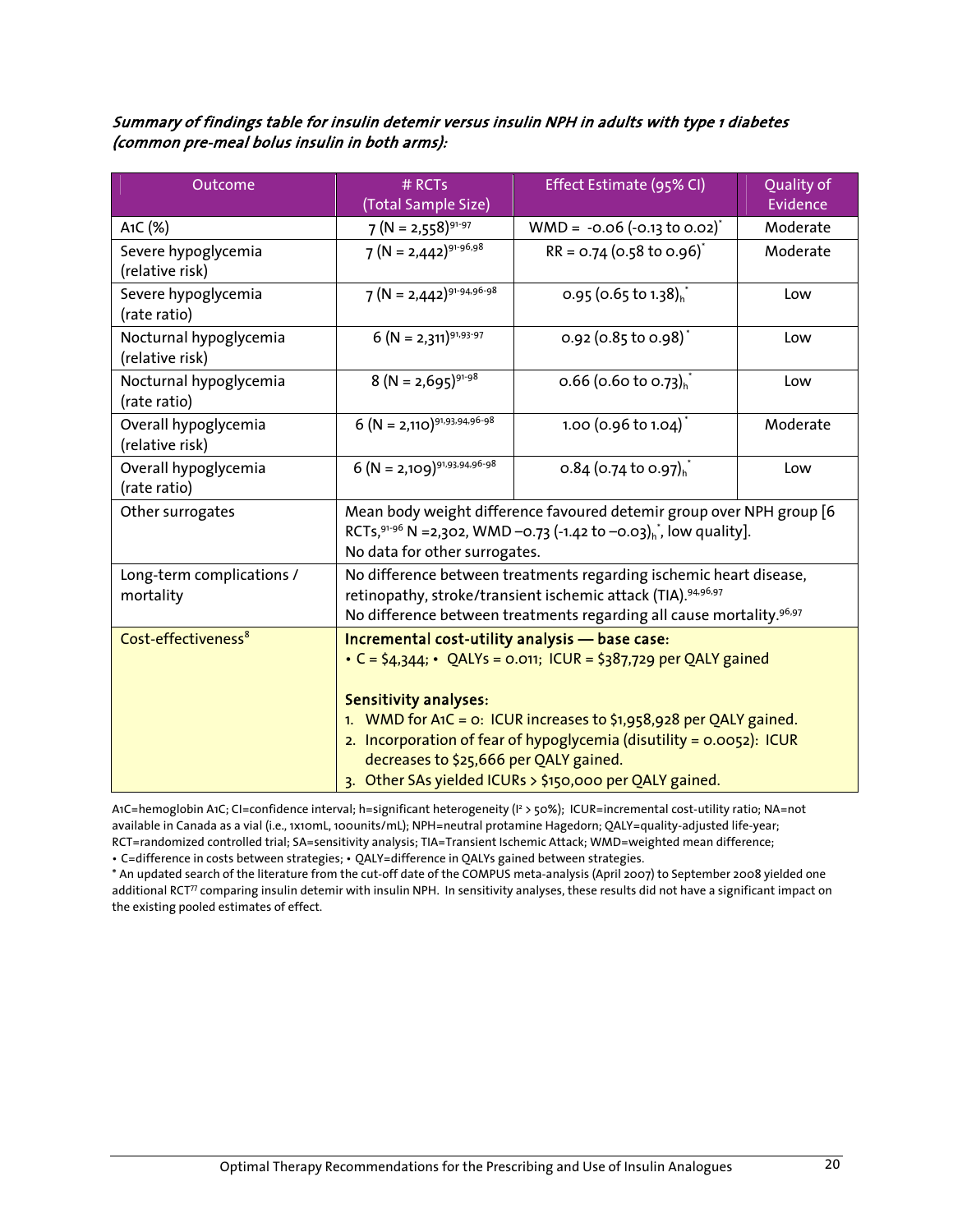### 1.1.2 Type 1 diabetes mellitus in children

CERC suggests that insulin NPH be used in preference to either of the long-acting insulin analogues (i.e., insulin glargine or insulin detemir) in most children with type 1 diabetes.

| <b>Vote Results</b>                                                                                                                                                                                                                                                                                                                                                                                                                                                                                                                                                                                                                                                                                                                             | Glargine | Detemir |  |
|-------------------------------------------------------------------------------------------------------------------------------------------------------------------------------------------------------------------------------------------------------------------------------------------------------------------------------------------------------------------------------------------------------------------------------------------------------------------------------------------------------------------------------------------------------------------------------------------------------------------------------------------------------------------------------------------------------------------------------------------------|----------|---------|--|
| (Number of CERC Members in Favour/Number Participating in Meeting)                                                                                                                                                                                                                                                                                                                                                                                                                                                                                                                                                                                                                                                                              | 12/12    | 12/12   |  |
| CERC Rating of Overall Quality of Clinical Evidence                                                                                                                                                                                                                                                                                                                                                                                                                                                                                                                                                                                                                                                                                             | Low      | Low     |  |
| <b>Strength of Recommendation</b><br>Weak                                                                                                                                                                                                                                                                                                                                                                                                                                                                                                                                                                                                                                                                                                       |          |         |  |
| Rationale for weak recommendation:                                                                                                                                                                                                                                                                                                                                                                                                                                                                                                                                                                                                                                                                                                              |          |         |  |
| • CERC graded the recommendation as weak due to the lack of a cost-effectiveness analysis and the low<br>overall quality of the evidence.                                                                                                                                                                                                                                                                                                                                                                                                                                                                                                                                                                                                       |          |         |  |
| Underlying values and preferences:                                                                                                                                                                                                                                                                                                                                                                                                                                                                                                                                                                                                                                                                                                              |          |         |  |
| Primary consideration: Although cost-effectiveness data were lacking for children with type 1 diabetes,<br>CERC assessed that for most patients, the incremental cost of long-acting insulin analogues over<br>insulin NPH outweighs their modest clinical benefits.<br>Other values and preferences:<br>$\bullet$<br>$\triangleright$ patient convenience and lifestyle benefits associated with availability of premixed insulins, and the<br>option of mixing basal and bolus insulin doses in the same syringe - favours insulin NPH<br>> there is greater clinical experience with insulin NPH - favours insulin NPH<br>$\triangleright$ reduced incidence of hypoglycemia (especially nocturnal) — favours long-acting insulin analogues. |          |         |  |
| <b>Clinical notes:</b>                                                                                                                                                                                                                                                                                                                                                                                                                                                                                                                                                                                                                                                                                                                          |          |         |  |
| Based on CERC clinical opinion and limited evidence, long-acting insulin analogues can be tried in<br>patients who experience significant hypoglycemia, particularly nocturnal and severe hypoglycemia,<br>while using insulin NPH.<br>Some comparative studies demonstrated a reduced risk/incidence of hypoglycemia with long-acting                                                                                                                                                                                                                                                                                                                                                                                                          |          |         |  |
| insulin analogues versus insulin NPH. This benefit, however, was not observed consistently across all<br>studies, comparisons, and types of hypoglycemia (i.e., severe, nocturnal, overall). Methodological<br>limitations (e.g., lack of clear definitions for hypoglycemia in studies, high degree of heterogeneity in<br>meta-analyses) associated with the outcome of hypoglycemia were also identified in most cases.<br>Some members of CERC felt strongly that hypoglycemia is an important concern for some patients,<br>$\bullet$<br>and a potentially significant barrier to achieving optimal glycemic control.                                                                                                                      |          |         |  |
| CEDC, COMBUC Evenit Boutant Composition, MBU, including involvement Ungerfalls                                                                                                                                                                                                                                                                                                                                                                                                                                                                                                                                                                                                                                                                  |          |         |  |

CERC=COMPUS Expert Review Committee; NPH=neutral protamine Hagedorn.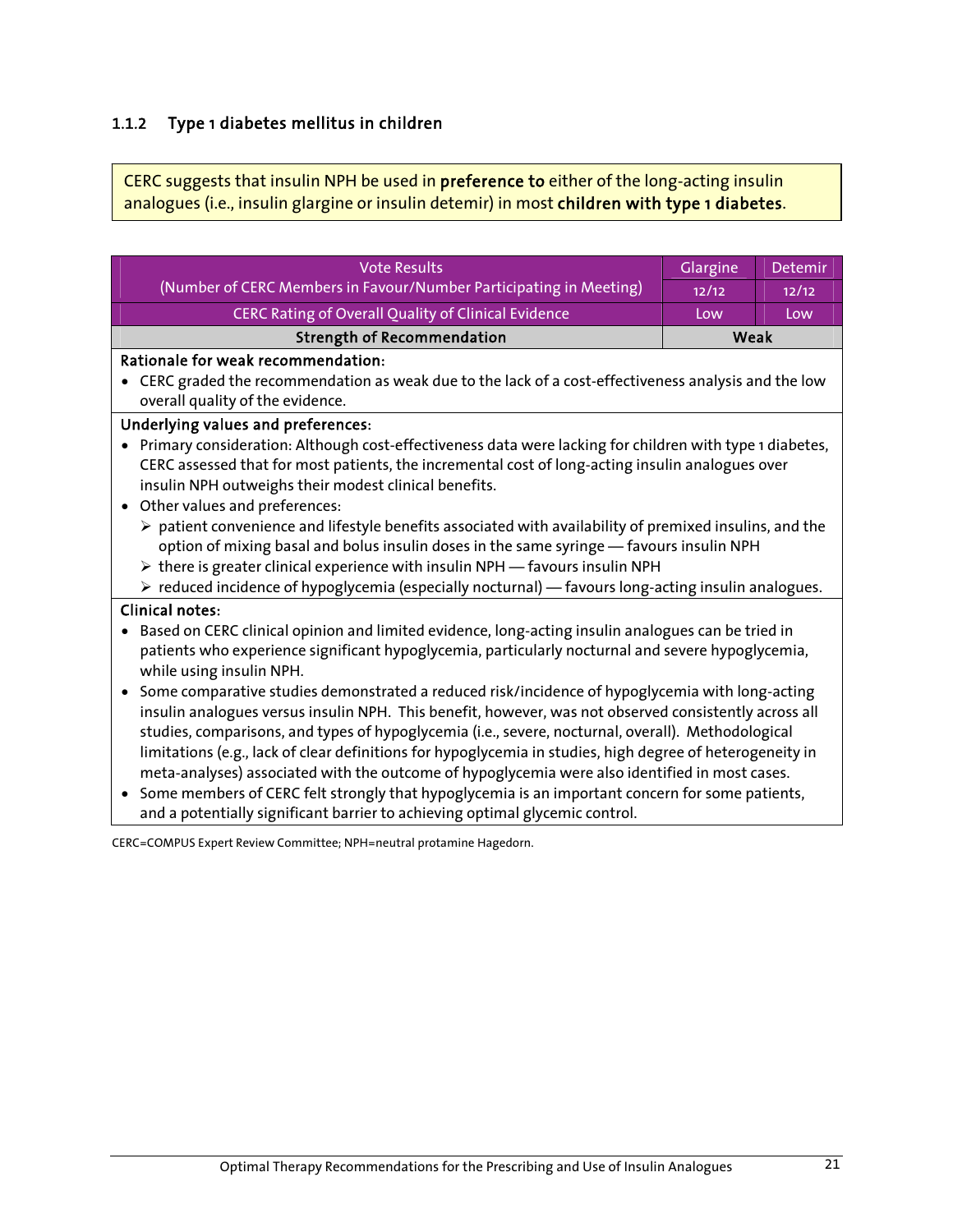| <b>Vote Results</b>                                                | Glargine | <b>Detemir</b> |
|--------------------------------------------------------------------|----------|----------------|
| (Number of CERC Members in Favour/Number Participating in Meeting) |          | 12/12          |
| <b>CERC Rating of Overall Quality of Clinical Evidence</b>         | Low      | Low            |
| <b>Strength of Recommendation</b>                                  | Weak     |                |

#### Context:

- Overall quality of evidence was low.
- Studies primarily reported results regarding surrogate outcomes and sparse data were available for long-acting insulin analogues concerning clinically important long-term outcomes.
- Results from abstracts were identified for the outcomes of A1C, severe hypoglycemia, and overall hypoglycemia for the comparison of insulin NPH and insulin glargine. Inclusion of the results from abstracts did not significantly affect the overall results derived from published peer-reviewed research (as determined by sensitivity analyses).
- An updated search of the literature from the cut-off date of the COMPUS meta-analysis (April 2007) to September 2008 yielded one additional RCT<sup>99</sup> comparing insulin glargine with insulin NPH in children with type 1 diabetes. In sensitivity analyses, these results did not have a significant impact on the existing pooled estimates of effect.
- Differences in A1C were not statistically significant for either insulin glargine or insulin detemir compared with insulin NPH.
- Long-acting insulin analogues potentially require more injections because they cannot be mixed with bolus insulins.
- Patients can have wide variation in insulin NPH absorption/distribution (i.e., differences in duration of effect). Insulin NPH variability is highly affected by shaking the vial before withdrawing the dose.
- Since insulin NPH has an onset of effect of between 2 and 4 hours, a dose administered in the morning may be sufficient to control post-lunch glucose levels, thereby eliminating the need to administer an injection of bolus insulin at lunchtime. In contrast, long-acting insulin analogues do not have a pronounced peak; therefore, an injection of bolus insulin is required before lunch. This may be impractical during school hours for young children (<14 years of age).

A1C=glycosylated hemoglobin; COMPUS=Canadian Optimal Medication Prescribing and Utilization Service; NPH=neutral protamine Hagedorn; RCT=randomized controlled trial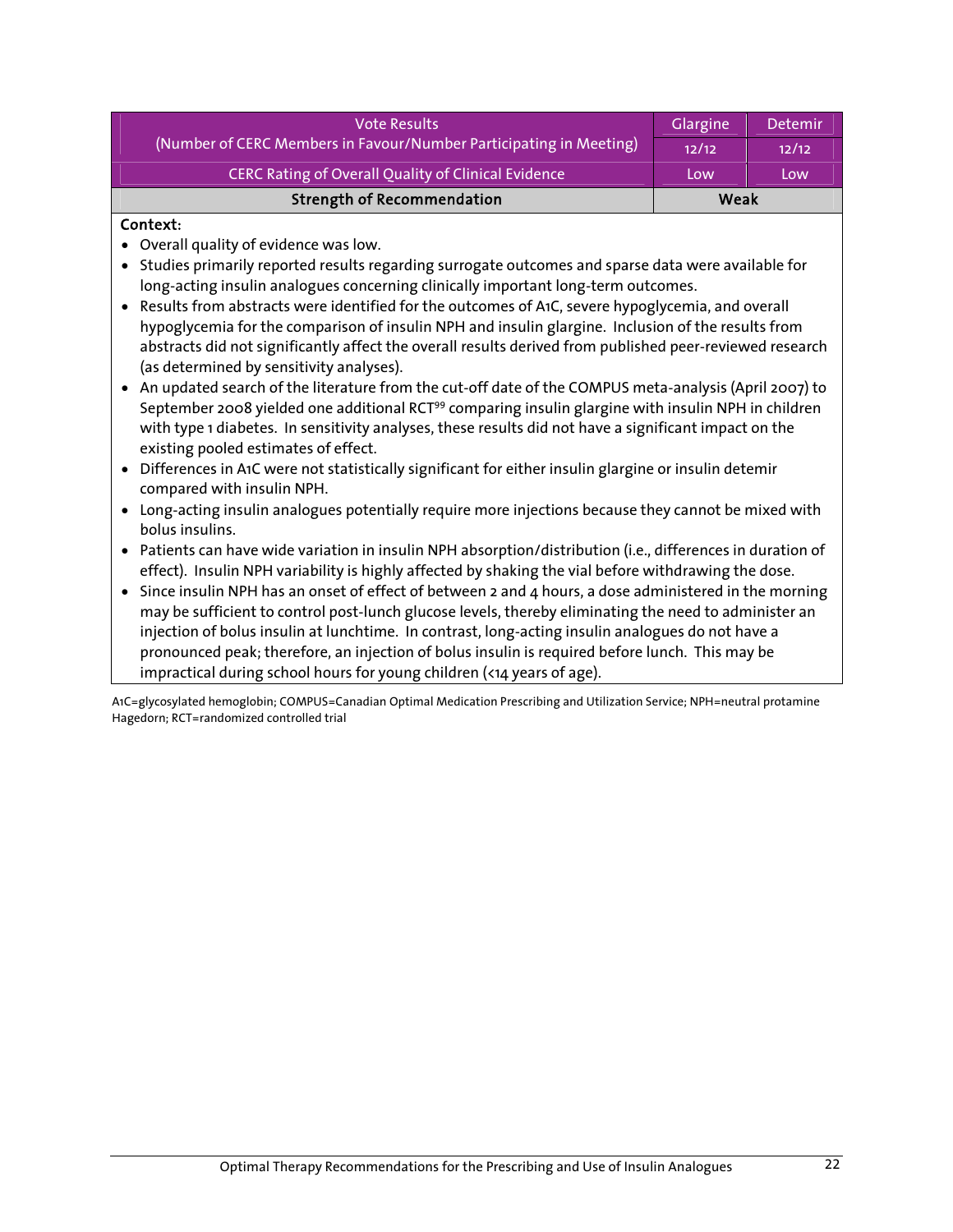#### Summary of findings table for insulin glargine versus insulin NPH in children with type 1 diabetes (common premeal bolus insulin in both arms):

| Outcome                                | $#$ RCTs<br>(Total Sample Size)                                                                                                                                                                                                                                                                                | <b>Effect Estimate</b><br>$(95%$ CI)                      | Quality of<br>Evidence |
|----------------------------------------|----------------------------------------------------------------------------------------------------------------------------------------------------------------------------------------------------------------------------------------------------------------------------------------------------------------|-----------------------------------------------------------|------------------------|
| A <sub>1</sub> C (%) (WMD)             | $1(N = 349)^{100}$                                                                                                                                                                                                                                                                                             | $-0.22$ (-0.53 to 0.09) <sup>*†</sup>                     | Low                    |
| Severe hypoglycemia (relative risk)    | $1(N = 349)^{100}$                                                                                                                                                                                                                                                                                             | 0.80 (0.56 to 1.15) <sup>*†</sup>                         | Low                    |
| Nocturnal hypoglycemia (relative risk) | $1(N = 349)^{100}$                                                                                                                                                                                                                                                                                             | 0.71 (0.43 to 1.18)                                       | Low                    |
| Overall hypoglycemia (relative risk)   | $1(N = 349)^{100}$                                                                                                                                                                                                                                                                                             | 1.01 (0.90 to 1.12) <sup><math>\dagger</math></sup>       | Moderate               |
| Other surrogates                       | for other surrogates.                                                                                                                                                                                                                                                                                          | No difference between treatments regarding BMI.99 No data |                        |
| Unit cost of drugs <sup>8</sup>        | Vial, 1 x 10 mL, 100 units/mL:<br>Insulin glargine = $$55.07$<br>Insulin NPH (Humulin N) = \$17.20<br>Insulin NPH (Novolin ge NPH) = 18.33<br>Cartridge, 5 x 3 mL, 100 units/mL:<br>Insulin glargine = $$109.87$ <sup>‡</sup><br>Insulin NPH (Humulin N) = $$35.68$<br>Insulin NPH (Novolin ge NPH) = $$35.97$ |                                                           |                        |
| Average daily cost of drugs            | Data regarding average weight or insulin dose for this<br>population are not available.                                                                                                                                                                                                                        |                                                           |                        |
| <b>Cost-effectiveness</b>              | Data regarding cost-effectiveness of insulin glargine versus<br>insulin NPH are not available for this population.                                                                                                                                                                                             |                                                           |                        |

A1C=hemoglobin A1C; BMI= body mass index; CI=confidence interval; NPH=neutral protamine Hagedorn; RCT=randomized controlled trial; WMD=weighted mean difference.

\*Two additional abstracts<sup>101,102</sup> were identified; their inclusion in the meta-analysis did not significantly affect the overall estimate of effect on A1C or hypoglycemia.

† An updated search of the literature from the cut-off date of the COMPUS meta-analysis (April 2007) to September 2008 yielded one additional RCT<sup>99</sup> comparing insulin glargine with insulin NPH in children with type 1 diabetes. In sensitivity analyses, these results did not have a significant impact on the existing pooled estimates of effect. This study also reported a statistically non-significant result for rate of overall hypoglycemia.

‡ Unit cost was recently reduced to \$85.17 by the manufacturer.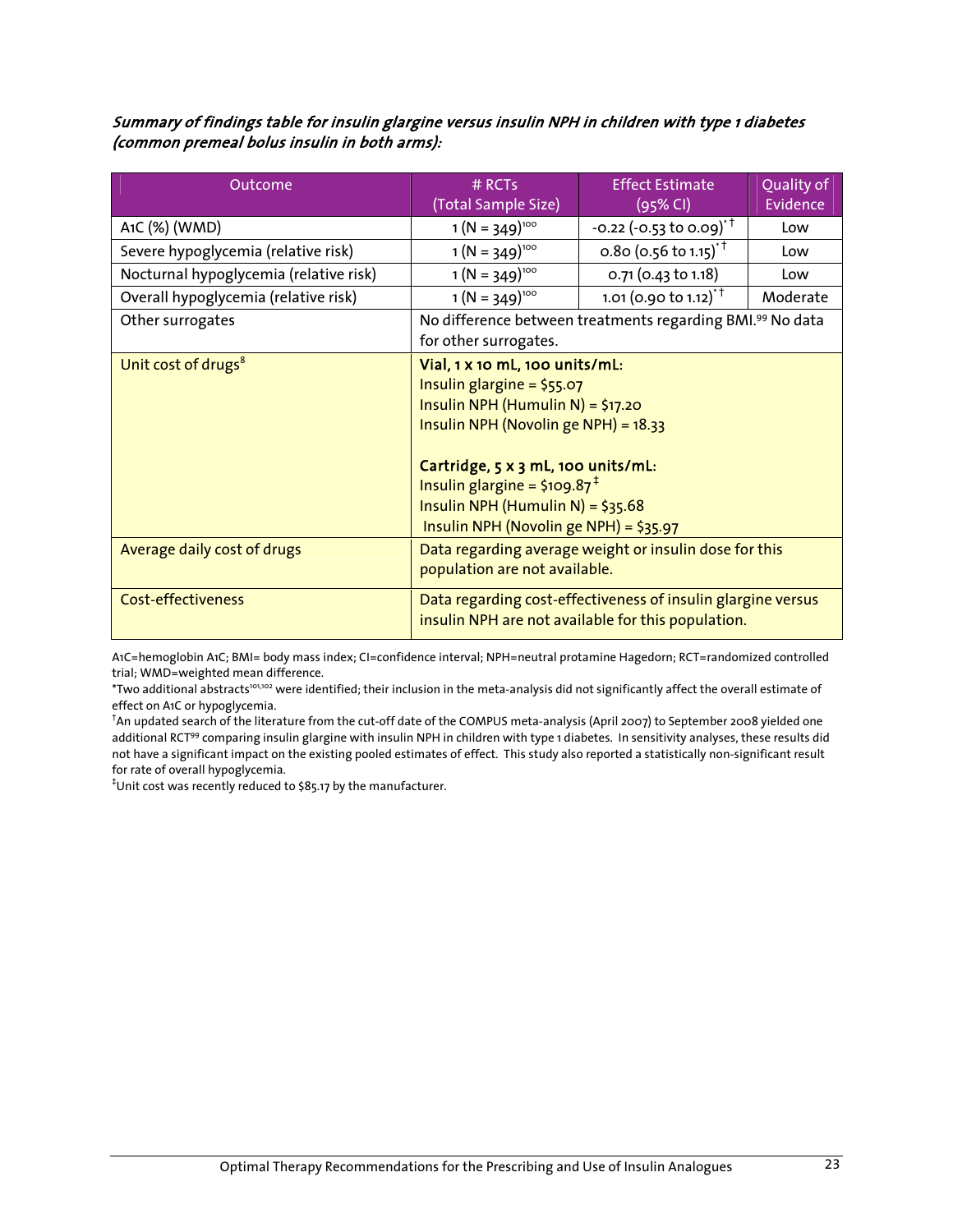Summary of findings table for insulin detemir versus insulin NPH in children with type 1 diabetes (common premeal bolus insulin in both arms):

| Outcome                                   | # RCTs                                                                                                                                                                                                                | <b>Effect Estimate</b> | Quality of Evidence |  |
|-------------------------------------------|-----------------------------------------------------------------------------------------------------------------------------------------------------------------------------------------------------------------------|------------------------|---------------------|--|
|                                           | (Total Sample Size)                                                                                                                                                                                                   | (95% CI)               |                     |  |
| A1C (%) (WMD)                             | $1(N = 347)^{103}$                                                                                                                                                                                                    | $0.10 (-0.1 to 0.3)$   | High                |  |
| Severe hypoglycemia (relative risk)       | $1(N = 347)^{103}$                                                                                                                                                                                                    | $0.80$ (0.5 t01.28)    | High                |  |
| Severe hypoglycemia (rate ratio)          | $1 (N = 347)^{103}$                                                                                                                                                                                                   | 0.94 (0.68 to 1.3)     | High                |  |
| Nocturnal hypoglycemia<br>(relative risk) | $1 (N = 347)^{103}$                                                                                                                                                                                                   | 0.85 (0.77 to 0.94)    | High                |  |
| Nocturnal hypoglycemia (rate ratio)       | $1 (N = 347)^{103}$                                                                                                                                                                                                   | 0.77 (0.7 to 0.84)     | High                |  |
| Overall hypoglycemia (relative risk)      | $1(N = 347)^{103}$                                                                                                                                                                                                    | 0.98 (0.94 to 1.01)    | High                |  |
| Overall hypoglycemia (rate ratio)         | $1(N = 347)^{103}$                                                                                                                                                                                                    | 0.89 (0.86 to 0.93)    | High                |  |
| Other surrogates                          | BMI: WMD in Z-score significantly favoured detemir (-0.18 (95% CI:                                                                                                                                                    |                        |                     |  |
|                                           | -0.25 to -0.11)). <sup>103</sup> No data for other surrogates.                                                                                                                                                        |                        |                     |  |
| Unit cost of drugs <sup>8</sup>           | Vial, 1 x 10 mL, 100 units/mL:<br>Insulin detemir = not applicable<br>Insulin NPH (Humulin N) = $$17.20$<br>Insulin NPH (Novolin ge NPH) = 18.33<br>Cartridge, 5 x 3 mL, 100 units/mL:<br>Insulin detemir = $$109.86$ |                        |                     |  |
|                                           | Insulin NPH (Humulin N) = $$35.68$<br>Insulin NPH (Novolin ge NPH) = $$35.97$                                                                                                                                         |                        |                     |  |
| Average daily cost of drugs               | Data regarding average weight or insulin dose for this population<br>are not available.                                                                                                                               |                        |                     |  |
| <b>Cost-effectiveness</b>                 | Data regarding cost-effectiveness of insulin detemir versus NPH are<br>not available for this population.                                                                                                             |                        |                     |  |

A1C=hemoglobin A1C; CI= confidence interval; NA=not available in Canada as a vial (i.e., 1 x 10 mL, 100 units/mL); NPH=neutral protamine Hagedorn; RCT randomized controlled trial; WMD = weighted mean difference.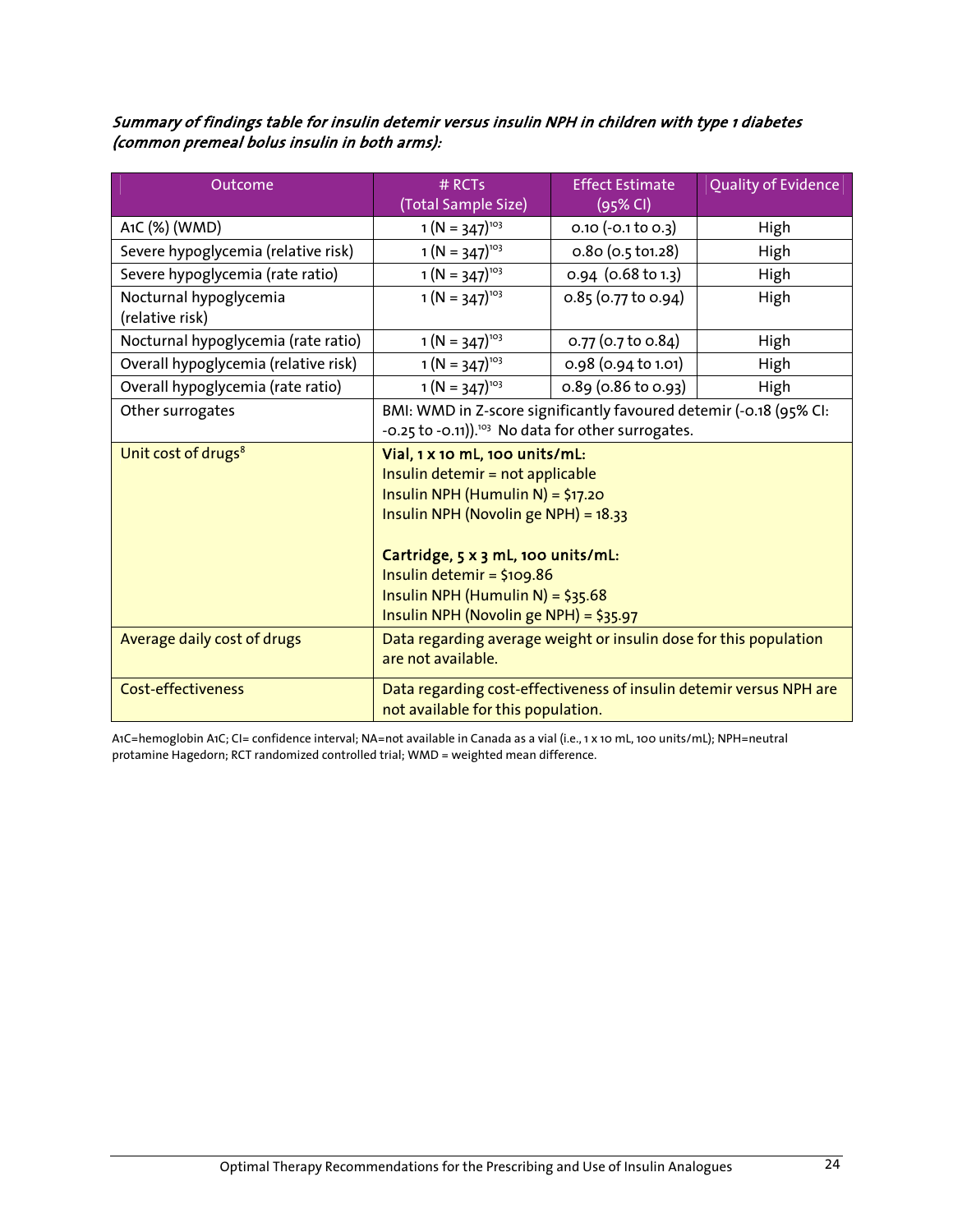### 1.1.3 Type 2 diabetes mellitus in adults taking oral antidiabetic agents

CERC recommends that insulin NPH be used in preference to either of the long-acting insulin analogues (i.e., insulin glargine or insulin detemir) in most adults with type 2 diabetes taking oral anti-diabetic agents who require a basal insulin.

| <b>Vote Results</b>                                                                                                |               | Detemir |  |
|--------------------------------------------------------------------------------------------------------------------|---------------|---------|--|
| (Number of CERC members in favour/number participating in meeting)                                                 | 12/12         | 12/12   |  |
| <b>CERC Rating of Overall Quality of Clinical Evidence</b>                                                         | Moderate      | Low     |  |
| <b>Strength of recommendation</b>                                                                                  | <b>Strong</b> |         |  |
| Underlying values and preferences:                                                                                 |               |         |  |
| Primary consideration: The incremental cost of long-acting insulin analogues over insulin NPH<br>$\bullet$         |               |         |  |
| outweighs their modest clinical benefits.                                                                          |               |         |  |
| Other values and preferences:<br>$\bullet$                                                                         |               |         |  |
| $\triangleright$ there is greater clinical experience with insulin NPH - favours insulin NPH                       |               |         |  |
| $\triangleright$ reduced incidence of hypoglycemia (especially nocturnal) — favours long-acting insulin analogues. |               |         |  |
| <b>Clinical notes:</b>                                                                                             |               |         |  |
| Based on CERC clinical opinion and limited evidence, long-acting insulin analogues can be tried in<br>$\bullet$    |               |         |  |
| patients who experience significant hypoglycemia, particularly nocturnal and severe hypoglycemia,                  |               |         |  |
| while using insulin NPH.                                                                                           |               |         |  |
| Some studies demonstrated a reduced risk/incidence of hypoglycemia with long-acting insulin<br>$\bullet$           |               |         |  |
| analogues versus insulin NPH. However, some effects were marginal and of uncertain clinical                        |               |         |  |
| significance. Furthermore, statistically significant effects were not observed consistently across all             |               |         |  |
| studies, comparisons, and types of hypoglycemia (i.e., severe, nocturnal, overall). Methodological                 |               |         |  |
| limitations (e.g., lack of clear definitions for hypoglycemia, failure to confirm hypoglycemia by blood            |               |         |  |
| glucose testing, high degree of heterogeneity in meta-analyses) associated with the outcome of                     |               |         |  |
| hypoglycemia were also identified in most cases.                                                                   |               |         |  |
| Of studies that reported data on hypoglycemia outcomes, subjects with a history of recurrent severe<br>$\bullet$   |               |         |  |
| hypoglycemia were excluded in 2 of 3 trials comparing insulin detemir with insulin NPH. Patients with              |               |         |  |
| a history of recurrent hypoglycemia were not excluded from trials comparing insulin glargine with                  |               |         |  |
| insulin NPH.                                                                                                       |               |         |  |
| $\triangleright$ Some members of CERC felt strongly that hypoglycemia is an important concern for some patients,   |               |         |  |

and a potentially significant barrier to achieving optimal glycemic control.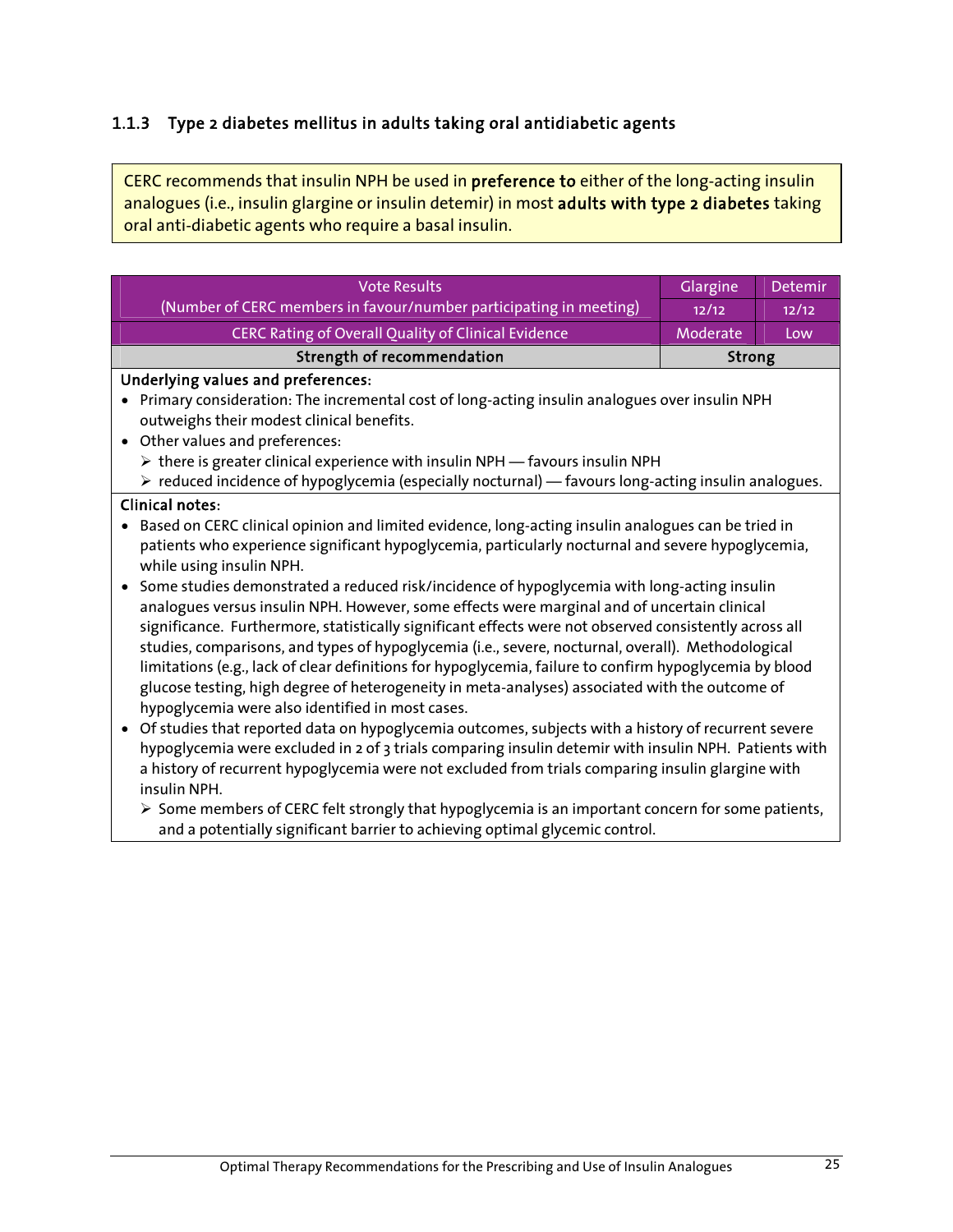| <b>Vote Results</b>                                                | Glargine | <b>Detemir</b> |
|--------------------------------------------------------------------|----------|----------------|
| (Number of CERC Members in Favour/Number Participating in Meeting) | 12/12    | 12/12          |
| CERC Rating of Overall Quality of Clinical Evidence                | Moderate | Low            |
| <b>Strength of Recommendation</b>                                  | Strong   |                |

#### Context:

- Overall quality of evidence was low to moderate.
- Studies primarily reported results regarding surrogate outcomes and sparse data were available for long-acting insulin analogues concerning clinically important long-term outcomes.
- Results from abstracts were identified for the outcomes of A1C, fasting plasma glucose, body weight, nocturnal hypoglycemia, and overall hypoglycemia for the comparison of insulin NPH and insulin detemir. Inclusion of the results from abstracts did not significantly affect the overall results derived from published peer-reviewed research (as determined by sensitivity analyses), except that the A1C difference was rendered statistically significant in favour of insulin NPH.
- There were no significant differences in A1C.
- Insulin detemir was associated with significantly less weight gain than insulin NPH.
- The incremental cost-utility ratio for insulin glargine versus insulin NPH in patients using oral antidiabetic agents was approximately \$640,000 per QALY gained, while insulin detemir was dominated by insulin NPH (i.e., it was less effective and more costly).
	- $\triangleright$  The unit cost of insulin glargine cartridges (15 mL) was \$109.87 at the time the economic analysis was conducted. This was recently reduced by approximately 23% to \$85.17. As part of univariate sensitivity analyses considered by CERC, the average acquisition cost of insulin glargine (including both vials and cartridges) in the model was reduced by 15%. Since the cost of insulin glargine vials remains unchanged, a reduction in average cost of 15% adequately accounts for the reduced cost of insulin glargine vials, since cartridges were assumed to account for 65% of the insulin glargine market.
	- $\triangleright$  A recent RCT<sup>104</sup> comparing the long-acting insulin analogues in patients with type 2 diabetes using oral antidiabetic agents reported higher mean daily doses of insulin detemir (0.78 IU/kg/day) were required as compared to insulin glargine (0.44 IU/kg/day). In the economic analysis considered by CERC, the mean daily dose for both agents was 0.53 IU/kg/day. For insulin detemir, this value is significantly lower than the mean daily dose reported in the RCT; therefore, the estimated basecase ICUR is likely conservative. In contrast, the results of the RCT suggest that the base-case ICUR may have been overestimated for insulin glargine. Although long-acting insulin analogue doses were not subjected to sensitivity analysis, the sensitivity analysis in which the average cost of insulin glargine was reduced by 15% corresponds to the scenario in which the average dose is reduced by 15% (i.e., 0.45 IU/kg) while acquisition cost remains the same as in the base case. The resulting ICUR (\$450,000 per QALY gained) was still well above conventional thresholds of costeffectiveness.
	- $\triangleright$  Results from a number of other univariate sensitivity analyses were also considered by CERC, including incorporation of a disutility for fear of hypoglycemia to the insulin NPH arm only, reduction of the cost of managing hypoglycaemia, assumption of no A1C differences between longacting insulin analogues and insulin NPH, and reduced discounting rates. For both insulin glargine and insulin detemir, the scenario in which disutility for fear of hypoglycemia was incorporated in the model (for the insulin NPH arm alone) resulted in the lowest ICUR values (approximately \$74,000 per QALY gained for insulin glargine, and \$235,000 per QALY gained for insulin detemir).
- Patients can have wide variations in insulin NPH absorption/distribution (i.e., differences in duration of effect). Insulin NPH variability is highly affected by shaking the vial before withdrawing the dose.

A1C=glycosylated hemoglobin; CERC=COMPUS Expert Review Committee; ICUR-incremental cost-utility ratio; NPH=neutral protamine Hagedorn; QALY=quality-adjusted life-year; RCT=randomized controlled trial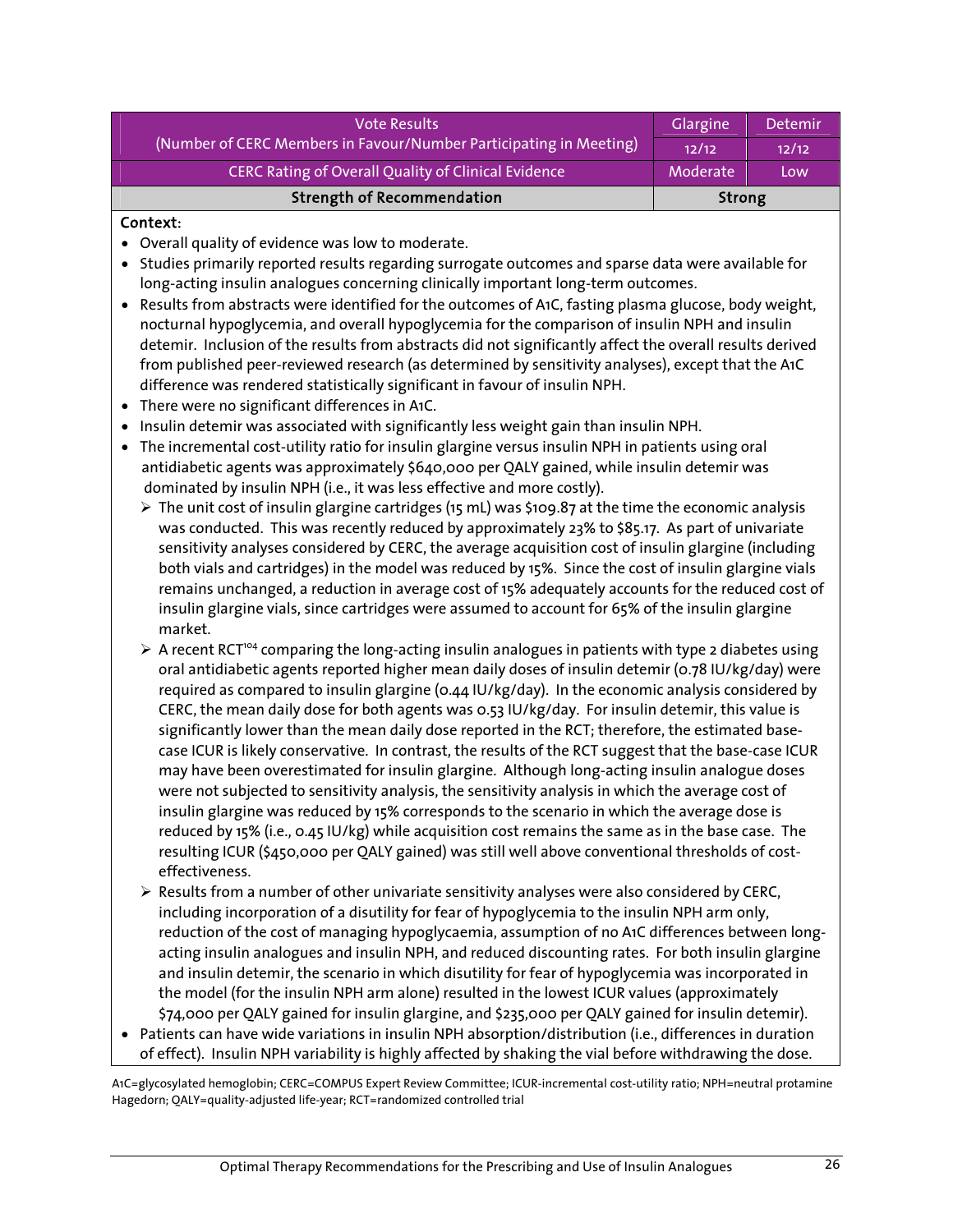#### Summary of findings table for insulin glargine versus insulin NPH in adults with type 2 diabetes (using oral antidiabetic agents):

| Outcome                                  | # RCTs                                                                                                                                                                                                                                                                                                                                                                                                                          | <b>Effect Estimate (95%</b>        | Quality of |
|------------------------------------------|---------------------------------------------------------------------------------------------------------------------------------------------------------------------------------------------------------------------------------------------------------------------------------------------------------------------------------------------------------------------------------------------------------------------------------|------------------------------------|------------|
|                                          | (Total Sample Size)                                                                                                                                                                                                                                                                                                                                                                                                             | CI)                                | Evidence   |
| A1C (%) (WMD)                            | $9 (N = 3,397)^{105-113}$                                                                                                                                                                                                                                                                                                                                                                                                       | $-0.05$ $(-0.13 \text{ to } 0.04)$ | Moderate   |
| Fasting plasma glucose (mmol/L)<br>(WMD) | $6 (N = 2,406)^{107}$<br>110, 113, 114                                                                                                                                                                                                                                                                                                                                                                                          | $-0.10$ $(-0.28$ to 0.07)          | Moderate   |
| Severe hypoglycemia (relative risk)      | $7 (N = 2,866)^{106-110,112,113}$                                                                                                                                                                                                                                                                                                                                                                                               | 0.66 (0.29 to 1.48) <sub>h</sub>   | Very low   |
| Severe hypoglycemia (rate ratio)         | $3 (N = 1,681)$ , 109, 110, 112                                                                                                                                                                                                                                                                                                                                                                                                 | 0.51 (0.15 to 1.79) <sub>h</sub>   | Very low   |
| Nocturnal hypoglycemia (relative risk)   | $7(N = 2,532),105$<br>108,110,112,113                                                                                                                                                                                                                                                                                                                                                                                           | 0.56 (0.47 to 0.68)                | Low        |
| Nocturnal hypoglycemia (rate ratio)      | $4 (N = 1,705),$ <sup>109,110,112,113</sup>                                                                                                                                                                                                                                                                                                                                                                                     | 0.41 (0.29 to 0.59) <sub>h</sub>   | Low        |
| Overall hypoglycemia (relative risk)     | $8 (N = 2,642),105-108,110-113$                                                                                                                                                                                                                                                                                                                                                                                                 | $0.87$ (0.81 to 0.93)              | Low        |
| Overall hypoglycemia (rate ratio)        | 4 (N = 1,705), <sup>109,110,112,113</sup>                                                                                                                                                                                                                                                                                                                                                                                       | 0.82 (0.64 to 1.06) <sub>h</sub>   | Low        |
| Other surrogates                         | No difference between treatments in terms of body weight<br>gain, BMI, mean systolic and diastolic blood pressure, LDL-C,<br>and the percentage of patients who reached target A1C<br>$(57\%)$ . <sup>105-113</sup>                                                                                                                                                                                                             |                                    |            |
| Long-term complications / mortality      | No difference between treatments in terms of ischemic heart<br>disease. <sup>107,110</sup> Insufficient data for other complications or<br>mortality.                                                                                                                                                                                                                                                                           |                                    |            |
| HRQoL and Patient Satisfaction           | Mean improvement in treatment satisfaction score<br>significantly favoured insulin glargine over insulin NPH: 1<br>RCT, <sup>110</sup> N = 481, WMD (95%CI) = 0.60 (0.07 to 1.13), moderate<br>quality.                                                                                                                                                                                                                         |                                    |            |
| Cost-effectiveness <sup>8</sup>          | Incremental cost-utility analysis - base case:<br>• C=\$4,945; • QALYs = 0.008; ICUR = \$642,994 per QALY<br>gained<br><b>Sensitivity analyses:</b><br>WMD for A1C = o: ICUR increases to \$1,577,457 per QALY<br>1.<br>gained.<br>Incorporation of fear of hypoglycemia (disutility =<br>2.<br>0.0052): ICUR decreases to \$73,989 per QALY gained.<br>Other SAs yielded ICURs >\$450,000 per QALY gained.<br>$\overline{3}$ . |                                    |            |

A1C=hemoglobin A1C; BMI=body mass index; CI=confidence interval; h=significant heterogeneity (I² > 50%); HRQoL=health-related quality of life; ICUR= incremental cost-utility ratio; LDL-C=low-density lipoprotein cholesterol; NPH=neutral protamine Hagedorn; OAD=oral antidiabetic agent; QALY=quality-adjusted life-year; RCT=randomized controlled trial; SA=sensitivity analysis; WMD=weighted mean difference; • C=difference in costs between strategies; • QALY=difference in QALYs gained between strategies.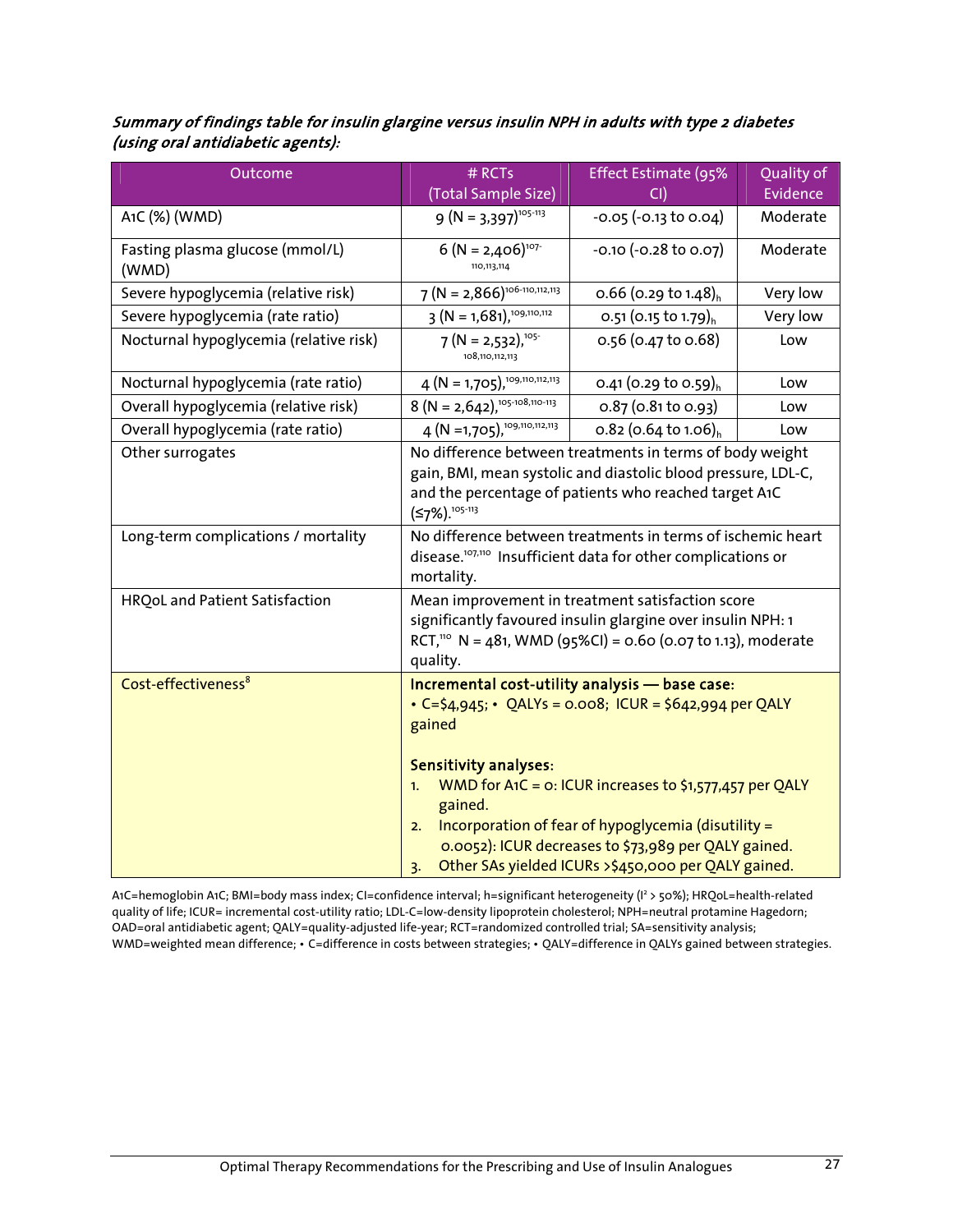| Summary of findings table for insulin detemir versus insulin NPH in adults with type 2 diabetes (using |  |
|--------------------------------------------------------------------------------------------------------|--|
| oral antidiabetic agents):                                                                             |  |

| Outcome                                   | # RCTs<br>(Total Sample Size)                                                                                                                                                                                                                                                                                                                                                                                                              | <b>Effect Estimate</b><br>(95% CI)  | Quality of<br>Evidence |
|-------------------------------------------|--------------------------------------------------------------------------------------------------------------------------------------------------------------------------------------------------------------------------------------------------------------------------------------------------------------------------------------------------------------------------------------------------------------------------------------------|-------------------------------------|------------------------|
| A <sub>1</sub> C (%) (WMD)                | $2 (N = 796)^{115,116}$                                                                                                                                                                                                                                                                                                                                                                                                                    | 0.14 $(-0.01 \text{ to } 0.28)^{*}$ | Moderate               |
| Fasting plasma glucose (mmol/L)<br>(WMD)  | $2 (N = 784)^{115,116}$                                                                                                                                                                                                                                                                                                                                                                                                                    | -0.14 (-1.02 to 0.74) <sup>1</sup>  | Low                    |
| Severe hypoglycemia (relative risk)       | $2 (N = 808)^{115,116}$                                                                                                                                                                                                                                                                                                                                                                                                                    | 0.75 (0.03 to 20.01) <sub>h</sub>   | Very low               |
| Severe hypoglycemia (rate ratio)          | $1 (N = 463)^{115}$                                                                                                                                                                                                                                                                                                                                                                                                                        | 0.13 (0.02 to 0.91)                 | Low                    |
| Nocturnal hypoglycemia<br>(relative risk) | $2 (N = 808)^{115,116}$                                                                                                                                                                                                                                                                                                                                                                                                                    | 0.53 (0.31 to 0.91) <sub>h</sub>    | Moderate               |
| Nocturnal hypoglycemia (rate ratio)       | $2 (N = 798)^{115,116}$                                                                                                                                                                                                                                                                                                                                                                                                                    | 0.45 (0.38 to 0.54) <sup>†</sup>    | Moderate               |
| Overall hypoglycemia (relative risk)      | $2 (N = 808)^{115,116}$                                                                                                                                                                                                                                                                                                                                                                                                                    | 0.65 (0.39 to 1.07) <sub>h</sub>    | Low                    |
| Overall hypoglycemia (rate ratio)         | $2 (N = 798)^{115,116}$                                                                                                                                                                                                                                                                                                                                                                                                                    | 0.54 (0.50 to 0.58) <sup>†</sup>    | Moderate               |
| Other surrogates                          | Mean difference in body weight favoured insulin detemir over<br>insulin NPH: 2 RCTs <sup>115,116</sup> (N = 782); WMD (95%CI) = -1.27 (-1.95 to<br>$-0.58$ ) <sup><math>†</math>, low quality.</sup><br>No difference between treatments in percentage of patients who<br>reached target A1C ( $\leq$ 7%) (1 RCT, <sup>115</sup> N = 463).<br>No data for other surrogate outcomes.                                                        |                                     |                        |
| Long-term complications/mortality         | No data for long-term complications.<br>No difference between treatments regarding all cause mortality<br>$(1 RCT)116 N = 333$ , low quality)                                                                                                                                                                                                                                                                                              |                                     |                        |
| Cost-effectiveness <sup>8</sup>           | Incremental cost-utility analysis - base case:<br>• $C = \frac{6}{521}$ ; • QALYs = -0.034; ICUR = Dominated<br><b>Sensitivity analyses:</b><br>1. WMD for A1C = 0: ICUR decreases to \$882,155 per QALY<br>gained.<br>2. Incorporation of fear of hypoglycemia (disutility = $0.0052$ ):<br>ICUR decreases to \$234,606 per QALY gained.<br>3. Changes to other parameters in the model did not<br>significantly alter base case results. |                                     |                        |

A1C = hemoglobin A1C; CI = confidence interval; h = significant heterogeneity (I² > 50%); ICUR= incremental cost-utility ratio; NPH = neutral protamine Hagedorn; OAD = oral antidiabetic agent; QALY= quality adjusted life-year; RCT = randomized controlled trial; WMD = weighted mean difference; • C= difference in costs between strategies; • QALY= difference in QALYs gained between strategies.

\*One additional abstract<sup>117</sup> was identified; its inclusion in the meta-analysis resulted in an overall effect on A1C that was statistically significant in favour of insulin NPH.

 $^\dagger$ One additional abstract"<sup>7</sup> was identified; its inclusion in the meta-analysis did not significantly affect the overall estimate of effect on fasting plasma glucose, hypoglycemia, or body weight.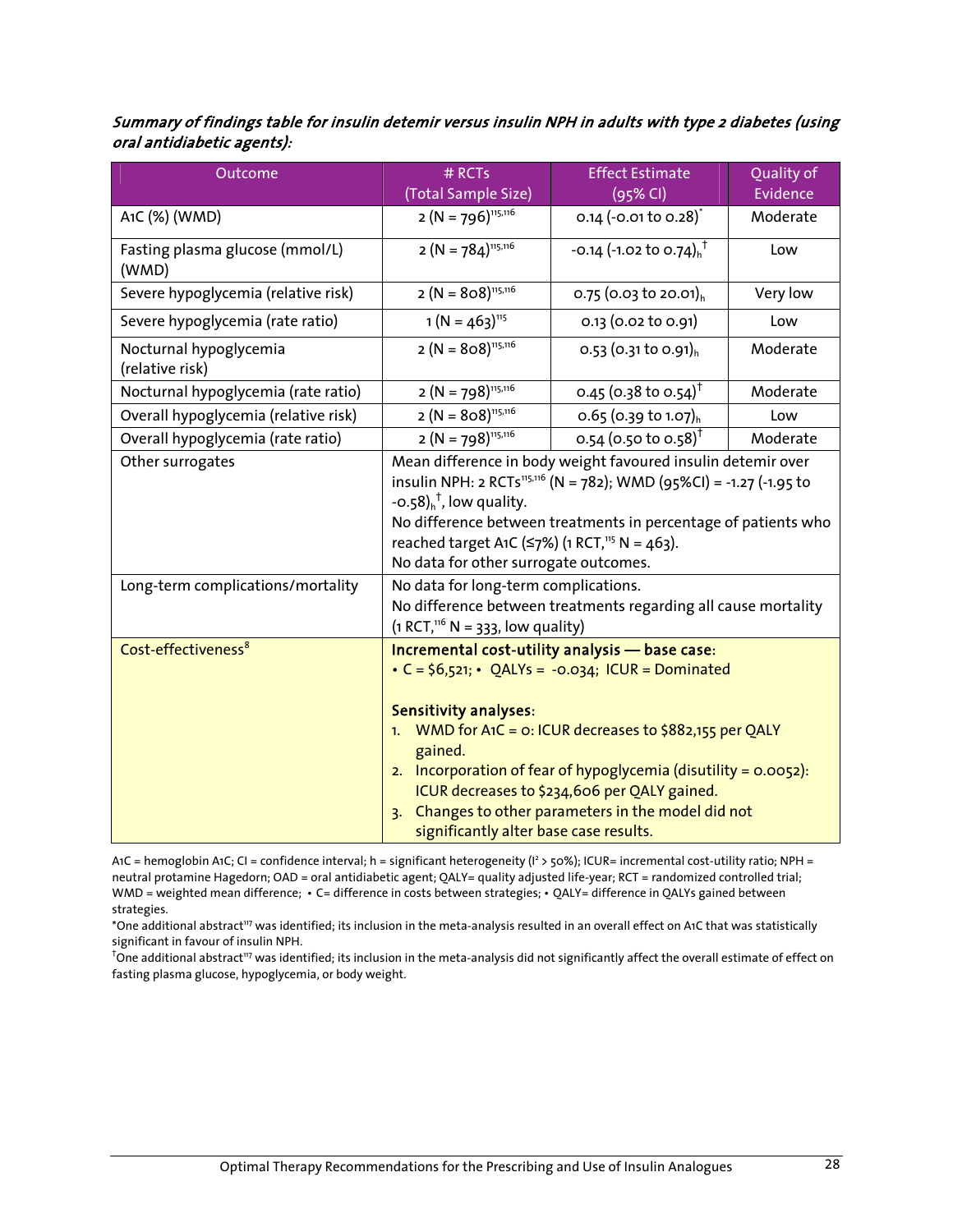## 1.1.4 Type 2 diabetes mellitus in adults using pre-meal bolus insulin

CERC recommends that insulin NPH be used in preference to either of the long-acting insulin analogues (i.e., insulin glargine or insulin detemir) in most adults with type 2 diabetes using pre-meal bolus insulin who require a basal insulin.

| <b>Vote Results</b>                                                                                             | Glargine      | Detemir |  |  |
|-----------------------------------------------------------------------------------------------------------------|---------------|---------|--|--|
| (Number of CERC Members in Favour/Number Participating in Meeting)                                              | 12/12         | 12/12   |  |  |
| CERC Rating of Overall Quality of Clinical Evidence                                                             | Moderate      | Low     |  |  |
| <b>Strength of Recommendation</b>                                                                               | <b>Strong</b> |         |  |  |
| <b>Underlying values and preferences:</b>                                                                       |               |         |  |  |
| • Primary consideration: Although cost-effectiveness data were lacking for adults with type 2 diabetes          |               |         |  |  |
| treated with pre-meal bolus insulin, CERC assessed that for most patients, the incremental cost of              |               |         |  |  |
| long-acting insulin analogues over insulin NPH outweighs their modest clinical benefits.                        |               |         |  |  |
| Other values and preferences:                                                                                   |               |         |  |  |
| > there is greater clinical experience with insulin NPH - favours insulin NPH                                   |               |         |  |  |
| > reduced incidence of hypoglycemia (especially nocturnal) - favours long-acting insulin analogues.             |               |         |  |  |
| <b>Clinical notes:</b>                                                                                          |               |         |  |  |
| Based on CERC clinical opinion and limited evidence, long-acting insulin analogues can be tried in              |               |         |  |  |
| patients who experience significant hypoglycemia, particularly nocturnal and severe hypoglycemia,               |               |         |  |  |
| while using insulin NPH.                                                                                        |               |         |  |  |
| Some studies demonstrated a reduced risk/incidence of hypoglycemia with long-acting insulin                     |               |         |  |  |
| analogues versus insulin NPH. However, some effects were marginal and of uncertain clinical                     |               |         |  |  |
| significance. Furthermore, statistically significant effects were not observed consistently across all          |               |         |  |  |
| studies, comparisons, and types of hypoglycemia (i.e., severe, nocturnal, overall). Methodological              |               |         |  |  |
| limitations (e.g., lack of clear definitions for hypoglycemia, failure to confirm hypoglycemia by blood         |               |         |  |  |
| glucose testing, high degree of heterogeneity in meta-analyses) associated with the outcome of                  |               |         |  |  |
| hypoglycemia were also identified in most cases.                                                                |               |         |  |  |
| Subjects with a history of recurrent severe hypoglycemia were excluded in the only trial comparing<br>$\bullet$ |               |         |  |  |
| insulin detemir with insulin NPH. Patients with a history of hypoglycemia were not excluded from                |               |         |  |  |
| trials comparing insulin glargine with insulin NPH.                                                             |               |         |  |  |
| > Some members of CERC felt strongly that hypoglycemia is an important concern for some patients,               |               |         |  |  |
| and a potentially significant barrier to achieving optimal glycemic control.                                    |               |         |  |  |
| Context:                                                                                                        |               |         |  |  |
| • Overall quality of evidence was low to moderate.                                                              |               |         |  |  |
| • Studies primarily reported results regarding surrogate outcomes. No data were available for long-             |               |         |  |  |
| acting insulin analogues concerning clinically important long-term outcomes.                                    |               |         |  |  |
| • There were no significant benefits of long-acting insulin analogues regarding A1C.                            |               |         |  |  |
| • Insulin detemir was associated with significantly less weight gain than insulin NPH.                          |               |         |  |  |
| • Results from studies in which the combination of a long-acting insulin analogue and a rapid-acting            |               |         |  |  |
| insulin analogue was compared with the combination of insulin NPH and regular human insulin in                  |               |         |  |  |
| adult type 2 diabetes were generally similar to those in which the same bolus insulin was used in both          |               |         |  |  |
| treatment arms.                                                                                                 |               |         |  |  |

• Patients can have wide variation in insulin NPH absorption/distribution (i.e., differences in duration of effect). Insulin NPH variability is highly affected by shaking the vial before withdrawing the dose.

A1C=glycosylated hemoglobin; CERC=COMPUS Expert Review Committee; NPH=neutral protamine Hagedorn.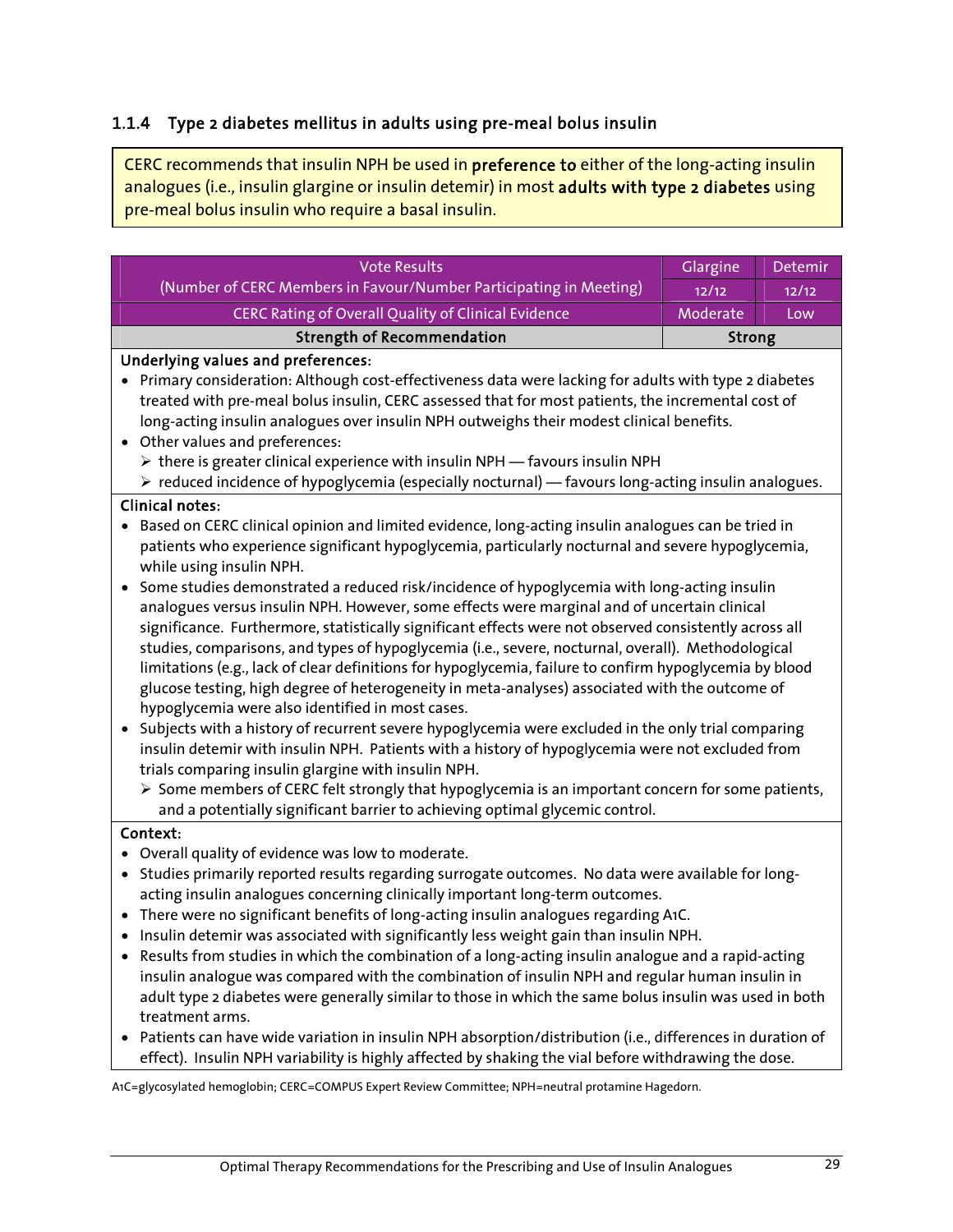Summary of findings table for insulin glargine versus insulin NPH in adults with type 2 diabetes using pre-meal bolus insulin (not using oral antidiabetic agents)

| Outcome                                   | # RCTs<br>(Total Sample Size)                                                                                                                                                                                                                                                                                   | <b>Effect Estimate</b><br>(95% CI) | Quality of<br>Evidence |
|-------------------------------------------|-----------------------------------------------------------------------------------------------------------------------------------------------------------------------------------------------------------------------------------------------------------------------------------------------------------------|------------------------------------|------------------------|
| A1C (%) (WMD)                             | $1 (N = 518)^{118}$                                                                                                                                                                                                                                                                                             | $0.28$ (0.07 to 0.49)              | Moderate               |
| Nocturnal hypoglycemia<br>(relative risk) | $1 (N = 518)^{118}$                                                                                                                                                                                                                                                                                             | $0.78$ (0.62 to 0.98)              | Moderate               |
| Overall hypoglycemia<br>(relative risk)   | $1 (N = 518)^{118}$                                                                                                                                                                                                                                                                                             | $0.92$ (0.81 to 1.05)              | Moderate               |
| Other surrogates                          | No difference in body weight (1 RCT, <sup>118</sup> N = 518) and percentage that<br>reached target A1C ( $\leq$ 7%) (1 RCT, <sup>119</sup> N = 100). No data for other<br>surrogates.                                                                                                                           |                                    |                        |
| Unit cost of drugs <sup>8</sup>           | Vial, 1 x 10 mL, 100 units/mL:<br>Insulin glargine = $$55.07$<br>Insulin NPH (Humulin N) = $$17.20$<br>Insulin NPH (Novolin ge NPH) = 18.33<br>Cartridge, 5 x 3 mL, 100 units/mL:<br>Insulin glargine = $$109.87$ <sup>*</sup><br>Insulin NPH (Humulin N) = $$35.68$<br>Insulin NPH (Novolin ge NPH) = $$35.97$ |                                    |                        |
| Average daily drug costs                  | Insulin glargine = $$3.24$<br>Insulin NPH = $$1.49$                                                                                                                                                                                                                                                             |                                    |                        |
| <b>Cost-effectiveness</b>                 | Data regarding cost-effectiveness of insulin glargine versus NPH are<br>not available for this population.                                                                                                                                                                                                      |                                    |                        |

A1C=hemoglobin A1C; CI=confidence interval; NPH=neutral protamine Hagedorn; RCT=randomized controlled trial; WMD=weighted mean difference.

\*Unit cost was recently reduced to \$85.17 by the manufacturer.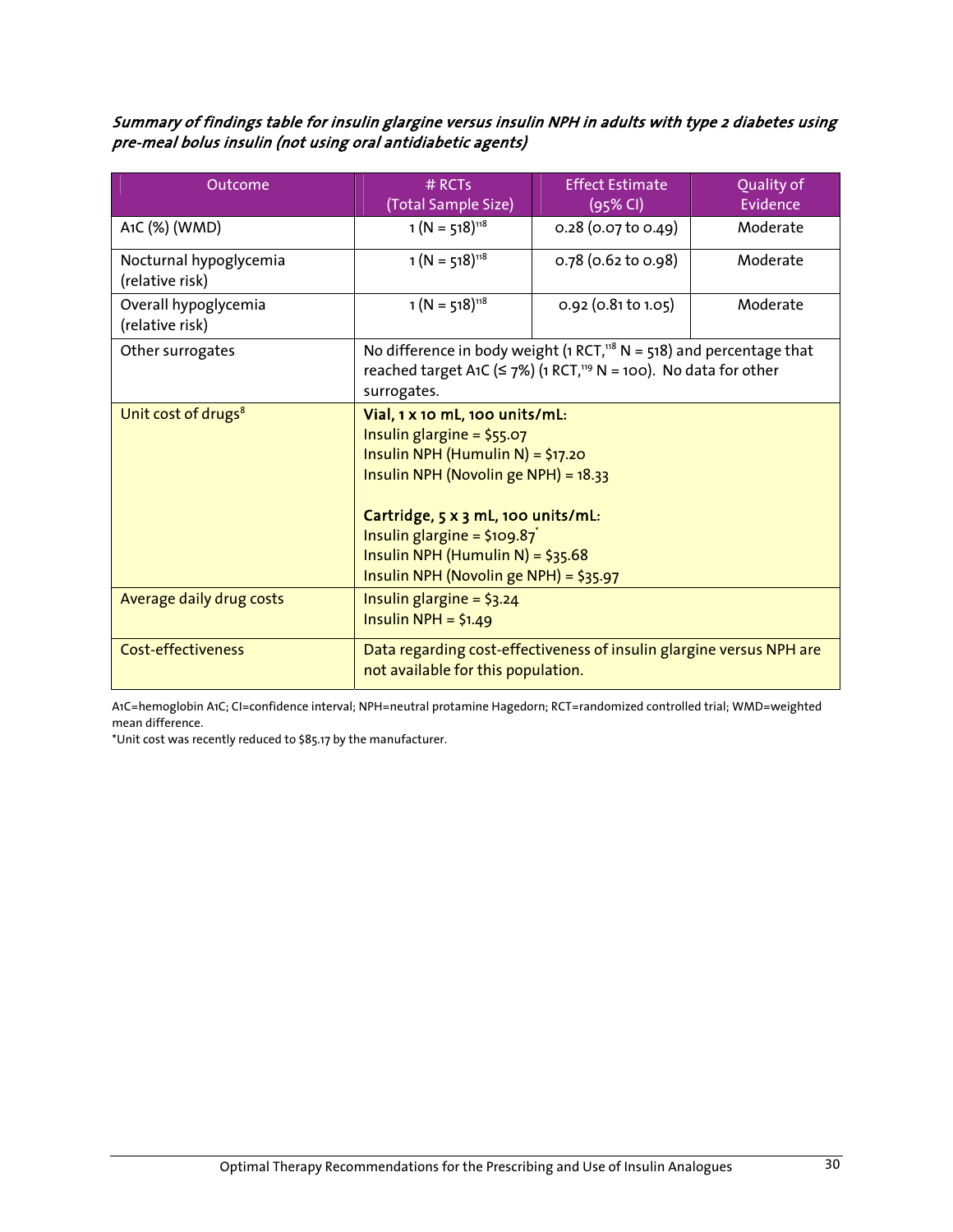Summary of findings table for insulin detemir versus insulin NPH in adults with type 2 diabetes using pre-meal bolus insulin (not using oral antidiabetic agents)

| Outcome                                   | # RCTs<br>(Total Sample Size)                                                                                                                                                                                                                                                                        | <b>Effect Estimate</b><br>$(95%$ CI) | Quality of Evidence |  |
|-------------------------------------------|------------------------------------------------------------------------------------------------------------------------------------------------------------------------------------------------------------------------------------------------------------------------------------------------------|--------------------------------------|---------------------|--|
| A1C (%) (WMD)                             | $1(N = 505)^{120}$                                                                                                                                                                                                                                                                                   | $0.10$ (-0.18 to 0.38)               | Moderate            |  |
|                                           |                                                                                                                                                                                                                                                                                                      |                                      |                     |  |
| Fasting plasma glucose<br>(mmol/L) (WMD)  | $1(N = 461)^{120}$                                                                                                                                                                                                                                                                                   | $0.10$ (-0.61 to 0.81)               | Moderate            |  |
| Nocturnal hypoglycemia<br>(relative risk) | $1 (N = 505)^{120}$                                                                                                                                                                                                                                                                                  | $0.66$ (0.45 to 0.96)                | Moderate            |  |
| Overall hypoglycemia<br>(relative risk)   | $1(N = 505)^{120}$                                                                                                                                                                                                                                                                                   | $0.91$ (0.75 to 1.11)                | Moderate            |  |
| Other surrogates                          | Mean difference in body weight favoured insulin detemir over insulin<br>NPH: 1 RCT, <sup>120</sup> N = 505, WMD -0.80 (-1.46 to -0.14), moderate quality. No<br>data for other surrogates.                                                                                                           |                                      |                     |  |
| Unit cost of drugs <sup>8</sup>           | Vial, 1 x 10 mL, 100 units/mL:<br>Insulin detemir = not applicable<br>Insulin NPH (Humulin N) = \$17.20<br>Insulin NPH (Novolin ge NPH) = 18.33<br>Cartridge, 5 x 3 mL, 100 units/mL:<br>Insulin detemir = $$109.86$<br>Insulin NPH (Humulin N) = $$35.68$<br>Insulin NPH (Novolin ge NPH) = \$35.97 |                                      |                     |  |
| Average daily prescription<br>drug costs  | Insulin detemir = $$3.54$<br>Insulin NPH = $$1.49$                                                                                                                                                                                                                                                   |                                      |                     |  |
| <b>Cost-effectiveness</b>                 | Data regarding cost-effectiveness of insulin detemir versus insulin NPH<br>are not available for this population.                                                                                                                                                                                    |                                      |                     |  |

A1C=hemoglobin A1C; RCT=randomized controlled trial; CI=confidence interval; WMD=weighted mean difference; NPH=neutral protamine Hagedorn.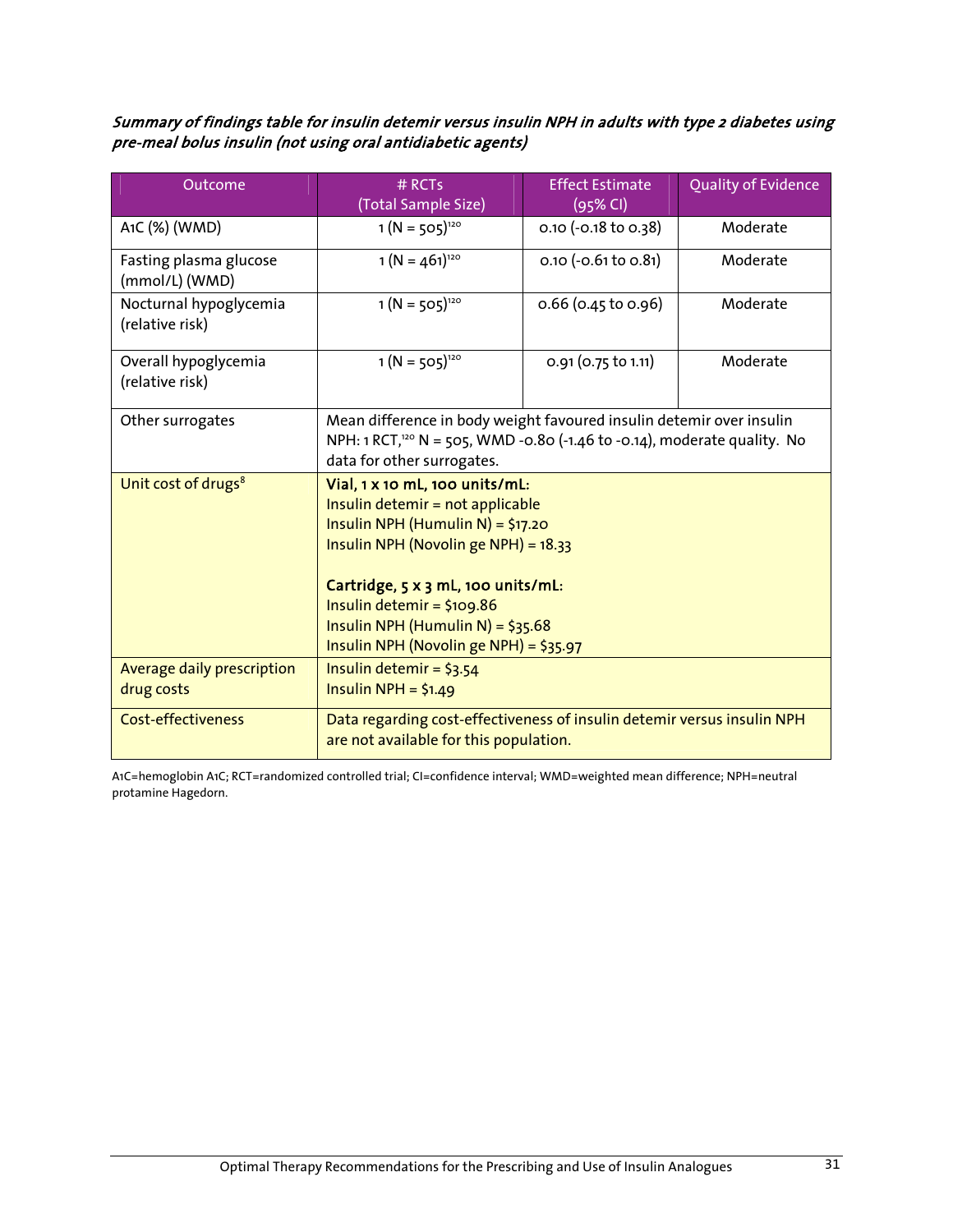# 1.2 Insulin glargine versus insulin detemir

## 1.2.1 Type 1 diabetes mellitus in adults

CERC recommends that either insulin glargine or insulin detemir be used in adults with type 1 diabetes if treatment with a long-acting insulin analogue is chosen.

| <b>Vote Results</b>                                                                                                                                                            | 11/12    |
|--------------------------------------------------------------------------------------------------------------------------------------------------------------------------------|----------|
| (Number of CERC Members in Favour/Number Participating in Meeting)                                                                                                             |          |
| CERC Rating of Overall Quality of Clinical Evidence                                                                                                                            | Moderate |
| <b>Strength of Recommendation</b>                                                                                                                                              | Strong   |
| <b>Underlying values and preferences:</b>                                                                                                                                      |          |
| Primary consideration: the desirability of allowing patients and clinicians to choose between agents                                                                           |          |
| similar in cost and effectiveness.                                                                                                                                             |          |
| • Some members expressed a preference for insulin detemir over glargine due to the reduced incidence                                                                           |          |
| of severe and nocturnal hypoglycemia observed with the former agent.                                                                                                           |          |
| Context:                                                                                                                                                                       |          |
| Overall quality of evidence was moderate.                                                                                                                                      |          |
| The single study reporting this comparison primarily reported results regarding surrogate outcomes.<br>$\bullet$                                                               |          |
| No data were available for clinically important long-term outcomes.                                                                                                            |          |
| There were no significant differences in A1C.<br>$\bullet$                                                                                                                     |          |
| Although reduced incidence rates of severe and nocturnal hypoglycemia were observed in favour of<br>$\bullet$                                                                  |          |
| insulin detemir, CERC concluded that there was insufficient evidence to recommend insulin detemir<br>over insulin glargine for the following reasons:                          |          |
| > Statistically significant differences in favour of insulin detemir were not observed for all<br>hypoglycemia outcomes.                                                       |          |
| $\triangleright$ Patients with a history of recurrent severe hypoglycemia were excluded from the study.                                                                        |          |
| > Insulin detemir was dosed twice daily while insulin glargine was dosed once daily in the RCT. This<br>may have contributed to the observed difference in hypoglycemia rates. |          |
| The average daily bolus dose was slightly lower in the insulin detemir arm than in the insulin glargine<br>$\bullet$                                                           |          |
| arm, whereas the average daily insulin detemir dose was slightly higher than the average daily insulin                                                                         |          |
| glargine dose.                                                                                                                                                                 |          |
| A1C=hemoglobin A1C: CERC=COMPUS Expert Review Committee: RCT=randomized controlled trial.                                                                                      |          |

A1C=hemoglobin A1C; CERC=COMPUS Expert Review Committee; RCT=randomized controlled trial.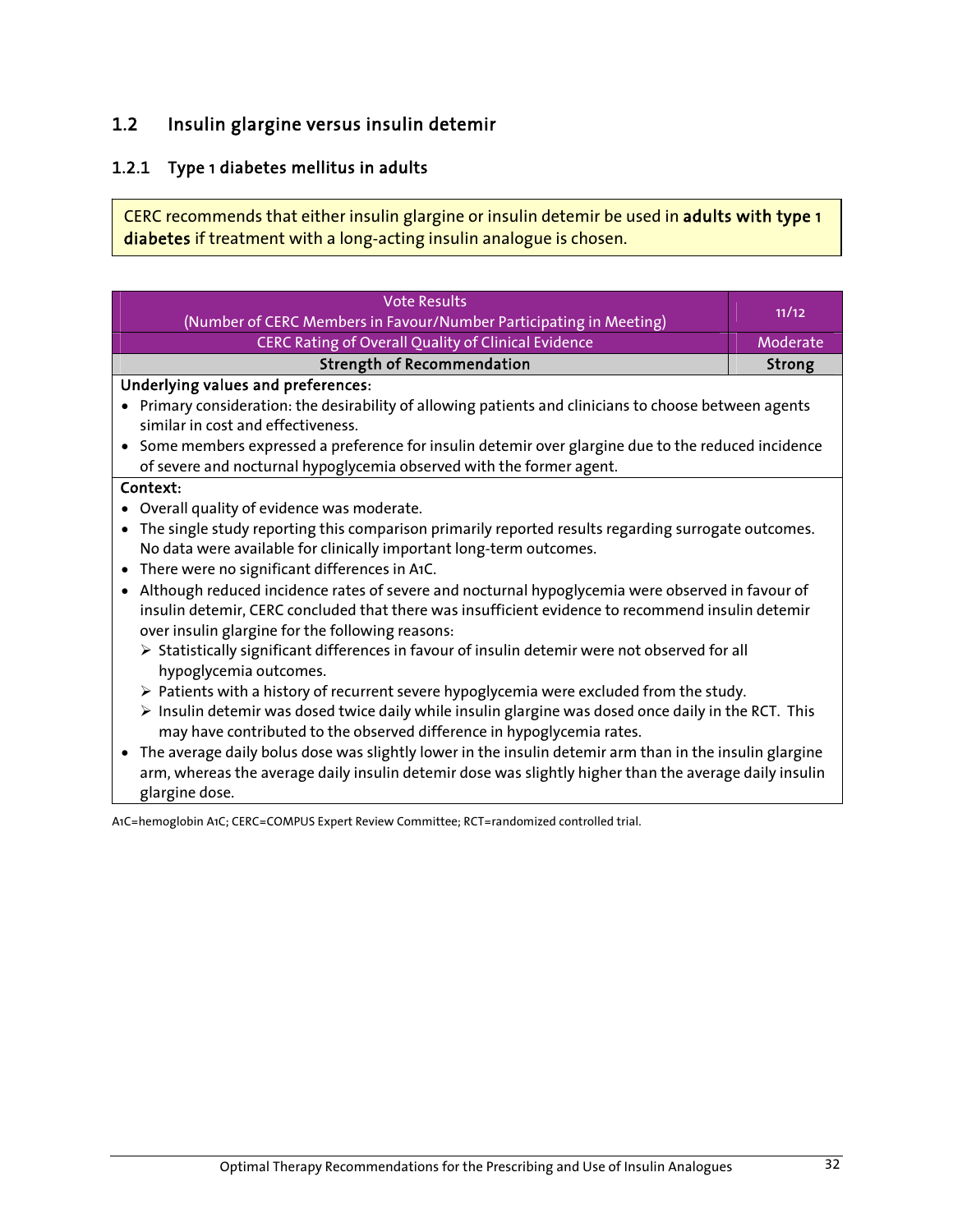#### Summary of findings table for insulin detemir versus insulin glargine in adults with type 1 diabetes (common pre-meal bolus insulin in both arms)

| Outcome                                | $#$ RCTs                                                                                                                                                                                                | <b>Effect Estimate</b>   | Quality of |
|----------------------------------------|---------------------------------------------------------------------------------------------------------------------------------------------------------------------------------------------------------|--------------------------|------------|
|                                        | (Total Sample Size)                                                                                                                                                                                     | (95% CI)                 | Evidence   |
| A <sub>1</sub> C (%) (WMD)             | $1(N = 320)^{121}$                                                                                                                                                                                      | $-0.03$ $(-0.26$ to 0.2) | High       |
| Severe hypoglycemia (relative risk)    | $1(N = 320)^{121}$                                                                                                                                                                                      | 0.25 (0.07 to 0.86)      | Moderate   |
| Severe hypoglycemia (rate ratio)       | $1(N = 320)^{121}$                                                                                                                                                                                      | $0.41$ (0.2 to 0.86)     | High       |
| Nocturnal hypoglycemia (relative risk) | $1(N = 320)^{121}$                                                                                                                                                                                      | 0.94 (0.75 to 1.17)      | High       |
| Nocturnal hypoglycemia (rate ratio)    | $1(N = 320)^{121}$                                                                                                                                                                                      | $0.66$ (0.58 to 0.76)    | High       |
| Overall hypoglycemia (relative risk)   | $1(N = 320)^{121}$                                                                                                                                                                                      | 1.05 (0.93 to 1.19)      | High       |
| Overall hypoglycemia (rate ratio)      | $1(N = 320)^{121}$                                                                                                                                                                                      | 0.96 (0.92 to 1.02)      | High       |
| Other surrogates                       | No difference between treatments in terms of body weight. <sup>121</sup><br>No data for other surrogates.                                                                                               |                          |            |
| Unit cost of drugs <sup>8</sup>        | Vial, 1 x 10 mL, 100 units/mL:<br>Insulin detemir = NA<br>Insulin glargine = $$55.07$<br>Cartridge, 5 x 3 mL, 100 units/mL:<br>Insulin detemir = $$109.86$<br>Insulin glargine = $$109.87$ <sup>*</sup> |                          |            |
| Average daily drug cost <sup>8</sup>   | Insulin detemir = $$1.41$<br>Insulin glargine = $$1.29$                                                                                                                                                 |                          |            |
| <b>Cost-effectiveness</b>              | Data regarding cost-effectiveness of insulin detemir versus<br>insulin glargine are not available for this population.                                                                                  |                          |            |

A1C=hemoglobin A1C; CI=confidence interval; RCT=randomized controlled trial; WMD=weighted mean difference.

\* Unit cost was recently reduced to \$85.17 by the manufacturer.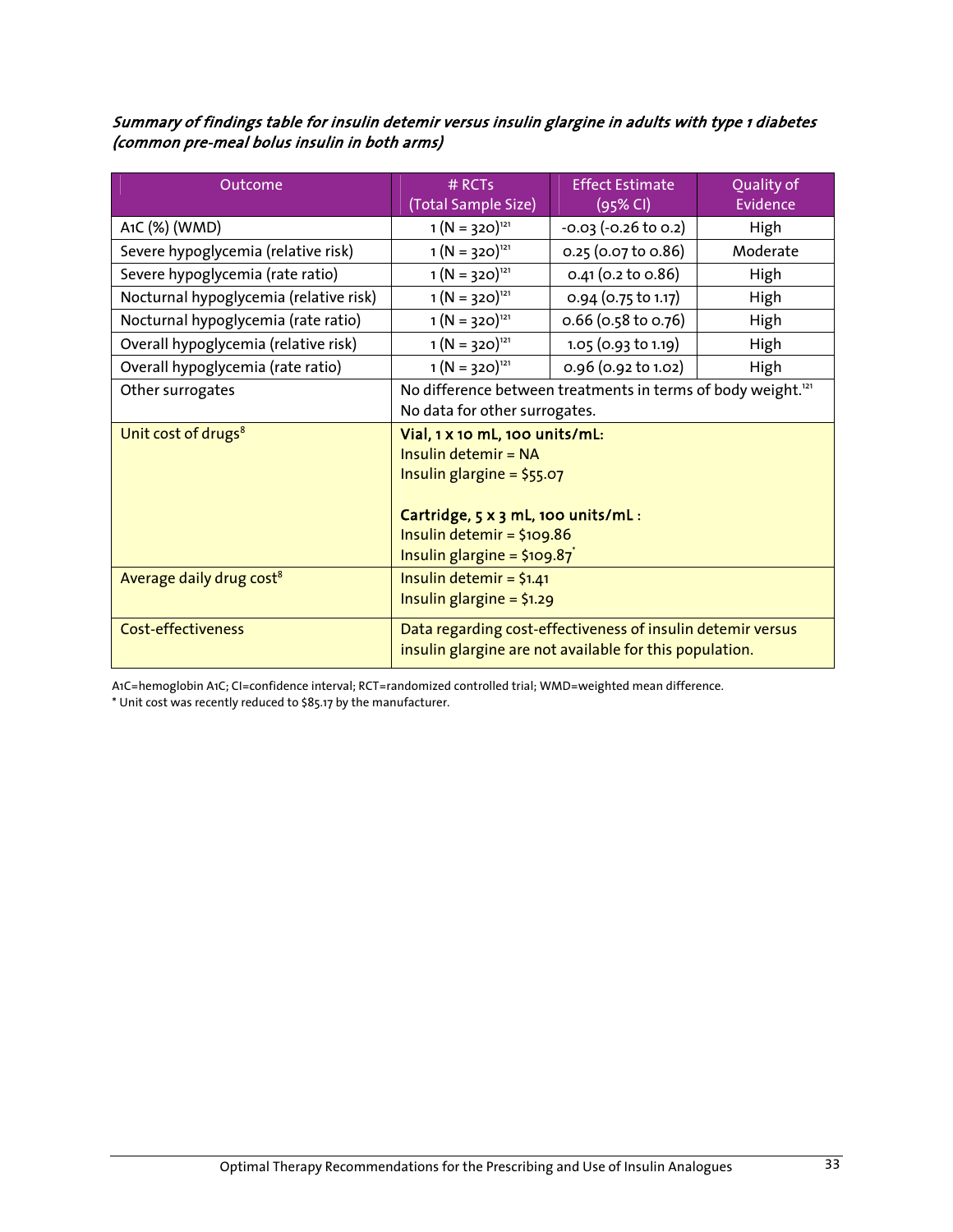## 1.2.2 Type 2 diabetes mellitus in adults

CERC recommends that either insulin glargine or insulin detemir be used in adults with type 2 diabetes taking oral antidiabetic agents if treatment with a long-acting insulin analogue is chosen.

| <b>Vote Results</b>                                                                                      | 9/11        |
|----------------------------------------------------------------------------------------------------------|-------------|
| (Number of CERC Members in Favour/Number Participating in Meeting)                                       |             |
| <b>CERC Rating of Overall Quality of Clinical Evidence</b>                                               | <b>High</b> |
| <b>Strength of Recommendation</b>                                                                        | Strong      |
| Underlying values and preferences:                                                                       |             |
| • Primary consideration: the desirability of allowing patients and clinicians to choose between agents   |             |
| similar in cost and effectiveness.                                                                       |             |
| Context:                                                                                                 |             |
| • Overall quality of evidence was moderate.                                                              |             |
| The single study reporting this comparison primarily reported results regarding surrogate outcomes.      |             |
| No data were available for clinically important long-term outcomes.                                      |             |
| • There were no significant differences in A1C or hypoglycemia.                                          |             |
| Insulin detemir was associated with significantly less weight gain than insulin glargine. <sup>104</sup> |             |
| • Insulin detemir was dosed twice daily at the end of the study in 55% of patients. Insulin glargine was |             |
| dosed once daily in all patients. <sup>104</sup>                                                         |             |
| • The average daily dose of insulin detemir (0.78 units/kg) was higher than the average daily dose of    |             |
| insulin glargine (0.44 units/kg). <sup>104</sup>                                                         |             |

A1C=hemoglobin A1C; CERC=COMPUS Expert Review Committee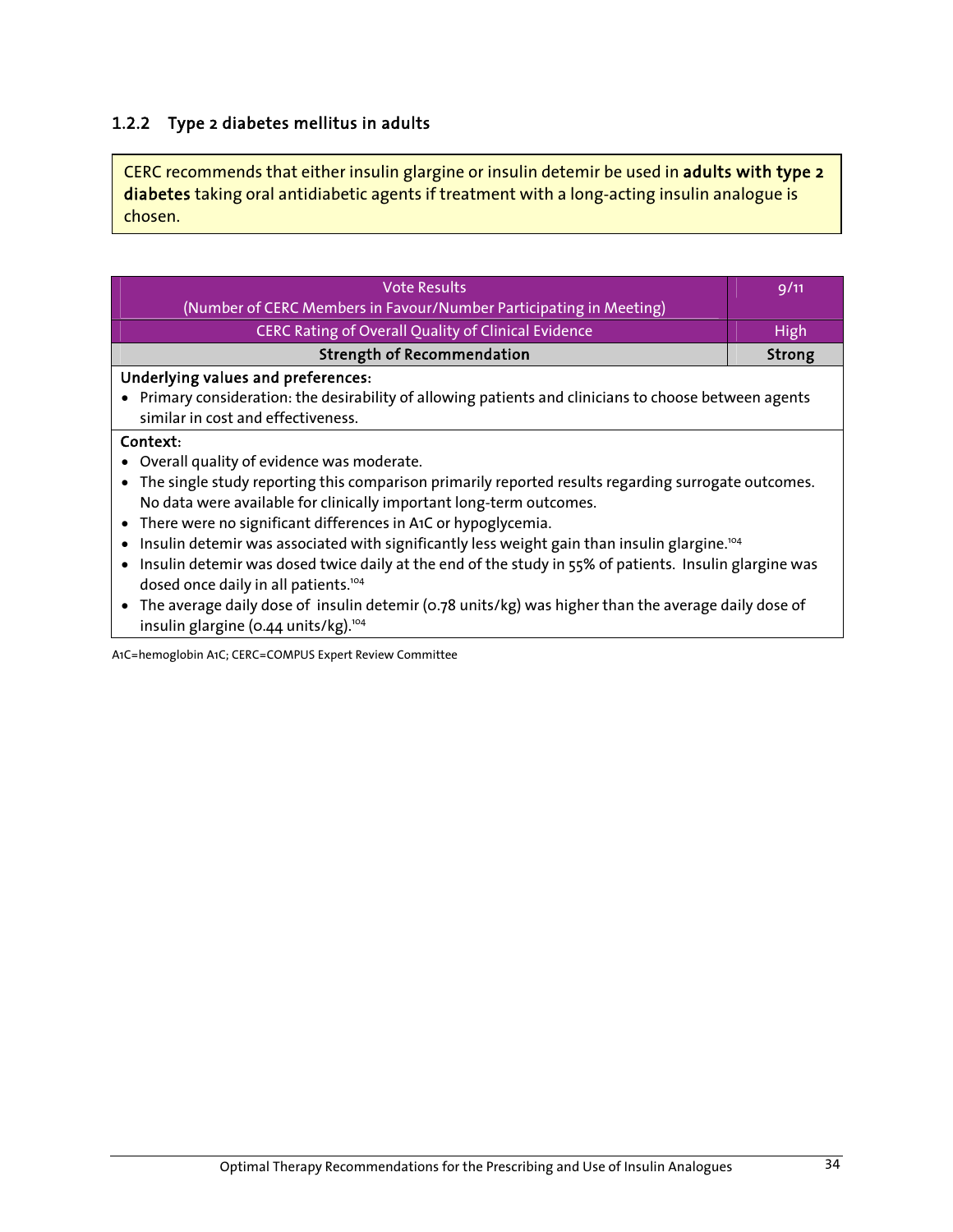#### Summary of findings table for insulin detemir versus insulin glargine in adults with type 2 diabetes (using oral antidiabetic agents)

| Outcome                                | $#$ RCTs<br>(Total Sample Size)                                                                                                                                                                         | <b>Effect Estimate</b><br>(95% CI) | Quality of<br>Evidence |
|----------------------------------------|---------------------------------------------------------------------------------------------------------------------------------------------------------------------------------------------------------|------------------------------------|------------------------|
| A1C (%) (WMD) change from baseline     | $1 RCT^{104} (N = 543)$                                                                                                                                                                                 | $0.02$ $(-0.17, 0.21)$             | Moderate               |
| Severe hypoglycemia (relative risk)    | $1 RCT^{104} (N = 582)$                                                                                                                                                                                 | 0.63(0.21, 1.89)                   | High                   |
| Severe hypoglycemia (rate ratio)       | $1 RCT^{104} (N = 582)$                                                                                                                                                                                 | 1.13(0.43, 2.92)                   | High                   |
| Nocturnal hypoglycemia (relative risk) | $1 RCT^{104} (N = 582)$                                                                                                                                                                                 | 1.02(0.81, 1.29)                   | High                   |
| Nocturnal hypoglycemia (rate ratio)    | $1 RCT^{104} (N = 582)$                                                                                                                                                                                 | 1.01(0.87, 1.17)                   | High                   |
| Overall hypoglycemia (relative risk)   | $1 RCT^{104} (N = 582)$                                                                                                                                                                                 | 0.89(0.76, 1.06)                   | High                   |
| Overall hypoglycemia (rate ratio)      | $1 RCT^{104} (N = 582)$                                                                                                                                                                                 | 0.94 (0.85,1.04)                   | High                   |
| Weight gain (kg) (WMD)                 | $1 RCT^{104} (N = 482)$                                                                                                                                                                                 | $-0.9$ $(-2.01, 0.21)^{*}$         | High                   |
| Unit cost of drugs <sup>8</sup>        | Vial, 1 x 10 mL, 100 units/mL:<br>Insulin detemir = NA<br>Insulin glargine = $$55.07$<br>Cartridge, 5 x 3 mL, 100 units/mL:<br>Insulin detemir = $$109.86$<br>Insulin glargine = $$109.87$ <sup>†</sup> |                                    |                        |
| Average daily drug cost <sup>8</sup>   | Insulin detemir = $$3.54$<br>Insulin glargine = $$3.24$                                                                                                                                                 |                                    |                        |
| <b>Cost-effectiveness</b>              | Data regarding cost-effectiveness of insulin detemir versus<br>insulin glargine are not available for this population.                                                                                  |                                    |                        |

A1C=hemoglobin A1C; CI=confidence interval; NA=not applicable; RCT=randomized controlled trial; WMD=weighted mean difference. \* The difference in weight gain between insulin detemir and insulin glargine is reported as being statistically significant by the authors of the RCT, based on an analysis that was adjusted for region, type of OAD used, and baseline weight.104 The estimate presented in the Summary of Findings table is the result of an unadjusted comparison.<br><sup>†</sup> Unit cost was recently reduced to \$85.17 by the manufacturer.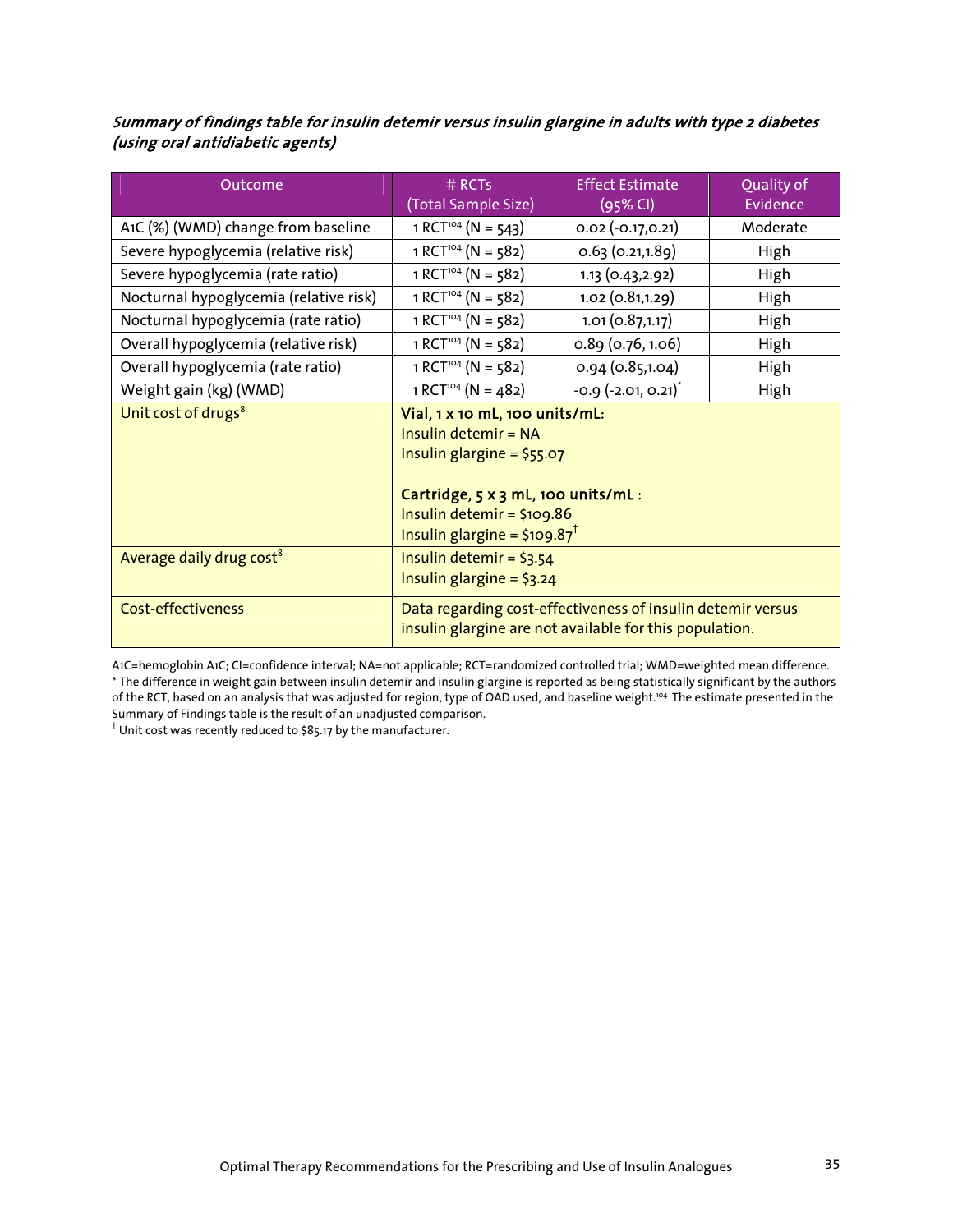## 2 Rapid-acting insulin analogues

## 2.1 Regular human insulin versus rapid-acting insulin analogues

### 2.1.1 Type 1 diabetes mellitus in pre-adolescents

CERC suggests that either regular human insulin or a rapid-acting insulin analogue (i.e., insulin lispro or insulin aspart) be used in most pre-adolescents with type 1 diabetes (CSII or MDI).

| <b>Vote Results</b>                                                | Lispro/ | Aspart | Lispro |  |
|--------------------------------------------------------------------|---------|--------|--------|--|
| (Number of CERC Members in Favour/Number Participating in Meeting) | (MDI)   | (MDI)  | (CSII) |  |
|                                                                    | 9/11    | 10/11  | 10/11  |  |
| CERC Rating of Overall Quality of Clinical Evidence                | Low     | Low    | Low    |  |
| <b>Strength of Recommendation</b>                                  | Weak    | Weak   | Weak   |  |
| Detianale formeal recommendations.                                 |         |        |        |  |

#### Rationale for weak recommendations:

• CERC graded the recommendation as weak due to the low quality of the clinical evidence and lack of a cost-effectiveness analysis.

#### Underlying values and preferences:

• Primary consideration: Although cost effectiveness information was not available for this population, CERC assessed that the incremental cost of rapid-acting insulin analogues over regular human insulin was balanced by its benefit regarding convenience and dietary flexibility.

#### Clinical notes:

- The use of regular human insulin may be considered when:
	- $\triangleright$  affordability is an important consideration
	- $\triangleright$  more clinical experience is highly valued.
- The use of rapid-acting insulin analogues may be considered when flexibility of insulin administration regarding meals is of primary importance, and in patients with unpredictable dietary patterns.
- No RCTs comparing insulin aspart with regular human insulin in pre-adolescents using CSII were identified. However, one study<sup>2</sup> compared insulin aspart with insulin lispro, both administered as CSII, in a combined sample of pre-adolescents and adolescents (see Recommendation 2.2.1). Except for a somewhat lower rate of overall hypoglycemia in the insulin aspart arm, there were no statistically significant differences between insulin aspart and insulin lispro concerning A1C or hypoglycemia.<sup>2</sup>
	- $\triangleright$  Based on clinical opinion and limited evidence, CERC suggests that rapid-acting insulin analogues may be considered in patients who experience significant hypoglycemia while using regular human insulin, or for whom hypoglycemia is a major concern.
	- $\triangleright$  Some comparative studies demonstrated a reduced risk/incidence of hypoglycemia with insulin lispro versus regular human insulin. This benefit, however, was not observed consistently across all studies, comparisons, and types of hypoglycemia (i.e., severe, nocturnal, overall). Methodological limitations (e.g., lack of how hypoglycemia was defined, high degree of heterogeneity in the meta-analyses) associated with the outcome of hypoglycemia were also identified in most cases.
	- $\triangleright$  Subjects with a history of recurrent severe hypoglycemia were excluded in 1 of 6 trials comparing insulin lispro with regular human insulin that reported data on hypoglycemia outcomes, and in the only trial comparing insulin aspart with regular human insulin.

Some members of CERC felt strongly that hypoglycemia, in particular nocturnal and severe hypoglycemia, is an important concern for some patients, and a potentially significant barrier to achieving optimal glycemic control.

A1C=hemoglobin A1C; CERC=COMPUS Expert Review Committee; CSII=continuous subcutaneous insulin infusion; MDI=multiple daily injection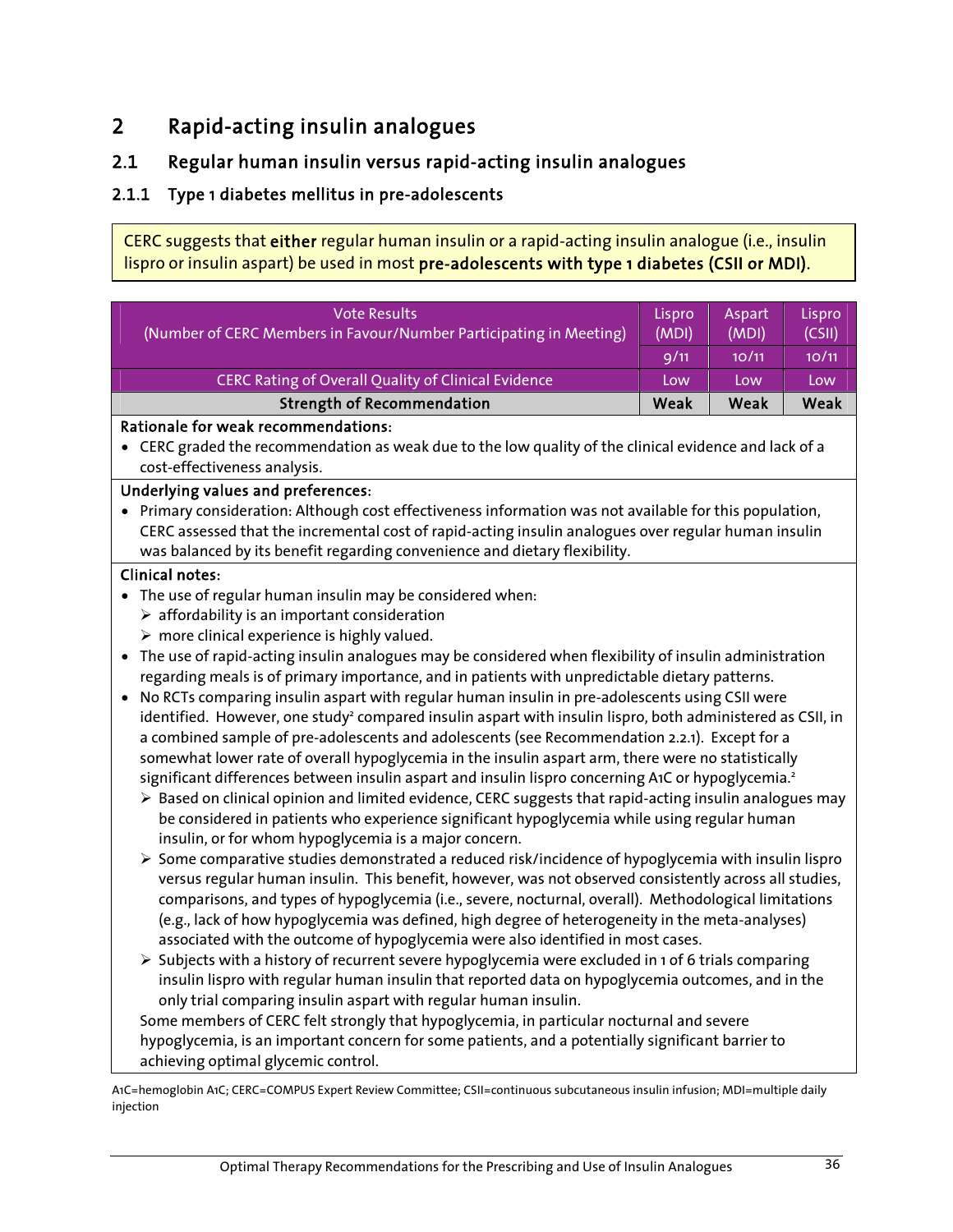| <b>Vote Results</b>                                        | Lispro (MDI) | Aspart (MDI) |
|------------------------------------------------------------|--------------|--------------|
| (Number of CERC Members in Favour/Number                   | 9/11         | 10/11        |
| Participating in Meeting)                                  |              |              |
| <b>CERC Rating of Overall Quality of Clinical Evidence</b> | Low          | Low          |
| <b>Strength of Recommendation</b>                          | Weak         |              |

#### Context:

- Overall quality of evidence was low.
- Studies primarily reported results regarding surrogate outcomes. There were no data available for rapidacting insulin analogues concerning clinically important long-term outcomes.
- There were no significant differences between treatments in A1C.
- Marginal benefits were observed in favour of insulin lispro regarding overall hypoglycemia in CSII users, but there were no significant differences in any hypoglycemia type in the MDI population.
- Statistically significant differences were reported in favour of insulin lispro regarding patient satisfaction in both CSII and MDI populations, and in favour of insulin aspart regarding parent satisfaction with continuing treatment. However, the magnitude of the observed differences was of uncertain clinical significance.
- Results from an abstract<sup>3</sup> comparing insulin aspart with regular human insulin and insulin lispro in 378 children aged 6 to 18 years with type 1 diabetes using MDI could not be pooled with the available peerreviewed studies since data for the subgroup of pre-adolescent subjects were not reported. No significant differences between treatment groups in A1C or hypoglycemia rates were reported.
- The option of administering a rapid-acting insulin analogue after meals may be an important advantage for children < 5 years of age since administration of regular human insulin 20 to 30 minutes before meals is impractical for many families.
- For patients using CSII, the insulin pumps frequently need to be removed (i.e., due to line blockage or sporting activities); hence, the same insulin for MDI (in combination with a basal insulin) and CSII should be used.
- No studies were identified that compared insulin aspart with regular human insulin in pre-adolescents using CSII.

A1C=hemoglobin A1C; CERC=COMPUS Expert Review Committee; CSII=continuous subcutaneous insulin infusion; MDI=multiple daily iniection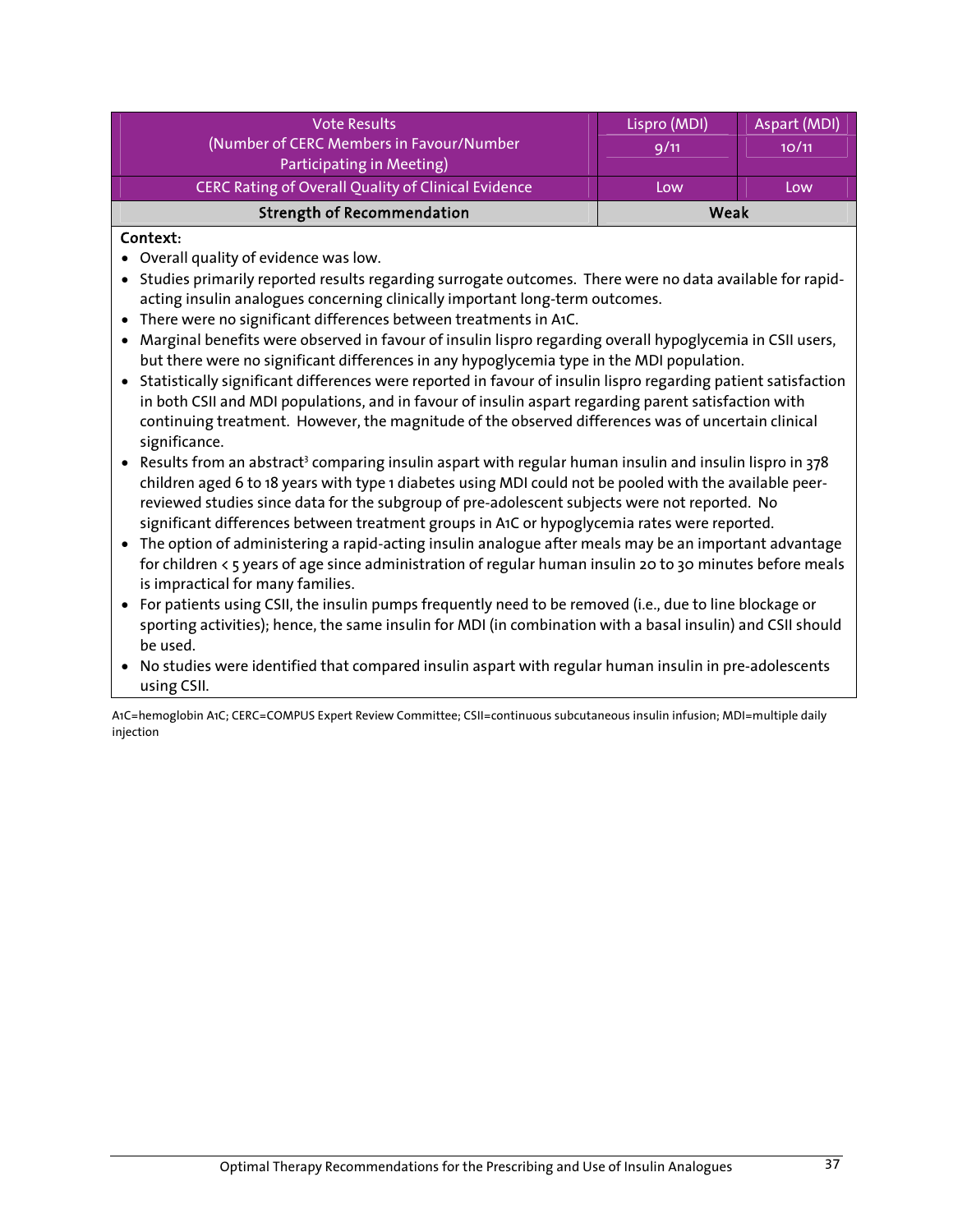Summary of findings table for insulin lispro versus regular human insulin in pre-adolescents with type 1 diabetes (using continuous subcutaneous insulin infusion)

| Outcome                             | # RCTs                                                                                                                                                                                                                                                                                                                 | Effect Estimate (95%              | Quality of |
|-------------------------------------|------------------------------------------------------------------------------------------------------------------------------------------------------------------------------------------------------------------------------------------------------------------------------------------------------------------------|-----------------------------------|------------|
|                                     | (Total Sample                                                                                                                                                                                                                                                                                                          | CI)                               | Evidence   |
|                                     | Size)                                                                                                                                                                                                                                                                                                                  |                                   |            |
| A1C (%) (WMD)                       | $1(N = 27)^{122}$                                                                                                                                                                                                                                                                                                      | 0.06 (-0.47 to 0.59) <sup>*</sup> | Very low   |
| Severe hypoglycemia (relative risk) | $1(N = 27)^{122}$                                                                                                                                                                                                                                                                                                      | 1.00 (0.15 to 6.59)               | Very low   |
| Overall hypoglycemia (rate ratio)   | $1(N = 27)^{122}$                                                                                                                                                                                                                                                                                                      | 0.82 (0.75 to 0.89)               | Very low   |
| HRQoL and patient satisfaction      | There was a statistically significant increase in patient satisfaction<br>with insulin lispro compared to regular human insulin (1 RCT; <sup>122</sup><br>$N = 54$ ).                                                                                                                                                  |                                   |            |
| Unit cost of drugs <sup>8</sup>     | Vial, 1 x 10 mL, 100 units/mL:<br>Insulin lispro = $$25.79$<br>Short-acting HI (Humulin R) = $$17.20$<br>Short-acting HI (Novolin ge Toronto) = \$18.33<br>Cartridge, 5 x 3 mL, 100 units/mL:<br>Insulin lispro = $$51.59$<br>Short-acting HI (Humulin R) = $$35.68$<br>Short-acting HI (Novolin ge Toronto) = \$35.97 |                                   |            |
| Average daily cost of drugs         | Data regarding average weight or insulin dose are not available<br>for this population.                                                                                                                                                                                                                                |                                   |            |
| <b>Cost-effectiveness</b>           | Data regarding cost-effectiveness of insulin lispro versus regular<br>human insulin are not available for this population.                                                                                                                                                                                             |                                   |            |

A1C=hemoglobin A1C; CI=confidence interval; HI=human insulin; HRQoL=Health-related quality of life; RCT=randomized controlled trial; WMD=weighted mean difference.

\* Carry-over effect was reported for A1C and results are analyzed during the first period of treatment.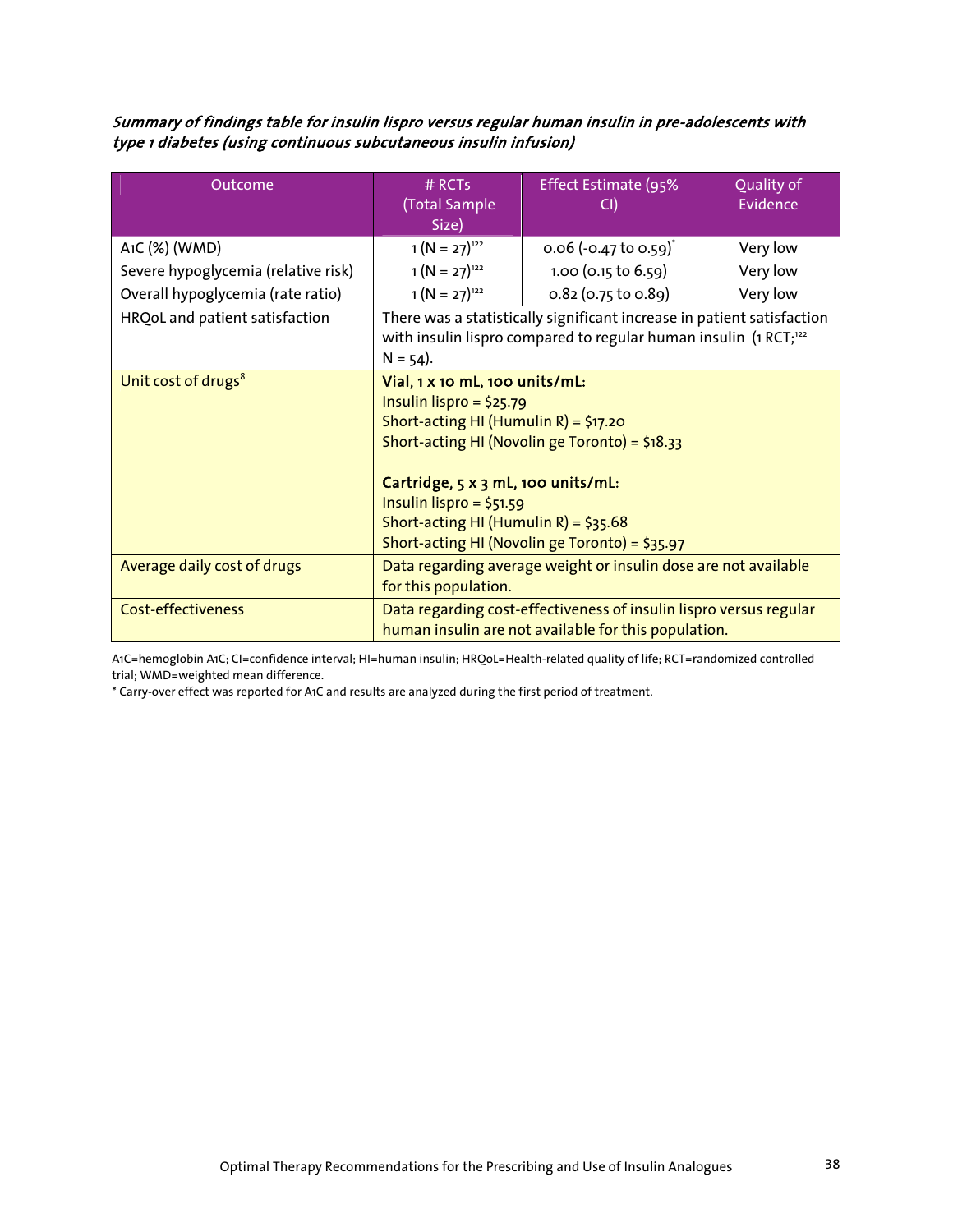#### Summary of findings table for insulin lispro versus regular human insulin in pre-adolescents with type 1 diabetes (using multiple daily injection)

| Outcome                             | $#$ RCTs<br>(Total Sample Size)                                                                                                                                                                                                                                                                                      | <b>Effect Estimate</b><br>$(95%$ CI) | Quality of<br>Evidence |
|-------------------------------------|----------------------------------------------------------------------------------------------------------------------------------------------------------------------------------------------------------------------------------------------------------------------------------------------------------------------|--------------------------------------|------------------------|
| A1C (%) (WMD)                       | $4 (N = 286)^{123 \cdot 126}$                                                                                                                                                                                                                                                                                        | 0.14 $(-0.18 \text{ to } 0.46)^{*}$  | Moderate               |
| Severe hypoglycemia (relative risk) | $3(N = 222)^{122,123,125}$                                                                                                                                                                                                                                                                                           | $0.69$ (0.24 to 2.01)                | Low                    |
| Nocturnal hypoglycemia (rate ratio) | $3 (N = 234)^{124-126}$                                                                                                                                                                                                                                                                                              | 0.96 (0.74 to 1.26)                  | Low                    |
| Overall hypoglycemia (rate ratio)   | $5 (N = 338)^{122-126}$                                                                                                                                                                                                                                                                                              | 0.99 (0.88 to 1.12) <sub>h</sub>     | Low                    |
| HRQoL and patient satisfaction      | Three studies <sup>124-126</sup> reported that parents of children with type 1<br>diabetes preferred insulin lispro over HI because of convenience,<br>based on responses to questionnaires.                                                                                                                         |                                      |                        |
| Unit cost of drugs <sup>8</sup>     | Vial, 1 x 10 mL, 100 units/mL:<br>Insulin lispro = $$25.79$<br>Short-acting HI (Humulin R) = $$17.20$<br>Short-acting HI (Novolin ge Toronto) = 18.33<br>Cartridge, 5 x 3 mL, 100 units/mL:<br>Insulin lispro = $$51.59$<br>Short-acting HI (Humulin R) = $$35.68$<br>Short-acting HI (Novolin ge Toronto) = \$35.97 |                                      |                        |
| Average daily cost of drugs         | Data regarding average weight or insulin dose are not available for<br>this population.                                                                                                                                                                                                                              |                                      |                        |
| <b>Cost-effectiveness</b>           | Data regarding cost-effectiveness of insulin lispro versus regular<br>human insulin are not available for this population.                                                                                                                                                                                           |                                      |                        |

A1C=hemoglobin A1C; CI=confidence interval; h=significant heterogeneity (I² > 50%); HI=human insulin; HRQoL=health-related quality of life; RCT=randomized controlled trial; WMD=weighted mean difference.

\* One additional abstract<sup>3</sup> reporting a comparison of insulin lispro with regular human insulin in children aged 6 to 18 years with type 1 diabetes was identified. These results could not be pooled with the results presented in the Summary of Findings table since data for the subgroup of pre-adolescent subjects were not reported. This study reported no difference in A1C between insulin lispro and regular human insulin.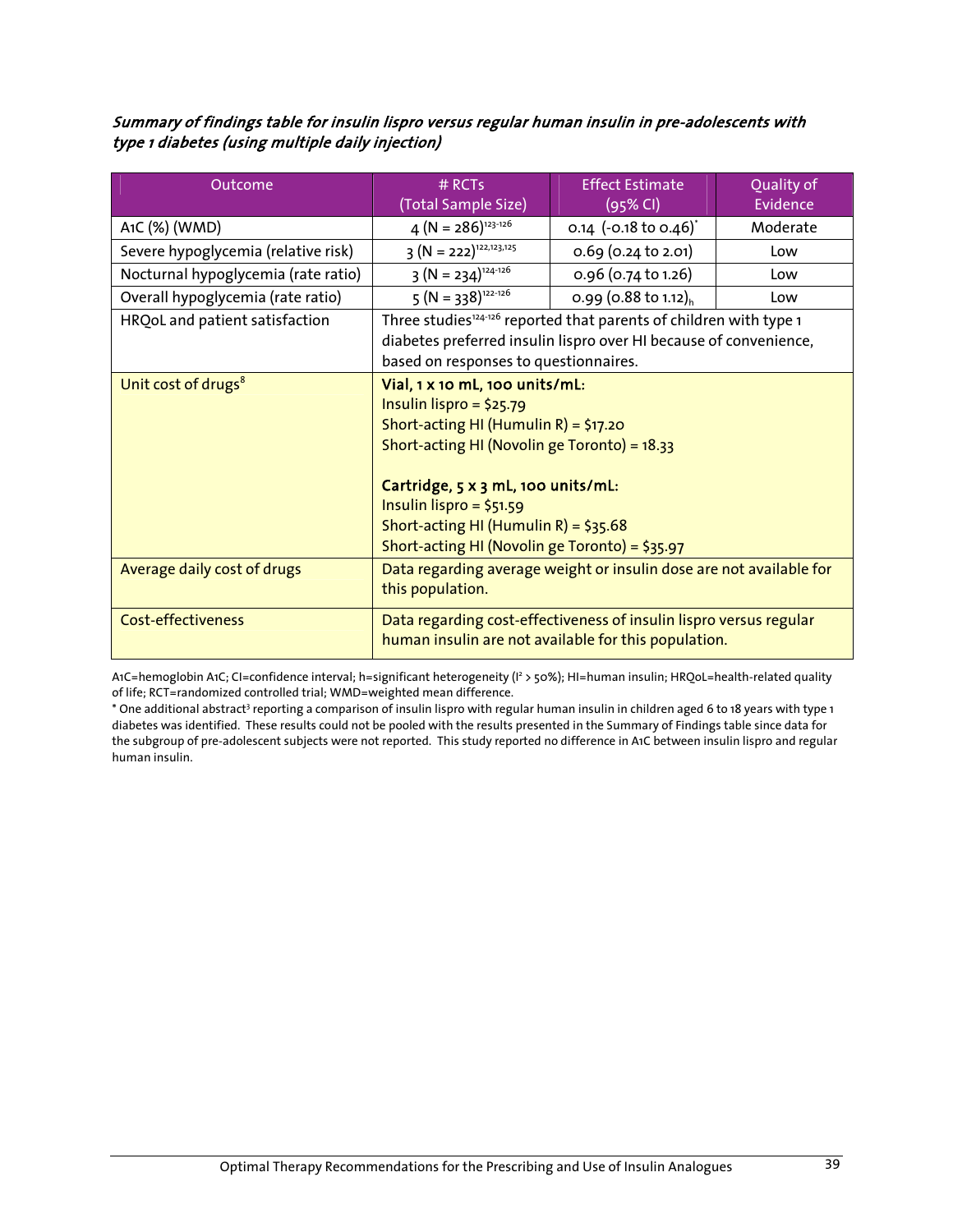| Summary of findings table for insulin aspart versus regular human insulin in pre-adolescents with |  |
|---------------------------------------------------------------------------------------------------|--|
| type 1 diabetes (using multiple daily injection)                                                  |  |

| Outcome                                                                     | $#$ RCTs<br>(Total Sample Size)                                                                                                                                                                                                                                                                                      | <b>Effect Estimate</b><br>(95% CI) | Quality of<br>Evidence |
|-----------------------------------------------------------------------------|----------------------------------------------------------------------------------------------------------------------------------------------------------------------------------------------------------------------------------------------------------------------------------------------------------------------|------------------------------------|------------------------|
| A <sub>1</sub> C (%) (WMD)                                                  | 1 RCT <sup>127</sup> (N = 24)                                                                                                                                                                                                                                                                                        | $0.10 (-0.52, 0.72)^{*}$           | Low                    |
| Overall hypoglycemia (relative risk)                                        | $1 RCT127 (N = 24)$                                                                                                                                                                                                                                                                                                  | 1.06(0.96, 1.17)                   | Low                    |
| Parent satisfaction with diabetes<br>treatment (DTSQ-M, question 1) (WMD)   | 1 RCT <sup>127</sup> (N = 24)                                                                                                                                                                                                                                                                                        | $0.4$ (-0.59,1.39)                 | Low                    |
| Parent satisfaction with continuing<br>treatment (DTSQ-M, question 7) (WMD) | 1 RCT <sup>127</sup> (N = 24)                                                                                                                                                                                                                                                                                        | 1.1(0.17, 2.03)                    | Moderate               |
| Unit cost of drugs <sup>8</sup>                                             | Vial, 1 x 10 mL, 100 units/mL:<br>Insulin aspart = $$25.34$<br>Short-acting HI (Humulin R) = $$17.20$<br>Short-acting HI (Novolin ge Toronto) = 18.33<br>Cartridge, 5 x 3 mL, 100 units/mL:<br>Insulin aspart = $$50.71$<br>Short-acting HI (Humulin R) = $$35.68$<br>Short-acting HI (Novolin ge Toronto) = \$35.97 |                                    |                        |
| Average daily cost of drugs                                                 | Data regarding average weight or insulin dose are not<br>available for this population.                                                                                                                                                                                                                              |                                    |                        |
| <b>Cost-effectiveness</b>                                                   | Data regarding cost-effectiveness of insulin aspart versus<br>regular human insulin are not available for this population.                                                                                                                                                                                           |                                    |                        |

A1C=hemoglobin A1C; CI=confidence interval; DTSQ-M=Diabetes Treatment Satisfaction Questionnaire-Modified; HI=human insulin; RCT=randomized controlled trial; WMD=weighted mean difference.

\*One additional abstract<sup>3</sup> reporting a comparison of insulin aspart with regular human insulin in children aged 6 to 18 years with type 1 diabetes was identified. These results could not be pooled with the results presented in the Summary of Findings table since data for the subgroup of pre-adolescent subjects were not reported. This study reported no difference in A1C between insulin aspart and regular human insulin.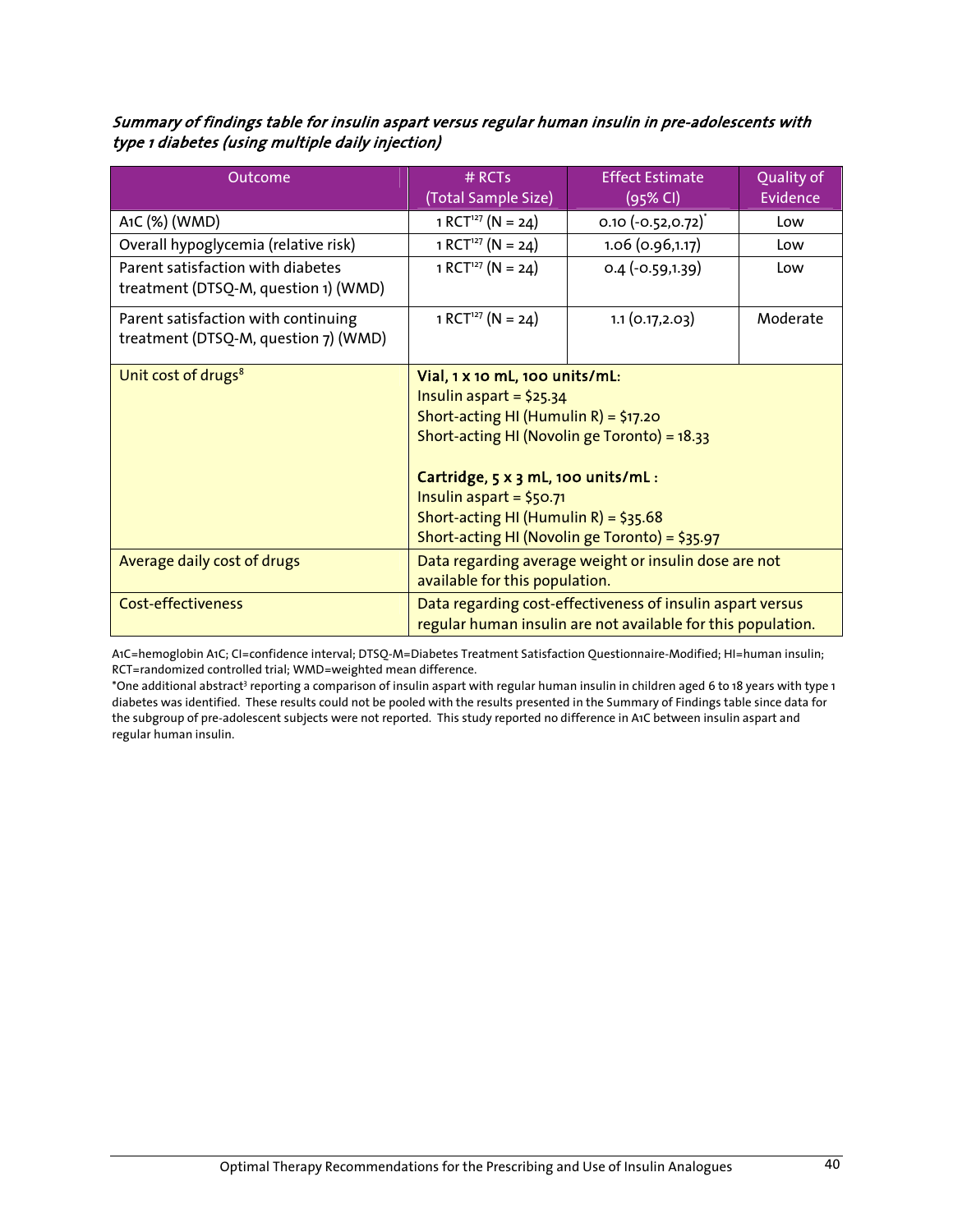## 2.1.2 Type 1 diabetes mellitus in adults using CSII

CERC recommends that either regular human insulin or a rapid-acting insulin analogue (i.e., insulin aspart or insulin lispro) be used in most adults with type 1 diabetes using CSII.

| <b>Vote Results</b>                                                                                                     | Lispro | Aspart |
|-------------------------------------------------------------------------------------------------------------------------|--------|--------|
| (Number of CERC Members in Favour/Number Participating in Meeting)                                                      | 10/11  | 10/11  |
| <b>CERC Rating of Overall Quality of Clinical Evidence</b>                                                              | Low    | Low    |
| <b>Strength of Recommendation</b>                                                                                       | Strong |        |
| <b>Underlying values and preferences:</b>                                                                               |        |        |
| Primary consideration: Although cost-effectiveness information was not available for this population, CERC              |        |        |
| assessed that the incremental cost of the rapid-acting insulin analogues over regular human insulin was                 |        |        |
| balanced by their benefits (i.e., reduced likelihood of nocturnal hypoglycemia, and convenience and dietary             |        |        |
| flexibility.)                                                                                                           |        |        |
| <b>Clinical notes:</b>                                                                                                  |        |        |
| The use of regular human insulin may be considered when:<br>$\bullet$                                                   |        |        |
| $\triangleright$ affordability is an important consideration                                                            |        |        |
| $\triangleright$ more clinical experience is highly valued.                                                             |        |        |
| The use of a rapid-acting insulin analogue may be considered when flexibility of insulin administration<br>$\bullet$    |        |        |
| regarding meals is of primary importance, and for patients with unpredictable dietary patterns.                         |        |        |
| > Based on CERC clinical opinion and limited evidence, a rapid-acting insulin analogue may be tried in                  |        |        |
| patients who experience significant hypoglycemia while using regular human insulin, or for whom                         |        |        |
| hypoglycemia is a major concern.                                                                                        |        |        |
| $\triangleright$ Some comparative studies demonstrated a reduced risk/incidence of hypoglycemia with rapid-acting       |        |        |
| insulin analogues versus regular human insulin. However, some effects were marginal and of uncertain                    |        |        |
| clinical significance. Furthermore, statistically significant effects were not observed consistently across             |        |        |
| all studies, comparisons, and types of hypoglycemia (i.e., severe, nocturnal, overall). Methodological                  |        |        |
| limitations (e.g., lack of how hypoglycemia was defined, high degree of heterogeneity in the meta-                      |        |        |
| analyses) associated with the outcome of hypoglycemia were also identified in most cases.                               |        |        |
| $\triangleright$ Of studies that reported data on hypoglycemia outcomes, subjects with a history of severe hypoglycemia |        |        |
| were excluded from both trials comparing insulin aspart with regular human insulin, and 2 of 6 trials                   |        |        |
| comparing insulin lispro with regular human insulin.                                                                    |        |        |
| $\triangleright$ Some members of CERC felt strongly that hypoglycemia, in particular nocturnal and severe               |        |        |
| hypoglycemia, is an important concern for some patients, and a potentially significant barrier to                       |        |        |
| achieving optimal glycemic control.                                                                                     |        |        |

#### Context:

- Overall quality of evidence was low.
- Studies primarily reported results regarding surrogate outcomes. There were no data available for rapidacting insulin analogues concerning clinically important long-term outcomes.
- Results from an abstract were identified for the outcome of severe hypoglycemia in the comparison of regular human insulin and insulin lispro. Inclusion of this result did not significantly affect the overall result derived from published peer-reviewed research (as determined by sensitivity analyses).
- Differences in A1C were marginal.
- Statistically significant benefits of rapid-acting insulin analogues regarding patient satisfaction were observed inconsistently. Furthermore, the magnitude of the observed differences was of uncertain clinical significance. Similarly, quality-of-life data, where available, were inconclusive.
- For patients using CSII, the insulin pumps frequently need to be removed (i.e., due to line blockage or sporting activities); hence, the same insulin for MDI (in combination with a basal insulin) and CSII should be used.

A1C=hemoglobin A1C; CERC=COMPUS Expert Review Committee; CSII=continuous subcutaneous insulin infusion; MDI=multiple daily injection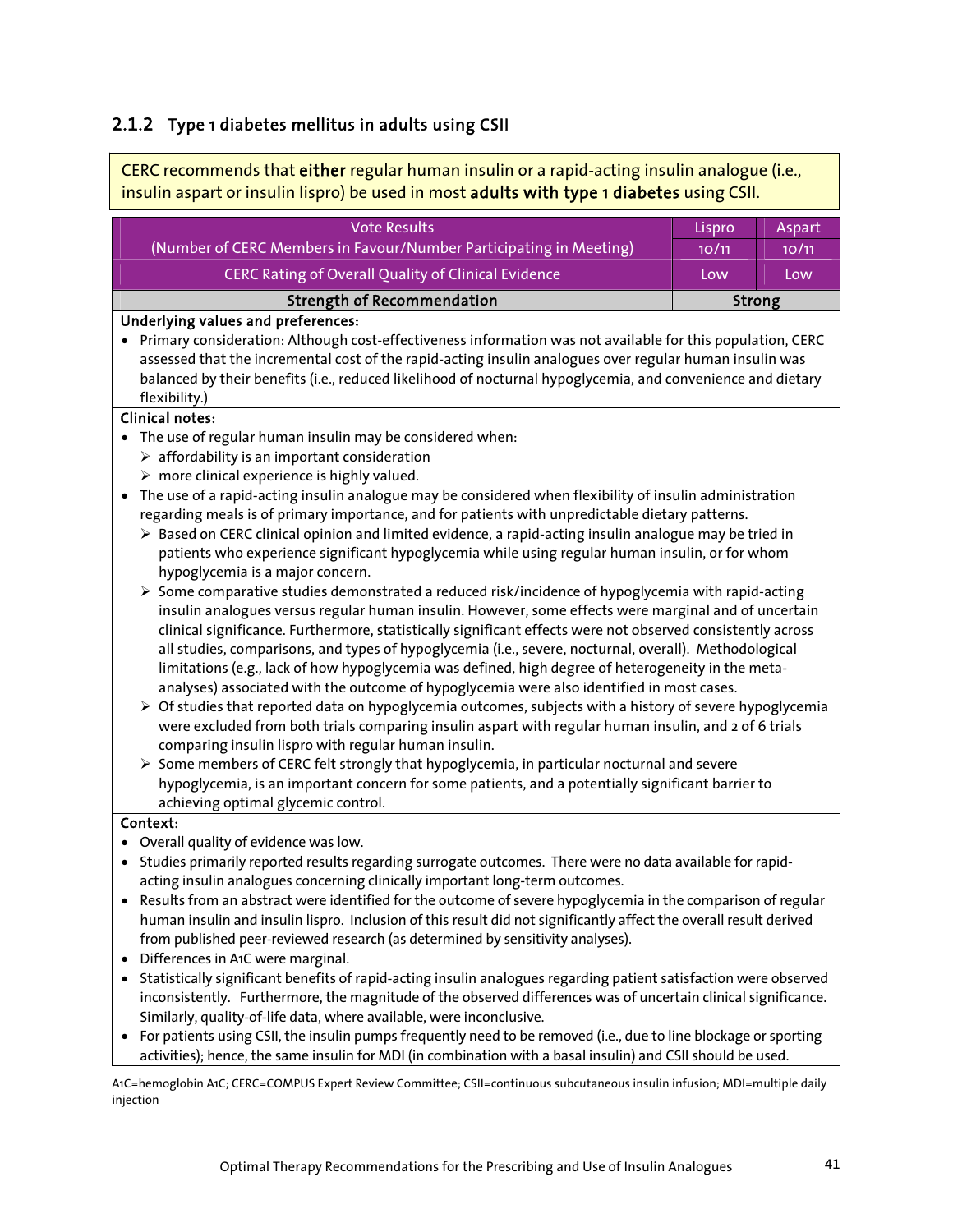Summary of findings table for insulin lispro versus regular human insulin in adults with type 1 diabetes (using continuous subcutaneous insulin infusion)

| Outcome                             | $#$ RCTs                                                                                                                                                                                                                 | <b>Effect Estimate</b>                                                                                                           | Quality of<br><b>Evidence</b> |
|-------------------------------------|--------------------------------------------------------------------------------------------------------------------------------------------------------------------------------------------------------------------------|----------------------------------------------------------------------------------------------------------------------------------|-------------------------------|
|                                     | (Total Sample Size)                                                                                                                                                                                                      | (95% CI)                                                                                                                         |                               |
| A1C (%) (WMD)                       | $6 (N = 595)^{128-133}$                                                                                                                                                                                                  | $-0.18$ $(-0.32$ to $-0.05)$                                                                                                     | Moderate                      |
| 2-hour post-prandial glucose        | $1 (N = 116)^{131}$                                                                                                                                                                                                      | $-2.89$ $(-4.48$ to $-1.3)$                                                                                                      | Very low                      |
| (mmol/L) (WMD)                      |                                                                                                                                                                                                                          |                                                                                                                                  |                               |
| Severe hypoglycemia (relative risk) | $2 (N = 140)^{128,131}$                                                                                                                                                                                                  | 1.50 (0.26 to 8.65) <sup>*</sup>                                                                                                 | Low                           |
| Nocturnal hypoglycemia (rate ratio) | $1 (N = 67)^{128}$                                                                                                                                                                                                       | $0.67$ (0.51 to 0.88)                                                                                                            | Low                           |
| Overall hypoglycemia (rate ratio)   | $4 (N = 451)^{128,131,132,134}$                                                                                                                                                                                          | 1.07 (0.98 to 1.16) <sub>h</sub>                                                                                                 | Low                           |
| Other surrogates                    |                                                                                                                                                                                                                          | No difference between lispro and HI in body weight gain (4 RCTs,<br>$(N = 278).^{129,131,133,135}$ No data for other surrogates. |                               |
| HRQoL and patient satisfaction      |                                                                                                                                                                                                                          | Two studies <sup>130,134</sup> reported no significant difference regarding                                                      |                               |
|                                     | satisfaction between lispro and regular human insulin, while                                                                                                                                                             |                                                                                                                                  |                               |
|                                     | two <sup>132,135</sup> reported statistically significant improvement in                                                                                                                                                 |                                                                                                                                  |                               |
|                                     | satisfaction with insulin lispro.                                                                                                                                                                                        |                                                                                                                                  |                               |
| Unit cost of drugs <sup>8</sup>     | Vial, 1 x 10 mL, 100 units/mL:<br>Insulin lispro = $$25.79$<br>Short-acting HI (Humulin R) = $$17.20$<br>Short-acting HI (Novolin ge Toronto) = 18.33<br>Cartridge, 5 x 3 mL, 100 units/mL:<br>Insulin lispro = $$51.59$ |                                                                                                                                  |                               |
|                                     | Short-acting HI (Humulin R) = $$35.68$                                                                                                                                                                                   |                                                                                                                                  |                               |
|                                     | Short-acting HI (Novolin ge Toronto) = \$35.97                                                                                                                                                                           |                                                                                                                                  |                               |
| Average daily cost of drugs         | Data regarding average weight or insulin dose are not available<br>for this population.                                                                                                                                  |                                                                                                                                  |                               |
| <b>Cost-effectiveness</b>           |                                                                                                                                                                                                                          | Data regarding cost-effectiveness of insulin lispro versus regular<br>human insulin are not available for this population.       |                               |

A1C=hemoglobin A1C; CI=confidence interval; h=significant heterogeneity (I² > 50%); HI=human insulin; HRQoL=health-related quality of life; RCT=randomized controlled trial; WMD=weighted mean difference .

\* One additional abstract<sup>136</sup> was identified; its inclusion in the meta-analysis did not significantly affect the overall estimate of effect on hypoglycemia.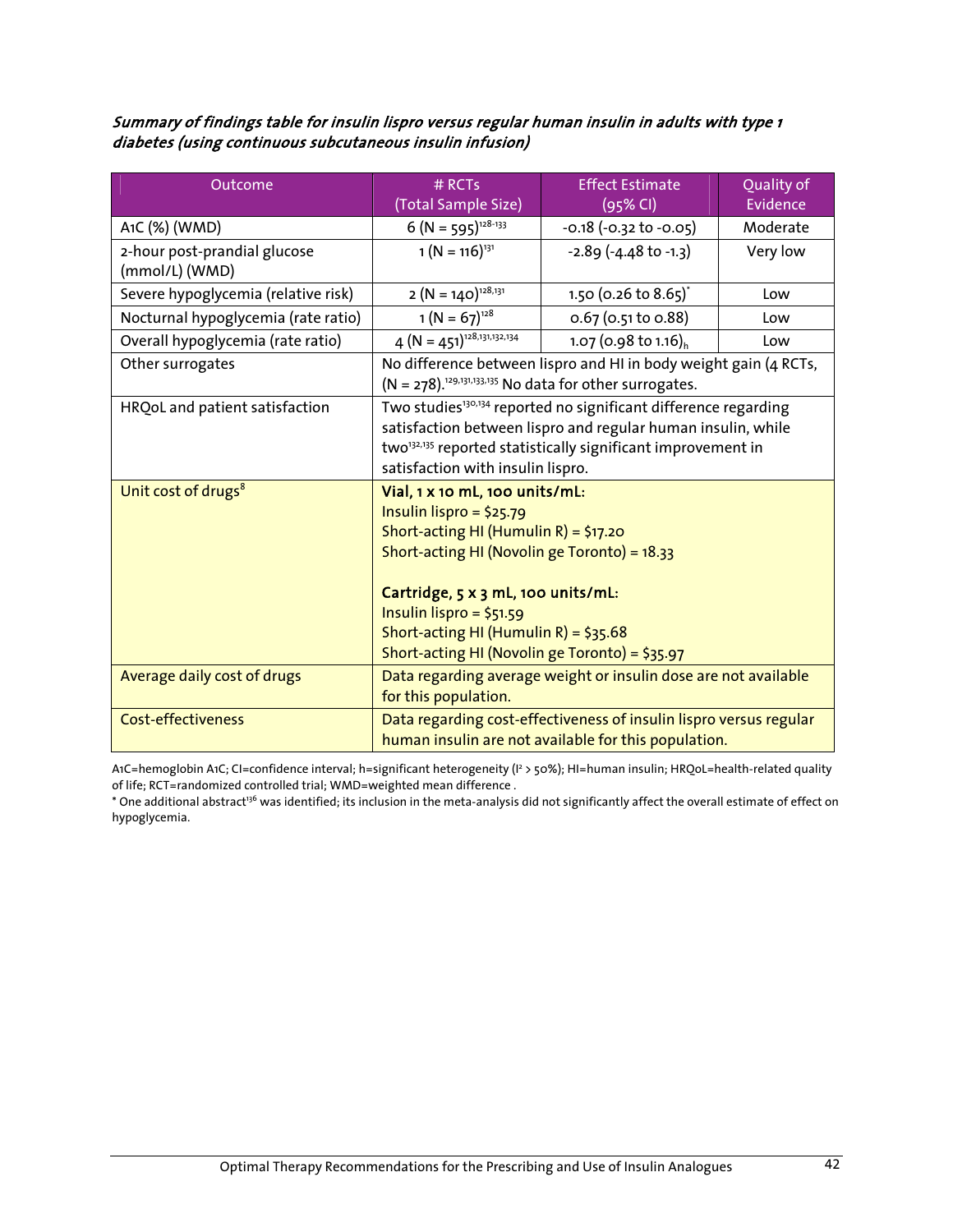Summary of findings table for insulin aspart versus regular human insulin in adults with type 1 diabetes (using continuous subcutaneous insulin infusion)

| Outcome                             | $#$ RCTs<br>(Total Sample Size)                                                                                                                                                                                                                                                                                         | Effect Estimate (95%      | Quality of<br>Evidence |
|-------------------------------------|-------------------------------------------------------------------------------------------------------------------------------------------------------------------------------------------------------------------------------------------------------------------------------------------------------------------------|---------------------------|------------------------|
| A <sub>1</sub> C (%) (WMD)          | $2 (N = 147)^{128,137}$                                                                                                                                                                                                                                                                                                 | $-0.31 (-0.54 to -0.081)$ | Low                    |
| Severe hypoglycemia (relative risk) | $1 (N = 118)^{128}$                                                                                                                                                                                                                                                                                                     | $0.33$ (0.01 to 8.02)     | Low                    |
| Nocturnal hypoglycemia (rate ratio) | $1 (N = 118)^{128}$                                                                                                                                                                                                                                                                                                     | 0.55 (0.43 to 0.70)       | Low                    |
| Overall hypoglycemia (rate ratio)   | $2 (N = 175)^{128,137}$                                                                                                                                                                                                                                                                                                 | $0.58$ (0.40, 0.85)       | Low                    |
| Unit cost of drugs <sup>8</sup>     | Vial, 1 x 10 mL, 100 units/mL:<br>Insulin aspart = $$25.34$<br>Short-acting HI (Humulin R) = $$17.20$<br>Short-acting HI (Novolin ge Toronto) = \$18.33<br>Cartridge, 5 x 3 mL, 100 units/mL:<br>Insulin aspart = $$50.71$<br>Short-acting HI (Humulin R) = $$35.68$<br>Short-acting HI (Novolin ge Toronto) = $$35.97$ |                           |                        |
| Average daily cost of drugs         | Data regarding average weight or insulin dose are not available<br>for this population.                                                                                                                                                                                                                                 |                           |                        |
| <b>Cost-effectiveness</b>           | Data regarding cost-effectiveness of insulin aspart versus regular<br>human insulin are not available for this population.                                                                                                                                                                                              |                           |                        |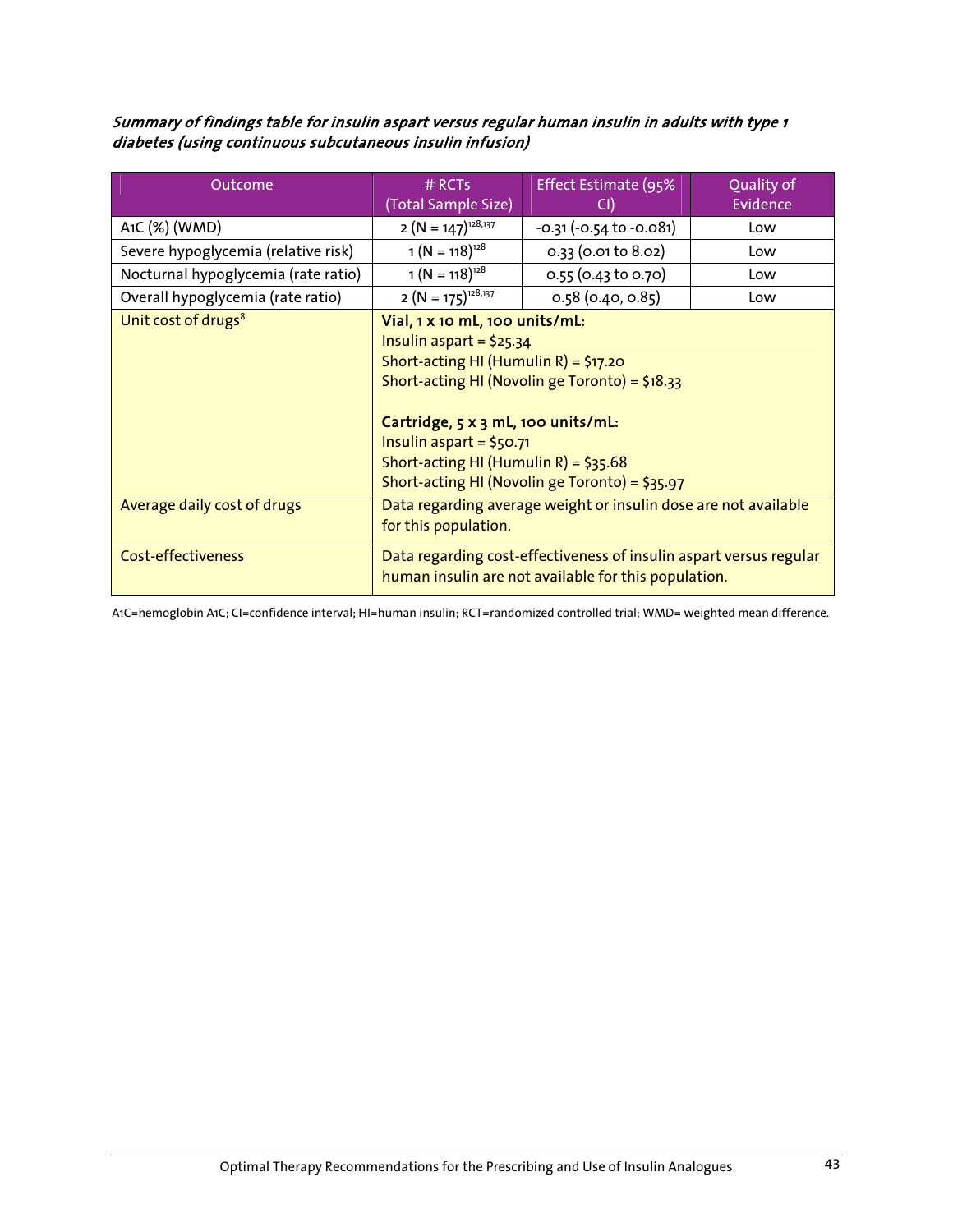## 2.1.3 Type 1 diabetes mellitus in adults using MDI

CERC recommends that either regular human insulin or a rapid-acting insulin analogue (i.e., insulin aspart or insulin lispro) be used in most adults with type 1 diabetes using MDI.

| <b>Vote Results</b>                                                                                                                                                                                       | Lispro        | Aspart   |
|-----------------------------------------------------------------------------------------------------------------------------------------------------------------------------------------------------------|---------------|----------|
| (Number of CERC Members in Favour/Number Participating in Meeting)                                                                                                                                        |               |          |
|                                                                                                                                                                                                           | 8/11          | 8/11     |
| <b>CERC Rating of Overall Quality of Clinical Evidence</b>                                                                                                                                                | Moderate      | Moderate |
| <b>Strength of Recommendation</b>                                                                                                                                                                         | <b>Strong</b> |          |
| Underlying values and preferences:                                                                                                                                                                        |               |          |
| Primary consideration: Results from the cost-effectiveness analyses demonstrated that the rapid-acting                                                                                                    |               |          |
| insulin analogues and regular human insulin are equivalent.                                                                                                                                               |               |          |
| <b>Clinical notes:</b>                                                                                                                                                                                    |               |          |
| • The use of regular human insulin may be considered when:                                                                                                                                                |               |          |
| $\triangleright$ affordability is an important consideration                                                                                                                                              |               |          |
| $\triangleright$ more clinical experience is highly valued.                                                                                                                                               |               |          |
| The use of a rapid-acting insulin analogue may be considered when flexibility of insulin administration<br>$\bullet$                                                                                      |               |          |
| regarding meals is of primary importance, and for patients with unpredictable dietary patterns.<br>> Based on CERC clinical opinion and limited evidence, a rapid-acting insulin analogue may be tried in |               |          |
| patients who experience significant hypoglycemia while using regular human insulin, or for whom                                                                                                           |               |          |
| hypoglycemia is a major concern.                                                                                                                                                                          |               |          |
| > Some comparative studies demonstrated a reduced risk or incidence of hypoglycemia with rapid-acting                                                                                                     |               |          |
| insulin analogues versus regular human insulin. However, some effects were marginal and of uncertain                                                                                                      |               |          |
| clinical significance. Furthermore, statistically significant effects were not observed consistently across                                                                                               |               |          |
| all studies, comparisons, and types of hypoglycemia (i.e., severe, nocturnal, overall). Methodological                                                                                                    |               |          |
| limitations (e.g., lack of how hypoglycemia was defined, high degree of heterogeneity in the meta-                                                                                                        |               |          |
| analyses) associated with the outcome of hypoglycemia were also identified in most cases.                                                                                                                 |               |          |
| $\triangleright$ Of studies that reported data on hypoglycemia outcomes, subjects with a history of severe hypoglycemia                                                                                   |               |          |
| were excluded from 3 of 6 trials comparing insulin aspart with regular human insulin, and 3 of 13 trials                                                                                                  |               |          |
| comparing insulin lispro with regular human insulin.                                                                                                                                                      |               |          |
| $\triangleright$ Some members of CERC felt strongly that hypoglycemia, in particular nocturnal and severe                                                                                                 |               |          |
| hypoglycemia, is an important concern for some patients, and a potentially significant barrier to                                                                                                         |               |          |
| achieving optimal glycemic control.                                                                                                                                                                       |               |          |
| Context:                                                                                                                                                                                                  |               |          |
| Overall quality of evidence was moderate.                                                                                                                                                                 |               |          |
| Studies primarily reported results regarding surrogate outcomes. There were insufficient data available for                                                                                               |               |          |
| rapid-acting insulin analogues regarding clinically important long-term outcomes.                                                                                                                         |               |          |
| In addition to the published peer-reviewed research, results from an abstract were also identified for the<br>$\bullet$                                                                                   |               |          |
| outcome of quality of life for the comparison of regular human insulin with insulin lispro. It reported                                                                                                   |               |          |
| statistically significant improvement with insulin lispro regarding overall well-being, depression, anxiety,                                                                                              |               |          |
| and energy, but not in positive well-being. One abstract reporting significantly greater patient satisfaction<br>with insulin aspart compared with regular human insulin was also identified.             |               |          |
| Differences in A1C were marginal.<br>$\bullet$                                                                                                                                                            |               |          |
| Statistically significant benefits of rapid-acting insulin analogues regarding patient satisfaction were<br>$\bullet$                                                                                     |               |          |
| observed inconsistently. Furthermore, the magnitude of the observed differences was of uncertain clinical                                                                                                 |               |          |
| significance. Similarly, the quality-of-life data, where available, were inconclusive.                                                                                                                    |               |          |
| Differences across studies regarding the choice of basal insulin and frequency of dosing may have increased                                                                                               |               |          |
| heterogeneity in the measurement of hypoglycemia (especially nocturnal).                                                                                                                                  |               |          |

A1C=hemoglobin A1C; CERC=COMPUS Expert Review Committee; MDI=multiple daily injection.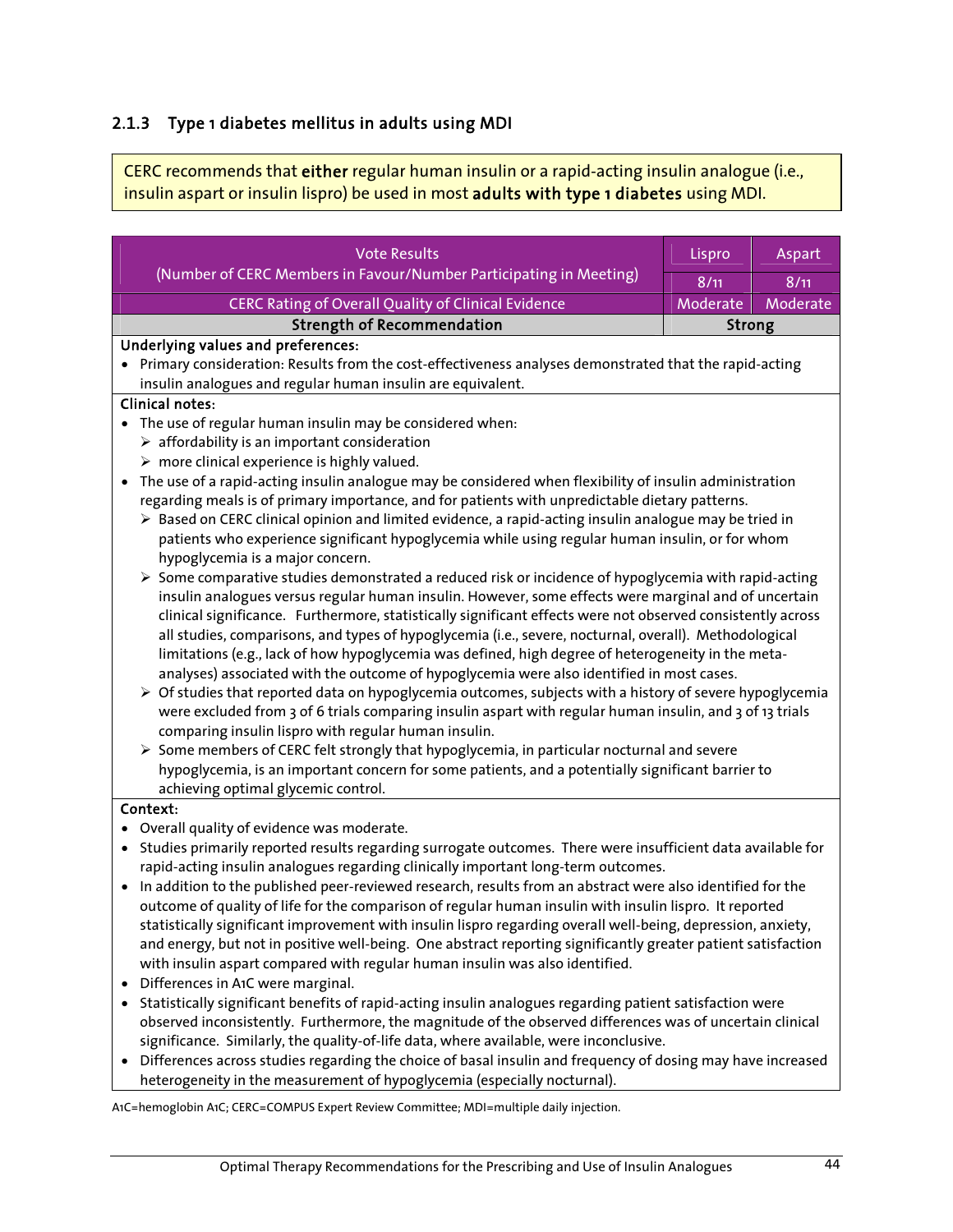#### Summary of findings table for insulin lispro versus regular human insulin in adults with type 1 diabetes (using multiple daily injection)

| Outcome                                               | # RCTs<br>(Total Sample Size)                                                                                                                                                                                                                                                                                                                                                                                                                                                                                                                                    | <b>Effect Estimate</b><br>(95% CI) | Quality of Evidence |
|-------------------------------------------------------|------------------------------------------------------------------------------------------------------------------------------------------------------------------------------------------------------------------------------------------------------------------------------------------------------------------------------------------------------------------------------------------------------------------------------------------------------------------------------------------------------------------------------------------------------------------|------------------------------------|---------------------|
| A1C (%) (WMD)                                         | $16 (N = 5,426)^{138-153}$                                                                                                                                                                                                                                                                                                                                                                                                                                                                                                                                       | $-0.06$ $(-0.14$ to 0.02)          | Moderate            |
| 2-hour post-prandial plasma<br>glucose (mmol/L) (WMD) | $2 (N = 2,036)^{138,141}$                                                                                                                                                                                                                                                                                                                                                                                                                                                                                                                                        | $-0.99$ $(-1.54, -0.45)$           | Low                 |
| Severe hypoglycemia<br>(relative risk)                | $6 (N = 4,221)^{138,143-145,152,153}$                                                                                                                                                                                                                                                                                                                                                                                                                                                                                                                            | $0.78$ (0.65 to 0.94)              | Moderate            |
| Nocturnal hypoglycemia<br>(rate ratio)                | $3 (N = 658)^{145,147,151}$                                                                                                                                                                                                                                                                                                                                                                                                                                                                                                                                      | $0.58$ (0.35, 0.98) <sub>h</sub>   | Low                 |
| Overall hypoglycemia<br>(rate ratio)                  | 12 (N = 5,193) <sup>138-140,143-147,150,152-</sup><br>154                                                                                                                                                                                                                                                                                                                                                                                                                                                                                                        | 0.96 (0.86 to 1.06) <sub>h</sub>   | Low                 |
| Other surrogates                                      | No significant difference between treatments in body weight gain<br>(7 RCTs). <sup>138,140,145-147,149,155</sup> No data for other surrogates.                                                                                                                                                                                                                                                                                                                                                                                                                   |                                    |                     |
| HRQoL and patient<br>satisfaction                     | Three RCTs <sup>140,147,156</sup> showed a statistically significant increase in<br>satisfaction with lispro compared to HI.<br>Two RCTs <sup>145,156</sup> reported no statistically significant difference between<br>lispro and HI using Well-being Questionnaire (WBQ). One RCT <sup>156</sup> also<br>reported no statistically significant difference between the two<br>treatments in WBQ anxiety and energy domains.                                                                                                                                     |                                    |                     |
| Cost-effectiveness <sup>8</sup>                       | Incremental cost-utility analysis - base case:<br>• $C = \frac{1}{2}182$ ; • QALYs = 0.006; ICUR = \$28,996 per QALY gained<br><b>Sensitivity analyses:</b><br>1. WMD for A1C = 0: ICUR increases to \$673,041 per QALY gained.<br>2. Cost of managing severe hypoglycemic episode increased to C\$440:<br>insulin lispro becomes cost-saving.<br>3. Incorporation of fear of hypoglycemia (disutility = 0.0052): ICUR<br>decreases to \$1,117 per QALY gained.<br>4. Changes to other parameters in the model did not significantly alter<br>base case results. |                                    |                     |

A1C=hemoglobin A1C; CI=confidence interval; h=significant heterogeneity ( $1^2$  > 50%); HRQoL=health-related quality of life; ICUR=incremental cost-utility ratio; QALY=quality-adjusted life-year; RCT=randomized controlled trial; WMD=weighted mean difference; • C=difference in costs between strategies; • QALY=difference in QALYs gained between strategies. \*One additional abstract157 reported statistically significant overall improvement in WBQ with insulin lispro, and improvement in the depression, anxiety, and energy domains, but not in the positive well-being domain.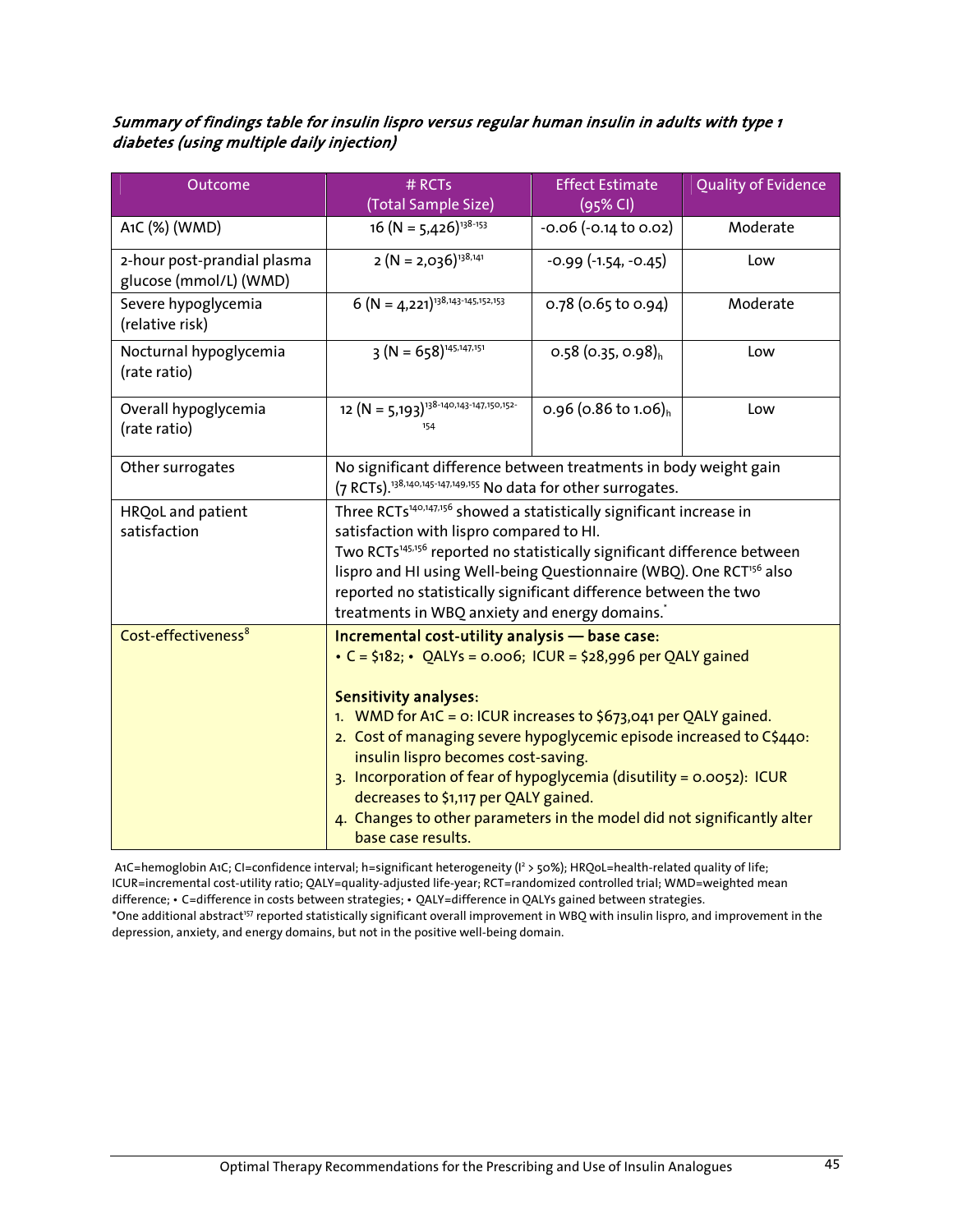#### Summary of findings table for insulin aspart versus regular human insulin in adults with type 1 diabetes (using multiple daily injection)

| Outcome                             | $#$ RCTs<br>(Total Sample Size)                                                                                                                                                                                                       | <b>Effect Estimate</b><br>(95% CI)                                                                                                                                                                                                                                                                                            | <b>Quality of Evidence</b> |
|-------------------------------------|---------------------------------------------------------------------------------------------------------------------------------------------------------------------------------------------------------------------------------------|-------------------------------------------------------------------------------------------------------------------------------------------------------------------------------------------------------------------------------------------------------------------------------------------------------------------------------|----------------------------|
| A <sub>1</sub> C (%) (WMD)          | $5 (N = 2,888)^{158-162}$                                                                                                                                                                                                             | $-0.12$ $(-0.19$ to $-0.06)$                                                                                                                                                                                                                                                                                                  | Moderate                   |
| Severe hypoglycemia (relative risk) | $3 (N = 1,696)^{159,162,163}$                                                                                                                                                                                                         | $0.83$ (0.66 to 1.03)                                                                                                                                                                                                                                                                                                         | Moderate                   |
| Overall hypoglycemia (rate ratio)   | $6 (N = 3,096)^{158-163}$                                                                                                                                                                                                             | 0.97 (0.88 to 1.08) <sub>h</sub>                                                                                                                                                                                                                                                                                              | Very low                   |
| Other surrogates                    | data for other surrogates.                                                                                                                                                                                                            | No significant difference between treatments in BMI (1 RCT). <sup>161</sup> No                                                                                                                                                                                                                                                |                            |
| HRQoL and patient satisfaction      | One RCT <sup>7</sup> found significant superiority of insulin aspart over HI on<br>overall treatment satisfaction. Another RCT <sup>162</sup> showed no<br>differences overall, although aspart provided more flexibility than<br>HI. |                                                                                                                                                                                                                                                                                                                               |                            |
| Cost-effectiveness <sup>8</sup>     | <b>Sensitivity analyses:</b><br>results.                                                                                                                                                                                              | Incremental cost-utility analysis - base case:<br>Insulin aspart is cost-saving compared to regular human insulin<br>$\left($ • C = -\$620; • QALYs = 0.055, ICUR = Cost Saving)<br>1. WMD for A1C = $o:$ ICUR increases to \$104,598 per QALY gained.<br>2. Changes to other parameters in the model did not alter base case |                            |

A1C=hemoglobin A1C; BMI= body mass index; CI=confidence interval; h=significant heterogeneity (I2 > 50%); HRQoL=health-related quality of life; ICUR=incremental cost-utility ratio; QALY=quality-adjusted life-year; RCT=randomized controlled trial; RR=relative risk; WMD=weighted mean difference; • C=difference in costs between strategies; • QALY=difference in QALYs gained between strategies. \*One additional abstract<sup>164</sup> was identified which reported greater satisfaction with insulin aspart compared to human insulin.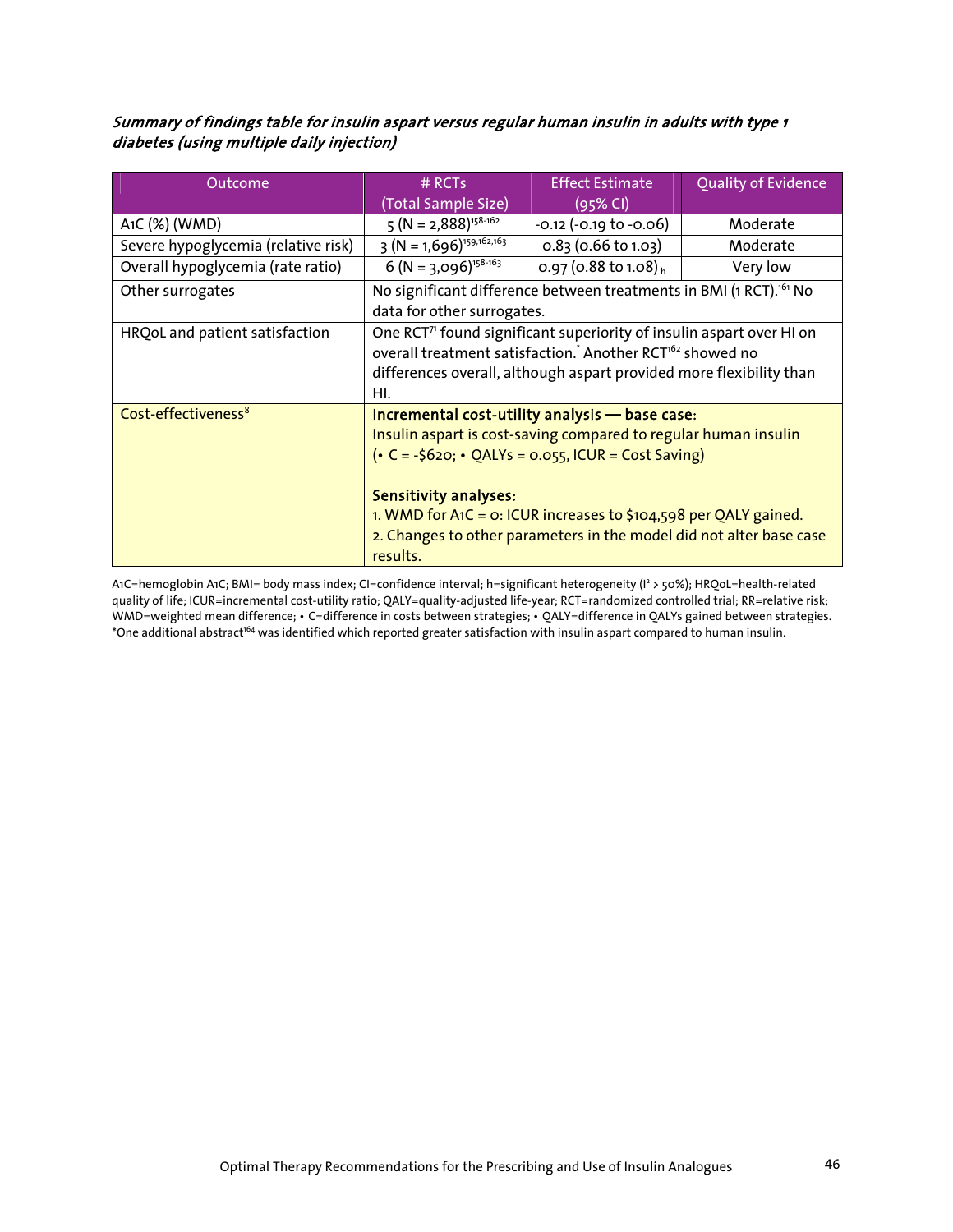## 2.1.4 Type 1 diabetes mellitus in pregnant women

CERC suggests that either regular human insulin or a rapid-acting insulin analogue (i.e., insulin aspart or insulin lispro) be used in most pregnant women who have type 1 diabetes.

|                                                                                                                                                                            | Lispro |                |
|----------------------------------------------------------------------------------------------------------------------------------------------------------------------------|--------|----------------|
| <b>Vote Results</b><br>(Number of CERC Members in Favour/Number Participating in Meeting)                                                                                  |        | Aspart<br>8/11 |
|                                                                                                                                                                            |        |                |
| CERC Rating of Overall Quality of Clinical Evidence                                                                                                                        | Low    | Low<br>Weak    |
| <b>Strength of Recommendation</b><br>Rationale for weak recommendations:                                                                                                   |        |                |
| CERC graded the recommendation as weak due to the low quality of the clinical evidence and lack of a cost                                                                  |        |                |
| effectiveness analysis. Members were also divided between the improved convenience and lifestyle benefits of                                                               |        |                |
| the rapid-acting insulin analogues versus the more robust experience with regular human insulin and fetal                                                                  |        |                |
| safety.                                                                                                                                                                    |        |                |
| Underlying values and preferences:                                                                                                                                         |        |                |
| • Primary consideration: Although cost-effectiveness information was not available for this population, CERC                                                               |        |                |
| assessed that the incremental cost of the rapid-acting insulin analogues over regular human insulin was                                                                    |        |                |
| balanced by their benefits in convenience and dietary flexibility.                                                                                                         |        |                |
| <b>Clinical notes:</b>                                                                                                                                                     |        |                |
| Although there is more clinical experience regarding the safety of regular human insulin in pregnancy as                                                                   |        |                |
| compared to the rapid-acting insulin analogues, the available data on the rapid-acting insulin analogues from                                                              |        |                |
| observational studies was considered reassuring. As well, a companion publication <sup>165</sup> to the single RCT <sup>166</sup>                                          |        |                |
| comparing insulin aspart with regular human insulin in this population reported no statistically significant                                                               |        |                |
| differences between treatments in fetal or perinatal outcomes, including fetal loss, birth weight, mean                                                                    |        |                |
| gestational age at delivery, perinatal mortality, and mode of delivery (including C-section). Although not                                                                 |        |                |
| statistically significant, there was a tendency towards lower rates of pre-term delivery in the insulin aspart arm. <sup>165</sup>                                         |        |                |
| CERC does not advocate switching insulin products in a patient with type 1 diabetes who becomes pregnant.<br>٠                                                             |        |                |
| The use of regular human insulin may be considered when:<br>$\bullet$                                                                                                      |        |                |
| $\triangleright$ affordability is an important consideration                                                                                                               |        |                |
| $\triangleright$ more clinical experience for use in pregnancy is highly valued.                                                                                           |        |                |
| The use of a rapid-acting insulin analogue may be considered when flexibility of insulin administration regarding<br>$\bullet$                                             |        |                |
| meals is of primary importance, and in patients with unpredictable dietary patterns.                                                                                       |        |                |
| > Based on CERC clinical opinion and limited evidence from other populations, a rapid-acting insulin analogue                                                              |        |                |
| may be tried in pregnant patients who experience significant hypoglycemia while using regular human                                                                        |        |                |
| insulin, or for whom hypoglycemia is a major concern.<br>$\triangleright$ None of the studies in pregnant women demonstrated a statistically significant benefit regarding |        |                |
| hypoglycemia for the rapid-acting insulin analogues versus regular human insulin.                                                                                          |        |                |
| > Some members of CERC felt strongly that hypoglycemia, in particular nocturnal and severe hypoglycemia, is                                                                |        |                |
| an important concern for some patients, and a potentially significant barrier to achieving optimal glycemic                                                                |        |                |
| control.                                                                                                                                                                   |        |                |
| Context:                                                                                                                                                                   |        |                |
| Overall quality of evidence was low.                                                                                                                                       |        |                |
| Most data were on surrogate outcomes. No studies reported 2-hour post-prandial blood glucose levels (which are                                                             |        |                |
| related to increased birth weight), rates of kernicterus, rates of C-sections, or increased length of hospital stay.                                                       |        |                |
| No significant differences in A1C.                                                                                                                                         |        |                |
| Insulin aspart was favoured for patient satisfaction; this difference was largely due to increased flexibility in the                                                      |        |                |
| timing of doses. However, the magnitude of the observed difference was of uncertain clinical significance.                                                                 |        |                |
| Observational studies on rapid-acting insulin analogues in pregnancy do not demonstrate fetal or maternal risk                                                             |        |                |

servational studies on rapid-acting insulin analogues in pregnancy do not demonstrate fetal or maternal r

A1C=hemoglobin A1C; CERC=COMPUS Expert Review Committee; RCT=randomized controlled trial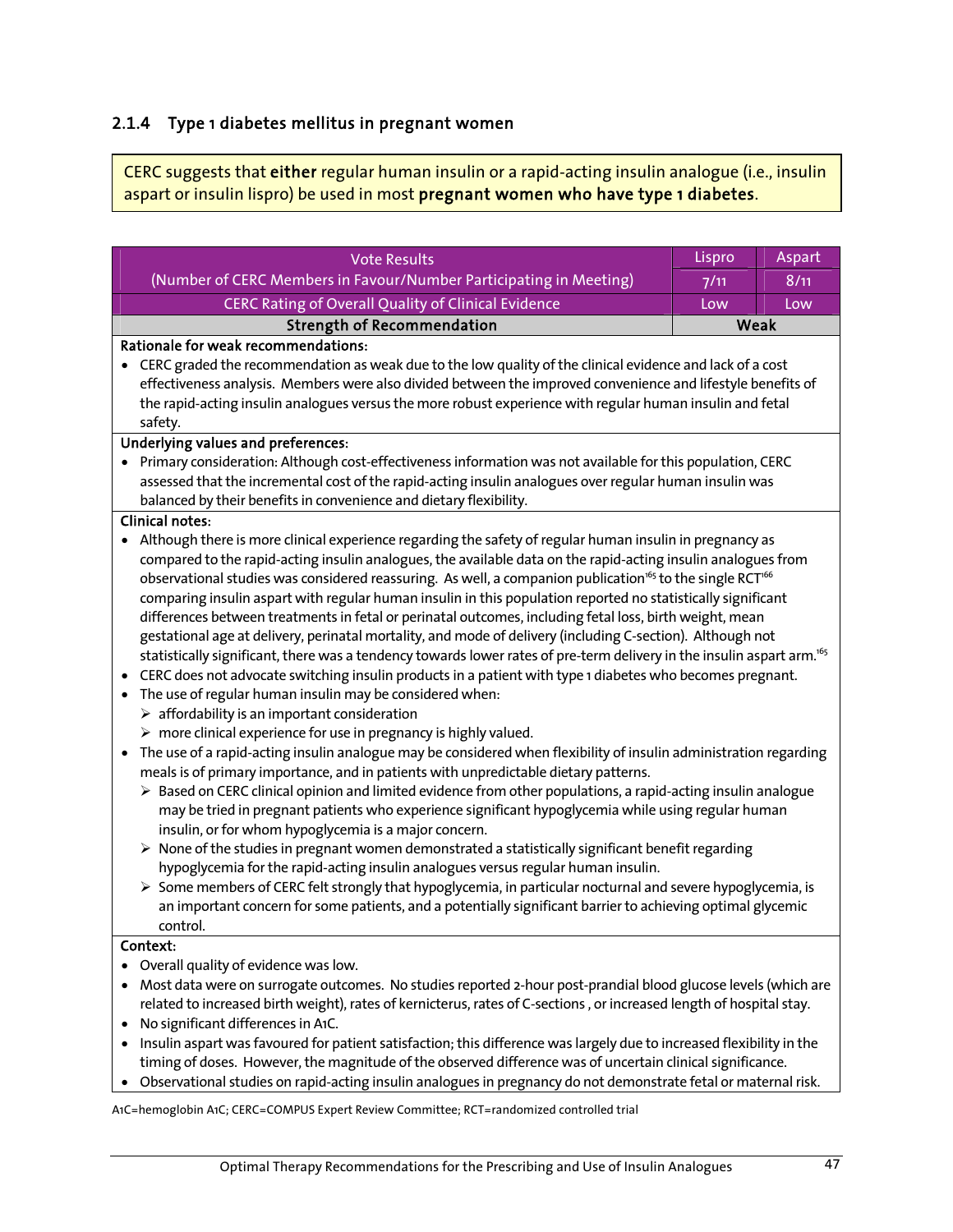#### Summary of findings table for insulin lispro versus regular human insulin in adult pregnant women with type 1 diabetes

| Outcome                             | $#$ RCTs<br>(Total Sample Size)                                                                                                                                                                                                                                                                                       | <b>Effect Estimate</b><br>$(95%$ CI) | Quality of Evidence |
|-------------------------------------|-----------------------------------------------------------------------------------------------------------------------------------------------------------------------------------------------------------------------------------------------------------------------------------------------------------------------|--------------------------------------|---------------------|
| A <sub>1</sub> C (%) (WMD)          | $1 (N = 33)^{167}$                                                                                                                                                                                                                                                                                                    | $0.20$ (-1.03 to 1.43)               | Very low            |
| Severe hypoglycemia (relative risk) | $1 (N = 33)^{167}$                                                                                                                                                                                                                                                                                                    | 0.21(0.01 to 4.10)                   | Very low            |
| Unit cost of drugs <sup>8</sup>     | Vial, 1 x 10 mL, 100 units/mL:<br>Insulin lispro = $$25.79$<br>Short-acting HI (Humulin R) = $$17.20$<br>Short-acting HI (Novolin ge Toronto) = 18.33<br>Cartridge, 5 x 3 mL, 100 units/mL:<br>Insulin lispro = $$51.59$<br>Short-acting HI (Humulin R) = $$35.68$<br>Short-acting HI (Novolin ge Toronto) = $$35.97$ |                                      |                     |
| Average daily cost of drugs         | Data regarding average weight or insulin dose are not available<br>for this population.                                                                                                                                                                                                                               |                                      |                     |
| <b>Cost-effectiveness</b>           | Data regarding cost-effectiveness of insulin lispro versus regular<br>human insulin are not available for this population.                                                                                                                                                                                            |                                      |                     |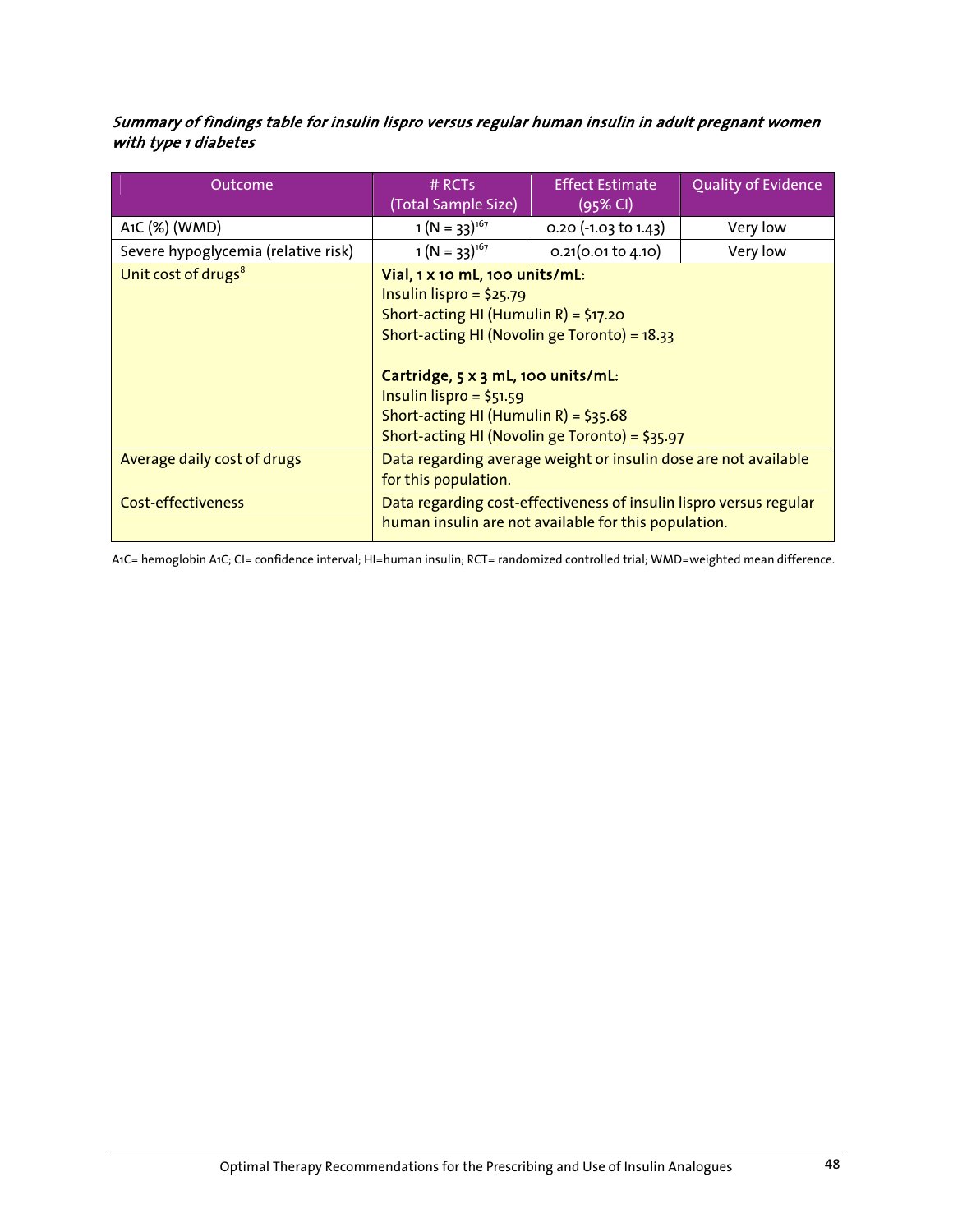#### Summary of findings table for insulin aspart versus regular human insulin in adult pregnant women with type 1 diabetes'

| Outcome                                | # RCTs                                                                                                                                                                                                                                                                                                               | <b>Effect Estimate</b>    | Quality of |
|----------------------------------------|----------------------------------------------------------------------------------------------------------------------------------------------------------------------------------------------------------------------------------------------------------------------------------------------------------------------|---------------------------|------------|
|                                        | (Total Sample Size)                                                                                                                                                                                                                                                                                                  | (95% CI)                  | Evidence   |
| A1C (%) (WMD)                          | $1 (N = 322)^{166}$                                                                                                                                                                                                                                                                                                  | $-0.08$ $(-0.28$ to 0.12) | Low        |
| Severe hypoglycemia (relative risk)    | $1 (N = 322)^{166}$                                                                                                                                                                                                                                                                                                  | 0.72 (0.36 to 1.46)       | Low        |
| Nocturnal hypoglycemia (relative risk) | $1 (N = 322)^{166}$                                                                                                                                                                                                                                                                                                  | 0.76 (0.57 to 1.03)       | Low        |
| Overall hypoglycemia (relative risk)   | $1 (N = 322)^{166}$                                                                                                                                                                                                                                                                                                  | 0.97 (0.66 to 1.44)       | Low        |
| HRQoL and patient satisfaction         | Treatment with insulin aspart was associated with significantly<br>greater patient satisfaction than HI (P = 0.031). Willingness to<br>continue was also higher for the aspart group, but the<br>statistical significance was not reported.                                                                          |                           |            |
| Unit cost of drugs <sup>8</sup>        | Vial, 1 x 10 mL, 100 units/mL:<br>Insulin aspart = $$25.34$<br>Short-acting HI (Humulin R) = $$17.20$<br>Short-acting HI (Novolin ge Toronto) = 18.33<br>Cartridge, 5 x 3 mL, 100 units/mL:<br>Insulin aspart = $$50.71$<br>Short-acting HI (Humulin R) = $$35.68$<br>Short-acting HI (Novolin ge Toronto) = \$35.97 |                           |            |
| Average daily cost of drugs            | Data regarding average weight or insulin dose are not available<br>for this population.                                                                                                                                                                                                                              |                           |            |
| Cost-effectiveness                     | Data regarding cost-effectiveness of insulin aspart versus<br>regular human insulin are not available for this population.                                                                                                                                                                                           |                           |            |

A1C=hemoglobin A1C; CI=confidence interval; HRQoL=health-related quality of life; RCT=randomized controlled trial; WMD=weighted mean difference.

\*A companion publication<sup>165</sup> to this study reported no statistically significant differences between treatments in fetal or perinatal outcomes, including fetal loss, birth weight, mean gestational age at delivery, perinatal mortality, and mode of delivery (including C-section). Although not statistically significant, there was a tendency towards lower rates of pre-term delivery in the insulin aspart arm.165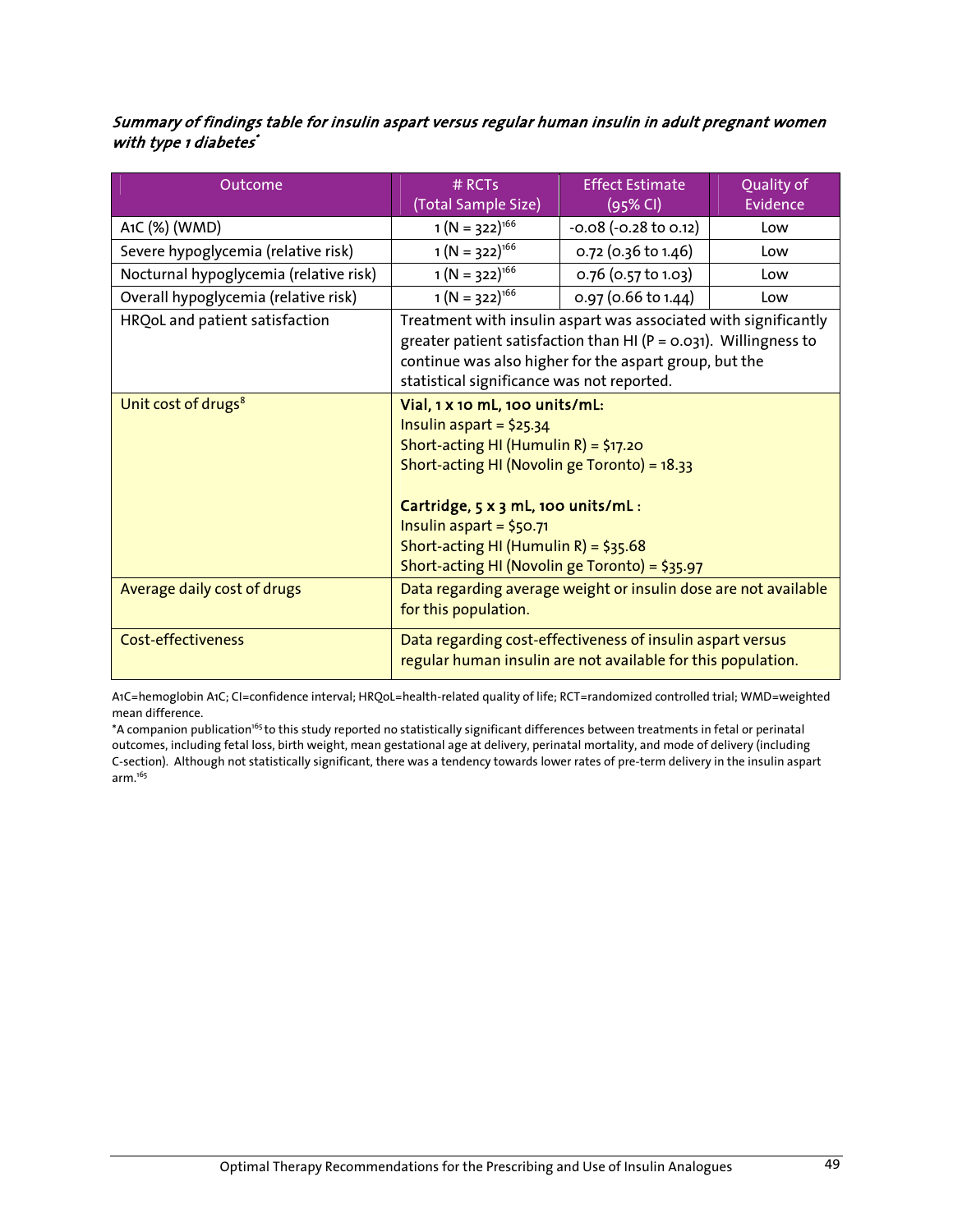## 2.1.5 Gestational diabetes mellitus

CERC suggests that either regular human insulin or a rapid-acting insulin analogue (i.e., insulin lispro or insulin aspart) be used in most women who develop gestational diabetes.

| <b>Vote Results</b>                                                                                                                                                                                           | Lispro | Aspart |
|---------------------------------------------------------------------------------------------------------------------------------------------------------------------------------------------------------------|--------|--------|
| (Number of CERC Members in Favour/Number Participating in Meeting)                                                                                                                                            | 7/11   | 8/11   |
| <b>CERC Rating of Overall Quality of Clinical Evidence</b>                                                                                                                                                    | Low    | Low    |
| <b>Strength of Recommendation</b>                                                                                                                                                                             | Weak   | Weak   |
| Rationale for weak recommendations:                                                                                                                                                                           |        |        |
| CERC graded the recommendation as weak due to the low quality of the clinical evidence and lack of a                                                                                                          |        |        |
| cost-effectiveness analysis. Members were also divided between the improved convenience and                                                                                                                   |        |        |
| lifestyle benefits of rapid-acting insulin analogues versus the more robust experience with regular                                                                                                           |        |        |
| human insulin regarding fetal safety.                                                                                                                                                                         |        |        |
| <b>Underlying values and preferences:</b>                                                                                                                                                                     |        |        |
| Primary consideration: Although cost effectiveness information was not available for this population,                                                                                                         |        |        |
| CERC assessed that the incremental cost of rapid-acting insulin analogues over regular human insulin                                                                                                          |        |        |
| was balanced by its benefits of convenience and dietary flexibility.                                                                                                                                          |        |        |
| <b>Clinical notes:</b>                                                                                                                                                                                        |        |        |
| • Although there is more clinical experience regarding the safety of regular human insulin in pregnancy                                                                                                       |        |        |
| as compared to the rapid-acting insulin analogues, the available data on the rapid-acting insulin                                                                                                             |        |        |
| analogues from observational studies was considered reassuring.                                                                                                                                               |        |        |
| The use of regular human insulin may be considered when:<br>$\bullet$                                                                                                                                         |        |        |
| $\triangleright$ affordability is an important consideration                                                                                                                                                  |        |        |
| $\triangleright$ more clinical experience for use in pregnancy is highly valued.                                                                                                                              |        |        |
| The use of a rapid-acting insulin analogue may be considered when flexibility of insulin administration<br>$\bullet$                                                                                          |        |        |
| regarding meals is of primary importance, and in patients with unpredictable dietary patterns.                                                                                                                |        |        |
| $\triangleright$ Based on CERC clinical opinion and limited evidence from other populations, a rapid-acting insulin                                                                                           |        |        |
| analogue may be tried in women with gestational diabetes who experience significant                                                                                                                           |        |        |
| hypoglycemia while using regular human insulin, or for whom hypoglycemia is a major concern.<br>$\triangleright$ None of the studies in gestational diabetes demonstrated a statistically significant benefit |        |        |
| regarding hypoglycemia for rapid-acting insulin analogues versus regular human insulin.                                                                                                                       |        |        |
| $\triangleright$ Some members of CERC felt strongly that hypoglycemia, in particular nocturnal and severe                                                                                                     |        |        |
| hypoglycemia, is an important concern for some patients, and a potentially significant barrier to                                                                                                             |        |        |
| achieving optimal glycemic control.                                                                                                                                                                           |        |        |
| Context:                                                                                                                                                                                                      |        |        |
| Overall quality of evidence was low.                                                                                                                                                                          |        |        |
| • Most data were on surrogate outcomes. Neither study reported 2-hour post-prandial blood glucose                                                                                                             |        |        |
| levels (which are related to increased birth weight), rates of kernicterus, rates of C-sections, or                                                                                                           |        |        |
| increased length of hospital stay.                                                                                                                                                                            |        |        |
| No significant differences in A1C.                                                                                                                                                                            |        |        |
| Observational studies on rapid-acting insulin analogues in pregnancy do not demonstrate fetal or                                                                                                              |        |        |
| maternal risk.                                                                                                                                                                                                |        |        |
| Gestational diabetes is usually diagnosed at 26 to 28 weeks, well past the organogenesis phase during<br>$\bullet$                                                                                            |        |        |
| which congenital abnormalities are an issue.                                                                                                                                                                  |        |        |

A1C=hemoglobin A1C; CERC=COMPUS Expert Review Committee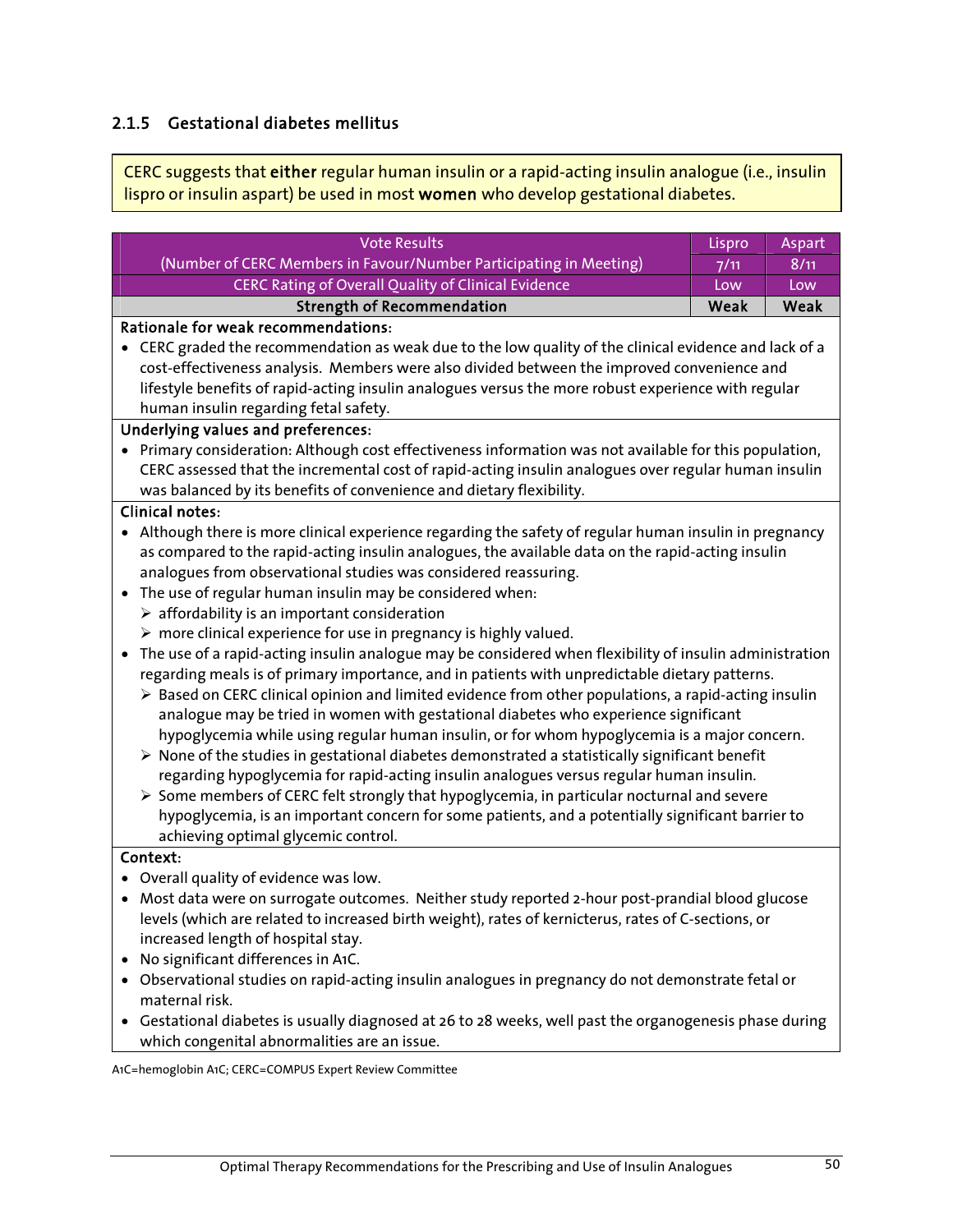#### Summary of findings table for insulin lispro versus regular human insulin in women with gestational diabetes

| Outcome                              | $#$ RCTs<br>(Total Sample Size)                                                                                                                                                                                                                                                                                      | <b>Effect Estimate</b><br>$(95%$ CI)                      | Quality of<br>Evidence |
|--------------------------------------|----------------------------------------------------------------------------------------------------------------------------------------------------------------------------------------------------------------------------------------------------------------------------------------------------------------------|-----------------------------------------------------------|------------------------|
| A1C (%) (WMD)                        | $2 (N = 91)^{168,169}$                                                                                                                                                                                                                                                                                               | $0.06$ (-0.11 to 0.23)                                    | Very low               |
| Overall hypoglycemia (difference in  | 1 RCT $(N = 42)^{168}$                                                                                                                                                                                                                                                                                               | $-1.32$ ( $-3.07$ to 0.43)                                | Very low               |
| mean % of all blood glucose readings |                                                                                                                                                                                                                                                                                                                      |                                                           |                        |
| that were <3 mmol/L)                 |                                                                                                                                                                                                                                                                                                                      |                                                           |                        |
| Other surrogates                     | (1 RCT). <sup>169</sup> No data for other surrogates.                                                                                                                                                                                                                                                                | No difference between treatments in mean body weight gain |                        |
| Unit cost of drugs <sup>8</sup>      | Vial, 1 x 10 mL, 100 units/mL:<br>Insulin lispro = $$25.79$<br>Short-acting HI (Humulin R) = $$17.20$<br>Short-acting HI (Novolin GE Toronto) = 18.33<br>Cartridge, 5 x 3 mL, 100 units/mL:<br>Insulin lispro = $$51.59$<br>Short-acting HI (Humulin R) = $$35.68$<br>Short-acting HI (Novolin ge Toronto) = \$35.97 |                                                           |                        |
| Average daily cost of drugs          | Data regarding average weight or insulin dose are not available<br>for this population.                                                                                                                                                                                                                              |                                                           |                        |
| <b>Cost-effectiveness</b>            | Data regarding cost-effectiveness of insulin lispro versus<br>regular human insulin are not available for this population.                                                                                                                                                                                           |                                                           |                        |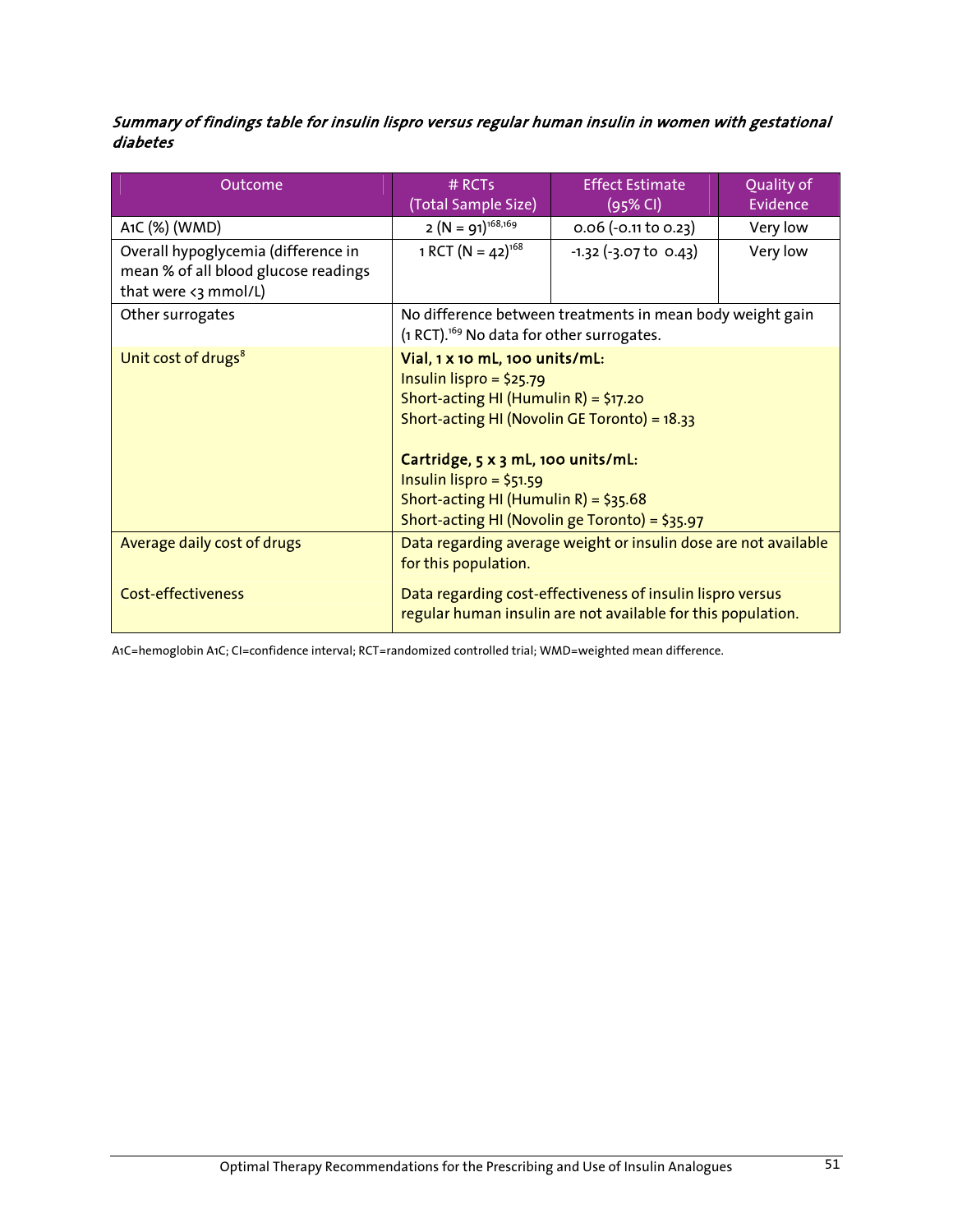#### Summary of findings table for insulin aspart versus regular human insulin in women with gestational diabetes

| Outcome                                   | $#$ RCTs<br>(Total Sample Size)                                                                                                                                                                                                                                                                                      | Effect Estimate (95%<br>CI) | Quality of<br>Evidence |
|-------------------------------------------|----------------------------------------------------------------------------------------------------------------------------------------------------------------------------------------------------------------------------------------------------------------------------------------------------------------------|-----------------------------|------------------------|
| A1C (%) (WMD)                             | 1 RCT <sup>170</sup> (N = 27)                                                                                                                                                                                                                                                                                        | $0.00 (-0.30, 0.30)$        | Low                    |
| Severe hypoglycemia                       | 1 RCT <sup>170</sup> (N = 27)                                                                                                                                                                                                                                                                                        | Not estimable <sup>®</sup>  | Low                    |
| Nocturnal hypoglycemia<br>(relative risk) | 1 RCT <sup>170</sup> (N = 27)                                                                                                                                                                                                                                                                                        | 3.71 (0.47,29.06)           | Low                    |
| Nocturnal hypoglycemia<br>(rate ratio)    | 1 RCT <sup>170</sup> (N = 27)                                                                                                                                                                                                                                                                                        | 2.79 (0.56,13.80)           | Low                    |
| Overall hypoglycemia<br>(relative risk)   | 1 RCT <sup>170</sup> (N = 27)                                                                                                                                                                                                                                                                                        | 2.04 (0.97,4.28)            | Low                    |
| Overall hypoglycemia<br>(rate ratio)      | 1 RCT <sup>170</sup> (N = 27)                                                                                                                                                                                                                                                                                        | 5.37 (2.64,10.89)           | Low                    |
| Unit cost of drugs <sup>8</sup>           | Vial, 1 x 10 mL, 100 units/mL:<br>Insulin aspart = $$25.34$<br>Short-acting HI (Humulin R) = $$17.20$<br>Short-acting HI (Novolin ge Toronto) = 18.33<br>Cartridge, 5 x 3 mL, 100 units/mL:<br>Insulin aspart = $$50.71$<br>Short-acting HI (Humulin R) = $$35.68$<br>Short-acting HI (Novolin ge Toronto) = \$35.97 |                             |                        |
| Average daily cost of drugs               | Data regarding average weight or insulin dose are not available for<br>this population.                                                                                                                                                                                                                              |                             |                        |
| <b>Cost-effectiveness</b>                 | Data regarding cost-effectiveness of insulin aspart versus regular<br>human insulin are not available for this population.                                                                                                                                                                                           |                             |                        |

A1C=hemoglobin A1C; RCT=randomized controlled trial; CI=confidence interval; WMD=weighted mean difference. \*No patients reported severe hypoglycemia in either treatment group.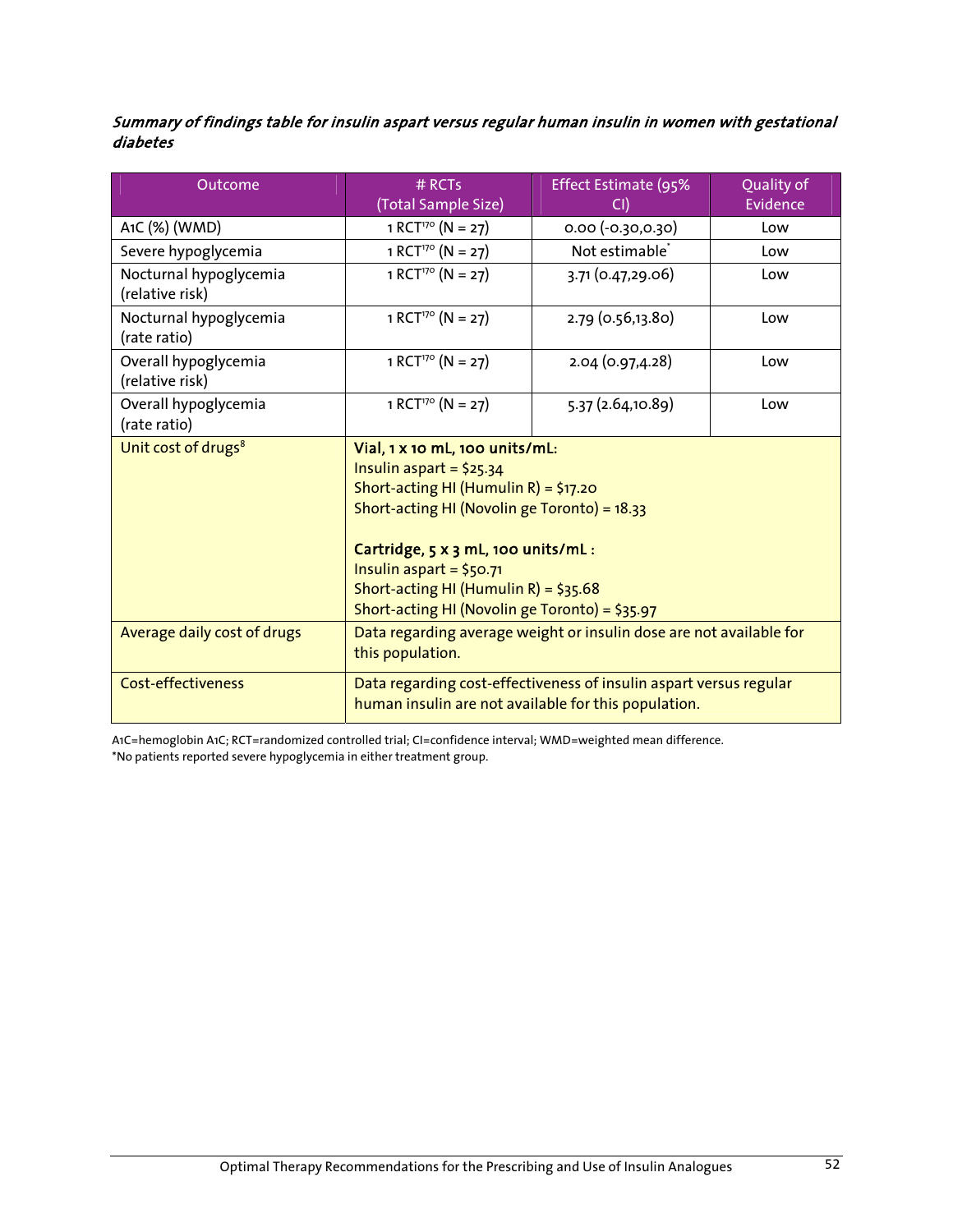## 2.1.6 Type 1 diabetes mellitus in adolescents using MDI

CERC suggests that insulin lispro be used in preference to regular human insulin in most adolescents with type 1 diabetes using MDI.

| <b>Vote Results</b><br>(Number of CERC Members in Favour/Number Participating in Meeting)                                                                                                                                                                                                                                                                                                                                    | 8/11 |  |  |
|------------------------------------------------------------------------------------------------------------------------------------------------------------------------------------------------------------------------------------------------------------------------------------------------------------------------------------------------------------------------------------------------------------------------------|------|--|--|
| <b>CERC Rating of Overall Quality of Clinical Evidence</b>                                                                                                                                                                                                                                                                                                                                                                   | Low  |  |  |
| <b>Strength of Recommendation</b>                                                                                                                                                                                                                                                                                                                                                                                            | Weak |  |  |
| Rationale for weak recommendations:                                                                                                                                                                                                                                                                                                                                                                                          |      |  |  |
| CERC graded the recommendation as weak due to the low quality of the clinical evidence, marginal                                                                                                                                                                                                                                                                                                                             |      |  |  |
| benefits of insulin lispro, and lack of a cost-effectiveness analysis.                                                                                                                                                                                                                                                                                                                                                       |      |  |  |
| <b>Underlying values and preferences:</b>                                                                                                                                                                                                                                                                                                                                                                                    |      |  |  |
| Primary consideration: Although cost-effectiveness information was not available for this population,                                                                                                                                                                                                                                                                                                                        |      |  |  |
| CERC assessed that the benefits of insulin lispro over regular human insulin (i.e., reduced incidence of                                                                                                                                                                                                                                                                                                                     |      |  |  |
| nocturnal and overall hypoglycemia and flexibility of dosing) outweighed the incremental cost                                                                                                                                                                                                                                                                                                                                |      |  |  |
| associated with insulin lispro. Insulin lispro also provides a better fit for individuals with unpredictable                                                                                                                                                                                                                                                                                                                 |      |  |  |
| patterns of dietary intake and physical activity.                                                                                                                                                                                                                                                                                                                                                                            |      |  |  |
| Some Committee members favoured regular human insulin because there is greater clinical<br>$\bullet$                                                                                                                                                                                                                                                                                                                         |      |  |  |
| experience with this agent.                                                                                                                                                                                                                                                                                                                                                                                                  |      |  |  |
| Context:                                                                                                                                                                                                                                                                                                                                                                                                                     |      |  |  |
| Overall quality of evidence was low.                                                                                                                                                                                                                                                                                                                                                                                         |      |  |  |
| Studies primarily reported results regarding surrogate outcomes. There were no data available for<br>$\bullet$                                                                                                                                                                                                                                                                                                               |      |  |  |
| insulin lispro concerning clinically important long-term outcomes, patient satisfaction, or quality of                                                                                                                                                                                                                                                                                                                       |      |  |  |
| life.                                                                                                                                                                                                                                                                                                                                                                                                                        |      |  |  |
| No significant differences in A1C were observed.                                                                                                                                                                                                                                                                                                                                                                             |      |  |  |
| Except for nocturnal hypoglycemia, differences in hypoglycemia were marginal. The average number<br>$\bullet$                                                                                                                                                                                                                                                                                                                |      |  |  |
| of episodes per patient per 30 days was 1.0 in the insulin lispro arm and 1.7 with regular human insulin.                                                                                                                                                                                                                                                                                                                    |      |  |  |
| Results from an abstract <sup>3</sup> comparing insulin aspart with regular human insulin in children aged 6 to 18<br>$\bullet$                                                                                                                                                                                                                                                                                              |      |  |  |
| years with type 1 diabetes using MDI were also considered. No significant differences between                                                                                                                                                                                                                                                                                                                                |      |  |  |
| treatment groups in A1C or hypoglycemia rates were reported. However, insulin aspart was not                                                                                                                                                                                                                                                                                                                                 |      |  |  |
| included in the recommendation since subgroup data on adolescents were not presented, and because                                                                                                                                                                                                                                                                                                                            |      |  |  |
| the results were not presented in a peer-reviewed publication.                                                                                                                                                                                                                                                                                                                                                               |      |  |  |
| $\mathbf{1} + \mathbf{1} + \mathbf{1} + \mathbf{2} + \mathbf{3} + \mathbf{4} + \mathbf{5} + \mathbf{6} + \mathbf{7} + \mathbf{8} + \mathbf{8} + \mathbf{9} + \mathbf{1} + \mathbf{1} + \mathbf{1} + \mathbf{1} + \mathbf{1} + \mathbf{1} + \mathbf{1} + \mathbf{1} + \mathbf{1} + \mathbf{1} + \mathbf{1} + \mathbf{1} + \mathbf{1} + \mathbf{1} + \mathbf{1} + \mathbf{1} + \mathbf{1} + \mathbf{1} + \mathbf{1} + \mathbf$ |      |  |  |

A1C=hemoglobin A1C; CERC=COMPUS Expert Review Committee; MDI=multiple daily injection.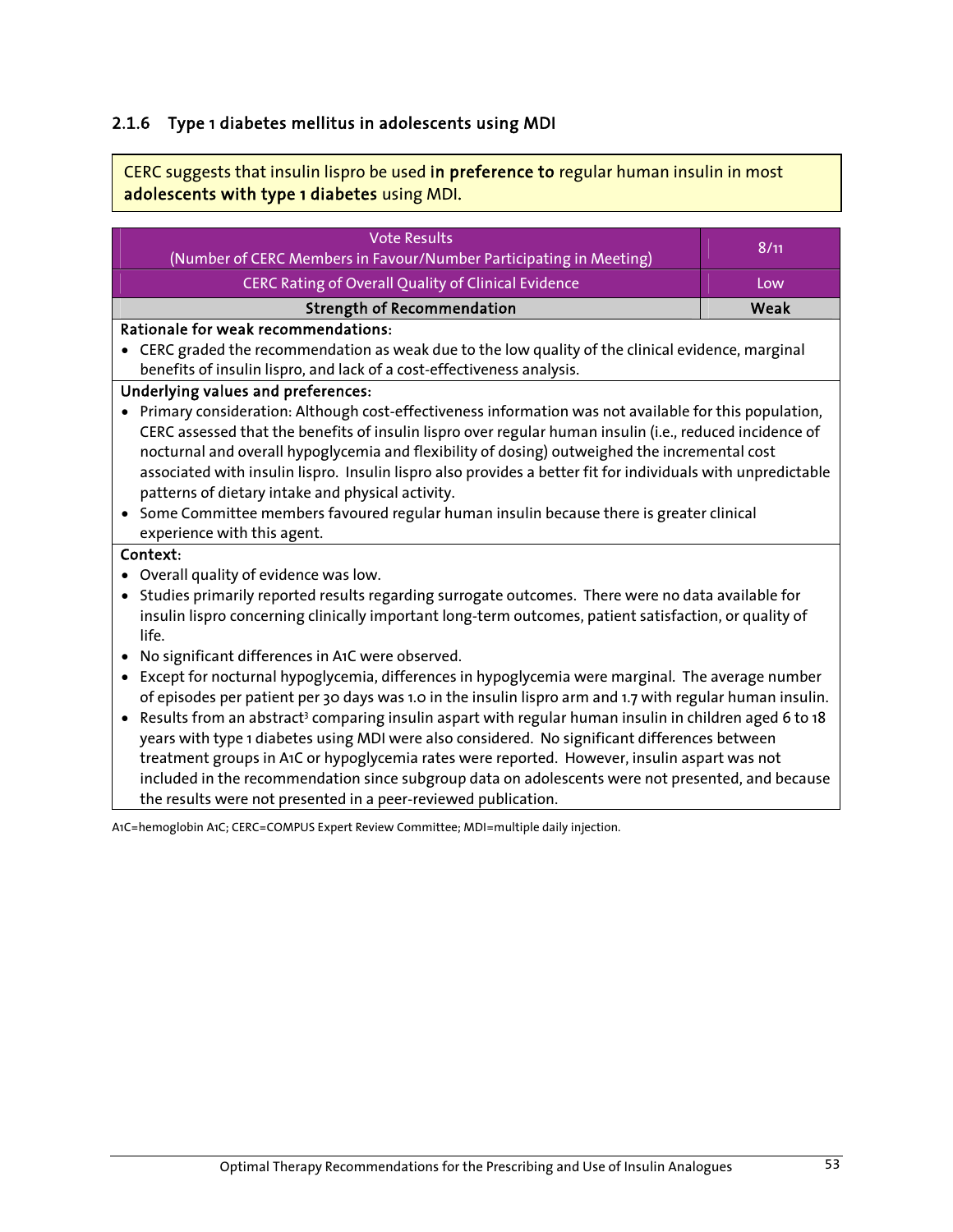#### Summary of findings table for insulin lispro versus regular human insulin in adolescents with type 1 diabetes (using multiple daily injection)

| Outcome                             | $#$ RCTs<br>(Total sample size)                                                                                                                                                                                                                                                                                      | <b>Effect Estimate</b><br>$(95%$ CI) | Quality of Evidence |
|-------------------------------------|----------------------------------------------------------------------------------------------------------------------------------------------------------------------------------------------------------------------------------------------------------------------------------------------------------------------|--------------------------------------|---------------------|
| A1C (%) (WMD)                       | $1 (N = 926)^{171}$                                                                                                                                                                                                                                                                                                  | $-0.01 (-0.21 \text{ to } 0.19)^T$   | Low                 |
| Severe hypoglycemia (relative risk) | $1 (N = 926)^{171}$                                                                                                                                                                                                                                                                                                  | 1.0 (0.29 to 3.43)                   | Low                 |
| Nocturnal hypoglycemia (rate ratio) | $1 (N = 926)^{171}$                                                                                                                                                                                                                                                                                                  | $0.61$ (0.57 to 0.64)                | Low                 |
| Overall hypoglycemia (rate ratio)   | $1 (N = 926)^{171}$                                                                                                                                                                                                                                                                                                  | $0.90$ (0.88 to 0.93)                | Low                 |
| Unit cost of drugs <sup>8</sup>     | Vial, 1 x 10 mL, 100 units/mL:<br>Insulin lispro = $$25.79$<br>Short-acting HI (Humulin R) = $$17.20$<br>Short-acting HI (Novolin ge Toronto) = 18.33<br>Cartridge, 5 x 3 mL, 100 units/mL:<br>Insulin lispro = $$51.59$<br>Short-acting HI (Humulin R) = $$35.68$<br>Short-acting HI (Novolin ge Toronto) = \$35.97 |                                      |                     |
| Average daily cost of drugs         | Data regarding average weight or insulin dose are not available<br>for this population.                                                                                                                                                                                                                              |                                      |                     |
| <b>Cost-effectiveness</b>           | Data regarding cost-effectiveness of insulin lispro versus regular<br>human insulin are not available for this population.                                                                                                                                                                                           |                                      |                     |

A1C=hemoglobin A1C; CI=confidence interval; RCT=randomized controlled trial; WMD=weighted mean difference.

\*One additional abstract<sup>3</sup> reporting a comparison of insulin lispro with regular human insulin in children aged 6 to 18 years with type 1 diabetes was identified. These results could not be pooled with the results presented in the Summary of Findings table since data for the subgroup of adolescent subjects were not reported. This study reported no difference in A1C between insulin lispro and regular human insulin.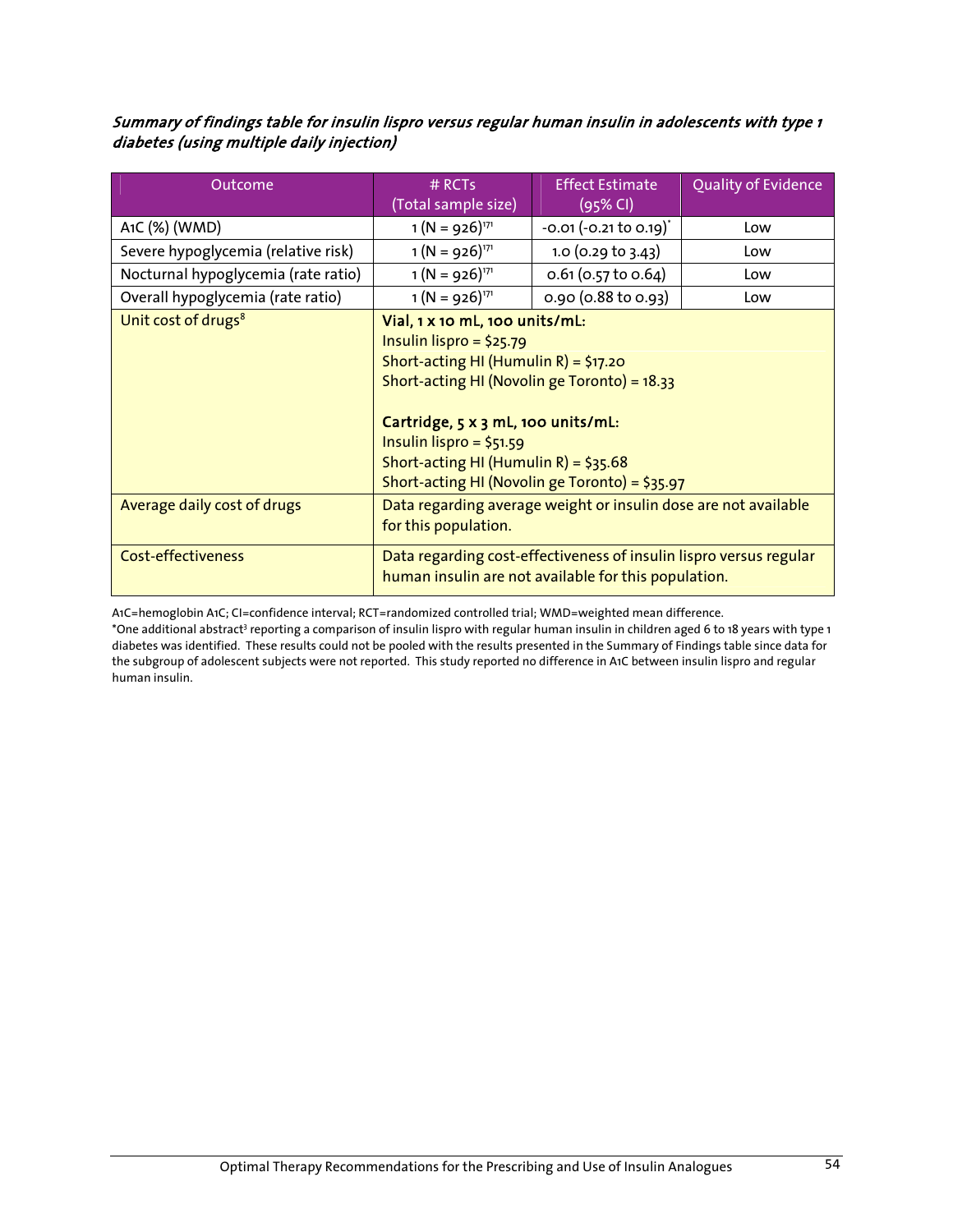## 2.1.7 Type 2 diabetes mellitus in adults

l, 

CERC suggests that regular human insulin be used in preference to the rapid-acting insulin analogues (i.e., insulin lispro and insulin aspart) in most adults with type 2 diabetes who require bolus insulin therapy.

| <b>Vote Results</b>                                                                                                                                                                                                     | Aspart | Lispro |
|-------------------------------------------------------------------------------------------------------------------------------------------------------------------------------------------------------------------------|--------|--------|
| (Number of CERC Members in Favour/Number Participating in Meeting)                                                                                                                                                      | 8/11   | 8/11   |
| CERC Rating of Overall Quality of Clinical Evidence                                                                                                                                                                     | Low    | Low    |
| <b>Strength of Recommendation</b>                                                                                                                                                                                       | Weak   | Weak   |
| Rationale for weak recommendations                                                                                                                                                                                      |        |        |
| • CERC graded the recommendation as weak due to the low quality of the clinical evidence, and uncertainty                                                                                                               |        |        |
| in underlying values and preferences.                                                                                                                                                                                   |        |        |
| <b>Underlying values and preferences:</b>                                                                                                                                                                               |        |        |
| • Primary consideration: The incremental cost of the rapid-acting insulin analogues over regular human                                                                                                                  |        |        |
| insulin was not felt to be worthwhile considering the cost-effectiveness information.                                                                                                                                   |        |        |
| • Other values and preferences:                                                                                                                                                                                         |        |        |
| $\triangleright$ reduction in hypoglycemia (especially nocturnal) — favours insulin lispro.                                                                                                                             |        |        |
| $\triangleright$ flexibility of insulin administration regarding meals - favours rapid-acting insulin analogues.                                                                                                        |        |        |
| $\triangleright$ there is greater clinical experience with regular human insulin - favours regular human insulin.                                                                                                       |        |        |
| Context:                                                                                                                                                                                                                |        |        |
| Overall quality of evidence was low.                                                                                                                                                                                    |        |        |
| Studies primarily reported results regarding surrogate outcomes. There were sparse data available for                                                                                                                   |        |        |
| rapid-acting insulin analogues concerning clinically important long-term outcomes.                                                                                                                                      |        |        |
| Results from an abstract were identified for the outcome of A1C and overall hypoglycemia in the                                                                                                                         |        |        |
| comparison of regular human insulin and insulin aspart. Inclusion of this result rendered the A1C estimate                                                                                                              |        |        |
| derived from published peer-reviewed research statistically non-significant (as determined by sensitivity                                                                                                               |        |        |
| analyses), but did not significantly affect the overall result for overall hypoglycemia.                                                                                                                                |        |        |
| An updated search of the literature from the cut-off date of the COMPUS meta-analysis (April 2007) to<br>September 2008 yielded one additional RCT <sup>172</sup> comparing biphasic insulin lispro with biphasic human |        |        |
| insulin, and one RCT <sup>13</sup> comparing insulin aspart with regular human insulin (both in combination with                                                                                                        |        |        |
| metformin), in adults with type 2 diabetes. In sensitivity analyses, these results did not have a significant                                                                                                           |        |        |
| impact on the existing pooled estimates of effect.                                                                                                                                                                      |        |        |
| No clinically significant differences in A1C were observed.                                                                                                                                                             |        |        |
| There were no significant differences in patient satisfaction or quality of life (insulin lispro).<br>$\bullet$                                                                                                         |        |        |
| Insulin aspart studies were variable regarding the basal insulin used, and the frequency of dosing. Some<br>$\bullet$                                                                                                   |        |        |
| studies used biphasic insulin aspart.                                                                                                                                                                                   |        |        |
| Hypoglycemia benefits in favour of rapid-acting insulin analogues were inconsistently observed. Clear<br>$\bullet$                                                                                                      |        |        |
| definitions for hypoglycemia were not provided in all trials. Of studies that reported data on hypoglycemia                                                                                                             |        |        |
| outcomes, 3 of 11 trials comparing insulin lispro with regular human insulin, and none of the trials                                                                                                                    |        |        |
| comparing insulin aspart with regular human insulin, excluded subjects with a history of severe                                                                                                                         |        |        |
| hypoglycemia.                                                                                                                                                                                                           |        |        |
| Studies comparing biphasic insulin preparations (i.e., premixed rapid-acting insulin analogue versus                                                                                                                    |        |        |
| premixed human insulin) were pooled with studies of monophasic preparations. There were no apparent                                                                                                                     |        |        |
| differences in magnitude or direction of effect between the two subgroups regarding A1C or hypoglycemia.                                                                                                                |        |        |
| The incidence of hypoglycemia in type 2 diabetes is expected to be lower than in type 1 diabetes. Subgroups<br>$\bullet$                                                                                                |        |        |
| of patients prone to hypoglycemia may benefit from insulin lispro.                                                                                                                                                      |        |        |

A1C=hemoglobin A1C; CERC=COMPUS Expert Review Committee; RCT=randomized controlled trial.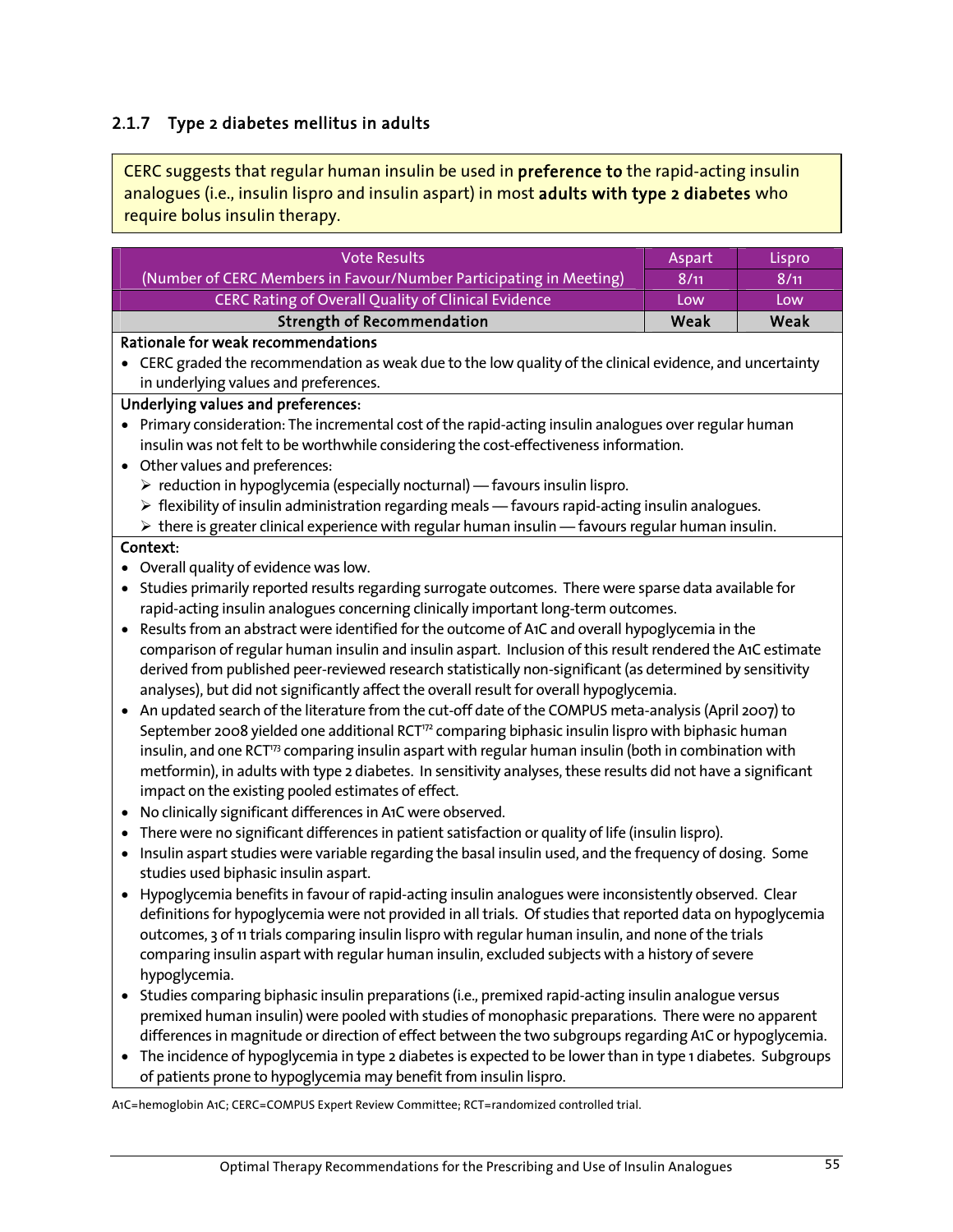#### Summary of findings table for insulin lispro versus regular human insulin in adults with type 2 diabetes

| Outcome                                               | # RCTs                                                                                                                                                                                                                                                   | Effect Estimate (95% CI)                                                                                                                                                                                                                                                                                                                                                                                                                                                                                                                                                                                                                                                                                                                    | Quality of |
|-------------------------------------------------------|----------------------------------------------------------------------------------------------------------------------------------------------------------------------------------------------------------------------------------------------------------|---------------------------------------------------------------------------------------------------------------------------------------------------------------------------------------------------------------------------------------------------------------------------------------------------------------------------------------------------------------------------------------------------------------------------------------------------------------------------------------------------------------------------------------------------------------------------------------------------------------------------------------------------------------------------------------------------------------------------------------------|------------|
|                                                       | (Total Sample Size)                                                                                                                                                                                                                                      |                                                                                                                                                                                                                                                                                                                                                                                                                                                                                                                                                                                                                                                                                                                                             | Evidence   |
| A1C (%) (WMD)                                         | 11 $(N = 3,093)^{139,142,151,153,174}$                                                                                                                                                                                                                   | $-0.03$ $(-0.12 \text{ to } 0.06)^{*}$                                                                                                                                                                                                                                                                                                                                                                                                                                                                                                                                                                                                                                                                                                      | Low        |
| 2-hour post-prandial plasma<br>glucose (mmol/L) (WMD) | 1 $(N = 74)^{181}$                                                                                                                                                                                                                                       | $-1.10$ $(-2.21$ to 0.01)                                                                                                                                                                                                                                                                                                                                                                                                                                                                                                                                                                                                                                                                                                                   | Low        |
| Severe hypoglycemia (relative risk)                   | 2 $(N=1,622)^{175,178}$                                                                                                                                                                                                                                  | 0.43 (0.08 to 2.37)                                                                                                                                                                                                                                                                                                                                                                                                                                                                                                                                                                                                                                                                                                                         | Low        |
| Severe hypoglycemia (rate ratio)                      | $\frac{1 (N=1,444)^{175}}{1 (N=178)^{178}}$                                                                                                                                                                                                              | 0.20 (0.02 to 1.71)                                                                                                                                                                                                                                                                                                                                                                                                                                                                                                                                                                                                                                                                                                                         | Low        |
| Nocturnal hypoglycemia<br>(relative risk)             |                                                                                                                                                                                                                                                          | $1.63$ (0.71 to 3.73)                                                                                                                                                                                                                                                                                                                                                                                                                                                                                                                                                                                                                                                                                                                       | Low        |
| Nocturnal hypoglycemia<br>(rate ratio)                | $3 (N = 1,718)^{151,175,179}$                                                                                                                                                                                                                            | 0.58 (0.48 to 0.70)                                                                                                                                                                                                                                                                                                                                                                                                                                                                                                                                                                                                                                                                                                                         | Moderate   |
| Overall hypoglycemia<br>(relative risk)               | $3 (N = 384)^{175,178,180}$                                                                                                                                                                                                                              | 1.18 (0.91 to 1.54)                                                                                                                                                                                                                                                                                                                                                                                                                                                                                                                                                                                                                                                                                                                         | Moderate   |
| Overall hypoglycemia (rate ratio)                     | $8 (N = 2,746)^{139,153,175}$<br>177, 179, 181, 182                                                                                                                                                                                                      | 0.97 (0.91 to 1.03) <sub>h</sub>                                                                                                                                                                                                                                                                                                                                                                                                                                                                                                                                                                                                                                                                                                            | Low        |
| Other surrogates                                      | No difference in weight (3 RCTs, <sup>175,177,179</sup> N = 1,682), BMI (1 RCT, <sup>174</sup> N =<br>40), LDL-cholesterol (2 RCTs, $74,775$ N = 1,484), or total cholesterol: HDL<br>ratio (2 RCTs, $174.175$ N = 1,484). No data for other surrogates. |                                                                                                                                                                                                                                                                                                                                                                                                                                                                                                                                                                                                                                                                                                                                             |            |
| Long-term complications /<br>mortality                | No difference in all cause mortality (1 RCT, $N = 80$ ). <sup>180</sup> No data for<br>complications.                                                                                                                                                    |                                                                                                                                                                                                                                                                                                                                                                                                                                                                                                                                                                                                                                                                                                                                             |            |
| HRQoL and patient satisfaction                        | No difference in patient satisfaction or HRQoL (energy, anxiety and<br>flexibility) (1 RCT, $N = 885$ ). <sup>156</sup>                                                                                                                                  |                                                                                                                                                                                                                                                                                                                                                                                                                                                                                                                                                                                                                                                                                                                                             |            |
| Cost-effectiveness <sup>8</sup>                       | Incremental cost-utility analysis - base case:<br><b>Sensitivity analyses:</b><br>C\$440: insulin lispro becomes cost saving.<br>decreases to \$12,115 per QALY gained.<br>\$100,000 per QALY gained, respectively.                                      | • $C = \frac{5}{84}$ ; • QALYs=0.006; ICUR = \$130,865 per QALY gained<br>1. WMD for A1C = 0: ICUR decreases to \$80,445 per QALY gained.<br>2. Cost of managing severe hypoglycemic episode increased to<br>3. Incorporation of fear of hypoglycemia (disutility=0.0052): ICUR<br>4. Other SAs yielded ICURs>\$100,000 per QALY gained.<br>5. The incremental cost-effectiveness scatter-plot revealed a large<br>degree of dispersion (i.e., uncertainty) in the ICUR estimate.<br>This was further demonstrated in the cost-effectiveness<br>acceptability curve, which showed that the probability ILis was<br>cost effective versus regular human insulin was only 46.3% and<br>49.4% at willingness to pay thresholds of \$50,000 and |            |

A1C=hemoglobin A1C; BMI=body mass index; CI=confidence interval; h=significant heterogeneity (I2 > 50%); HDL=high-density lipoprotein; HRQoL=health-related quality of life; LDL-C=low-density lipoprotein cholesterol; QALY=quality-adjusted life-year; RCT=randomized controlled trial; ICUR= incremental cost-utility ratio; SA=sensitivity analysis; WMD=weighted mean difference; • C=difference in costs between strategies; • QALY=difference in QALYs gained between strategies.

\*An updated search of the literature from the cut-off date of the COMPUS meta-analysis (April 2007) to September 2008 yielded one

additional RCT<sup>172</sup> comparing biphasic insulin lispro with biphasic human insulin in adults with type 2 diabetes. In sensitivity analyses, these results did not have a significant impact on the existing pooled estimates of effect.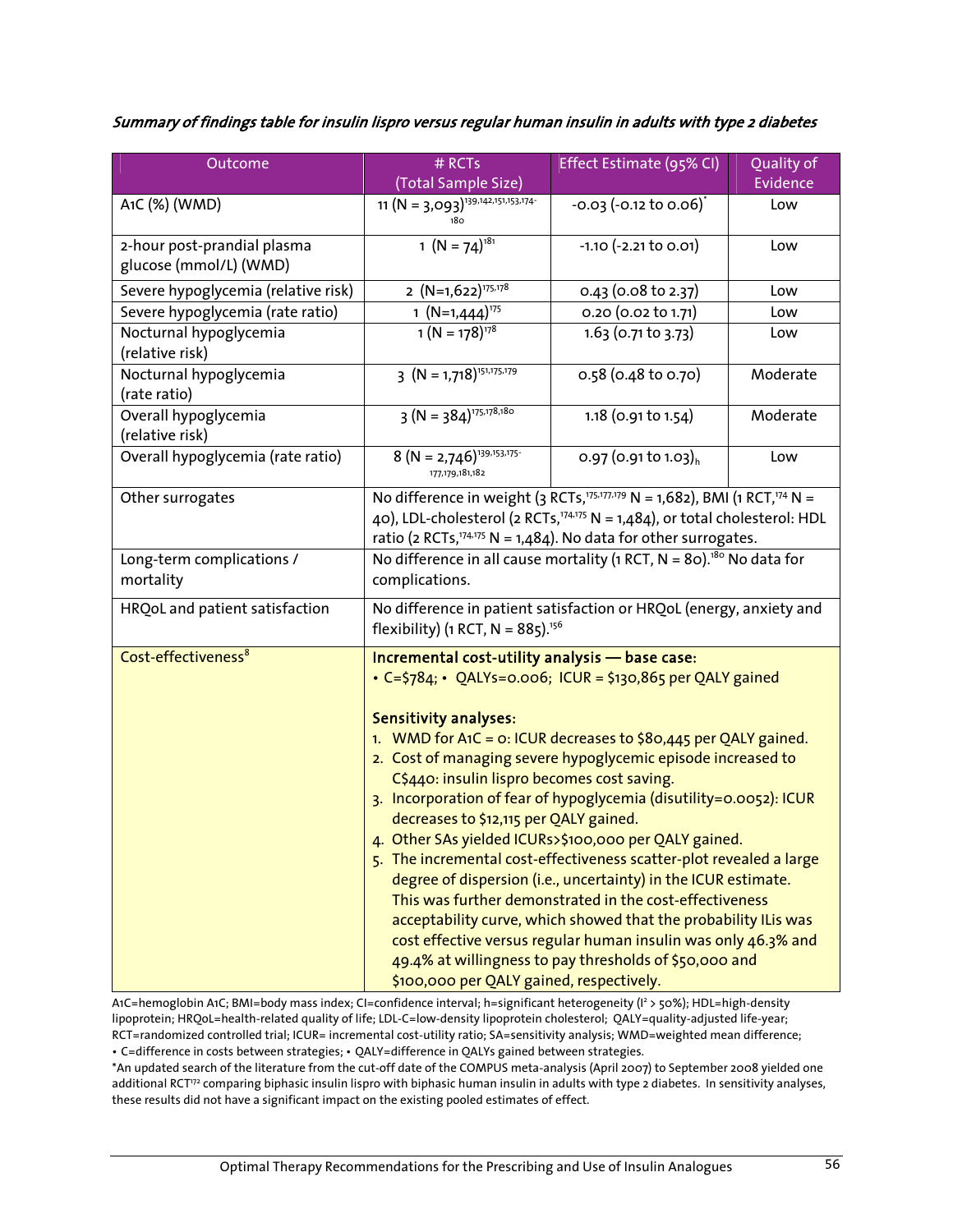#### Summary of findings table for insulin aspart versus regular human insulin in adults with type 2 diabetes

| Outcome                                  | # RCTs                                                                                                                                                              | Effect Estimate (95%                                                                                                                                                                                                                                                                                                                                                                                                                                                                                                                                                                                                                                                                                                                                                                                                                                                                                                                                                        | Quality of |
|------------------------------------------|---------------------------------------------------------------------------------------------------------------------------------------------------------------------|-----------------------------------------------------------------------------------------------------------------------------------------------------------------------------------------------------------------------------------------------------------------------------------------------------------------------------------------------------------------------------------------------------------------------------------------------------------------------------------------------------------------------------------------------------------------------------------------------------------------------------------------------------------------------------------------------------------------------------------------------------------------------------------------------------------------------------------------------------------------------------------------------------------------------------------------------------------------------------|------------|
|                                          | (Total Sample Size)                                                                                                                                                 | CD.                                                                                                                                                                                                                                                                                                                                                                                                                                                                                                                                                                                                                                                                                                                                                                                                                                                                                                                                                                         | Evidence   |
| A1C (%) (WMD)                            | $4 (N = 421)^{183 \cdot 186}$                                                                                                                                       | $-0.18$ (-0.24 to $-0.12$ ) <sup>*</sup>                                                                                                                                                                                                                                                                                                                                                                                                                                                                                                                                                                                                                                                                                                                                                                                                                                                                                                                                    | Low        |
| Fasting plasma glucose (mmol/L)<br>(WMD) | $1 (N = 93)^{186}$                                                                                                                                                  | $-0.67$ $(-2.47$ to 1.13)                                                                                                                                                                                                                                                                                                                                                                                                                                                                                                                                                                                                                                                                                                                                                                                                                                                                                                                                                   | Low        |
| Severe hypoglycemia (relative risk)      | $1 (N = 121)^{183}$                                                                                                                                                 | 0.39 (0.11 to 1.36) <sup>T</sup>                                                                                                                                                                                                                                                                                                                                                                                                                                                                                                                                                                                                                                                                                                                                                                                                                                                                                                                                            | Low        |
| Nocturnal hypoglycemia (relative risk)   | $1 (N = 93)^{186}$                                                                                                                                                  | $0.65$ (0.28 to 1.53)                                                                                                                                                                                                                                                                                                                                                                                                                                                                                                                                                                                                                                                                                                                                                                                                                                                                                                                                                       | Low        |
| Overall hypoglycemia (relative risk)     | $\overline{3}$ (N = 369) <sup>183,184,186</sup>                                                                                                                     | 1.04 (0.85 to 1.28) <sup><math>‡</math></sup>                                                                                                                                                                                                                                                                                                                                                                                                                                                                                                                                                                                                                                                                                                                                                                                                                                                                                                                               | Moderate   |
| Overall hypoglycemia (rate ratio)        | $2 (N = 276)^{183,184}$                                                                                                                                             | 0.72 (0.64 to 0.80) <sup>†</sup>                                                                                                                                                                                                                                                                                                                                                                                                                                                                                                                                                                                                                                                                                                                                                                                                                                                                                                                                            | Moderate   |
| Other surrogates                         | surrogates.                                                                                                                                                         | No difference in weight gain (2 RCTs, <sup>183,186</sup> N = $\overline{214}$ ) or<br>cholesterol: HDL ratio (1 RCT, $N = 42$ ). No data for other                                                                                                                                                                                                                                                                                                                                                                                                                                                                                                                                                                                                                                                                                                                                                                                                                          |            |
| Long-term complications/mortality        | No difference in congestive heart failure ( $1$ RCT, N = $125$ ) and all<br>cause mortality (1 RCT, $N = 125$ ). <sup>183</sup> No data for other<br>complications. |                                                                                                                                                                                                                                                                                                                                                                                                                                                                                                                                                                                                                                                                                                                                                                                                                                                                                                                                                                             |            |
| Cost-effectiveness <sup>8</sup>          | <b>Sensitivity analyses:</b><br>1.<br>gained.<br>2.<br>3.<br>$\mathbf{4}$<br>QALY gained.<br>5.<br>QALY gained, respectively.                                       | Incremental cost-utility analysis - base case:<br>• $C = \frac{2333}{7}$ • QALYs=0.015; ICUR = \$22,488 per QALY gained<br>WMD for A1C = 0: ICUR increases to \$543,584 per QALY<br>Cost of managing severe hypoglycemic episode increased<br>to C\$440: insulin aspart becomes cost-saving.<br>Incorporation of fear of hypoglycemia (disutility = $0.0052$ ):<br>ICUR decreases to \$4,429 per QALY gained.<br>Changes to other parameters in the model did not<br>significantly alter base-case results; ICUR < \$25,000 per<br>The incremental cost-effectiveness scatter-plot revealed a<br>large degree of dispersion (i.e., uncertainty) in the ICUR<br>estimate. This uncertainty was further demonstrated in<br>the cost-effectiveness acceptability curve, which showed<br>that the probability that insulin aspart was cost-effective<br>versus regular human insulin was only 51.1% and 53.6% at<br>willingness-to-pay thresholds of \$50,000 and \$100,000 per |            |

A1C=hemoglobin A1C; CI=confidence interval; HDL=high-density lipoprotein; ICUR=incremental cost-utility ratio; QALY=qualityadjusted life-year; RCT=randomized controlled trial; WMD=weighted mean difference; • C= difference in costs between strategies; • QALY= difference in QALYs gained between strategies

\*Two additional abstracts<sup>187,188</sup> were identified; their inclusion in the meta-analysis resulted in a statistically non-significant difference in A1C.

† An updated search of the literature from the cut-off date of the COMPUS meta-analysis (April 2007) to September 2008 yielded one additional RCT<sup>173</sup> comparing insulin aspart with regular human insulin (both in combination with metformin), in adults with type 2 diabetes. In sensitivity analyses, these results did not have a significant impact on the existing pooled estimates of effect.

 $\ddagger$  One additional abstract<sup>187</sup> was identified; its inclusion in the meta-analysis did not significantly affect the overall estimate of effect on hypoglycemia.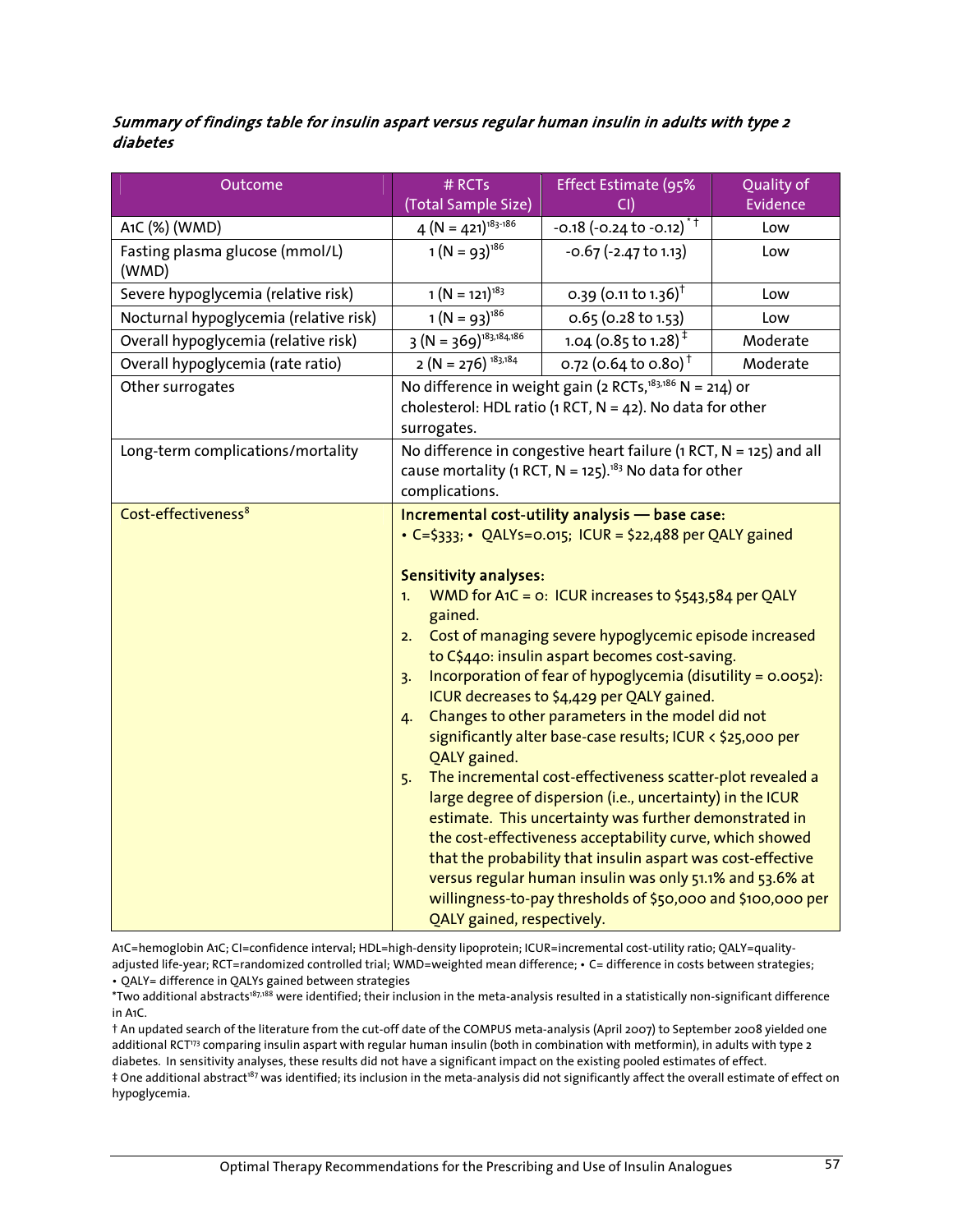## 2.2 Insulin lispro versus insulin aspart

## 2.2.1 Type 1 diabetes mellitus in children

CERC recommends that either insulin lispro or insulin aspart be used in children with type 1 diabetes using CSII if treatment with a rapid-acting insulin analogue is chosen.

| <b>Vote Results</b>                                                                                       | 10/11    |
|-----------------------------------------------------------------------------------------------------------|----------|
| (Number of CERC Members in Favour/Number Participating in Meeting)                                        |          |
| <b>CERC Rating of Overall Quality of Clinical Evidence</b>                                                | Moderate |
| <b>Strength of Recommendation</b>                                                                         | Weak     |
| Underlying values and preferences:                                                                        |          |
| • Primary consideration: The desirability of allowing patients and clinicians to choose between agents    |          |
| similar in cost and effectiveness.                                                                        |          |
| Context:                                                                                                  |          |
| • Overall quality of evidence was low.                                                                    |          |
| • Studies primarily reported results regarding surrogate outcomes. There were no data on the effects of   |          |
| insulin aspart versus insulin lispro on clinically important long-term outcomes.                          |          |
| • There was no significant difference in A1C.                                                             |          |
| The rate of overall hypoglycemia was slightly reduced in the insulin aspart arm versus insulin lispro.    |          |
| No other differences in hypoglycemia were observed.                                                       |          |
| • For patients using CSII, the insulin pumps frequently need to be removed (i.e., due to line blockage or |          |
| sporting activities); hence, the same insulin for MDI and CSII should be used.                            |          |

A1C=hemoglobin A1C; CERC=COMPUS Expert Review Committee; CSII=continuous subcutaneous insulin infusion; MDI=multiple daily injection.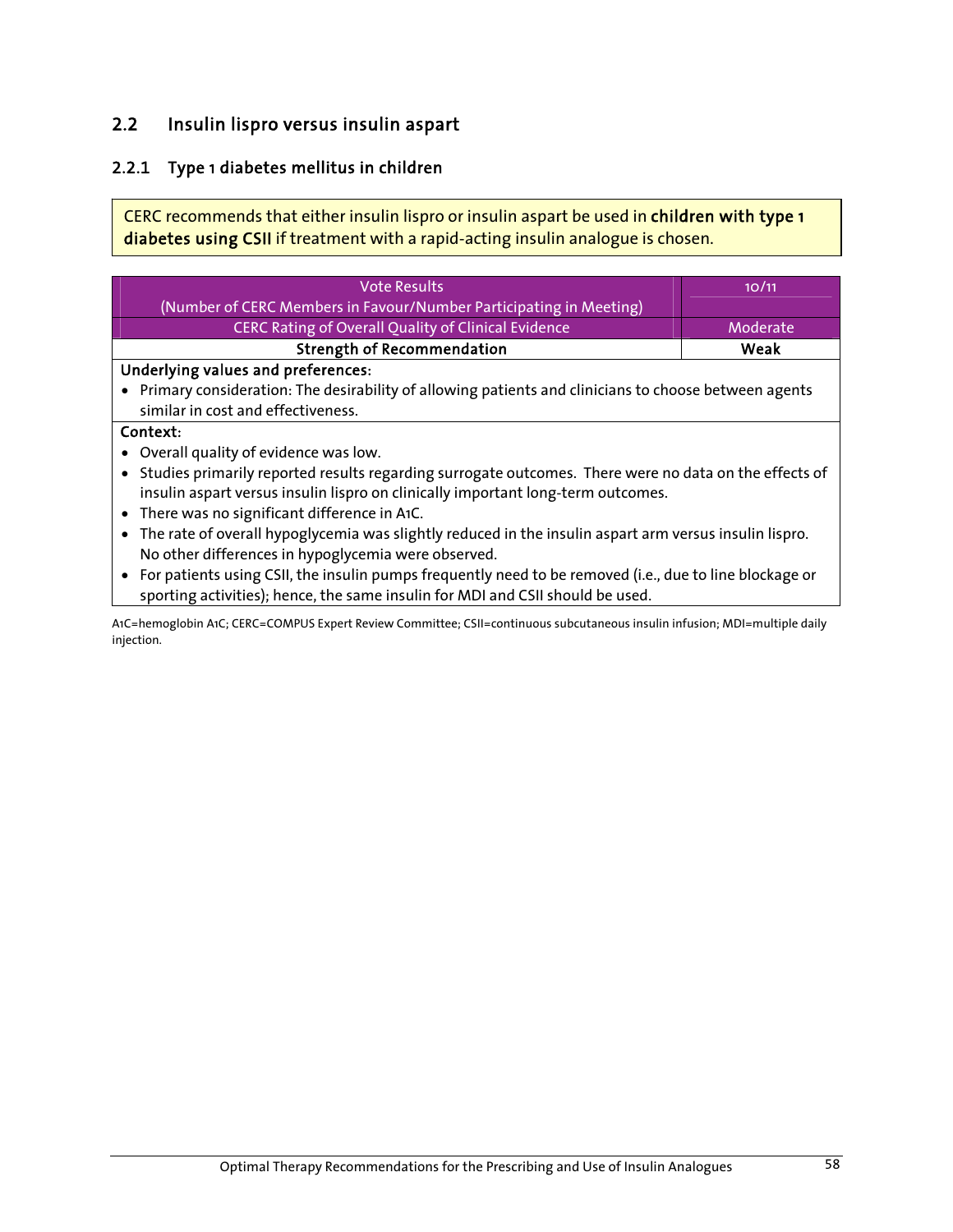#### Summary of findings table for insulin lispro versus insulin aspart in children with type 1 diabetes (using continuous subcutaneous insulin infusion)

| Outcome                                | # RCTs                                                                                                                         | <b>Effect Estimate</b>  | Quality of |
|----------------------------------------|--------------------------------------------------------------------------------------------------------------------------------|-------------------------|------------|
|                                        | (Total Sample Size)                                                                                                            | (95% CI)                | Evidence   |
| A1C (%) (WMD)                          | $1 RCT2 (N = 296)$                                                                                                             | $-0.10$ $(-0.27, 0.07)$ | Moderate   |
| Severe hypoglycemia (relative risk)    | $1 RCT2 (N = 298)$                                                                                                             | 1.20 (0.54, 2.64)       | Moderate   |
| Severe hypoglycemia (rate ratio)       | $1 RCT2 (N = 298)$                                                                                                             | $1.40$ (0.65, 3.01)     | Moderate   |
| Nocturnal hypoglycemia (relative risk) | $1 RCT2 (N = 298)$                                                                                                             | $1.06$ (0.86, 1.31)     | Moderate   |
| Nocturnal hypoglycemia (rate ratio)    | $1 RCT2 (N = 298)$                                                                                                             | 0.93(0.78, 1.12)        | Moderate   |
| Overall hypoglycemia (relative risk)   | $1 RCT2 (N = 298)$                                                                                                             | 1.01 (0.95, 1.07)       | Moderate   |
| Overall hypoglycemia (rate ratio)      | $1 RCT2 (N = 298)$                                                                                                             | 1.20(1.13, 1.26)        | Moderate   |
| Other surrogates                       | No significant difference in body weight (1 RCT <sup>2</sup> , N=296).                                                         |                         |            |
| Unit cost of drugs <sup>8</sup>        | Vial, 1 x 10 mL, 100 units/mL:<br>Insulin lispro = $$25.79$<br>Insulin aspart = $$25.34$<br>Cartridge, 5 x 3 mL, 100 units/mL: |                         |            |
|                                        | Insulin lispro = $$51.59$<br>Insulin aspart = $$50.71$                                                                         |                         |            |
| Average daily cost of drugs            | Data regarding average weight or insulin dose are not<br>available for this population.                                        |                         |            |
| <b>Cost-effectiveness</b>              | Data regarding cost-effectiveness of insulin lispro versus<br>insulin aspart are not available for this population.            |                         |            |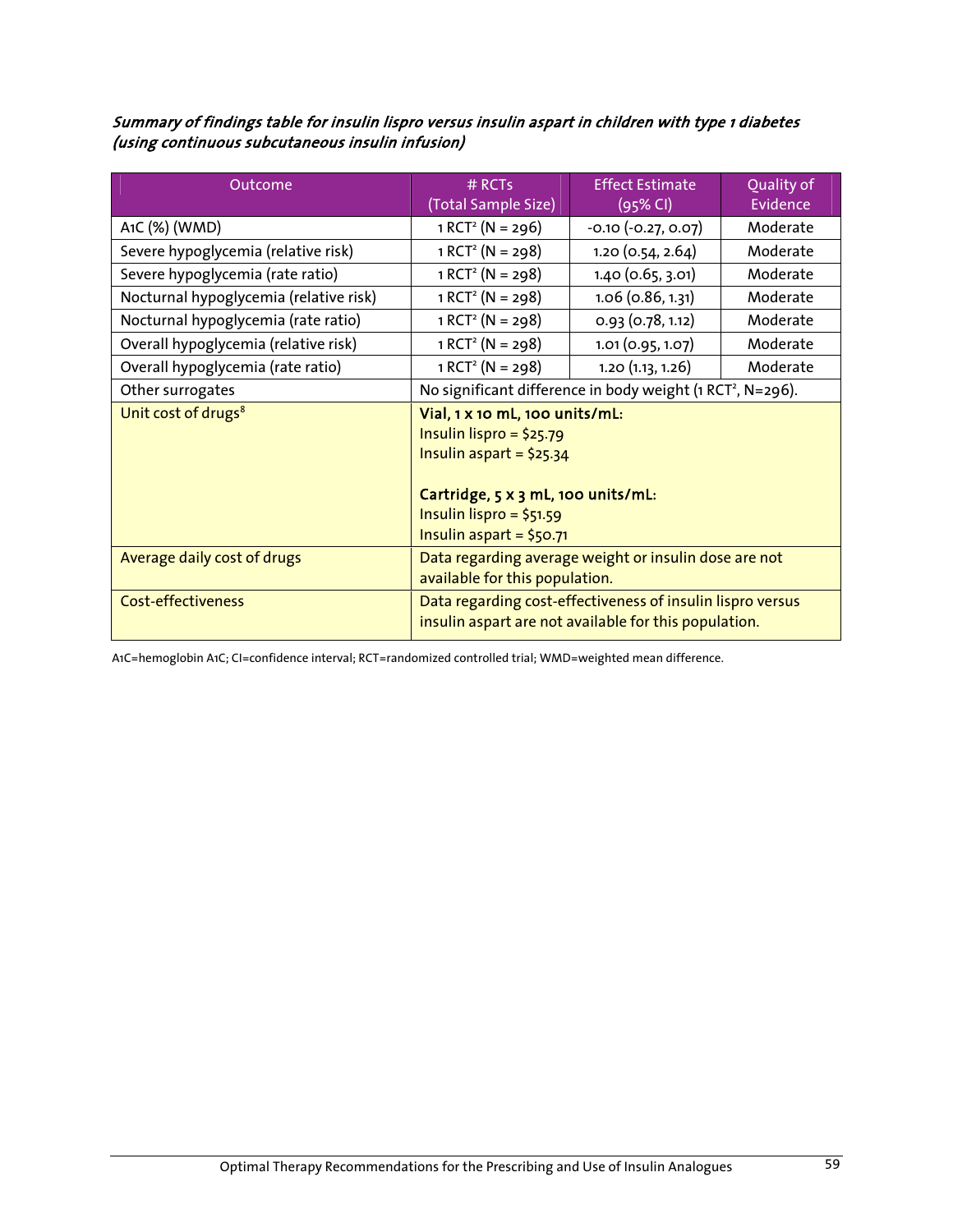### 2.2.2 Type 1 diabetes mellitus in adults

CERC recommends that either insulin lispro or insulin aspart be used in adults with type 1 diabetes using CSII if treatment with a rapid-acting insulin analogue is chosen.

| <b>Vote Results</b>                                                                                       | 11/11         |
|-----------------------------------------------------------------------------------------------------------|---------------|
| (Number of CERC Members in Favour/Number Participating in Meeting)                                        |               |
| CERC Rating of Overall Quality of Clinical Evidence                                                       | Low.          |
| <b>Strength of Recommendation</b>                                                                         | <b>Strong</b> |
| Underlying values and preferences:                                                                        |               |
| • Primary consideration: The desirability of allowing patients and clinicians to choose between agents    |               |
| similar in cost and effectiveness.                                                                        |               |
| Context:                                                                                                  |               |
| • Overall quality of evidence was low.                                                                    |               |
| • Studies primarily reported results regarding surrogate outcomes. There were no data on the effects of   |               |
| insulin aspart versus insulin lispro on clinically important long-term outcomes.                          |               |
| • There was no significant difference in A1C.                                                             |               |
| • Overall hypoglycemia was slightly reduced in the insulin aspart arm in type 1 diabetes. No other        |               |
| differences in hypoglycemia were observed.                                                                |               |
| • For patients using CSII, the insulin pumps frequently need to be removed (i.e., due to line blockage or |               |
| sporting activities); hence, the same insulin for MDI and CSII should be used.                            |               |

A1C=hemoglobin A1C; CERC=COMPUS Expert Review Committee; CSII=continuous subcutaneous insulin infusion; MDI=multiple daily injection

#### Summary of findings table for insulin lispro versus insulin aspart in adults with type 1 diabetes (using continuous subcutaneous insulin infusion)

| Outcome                                | $#$ RCTs<br>(Total Sample Size)                                                                                                                                                          | Effect Estimate (95% CI)                                                      | Quality of<br>Evidence |
|----------------------------------------|------------------------------------------------------------------------------------------------------------------------------------------------------------------------------------------|-------------------------------------------------------------------------------|------------------------|
| A1C (%) (WMD)                          | $1 (N = 87)^{128}$                                                                                                                                                                       | $0.25$ (-0.20 to 0.71)                                                        | Low                    |
| Nocturnal hypoglycemia<br>(rate ratio) | $1 (N = 87)^{128}$                                                                                                                                                                       | 1.20 (0.89 to 1.68)                                                           | Low                    |
| Overall hypoglycemia<br>(rate ratio)   | $1 (N = 87)^{128}$                                                                                                                                                                       | 1.49 (1.37 to 1.63)                                                           | Low                    |
| Unit cost of drugs <sup>8</sup>        | Vial, 1 x 10 mL, 100 units/mL:<br>Insulin lispro = $$25.79$<br>Insulin aspart = $$25.34$<br>Cartridge, 5 x 3 mL, 100 units/mL:<br>Insulin lispro = $$51.59$<br>Insulin aspart = $$50.71$ |                                                                               |                        |
| Average daily cost of drugs            | population.                                                                                                                                                                              | Data regarding average weight or insulin dose are not available for this      |                        |
| <b>Cost-effectiveness</b>              | not available for this population.                                                                                                                                                       | Data regarding cost-effectiveness of insulin lispro versus insulin aspart are |                        |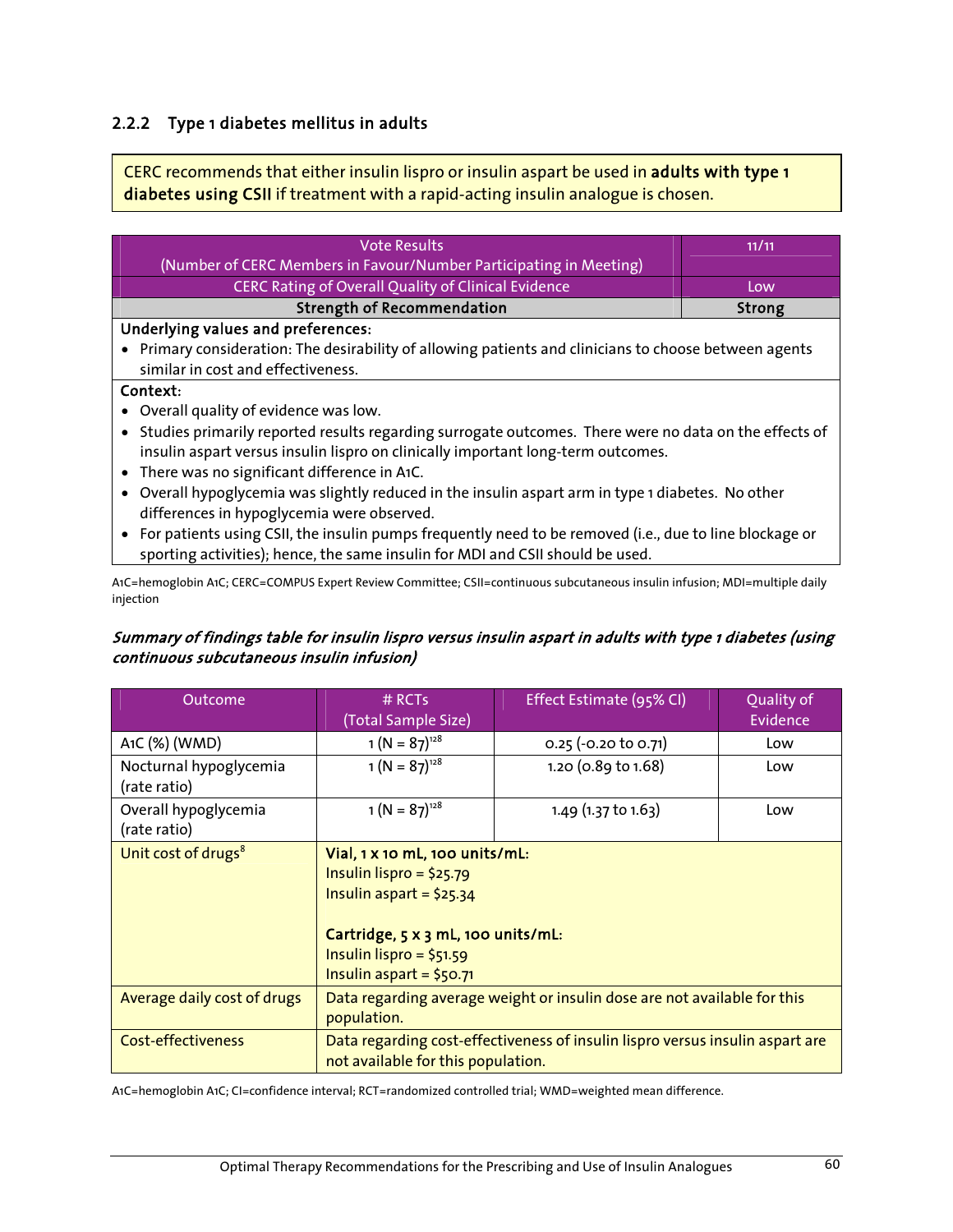## 2.2.3 Type 2 diabetes mellitus in adults

CERC recommends that either biphasic insulin lispro or biphasic insulin aspart be used in adults with type 2 diabetes using multiple daily injection if treatment with a biphasic rapidacting insulin analogue preparation is chosen.

| <b>Vote Results</b>                                                                                               | 11/11  |  |
|-------------------------------------------------------------------------------------------------------------------|--------|--|
| (Number of CERC Members in Favour/Number Participating in Meeting)                                                |        |  |
| CERC Rating of Overall Quality of Clinical Evidence                                                               | Low    |  |
| <b>Strength of Recommendation</b>                                                                                 | Strong |  |
| Underlying values and preferences:                                                                                |        |  |
| Primary consideration: The desirability of allowing patients and clinicians to choose between agents<br>$\bullet$ |        |  |
| similar in cost and effectiveness.                                                                                |        |  |
| Context:                                                                                                          |        |  |
| Overall quality of evidence was low.                                                                              |        |  |
| Studies primarily reported results in terms of surrogate outcomes. There were no data on the effects              |        |  |
| of insulin aspart versus insulin lispro on clinically important long-term outcomes.                               |        |  |
| There was no significant difference between treatments in terms of hypoglycemia.                                  |        |  |
| A1C=hemoglobin A1C; CERC=COMPUS Expert Review Committee                                                           |        |  |

Summary of findings table for biphasic insulin lispro versus biphasic insulin aspart in adults with type 2 diabetes (using multiple daily injection, not using oral antidiabetic agents)

| Outcome                           | $#$ RCTs<br>(Total Sample Size)                                                                                                       | Effect Estimate (95% CI) | Quality of<br>Evidence |
|-----------------------------------|---------------------------------------------------------------------------------------------------------------------------------------|--------------------------|------------------------|
| A1C (%) (WMD)                     | $1 (N = 133)^{189}$                                                                                                                   | $0.14$ (-0.03 to 0.31)   | Low                    |
| Overall hypoglycemia (rate ratio) | $1 (N = 133)^{189}$                                                                                                                   | 0.90 (0.77 to 1.07)      | Low                    |
| Unit cost of drugs <sup>8</sup>   | Cartridge, 5 x 3 mL, 100 units/mL:<br>Biphasic insulin lispro = \$51.59<br>Biphasic insulin aspart = $$49.78$                         |                          |                        |
| Cost-effectiveness                | Data regarding cost-effectiveness of biphasic insulin lispro versus<br>biphasic insulin aspart are not available for this population. |                          |                        |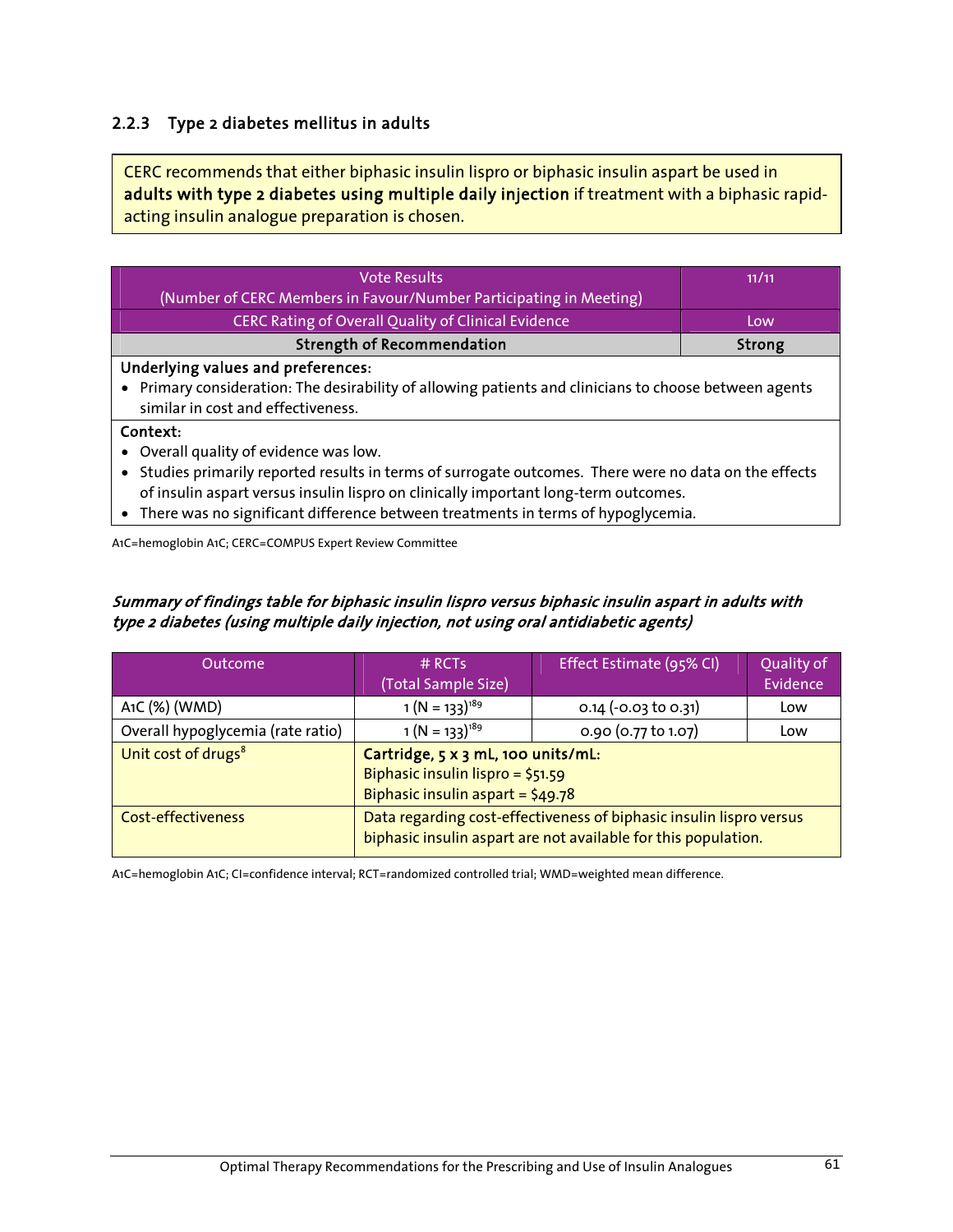# 3 Clinical findings of insulin analogues

The following clinical findings, which represent an intermediate step in the CERC deliberative process, are derived solely from CERC's considerations of clinical evidence regarding insulin analogues. Economic evidence was not considered at this stage. Therefore, they do not represent CERC's recommendations and suggestions for the optimal prescribing and use of insulin analogues. CERC's optimal therapy recommendations for insulin analogues are presented in summary form (Section 5.1) and detailed form (Appendix B).

#### Long-acting Insulin Analogues

Either insulin NPH or insulin glargine can be used in:

- pre-adolescents, adolescents, or adults with type 1 diabetes
- adults with type 2 diabetes who are using a pre-meal bolus insulin or using oral antidiabetic agents.

Either insulin NPH or insulin detemir can be used in:

- pre-adolescents or adolescents with type 1 diabetes
- adults with type 2 diabetes who are using a pre-meal bolus insulin.

Insulin detemir can be used over insulin NPH in:

- adults with type 1 diabetes
- adults with type 2 diabetes who are concurrently using oral antidiabetic agents.

Either insulin detemir or insulin glargine can be used in adults with type 1 diabetes who choose to use a long-acting insulin analogue.

#### Rapid-acting Insulin Analogues

 Insulin lispro can be used over regular human insulin in adolescents with type 1 diabetes using MDI.

Either regular human insulin or a rapid-acting insulin analogue (lispro or aspart) can be used in:

- pre-adolescents with type 1 diabetes using CSII or MDI (lispro)
- women who develop gestational diabetes (lispro) and pregnant women (lispro, aspart) with type 1 diabetes
- adults with type 1 diabetes using CSII (lispro, aspart) or MDI (lispro, aspart)
- adults with type 2 diabetes who require bolus insulin therapy (lispro, aspart).

There were no significant differences found in the following direct comparisons:

- insulin aspart and insulin lispro in adults with type 1 diabetes using CSII
- biphasic insulin lispro and biphasic insulin aspart in adults with type 2 diabetes.

CSII=continuous subcutaneous insulin infusion; MDI=multiple daily injection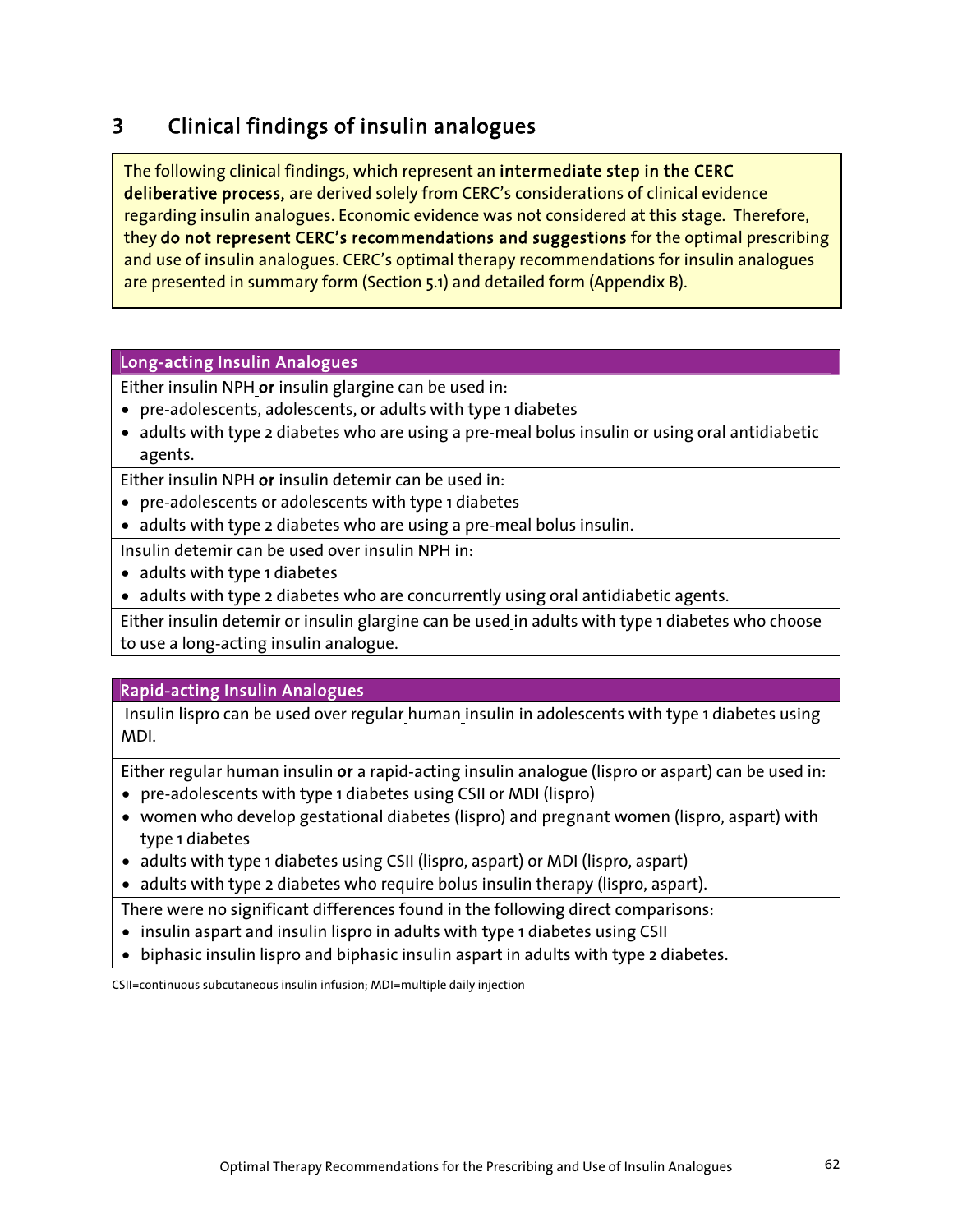# 11 APPENDIX C: DETAILED CERC PROCESS

The steps that CERC followed for generating draft optimal therapy recommendations are presented here.

## 1. Individual review of GRADE evidence profiles and provision of feedback

CERC members were provided with the GRADE evidence profiles and a graphical summary of the results presented in the profiles. Committee members completed a feedback form for each GRADE evidence profile. Feedback was collated and provided to CERC members in advance of the Committee meeting.

## 2. Discussion of clinical-effectiveness evidence and collated feedback from members

CERC members discussed the evidence presented in the Grading of Recommendations Assessment, Development and Evaluation (GRADE) evidence profiles and the associated feedback. Context and clinical issues raised during the discussion were recorded for each evidence profile. GRADE Summary of Findings tables, which were generated to reflect the body of generated information, contained:

- Key results from the GRADE evidence profiles
- Draft clinical findings
- Summary of values and preferences expressed by CERC members
- Summary of feedback on the criteria used to assess strength of recommendations.

## 3. Identification of clinical findings based on clinical evidence of effectiveness and safety

Each member of CERC participating in the meeting voted for one clinical finding statement, the single most important value or preference that guided their choice, and the overall quality of the available evidence. Points of discussion relating to the clinical finding statement were documented as context. A summary of the clinical findings is provided in Appendix B.

## 4. Identification of draft optimal therapy recommendations based on clinical conclusions and cost/cost effectiveness information

CERC reviewed and discussed the results from the pharmacoeconomic analyses commissioned by COMPUS. Where one treatment strategy appeared to be more effective than the alternative, CERC assessed whether the increase in cost associated with the increase in effectiveness represented reasonable "value for money". There is no empirical basis for assigning a value (or values) to the cut-off between cost-effectiveness and cost ineffectiveness.

Conclusions from the pharmacoeconomic analyses were added to the GRADE Summary of Findings tables. Costing data were supplied where cost-effectiveness results were not available. Draft optimal therapy recommendations, reflecting both clinical and cost/cost-effectiveness results, were prepared as a starting point for CERC's deliberation and voting. Voting was conducted by secret ballot. Quorum consisted of a minimum of five core CERC members, and 50% of members appointed as clinical experts in the management of diabetes. A majority vote was sufficient for a draft recommendation to be accepted. Each vote concluded with a Committee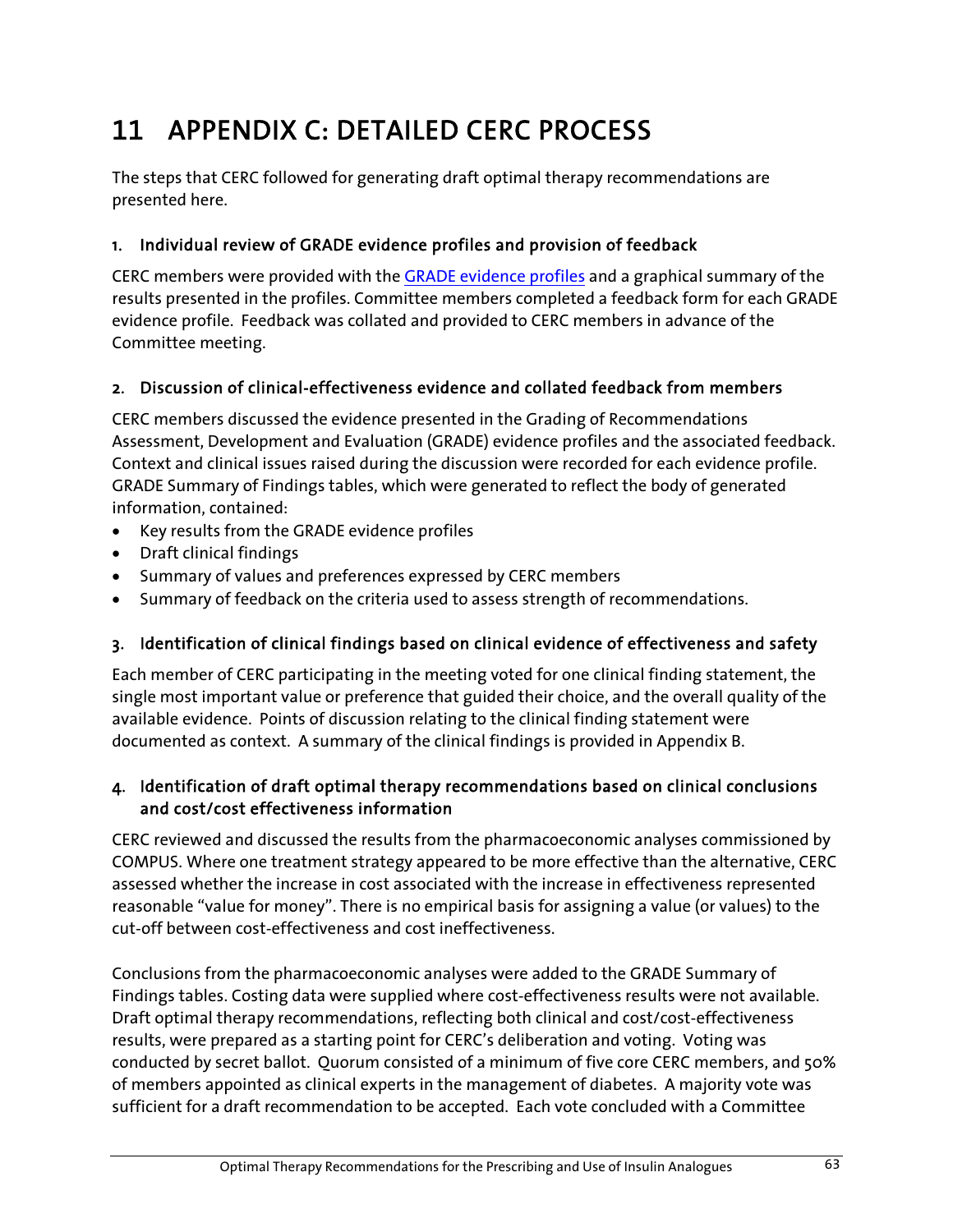discussion on the vote results in which members were given an opportunity to discuss factors behind their individual votes. Draft recommendations could be modified by CERC during their deliberations.

Draft recommendations and GRADE Summary of Findings tables containing both the clinical and cost/cost effectiveness data are provided in Appendix B.

## Which treatment strategy to use?

If there is strong evidence that one treatment strategy dominates the alternative strategies (that is, it is both more effective and less costly), clearly this strategy would be chosen. However, if one treatment strategy is more effective but also more costly, then the choice is less clear and a pharmacoeconomic analysis can be undertaken to determine and compare the cost-effectiveness of the alternatives.

Pharmacoeconomic evaluations are the systematic assessment and comparative analysis of the costs and consequences of competing alternative treatment strategies. The results of a pharmacoeconomic evaluation are expressed as the difference in costs of the alternative strategies (incremental costs) divided by the difference in health outcomes of the alternative strategies (incremental health outcomes). Evaluations can be conducted in the form of a costeffectiveness analysis (CEA) or a cost utility analysis (CUA). In a CEA, the costs are measured in monetary units and the health outcome is measured in a natural or clinical unit. In a CUA, the costs are measured in monetary units and the health outcome is expressed in quality-adjusted life years (QALYs). A QALY is a measurement of health outcome that considers both quantity and quality of life.

## 5. Identification of underlying values and preferences for each recommendation

An important component of each draft optimal therapy recommendation is a clear statement underlying values and preferences that supported CERC's choice of one alternative over another. These statements reflect the values expressed by CERC during their assessment of the clinical and cost/cost-effectiveness evidence. Where the clinical-effectiveness and cost/cost-effectiveness evidence failed to demonstrate important differences between treatments, recommendations were formulated to reflect that either treatment is considered appropriate. The values and preferences statements for each treatment option are provided as a guide for patients, clinicians, and decision-makers in selecting the most appropriate treatment alternative.

## 6. Appraisal of overall quality of evidence

CERC voted on the overall quality of clinical evidence available for each recommendation. Possible ratings were "high", "moderate", and "low". This rating was based on an assessment of evidence quality across all outcomes considered "important" or "critical" by CERC. Where evidence was lacking for such outcomes, an overall rating of "low" was more likely, regardless of the quality of evidence for outcomes reported in studies. For example, the overall quality of evidence could be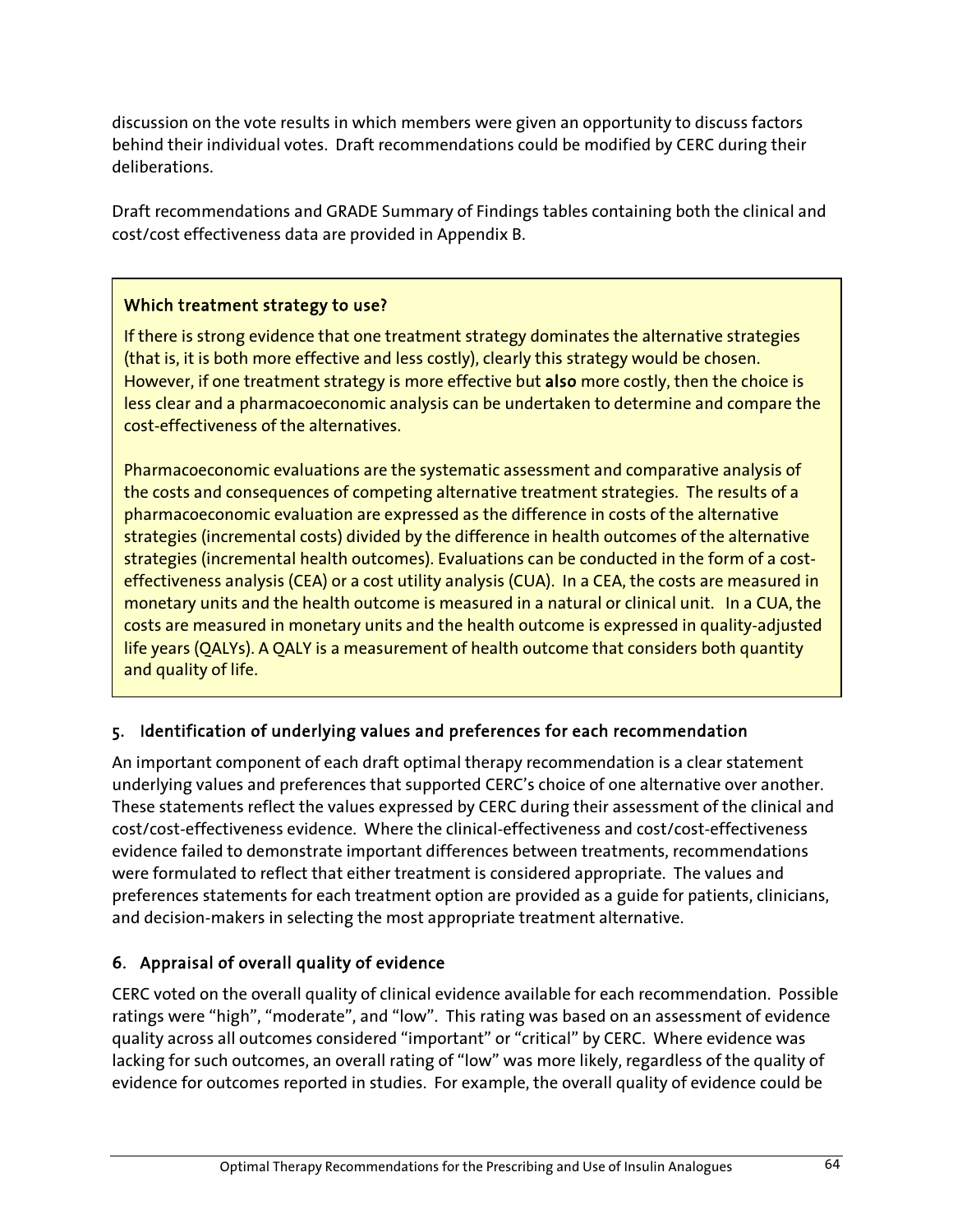rated "low" due to the lack of data on long-term complications of diabetes, even if there was highquality evidence available regarding surrogate outcomes such as A1C.

## 7. Grading strength of recommendations

The final step in the GRADE methodology is assigning the strength of each recommendation as either "strong" or "weak". This rating is intended to convey the degree of confidence the committee has that adherence to the recommendation will result in the desired outcome.<sup>12</sup> As stipulated by the GRADE process, strength of recommendations is reflected by the use of the words "suggests" or "recommends" (i.e., for weak recommendations, "CERC suggests that…." and for strong recommendations, "CERC recommends that…").

#### According to the GRADE Working Group, the rating of strength has implications for how users interpret a recommendation.<sup>12</sup>

## <sup>A</sup>"strong" recommendation:

- 1. is likely to be followed by most well-informed patients.
- 2. is unlikely to require decision aids to elicit patient values and preferences.
- 3. can often be implemented as policy.

#### A "weak" recommendation:

- 1. is likely to be followed by the majority of well-informed patients; however, a significant minority would choose not to follow the recommendation.
- 2. requires careful consideration of patient values and preferences. Decision aids may be helpful in determining the course of action.
- 3. is likely to require debate and involvement of multiple stakeholders before policy can be determined.

A proposed rating of strength (i.e., either "strong" or "weak") was assigned to each recommendation, and feedback was provided by CERC members regarding the level of their agreement with the ratings. To facilitate this process, a summary of all prior CERC deliberations for each recommendation was distributed to members. This summary contained: the recommendation (with vote results), rating of overall quality of evidence (with vote results), listing of values and preferences (with vote results), a statement regarding the weight given by the committee to the economic evidence, a summary of contextual information, and proposed strength of recommendation. The proposed strength for each recommendation was based on answering four questions put forward by the GRADE Working Group as points of consideration when evaluating recommendation strength:

- 1. Is the available evidence of lower quality?
- 2. Is there uncertainty regarding the balance of benefits versus harms and burdens?
- 3. Is there uncertainty or are there differences in values and preferences?
- 4. Is there uncertainty about whether the net benefits are worth the costs?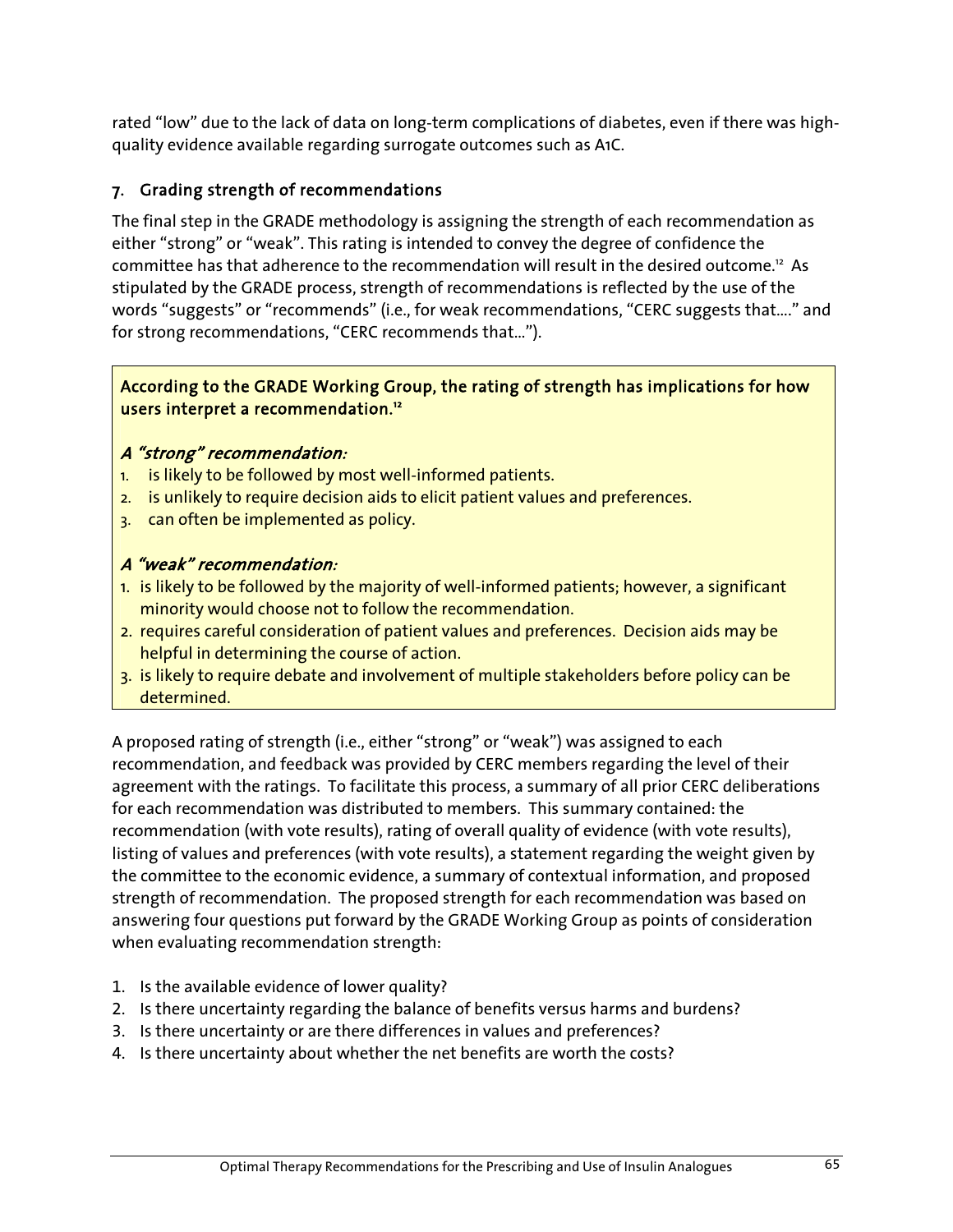An affirmative answer to one or more of these questions resulted in downgrading of a recommendation to "weak". Where recommendations were graded as weak, the rationale supporting CERC's decision is provided with the recommendation.

### 8. Identification of research gaps

Where there was insufficient information upon which to produce optimal therapy recommendations, CERC identified "gaps" in research/knowledge. These primarily consisted of treatment comparisons and populations for which no peer-reviewed reports of randomized controlled trials were identified. Research gaps were also identified when there was a paucity of comparative data on outcomes of interest for particular treatment comparisons or populations.

#### 9. Consideration of stakeholder feedback and drafting of final optimal therapy recommendations

Stakeholder feedback was elicited through a web-based process on a report containing draft optimal therapy recommendations, summaries of the available evidence, and research gaps. This feedback was collated and provided to CERC for consideration prior to drafting of the final optimal therapy recommendations for insulin analogues.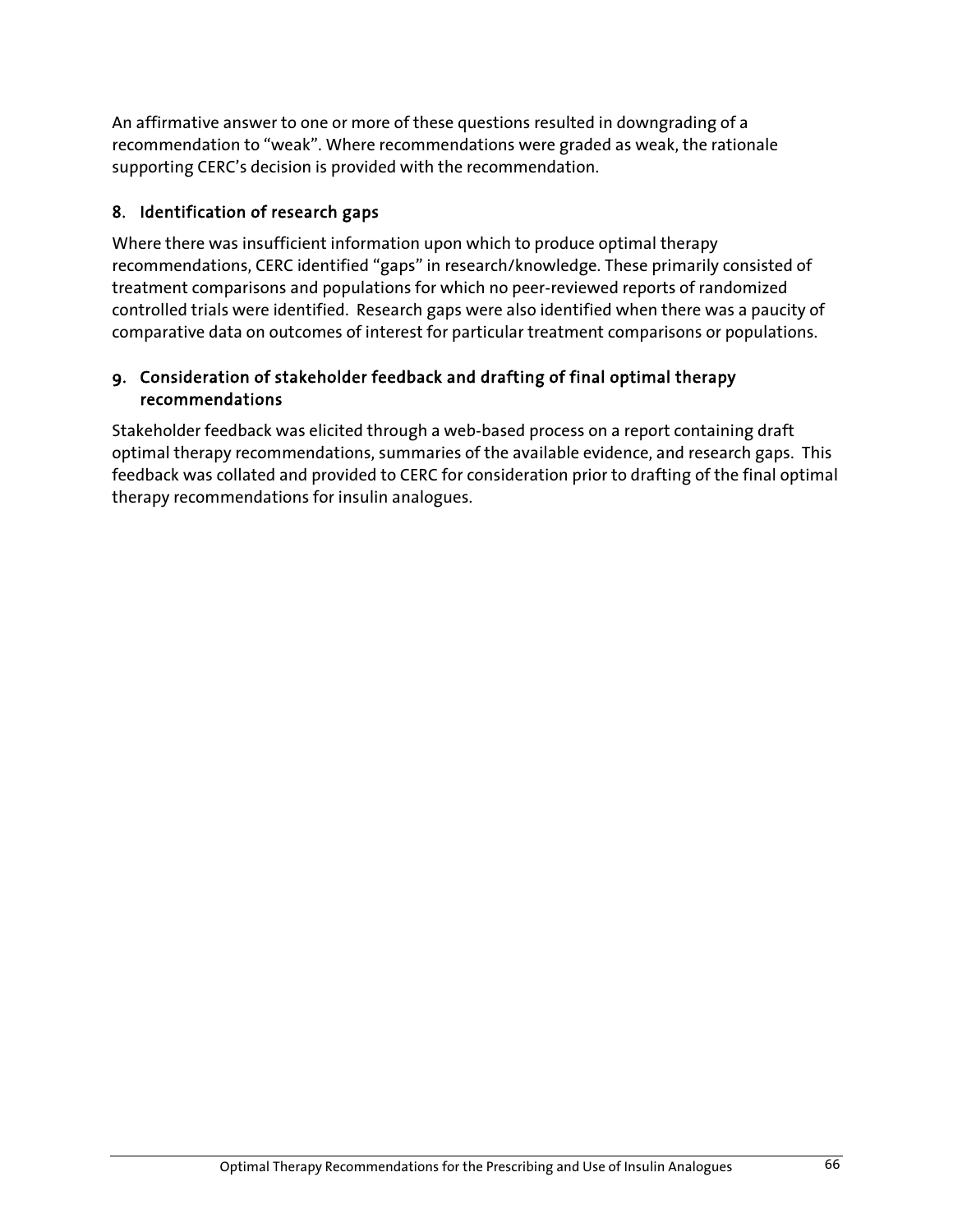# 12 REFERENCES

- 1. *Diabetes in Canada: Highlights from the National Diabetes Surveillance System 2004-2005* [Internet]. Ottawa: Public Health Agency of Canada; 2008. Available: http://www.phac aspc.gc.ca/publicat/2008/dicndss-dacsnsd-04-05/pdf/dicndss-04-05-eng.pdf (accessed 2008 Jun 26).
- 2. Weinzimer SA, Ternand C, Howard C, Chang CT, Becker DJ, Laffel LM, et al. A randomized trial comparing continuous subcutaneous insulin infusion of insulin aspart versus insulin lispro in children and adolescents with type 1 diabetes. *Diabetes Care* 2008;31(2):210-5.
- 3. Arslanian S, Foster C, Wright NM, Stender S, Hale P, Hale D. Insulin aspart compared to regular insulin and insulin lispro in basal bolus therapy with NPH to treat pediatric patients with type 1 diabetes mellitus [abstract]. 41st Annual Meeting of the European Association for the Study of Diabetes (EASD); 2005 Sep 10; Athens.
- 4. Canadian Agency for Drugs and Technologies in Health. Long-acting insulin analogues for the treatment of diabetes mellitus: meta-analyses of clinical outcomes. *Optimal Therapy Report - COMPUS* [Internet]. 2008;2(1). Available: http://cadth.ca/media/compus/reports/compus\_Long-Acting-Insulin-Analogs-Report\_Clinical-Outcomes.pdf (accessed 2008 Apr 9).
- 5. Canadian Agency for Drugs and Technologies in Health. Rapid-acting insulin analogues for the treatment of diabetes mellitus: meta-analyses of clinical outcomes. *Optimal Therapy Report - COMPUS* [Internet]. 2008;2(2). Available: http://cadth.ca/media/compus/reports/compus\_Rapid-Acting-Insulin-Analogues-Report Clinical=Outcomes.pdf (accessed 2008 Apr 9).
- 6. Tran K, Banerjee S, Li H, Cimon K, Daneman D, Simpson S, et al. *Long-acting insulin analogues for diabetes mellitus: meta-analysis of clinical outcomes and assessment of cost-effectiveness* [Internet]. Ottawa: Canadian Agency for Drugs and Technologies in Health; 2007. (Technology Report no 92). Available: http://www.cadth.ca/media/pdf/341b\_Long-acting-insulin\_tr\_e.pdf (accessed 2007 Dec 14).
- 7. Banerjee S, Tran K, Li H, Cimon K, Daneman D, Simpson S, et al. *Short-acting insulin analogues for diabetes mellitus: meta-analysis of clinical outcomes and assessment of cost-effectiveness* [Internet]. Ottawa: Canadian Agency for Drugs and Technologies in Health; 2007. (Technology Report no 87). Available: http://www.cadth.ca/media/pdf/341A\_Insulin\_tr\_e.pdf (accessed 2007 Dec 14).
- 8. Canadian Agency for Drugs and Technologies in Health. An economic evaluation of insulin analogues for the treatment of patients with type 1 and type 2 diabetes mellitus in Canada. *Optimal Therapy Report - COMPUS* [Internet]. 2008;2(4). Available: http://cadth.ca/media/compus/reports/compus\_Economic\_IA\_Report.pdf (accessed 2008 Apr 11).
- 9. *The GRADE working group* [Internet]. [place unknown]: The GRADE Working Group; 2008. Available: http://www.gradeworkinggroup.org/index.htm (accessed 2008 Oct 16).
- 10. Atkins D, Best D, Briss PA, Eccles M, Falck-Ytter Y, Flottorp S, et al. Grading quality of evidence and strength of recommendations. *BMJ* [Internet]. 2004;328(7454):1490. Available: http://www.bmj.com/cgi/reprint/328/7454/1490 (accessed 2009 Jan 14).
- 11. Schunemann HJ, Hill SR, Kakad M, Bellamy R, Uyeki TM, Hayden FG, et al. WHO rapid advice guidelines on pharmacological management of humans infected with avian influenza A (H5N1) virus. *Lancet Infect Dis* 2007;7(1):21-31.
- 12. Schunemann HJ, Jaeschke R, Cook DJ, Bria WF, El-Solh AA, Ernst A, et al. An official ATS statement: grading the quality of evidence and strength of recommendations in ATS guidelines and recommendations. *Am J Respir Crit Care Med* 2006;174(5):605-14.
- 13. Canadian Agency for Drugs and Technologies in Health. GRADE evidence profiles: long- and rapid-acting insulin analogues for the treatment of diabetes mellitus. *Optimal Therapy Report - COMPUS* [Internet]. 2008;2(3). Available: http://cadth.ca/media/compus/reports/compus\_GRADE-REPORT.pdf (accessed 2008 Apr 9).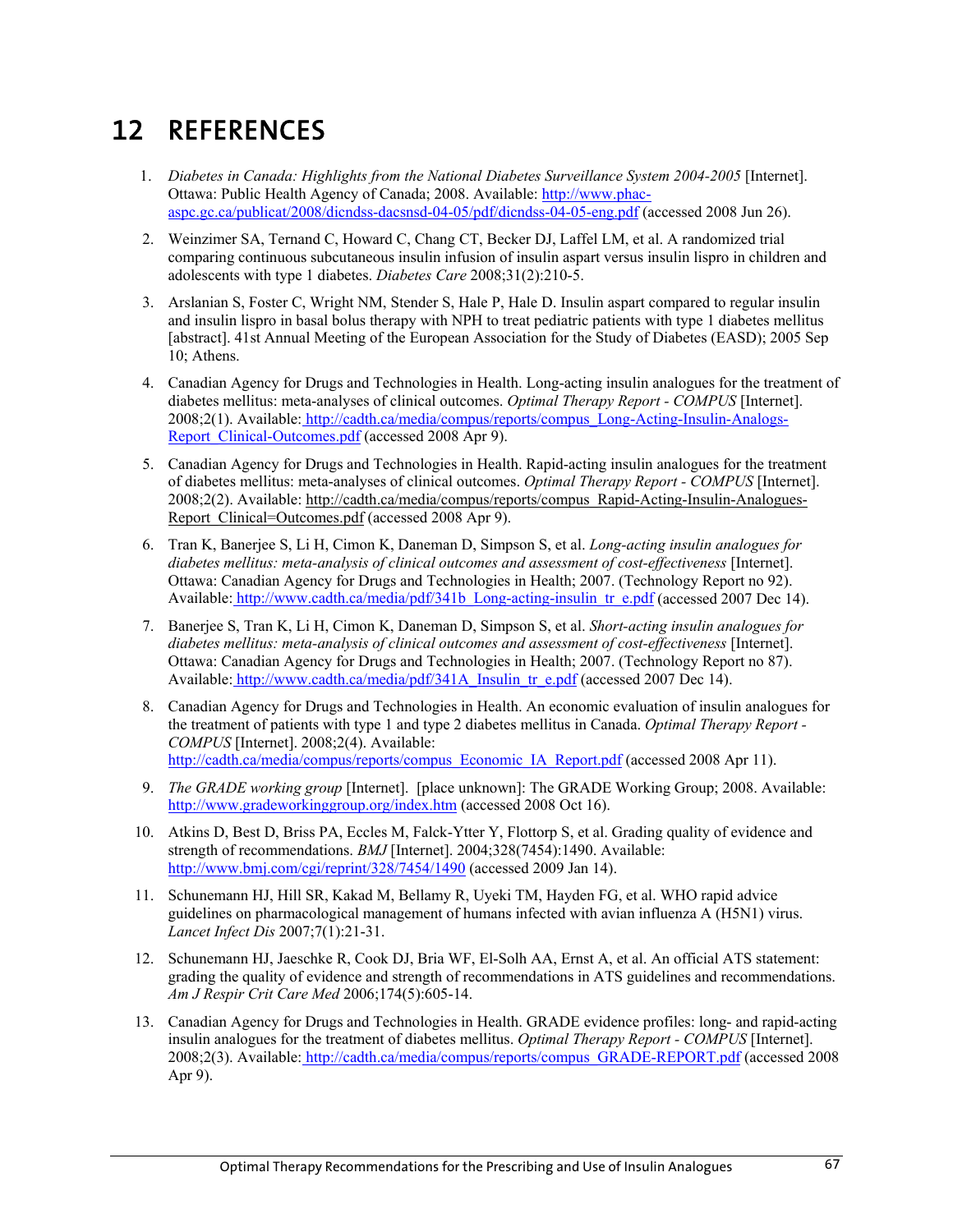- 14. Lassere MN, Johnson KR, Boers M, Tugwell P, Brooks P, Simon L, et al. Definitions and validation criteria for biomarkers and surrogate endpoints: development and testing of a quantitative hierarchical levels of evidence schema. *J Rheumatol* 2007;34(3):607-15.
- 15. Rohlfing CL, Wiedmeyer HM, Little RR, England JD, Tennill A, Goldstein DE. Defining the relationship between plasma glucose and HbA(1c): analysis of glucose profiles and HbA(1c) in the Diabetes Control and Complications Trial. *Diabetes Care* [Internet]. 2002;25(2):275-8. Available: http://care.diabetesjournals.org/cgi/reprint/25/2/275 (accessed Jan 14).
- 16. Larsen ML. The clinical usefulness of glucated haemoglobin in diabetes care evaluated by use of a medical technology assessment strategy. *Dan Med Bull* 1997;44(3):303-15.
- 17. Goldstein DE, Little RR, Lorenz RA, Malone JI, Nathan DM, Peterson CM. Tests of glycemia in diabetes. *Diabetes Care* [Internet]. 2004;27(7):1761-73. Available: http://care.diabetesjournals.org/cgi/content/full/27/7/1761 (accessed 2006 Sep 7).
- 18. Canadian Diabetes Association 2003 clinical practice guidelines for the prevention and management of diabetes in Canada. *Can J Diabetes* [Internet]. 2003;27(Suppl 2):i-S140. Available: http://www.diabetes.ca/cpg2003/downloads/cpgcomplete.pdf (accessed 2007 Aug 1).
- 19. Diabetes Control and Complications Trial Research Group. Effect of intensive therapy on the microvascular complications of type 1 diabetes mellitus. *JAMA* 2002;287(19):2563-9.
- 20. Gerstein HC. Glycosylated hemoglobin: finally ready for prime time as a cardiovascular risk factor. *Ann Intern Med* [Internet]. 2004;141(6):475-6. Available: http://www.annals.org/cgi/reprint/141/6/475.pdf (accessed 2009 Jan 20).
- 21. Khaw KT, Wareham N, Bingham S, Luben R, Welch A, Day N. Association of hemoglobin  $A_{1c}$  with cardiovascular disease and mortality in adults: the European prospective investigation into cancer in Norfolk. *Ann Intern Med* [Internet]. 2004;141(6):413-20. Available: http://www.annals.org/cgi/reprint/141/6/413.pdf (accessed 2007 Sep 7).
- 22. Clarke PM, Gray AM, Briggs A, Farmer AJ, Fenn P, Stevens RJ, et al. A model to estimate the lifetime health outcomes of patients with type 2 diabetes: the United Kingdom Prospective Diabetes Study (UKPDS) Outcomes Model (UKPDS no. 68). *Diabetologia* 2004;47(10):1747-59.
- 23. Selvin E, Marinopoulos S, Berkenblit G, Rami T, Brancati FL, Powe NR, et al. Meta-analysis: glycosylated hemoglobin and cardiovascular disease in diabetes mellitus. *Ann Intern Med* [Internet]. 2004;141(6):421- 31. Available: http://www.annals.org/cgi/reprint/141/6/421.pdf (accessed 2009 Jan 20).
- 24. Reusch JE. Diabetes, microvascular complications, and cardiovascular complications: what is it about glucose? *J Clin Invest* [Internet]. 2003;112(7):986-8. Available: http://www.jci.org/cgi/reprint/112/7/986 (accessed 2007 Sep 7).
- 25. The Diabetes Control and Complications Trial Research Group. The effect of intensive treatment of diabetes on the development and progression of long-term complications in insulin-dependent diabetes mellitus. *N Engl J Med* 1993;329(14):977-86.
- 26. UK Prospective Diabetes Study (UKPDS) Group. Intensive blood-glucose control with sulphonylureas or insulin compared with conventional treatment and risk of complications in patients with type 2 diabetes. *Lancet* 1998;352(9131):837-53.
- 27. Fleming TR, DeMets DL. Surrogate end points in clinical trials: are we being misled? *Ann Intern Med* 1996;125(7):605-13.
- 28. Diabetes Control and Complications Trial Research Group. The relationship of glycemic exposure (HbA<sub>1c</sub>) to the risk of development and progression of retinopathy in the diabetes control and complications trial. *Diabetes* 1995;44(8):968-83.
- 29. Diabetes Control and Complications Trial Research Group. Effect of intensive diabetes treatment on the development and progression of long-term complications in adolescents with insulin-dependent diabetes mellitus: Diabetes Control and Complications Trial. *J Pediatr* 1994;125(2):177-88.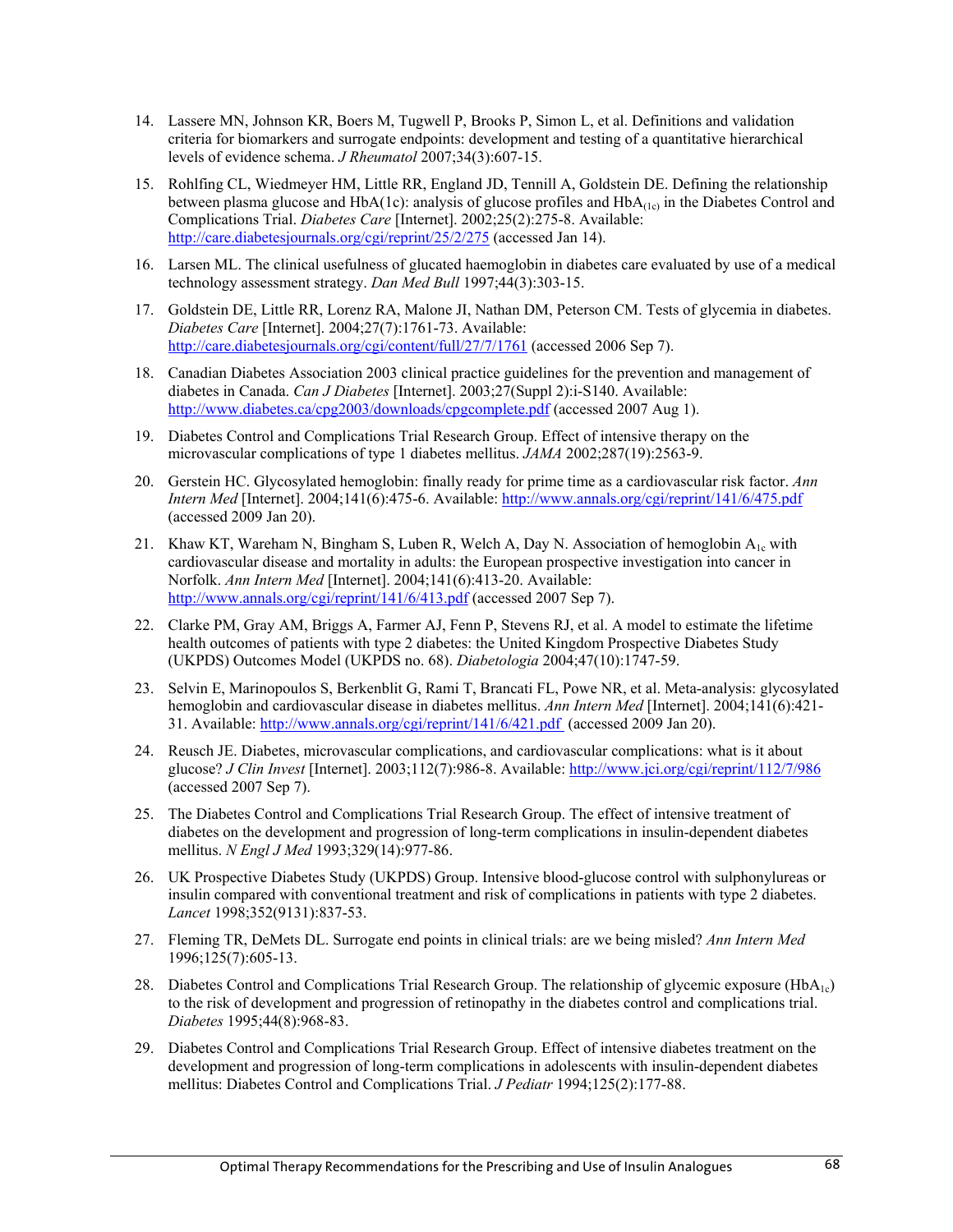- 30. UK Prospective Diabetes Study (UKPDS) Group. Effect of intensive blood-glucose control with metformin on complications in overweight patients with type 2 diabetes (UKPDS 34). *Lancet* 1998;352(9131):854-65.
- 31. Ewart RM. The case against aggressive treatment of type 2 diabetes: critique of the UK prospective diabetes study. *BMJ* 2001;323(7317):854-8.
- 32. Stratton IM, Adler AI, Neil HA, Matthews DR, Manley SE, Cull CA, et al. Association of glycaemia with macrovascular and microvascular complications of type 2 diabetes (UKPDS 35): prospective observational study. *BMJ* [Internet]. 2000;321(7258):405-12. Available: http://www.bmj.com/cgi/reprint/321/7258/405 (accessed 2007 May 3).
- 33. Rosen CJ. The rosiglitazone story--lessons from an FDA Advisory Committee meeting. *N Engl J Med* 2007;357(9):844-6.
- 34. Richter B, Bandeira-Echtler E, Bergherhoff K, Clar C, Ebrahim SH. Rosiglitazone for type 2 diabetes mellitus. *Cochrane Database Syst Rev* 2007;3: CD006063.
- 35. Kahn SE, Haffner SM, Heise MA, Herman WH, Holman RR, Jones NP, et al. Glycemic durability of rosiglitazone, metformin, or glyburide monotherapy. *N Engl J Med* [Internet]. 2006;355(23):2427-43. Available: http://content.nejm.org/cgi/reprint/355/23/2427.pdf (accessed 2009 Jan 20).
- 36. Nissen SE, Wolski K. Effect of rosiglitazone on the risk of myocardial infarction and death from cardiovascular causes. *N Engl J Med* 2007;356(24):2457-71.
- 37. Oiknine R, Bernbaum M, Mooradian AD. A critical appraisal of the role of insulin analogues in the management of diabetes mellitus. *Drugs* 2005;65(3):325-40.
- 38. Ohkubo Y, Kishikawa H, Araki E, Miyata T, Isami S, Motoyoshi S, et al. Intensive insulin therapy prevents the progression of diabetic microvascular complications in Japanese patients with non-insulin-dependent diabetes mellitus: a randomized prospective 6-year study. *Diabetes Res Clin Pract* 1995;28(2):103-17.
- 39. Bowker SL, Majumdar SR, Johnson JA. Systematic review of Indicators and measurements used in controlled studies of quality improvement for Type-2 diabetes. *Can J Diabetes* [Internet]. 2005;29(3):230- 8. Available: http://www.diabetes.ca/files/Johnson\_Systematic\_Review-pages%20230-238.pdf (accessed 2007 Aug 29).
- 40. A Canadian consensus for the standardized evaluation of quality improvement interventions in Type-2 diabetes: development of a quality indicator set. *Can J Diabetes* 2005;29(3):220-9.
- 41. *Pargluva™ Muraglitazar (BMS-298585)* [Internet]. Advisory Committee Briefing Document. Rockville (MD): U.S. Food and Drug Agency; 2005. Available: http://www.fda.gov/ohrms/dockets/ac/05/briefing/2005-4169B2\_01\_01-BMS-Pargluva.pdf (accessed 2007 Dec 17).
- 42. The DCCT Research Group. Epidemiology of severe hypoglycemia in the diabetes control and complications trial. *Am J Med* 1991;90(4):450-9.
- 43. Banarer S, Cryer PE. Sleep-related hypoglycemia-associated autonomic failure in type 1 diabetes: reduced awakening from sleep during hypoglycemia. *Diabetes* 2003;52(5):1195-203.
- 44. Wentholt IME, Maran A, Masurel N, Heine RJ, Hoekstra JBL, DeVries JH. Nocturnal hypoglycaemia in Type 1 diabetic patients, assessed with continuous glucose monitoring: frequency, duration and associations. *Diabet Med* 2007;24(5):527-32.
- 45. Pillar G, Schuscheim G, Weiss R, Malhotra A, McCowen KC, Shlitner A, et al. Interactions between hypoglycemia and sleep architecture in children with type 1 diabetes mellitus. *J Pediatr* 2003;142(2):163-8.
- 46. Jones TW, Porter P, Sherwin RS, Davis EA, O'Leary P, Frazer F, et al. Decreased epinephrine responses to hypoglycemia during sleep. *N Engl J Med* 1998;338(23):1657-62.
- 47. Cryer PE. Diverse causes of hypoglycemia-associated autonomic failure in diabetes. *N Engl J Med* 2004;350(22):2272-9.
- 48. Davis S, Alonso MD. Hypoglycemia as a barrier to glycemic control. *J Diabetes Complicat* 2004;18(1):60-8.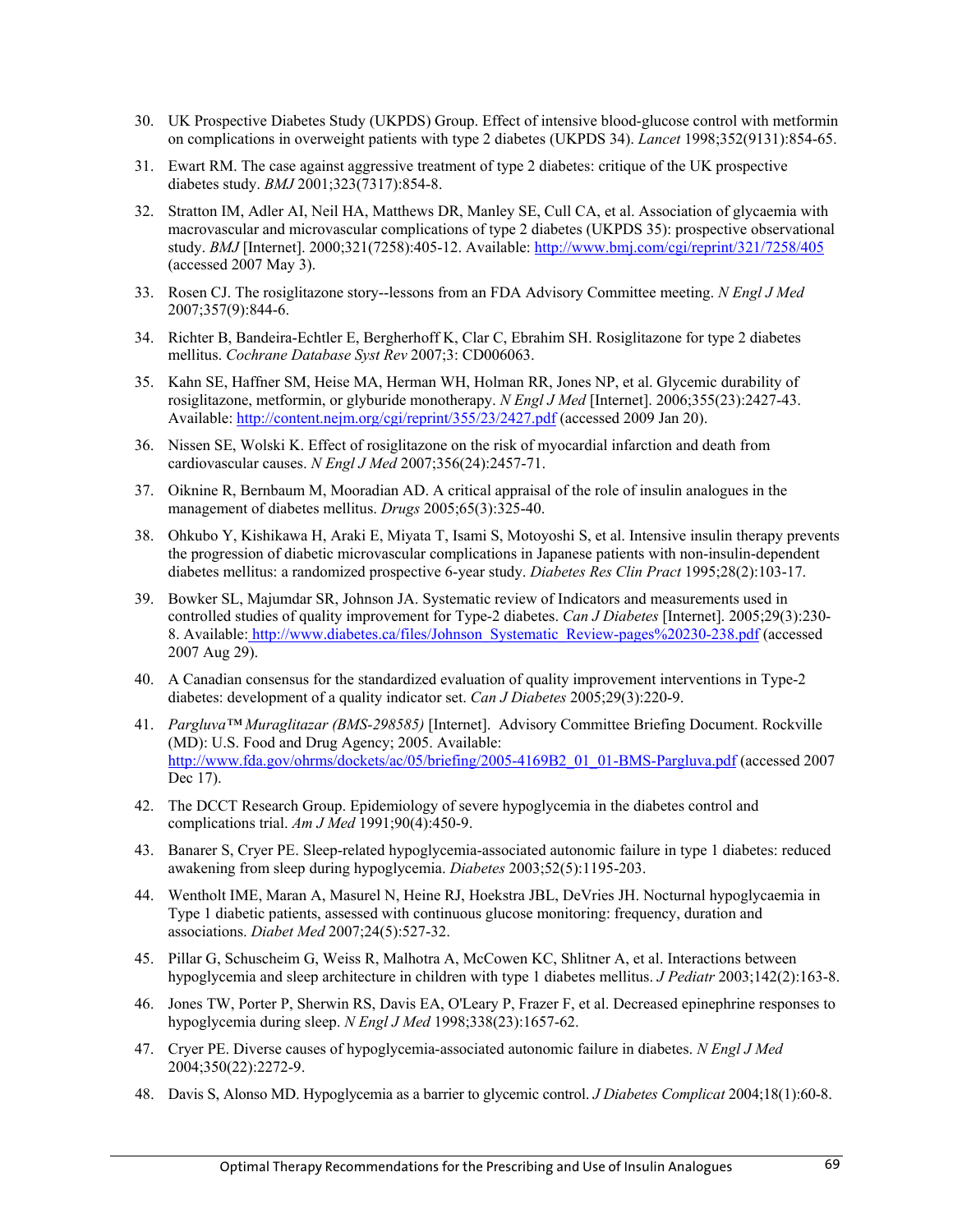- 49. Porter PA, Byrne G, Stick S, Jones TW. Nocturnal hypoglycaemia and sleep disturbances in young teenagers with insulin dependent diabetes mellitus. *Arch Dis Child* 1996;75(2):120-3.
- 50. Veneman T, Mitrakou A, Mokan M, Cryer P, Gerich J. Induction of hypoglycemia unawareness by asymptomatic nocturnal hypoglycemia. *Diabetes* 1993;42(9):1233-7.
- 51. Fanelli CG, Pampanelli S, Porcellati F, Bolli GB. Shift of glycaemic thresholds for cognitive function in hypoglycaemia unawareness in humans. *Diabetologia* 1998;41(6):720-3.
- 52. Eichenbaum H. Hippocampus: cognitive processes and neural representations that underlie declarative memory. *Neuron* 2004;44(1):109-20.
- 53. Plihal W, Born J. Effects of early and late nocturnal sleep on priming and spatial memory. *Psychophysiology* 1999;36(5):571-82.
- 54. Jauch-Chara K, Hallschmid M, Gais S, Schmid SM, Oltmanns KM, Colmorgen C, et al. Hypoglycemia during sleep impairs consolidation of declarative memory in type 1 diabetic and healthy humans. *Diabetes Care* 2007;30(8):2040-5.
- 55. Cryer PE, Davis SN, Shamoon H. Hypoglycemia in diabetes. *Diabetes Care* [Internet]. 2003;26(6):1902- 12. Available: http://care.diabetesjournals.org/cgi/reprint/26/6/1902?maxtoshow=&HITS=10&hits=10&RESULTFORM AT=&fulltext=Hypoglycemia+in+diabetes&searchid=1&FIRSTINDEX=0&sortspec=relevance&resourcet ype=HWCIT (accessed 2008 Oct 15).
- 56. Robinson RT, Harris ND, Ireland RH, MacDonald IA, Heller SR. Changes in cardiac repolarization during clinical episodes of nocturnal hypoglycaemia in adults with Type 1 diabetes. *Diabetologia* 2004;47(2):312-5.
- 57. Murphy NP, Ford-Adams ME, Ong KK, Harris ND, Keane SM, Davies C, et al. Prolonged cardiac repolarisation during spontaneous nocturnal hypoglycaemia in children and adolescents with type 1 diabetes. *Diabetologia* 2004;47(11):1940-7.
- 58. Davis RE, Morrissey M, Peters JR, Wittrup-Jensen K, Kennedy-Martin T, Currie CJ. Impact of hypoglycaemia on quality of life and productivity in type 1 and type 2 diabetes. *Curr Med Res Opin* 2005;21(9):1477-83.
- 59. Prieto L, Sacristan JA. What is the value of social values? The uselessness of assessing health-related quality of life through preference measures. *BMC Med Res Methodol* 2004;4:10.
- 60. Ware JE, Jr. SF-36 health survey update. *Spine* 2000;25(24):3130-9.
- 61. King P, Kong MF, Parkin H, MacDonald IA, Tattersall RB. Well-being, cerebral function, and physical fatigue after nocturnal hypoglycemia in IDDM. *Diabetes Care* [Internet]. 1998;21(3):341-5. Available: http://care.diabetesjournals.org/cgi/reprint/21/3/341 (accessed 2009 Jan 20).
- 62. Bendtson I, Kverneland A, Pramming S, Binder C. Incidence of nocturnal hypoglycaemia in insulindependent diabetic patients on intensive therapy. *Acta Med Scand* 1988;223(6):543-8.
- 63. DeVries JH, Wentholt IM, Masurel N, Mantel I, Poscia A, Maran A, et al. Nocturnal hypoglycaemia in type 1 diabetes--consequences and assessment. *Diabetes Metab Res Rev* 2004;20 Suppl 2:S43-S46.
- 64. Radan I, Rajer E, Uršiè Bratina N, Neubauer D, Kržišnik C, Battelino T. Motor activity during asymptomatic nocturnal hypoglycemia in adolescents with type 1 diabetes mellitus. *Acta Diabetol* 2004;41(2):33-7.
- 65. Porter PA, Keating B, Byrne G, Jones TW. Incidence and predictive criteria of nocturnal hypoglycemia in young children with insulin-dependent diabetes mellitus. *J Pediatr* 1997;130(3):366-72.
- 66. Amin R, Ross K, Acerini CL, Edge JA, Warner J, Dunger DB. Hypoglycemia prevalence in prepubertal children with type 1 diabetes on standard insulin regimen: use of continuous glucose monitoring system. *Diabetes Care* [Internet]. 2003;26(3):662-7. Available: http://care.diabetesjournals.org/cgi/reprint/26/3/662 (accessed 2009 Jan 20).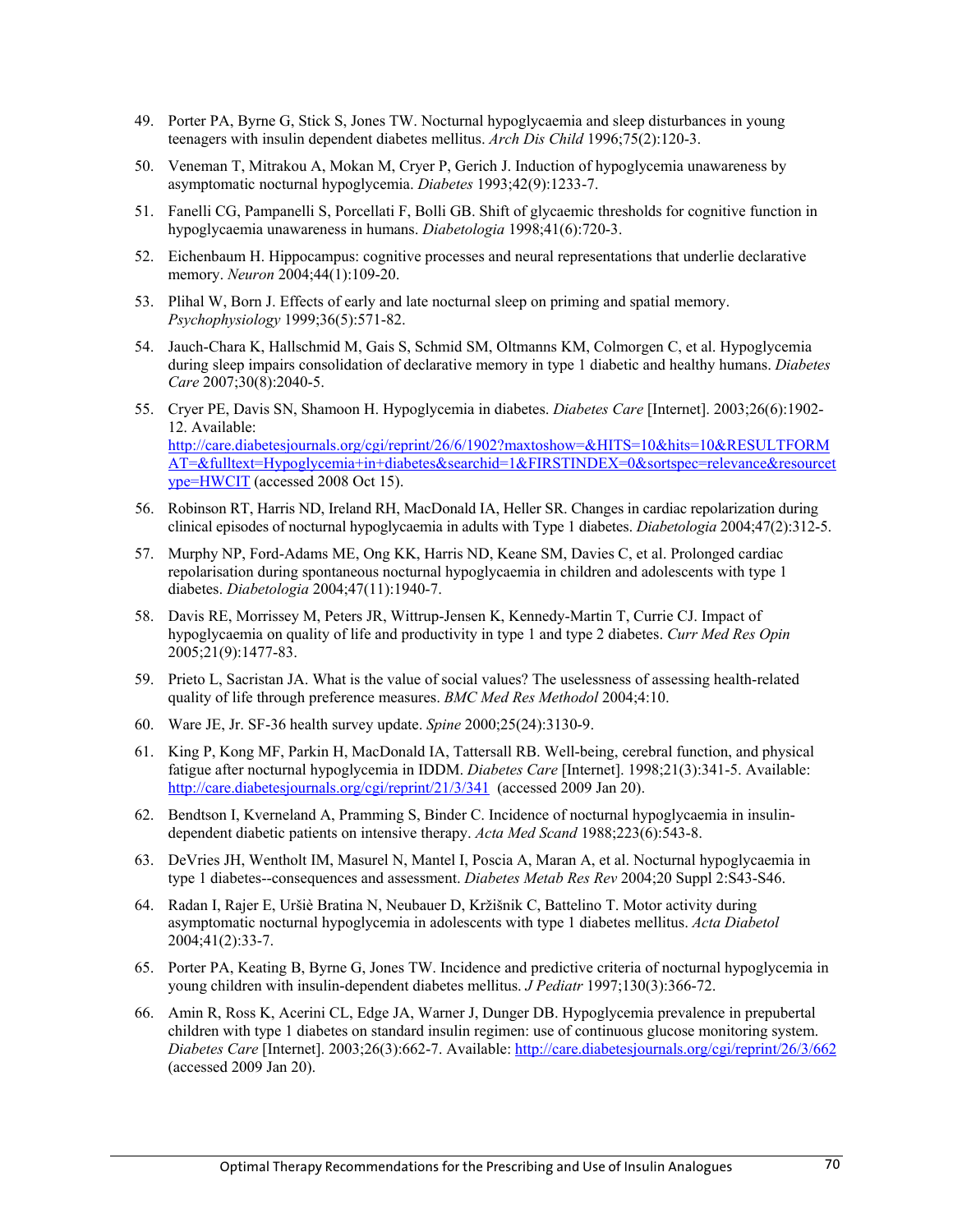- 67. Beregszàszi M, Tubiana-Rufi N, Benali K, Noël M, Bloch J, Czernichow P. Nocturnal hypoglycemia in children and adolescents with insulin-dependent diabetes mellitus: prevalence and risk factors. *J Pediatr* 1997;131(1:Pt:1):t-33.
- 68. Wiltshire EJ, Newton K, McTavish L. Unrecognised hypoglycaemia in children and adolescents with type 1 diabetes using the continuous glucose monitoring system: prevalence and contributors. *Journal of Paediatrics & Child Health* 2006;42(12):758-63.
- 69. Bradley C. The Diabetes Treatment Satisfaction Questionnaire: DTSQ. In: Bradley C, editor. *Handbook of psychology and diabetes: a guide to psychological measurement in diabetes research and management*. Langhorne (PA): Harwood Academic Publishers; 1994. p.111-32.
- 70. Bott U, Mühlhauser I, Overmann H, Berger M. Validation of a diabetes-specific quality-of-life scale for patients with type 1 diabetes. *Diabetes Care* [Internet]. 1998;21(5):757-69. Available: http://care.diabetesjournals.org/cgi/reprint/21/5/757 (accessed 2007 Oct 11).
- 71. Bott U, Ebrahim S, Hirschberger S, Skovlund SE. Effect of the rapid-acting insulin analogue insulin aspart on quality of life and treatment satisfaction in patients with Type 1 diabetes. *Diabet Med* 2003;20(8):626-34.
- 72. Pouwer F, Snoek FJ, Heine RJ. Ceiling effect reduces the validity of the Diabetes Treatment Satisfaction Questionnaire. *Diabetes Care* [Internet]. 1998;21(11):2039. Available: http://care.diabetesjournals.org/cgi/reprint/21/11/2039b (accessed 2007 Oct 11).
- 73. Canadian Agency for Drugs and Technologies in Health. Current practice analysis: insulin analogues. A qualitative analysis of Canadian physician perceptions and use of insulin analogues. *Optimal Therapy Report - COMPUS* [Internet]. 2008;2(6). Available: http://cadth.ca/media/compus/reports/compus\_Insulin-Analogues-Current-Practice-Analysis.pdf (accessed 2008 Apr 11).
- 74. Canadian Agency for Drugs and Technologies in Health. Current utilization of insulin products in Canada. *Optimal Therapy Report - COMPUS* [Internet]. 2008;2(5). Available: http://cadth.ca/media/compus/reports/compus\_Current-Utilization-Report.pdf (accessed 2008 Apr 11).
- 75. Chatterjee S, Jarvis-Kay J, Rengarajan T, Lawrence IG, McNally PG, Davies MJ. Glargine versus NPH insulin: efficacy in comparison with insulin aspart in a basal bolus regimen in type 1 diabetes--the glargine and aspart study (GLASS) a randomised cross-over study. *Diabetes Res Clin Pract* 2007;77(2):215-22.
- 76. Hassan K, Rodriguez LM, Johnson SE, Tadlock S, Heptulla RA. A randomized, controlled trial comparing twice-a-day insulin glargine mixed with rapid-acting insulin analogs versus standard neutral protamine Hagedorn (NPH) therapy in newly diagnosed type 1 diabetes. *Pediatrics* [Internet]. 2008;121(3):e466 e472. Available: http://pediatrics.aappublications.org/cgi/reprint/121/3/e466.
- 77. Bartley PC, Bogoev M, Larsen J, Philotheou A. Long-term efficacy and safety of insulin detemir compared to Neutral Protamine Hagedorn insulin in patients with Type 1 diabetes using a treat-to-target basal-bolus regimen with insulin aspart at meals: a 2-year, randomized, controlled trial. *Diabet Med* 2008;25(4):442-9.
- 78. Pieber TR, Eugene-Jolchine I, Derobert E, The European Study Group of HOE 901 in type 1 diabetes. Efficacy and safety of HOE 901 versus NPH insulin in patients with type 1 diabetes. *Diabetes Care* [Internet]. 2000;23(2):157-62. Available: http://care.diabetesjournals.org/cgi/reprint/23/11/1666?maxtoshow=&HITS=10&hits=10&RESULTFORM AT=&author1=raskin&andorexactfulltext=and&searchid=1&FIRSTINDEX=0&sortspec=relevance&volu me=23&resourcetype=HWCIT (accessed 2009 Jan 20).
- 79. Raskin P, Klaff L, Bergenstal R, Halle JP, Donley D, Mecca T. A 16-week comparison of the novel insulin analog insulin glargine (HOE 901) and NPH human insulin used with insulin lispro in patients with type 1 diabetes. *Diabetes Care* 2000;23(11):1666-71.
- 80. Ratner RE, Hirsch IB, Neifing JL, Garg SK, Mecca TE, Wilson CA, et al. Less hypoglycemia with insulin glargine in intensive insulin therapy for type 1 diabetes. *Diabetes Care* [Internet]. 2000;23(5):639-43. Available: http://care.diabetesjournals.org/cgi/reprint/23/5/639.pdf (accessed 2009 Jan 20).
- 81. Rosenstock J, Park G, Zimmerman J, U.S. Insulin Glargine (HOE 901) Type 1 Diabetes Investigator Group. Basal insulin glargine (HOE 901) versus NPH insulin in patients with type 1 diabetes on multiple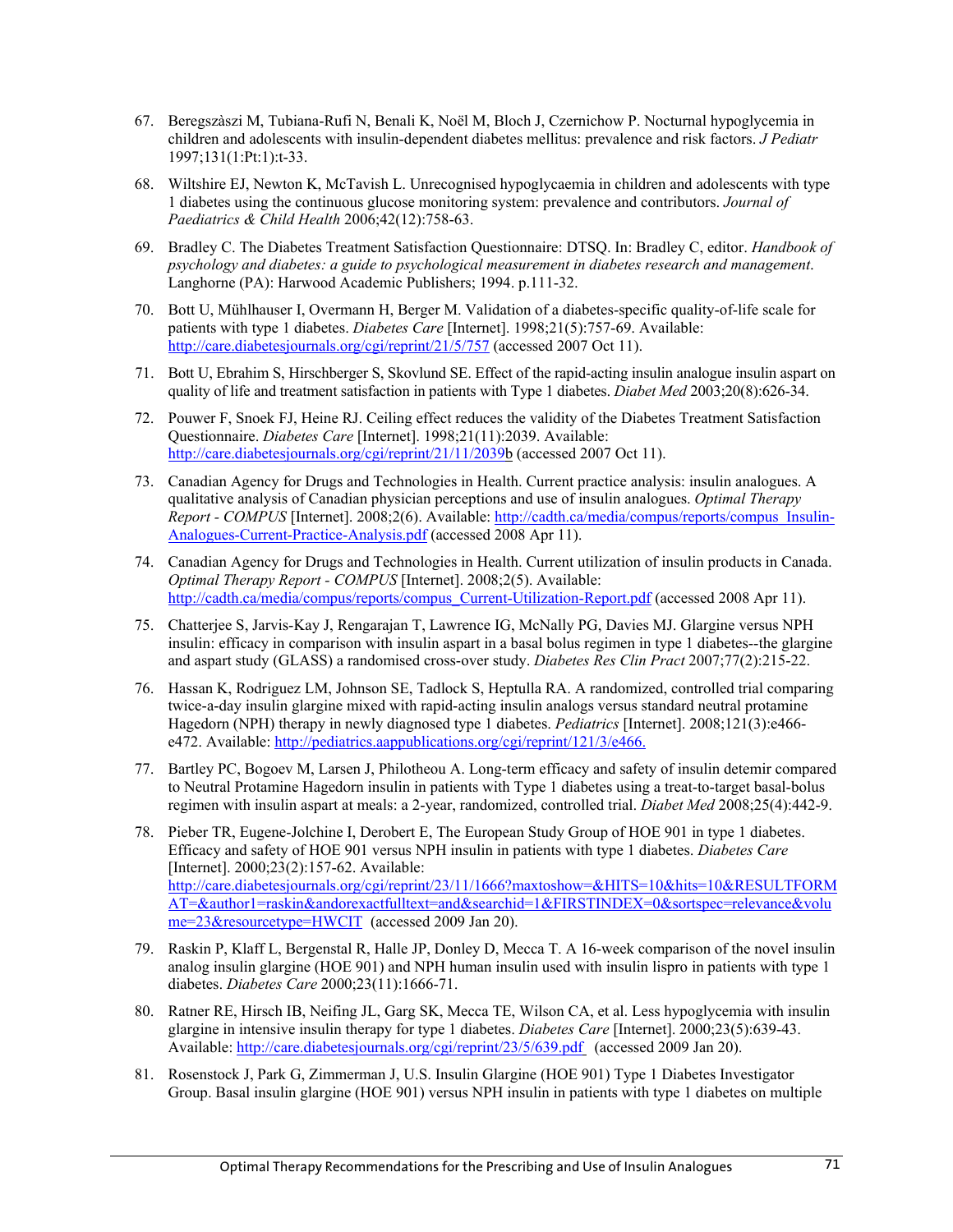daily insulin regimens. *Diabetes Care* [Internet]. 2000;23(8):1137-42. Available: http://care.diabetesjournals.org/cgi/reprint/23/8/1137.pdf (accessed 2009 Jan 20).

- 82. Rossetti P, Pampanelli S, Fanelli C, Porcellati F, Costa E, Torlone E, et al. Intensive replacement of basal insulin in patients with type 1 diabetes given rapid-acting insulin analog at mealtime: a 3-month comparison between administration of NPH insulin four times daily and glargine insulin at dinner or bedtime. *Diabetes Care* [Internet]. 2003;26(5):1490-6. Available: http://care.diabetesjournals.org/cgi/reprint/26/5/1490 (accessed 2009 Jan 20).
- 83. Porcellati F, Rossetti P, Pampanelli S, Fanelli CG, Torlone E, Scionti L, et al. Better long-term glycaemic control with the basal insulin glargine as compared with NPH in patients with Type 1 diabetes mellitus given meal-time lispro insulin. *Diabet Med* 2004;21(11):1213-20.
- 84. Fulcher GR, Gilbert RE, Yue DK. Glargine is superior to neutral protamine Hagedorn for improving glycated haemoglobin and fasting blood glucose levels during intensive insulin therapy. *Intern Med J* 2005;35(9):536-42.
- 85. Home PD, Rosskamp R, Forjanic-Klapproth J, Dressler A, Bartusch-Marrain P, Egger T, et al. A randomized multicentre trial of insulin glargine compared with NPH insulin in people with type 1 diabetes. *Diabetes Metab Res Rev* 2005;21(6):545-53.
- 86. Ge ZZ, Zhang DZ, Xiao SD, Chen Y, Hu YB. Does eradication of Helicobacter pylori alone heal duodenal ulcers? *Aliment Pharmacol Ther* 2000;14(1):53-8.
- 87. Hershon KS, Blevins TC, Mayo CA, Rosskamp R. Once-daily insulin glargine compared with twice-daily NPH insulin in patients with type 1 diabetes. *Endocr Pract* 2004;10(1):10-7.
- 88. Witthaus E, Stewart J, Bradley C. Treatment satisfaction and psychological well-being with insulin glargine compared with NPH in patients with type 1 diabetes. *Diabet Med* 2001;18(8):619-25.
- 89. Bolli G, Songini M, Trovati M, Del Prato S, Ghirlanda G, Cordera R, et al. Transfer of patients with type 1 diabetes from NPH insulin to insulin glargine as basal insulin: a multicentre, randomised, parallel-group, open-label study [abstract]. *Diabetologia* 2006;49 Suppl 1:607.
- 90. Pesic M, Radenkovic S, Zivic S, Velojic M, Dimic D, Mikic D. Comparison between NPH insulin and insulin glargine in intensive insulin therapy in type 1 diabetes mellitus [abstract on the Internet]. *Endocrine Abstracts [8th European Congress of Endocrinology]* 2006;11(P328). Available: http://www.endocrineabstracts.org/ea/0011/ea0011p328.htm (accessed 2009 Jan 20).
- 91. Vague P, Selam JL, Skeie S, De Leeuw I, Elte JW, Haahr H, et al. Insulin detemir is associated with more predictable glycemic control and reduced risk of hypoglycemia than NPH insulin in patients with type 1 diabetes on a basal-bolus regimen with premeal insulin aspart. *Diabetes Care* [Internet]. 2003;26(3):590-6. Available: http://care.diabetesjournals.org/cgi/reprint/26/3/590.pdf (accessed 2009 Jan 20).
- 92. Home P, Bartley P, Russell-Jones D, Hanaire-Broutin H, Heeg JE, Abrams P, et al. Insulin detemir offers improved glycemic control compared with NPH insulin in people with type 1 diabetes: a randomized clinical trial. *Diabetes Care* [Internet]. 2004;27(5):1081-7. Available: http://care.diabetesjournals.org/cgi/reprint/27/5/1081?maxtoshow=&HITS=10&hits=10&RESULTFORM AT=&author1=home&andorexactfulltext=and&searchid=1&FIRSTINDEX=0&sortspec=relevance&volu me=27&resourcetype=HWCIT (accessed 2009 Jan 20).
- 93. Russell-Jones D, Simpson R, Hylleberg B, Draeger E, Bolinder J. Effects of QD insulin detemir or neutral protamine Hagedorn on blood glucose control in patients with type I diabetes mellitus using a basal-bolus regimen. *Clin Ther* 2004;26(5):724-36.
- 94. Standl E, Lang H, Roberts A. The 12-month efficacy and safety of insulin detemir and NPH insulin in basal-bolus therapy for the treatment of type 1 diabetes. *Diabetes Technol Ther* 2004;6(5):579-88.
- 95. De Leeuw I, Vague P, Selam JL, Skeie S, Lang H, Draeger E, et al. Insulin detemir used in basal-bolus therapy in people with type 1 diabetes is associated with a lower risk of nocturnal hypoglycaemia and less weight gain over 12 months in comparison to NPH insulin. *Diabetes Obes Metab* 2005;7(1):73-82.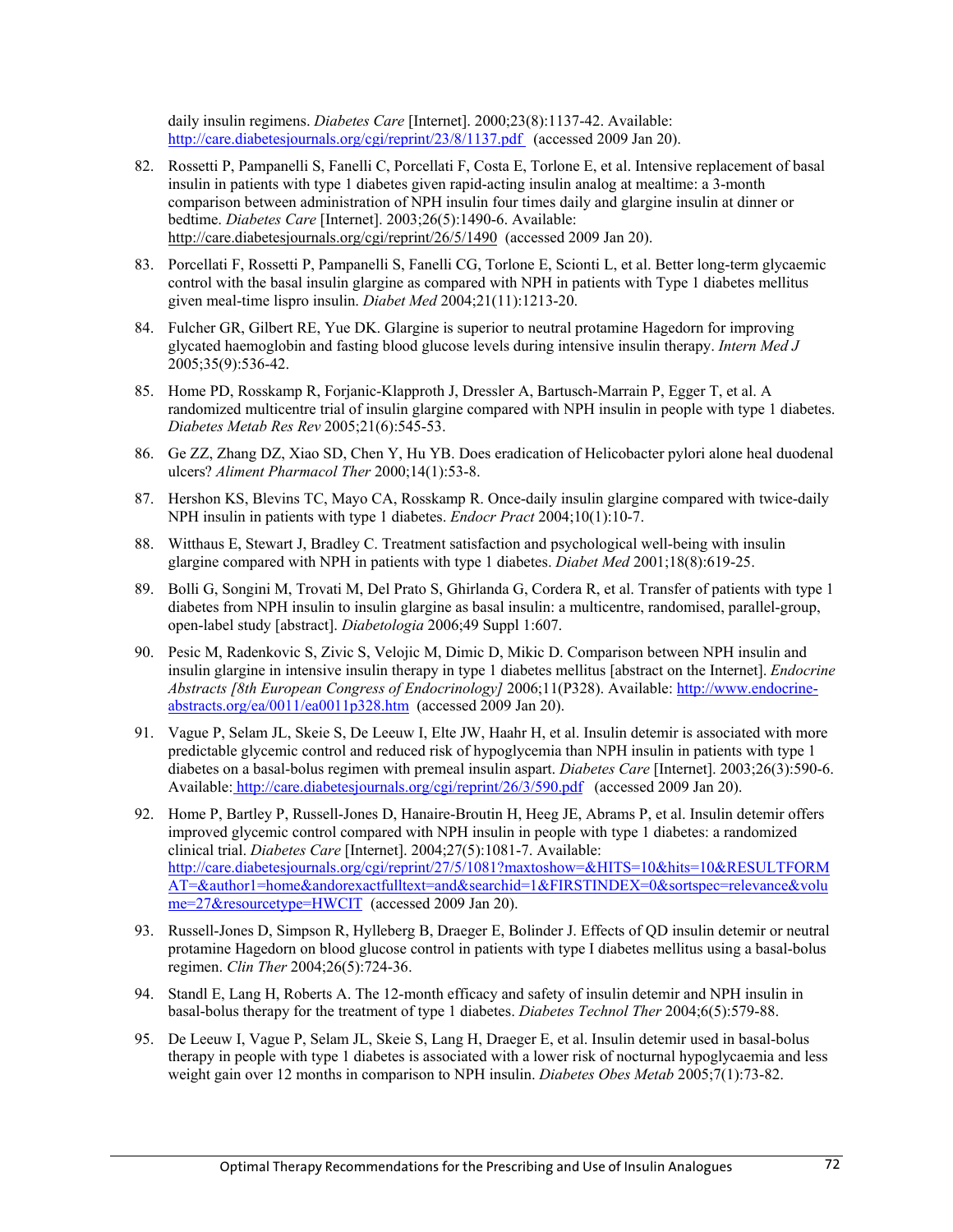- 96. Pieber TR, Draeger E, Kristensen A, Grill V. Comparison of three multiple injection regimens for Type 1 diabetes: morning plus dinner or bedtime administration of insulin detemir vs. morning plus bedtime NPH insulin. *Diabet Med* 2005;22(7):850-7.
- 97. Kolendorf K, Ross GP, Pavlic-Renar I, Perriello G, Philotheou A, Jendle J, et al. Insulin detemir lowers the risk of hypoglycaemia and provides more consistent plasma glucose levels compared with NPH insulin in Type 1 diabetes. *Diabet Med* 2006;23(7):729-35.
- 98. Hermansen K, Madsbad S, Perrild H, Kristensen A, Axelsen M. Comparison of the soluble basal insulin analog insulin detemir with NPH insulin: a randomized open crossover trial in type 1 diabetic subjects on basal-bolus therapy. *Diabetes Care* [Internet]. 2001;24(2):296-301. Available: http://care.diabetesjournals.org/cgi/reprint/24/2/296.pdf (accessed 2009 Jan 20).
- 99. Mianowska B, Szadkowska A, Czerniawska E, Pietrzak I, Bodalski J. Insulin glargine improves fasting blood glucose levels in prepubertal children with unsatisfactorily controlled type 1 diabetes. *Endokrynol Diabetol Chor Przemiany Materii Wieku Rozw* 2007;13(4):189-93.
- 100. Schober E, Schoenle E, Van Dyk J, Wernicke-Panten K, the Pediatric Study Group on Insulin Glargine. Comparative trial between insulin glargine and NPH insulin in children and adolescents with type 1 diabetes mellitus. *J Pediatr Endocrinol Metab* 2002;15(4):369-76.
- 101. Kawamura T, Higashide T, Hirose M, Kimura K, Inada H, Niihira S, et al. Prospective, randomized, crossover study using insulin glargine and aspart compared with basal-bolus using NPH in Japanese children and adolescents with type 1 diabetes [poster]. 65th Annual Scientific Sessions; 2005 Jun 10; San Diego. Poster no 1890-P.
- 102. Chase HP, Arslanian S, White N, Usiskin K, Tamborlane W. Insulin glargine (GLAR) vs intermediateacting insulin in adolescents with type 1 diabetes (T1DM) using multiple daily injection (MDI) therapy [abstract]. *Diabetologia* 2006;49(Suppl 1):559-60, SEP.
- 103. Robertson KJ, Schoenle E, Gucev Z, Mordhorst L, Gall MA, Ludvigsson J. Insulin detemir compared with NPH insulin in children and adolescents with Type 1 diabetes. *Diabet Med* 2007;24(1):27-34.
- 104. Rosenstock J, Davies M, Home PD, Larsen J, Koenen C, Schernthaner G, et al. A randomised, 52-week, treat-to-target trial comparing insulin detemir with insulin glargine when administered as add-on to glucose-lowering drugs in insulin-naive people with type 2 diabetes. *Diabetologia* 2008;51(3):408-16.
- 105. Yki-Järvinen H, Dressler A, Ziemen M, HOE 901/3002 Study Group. Less nocturnal hypoglycemia and better post-dinner glucose control with bedtime insulin glargine compared with bedtime NPH insulin during insulin combination therapy in type 2 diabetes. *Diabetes Care* [Internet]. 2000;23(8):1130-6. Available: http://care.diabetesjournals.org/cgi/reprint/23/8/1130.pdf (accessed 2009 Jan 20).
- 106. Fritsche A, Schweitzer MA, H,,ring HU, 4001 Study Group. Glimepiride combined with morning insulin glargine, bedtime neutral protamine hagedorn insulin, or bedtime insulin glargine in patients with type 2 diabetes. A randomized, controlled trial. *Ann Intern Med* 2003;138(12):952-9.
- 107. HOE 901/2004 Study Investigators Group. Safety and efficacy of insulin glargine (HOE 901) versus NPH insulin in combination with oral treatment in Type 2 diabetic patients. *Diabet Med* 2003;20(7):545-51.
- 108. Massi Benedetti M, Humburg E, Dressler A, Ziemen M, 3002 Study Group. A one-year, randomised, multicentre trial comparing insulin glargine with NPH insulin in combination with oral agents in patients with type 2 diabetes. *Horm Metab Res* 2003;35(3):189-96.
- 109. Riddle MC, Rosenstock J, Gerich J, on behalf of the Insulin Glargine 4002 Study Investigators. The treatto-target trial: randomized addition of glargine or human NPH insulin to oral therapy of type 2 diabetic patients. *Diabetes Care* [Internet]. 2003;26(11):3080-6. Available: http://care.diabetesjournals.org/cgi/reprint/26/11/3080 (accessed 2009 Jan 20).
- 110. Eliaschewitz FG, Calvo C, Valbuena H, Ruiz M, Aschner P, Villena J, et al. Therapy in type 2 diabetes: insulin glargine vs. NPH insulin both in combination with glimepiride. *Arch Med Res* 2006;37(4):495-501.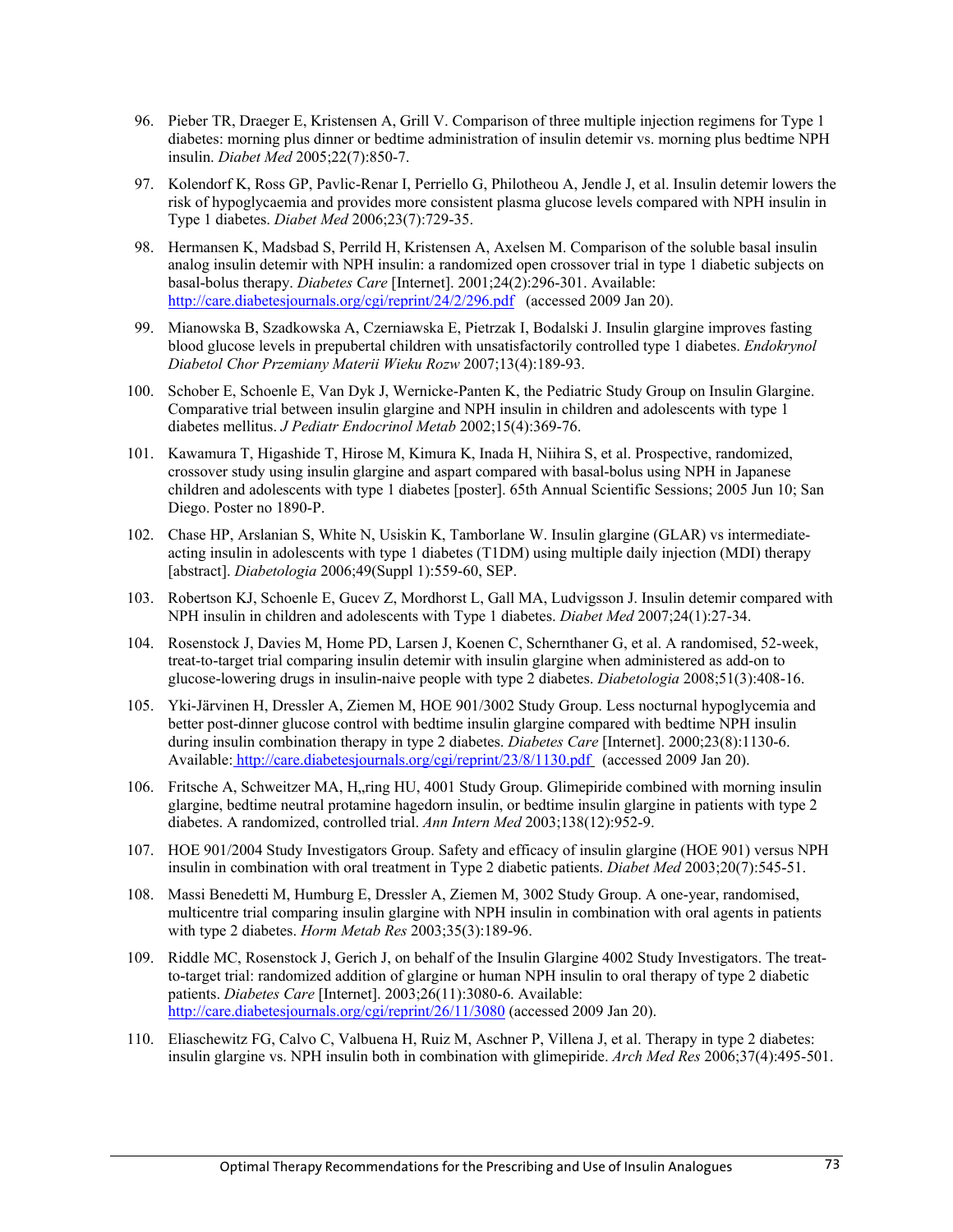- 111. Yki-Järvinen H, Kauppinen-Mäkelin R, Tiikkainen M, Vähätalo M, Virtamo H, Nikkilä K, et al. Insulin glargine or NPH combined with metformin in type 2 diabetes: the LANMET study. *Diabetologia* 2006;49(3):442-51.
- 112. Pan CY, Sinnassamy P, Chung KD, Kim KW, on behalf of the LEAD Study Investigators Group. Insulin glargine versus NPH insulin therapy in Asian Type 2 diabetes patients. *Diabetes Res Clin Pract* 2007;76(1):111-8.
- 113. Wang XL, Lu JM, Pan CY, Mu YM, Dou JT, Ba JM, et al. Evaluation of the superiority of insulin glargine as basal insulin replacement by continuous glucose monitoring system. *Diabetes Res Clin Pract* 2007;76(1):30-6.
- 114. Rachmani R, Levi Z, Slavachevski I, Avin M, Ravid M. Teaching patients to monitor their risk factors retards the progression of vascular complications in high-risk patients with Type 2 diabetes mellitus--a randomized prospective study. *Diabet Med* 2002;19(5):385-92.
- 115. Hermansen K, Davies M, Derezinski T, Martinez RG, Clauson P, Home P. A 26-Week, Randomized, Parallel, Treat-to-Target Trial Comparing Insulin Detemir With NPH Insulin as Add-On Therapy to Oral Glucose-Lowering Drugs in Insulin-Naive People With Type 2 Diabetes. *Diabetes Care* [Internet]. 2006;29(6):1269-74. Available: http://care.diabetesjournals.org/cgi/reprint/29/6/1269 (accessed 2007 Jan 9).
- 116. Philis-Tsimikas A, Charpentier G, Clauson P, Ravn GM, Roberts VL, Thorsteinsson B. Comparison of once-daily insulin detemir with NPH insulin added to a regimen of oral antidiabetic drugs in poorly controlled type 2 diabetes. *Clin Ther* 2006;28(10):1569-81.
- 117. Tajima N, Iwamoto Y, Kaku K, Kawamori R, Nishida T, Kobayashi M. Once-daily insulin detemir added to oral antidiabetic drugs results in less weight gain and a trend for reduced hypoglycaemia in comparison to NPH insulin in Japanese patients with type 2 diabetes [abstract]. *Diabetologia* 2006;49(Suppl 1):609.
- 118. Rosenstock J, Schwartz SL, Clark CM, Jr., Park GD, Donley DW, Edwards MB. Basal insulin therapy in type 2 diabetes: 28-week comparison of insulin glargine (HOE 901) and NPH insulin. *Diabetes Care* [Internet]. 2001;24(4):631-6. Available: http://care.diabetesjournals.org/cgi/reprint/24/4/631?maxtoshow=&HITS=10&hits=10&RESULTFORMA T=&andorexactfulltext=and&searchid=1&FIRSTINDEX=0&sortspec=relevance&volume=24&firstpage= 631&resourcetype=HWCIT (accessed 2009 Jan 20).
- 119. Fonseca V, Bell DS, Berger S, Thomson S, Mecca TE. A comparison of bedtime insulin glargine with bedtime neutral protamine Hagedorn insulin in patients with type 2 diabetes: subgroup analysis of patients taking once-daily insulin in a multicenter, randomized, parallel group study. *Am J Med Sci* 2004;328(5):274-80.
- 120. Haak T, Tiengo A, Draeger E, Suntum M, Waldhäusl W. Lower within-subject variability of fasting blood glucose and reduced weight gain with insulin detemir compared to NPH insulin in patients with type 2 diabetes. *Diabetes Obes Metab* 2005;7(1):56-64.
- 121. Pieber TR, Treichel HC, Hompesch B, Philotheou A, Mordhorst L, Gall MA, et al. Comparison of insulin detemir and insulin glargine in subjects with Type 1 diabetes using intensive insulin therapy. *Diabet Med* 2007;24(6):635-42.
- 122. Tubiana-Rufi N, Coutant R, Bloch J, Munz-Licha G, Delcroix C, Montaud-Raguideau N, et al. Special management of insulin lispro in continuous subcutaneous insulin infusion in young diabetic children: a randomized cross-over study. *Horm Res* 2004;62(6):265-71.
- 123. Deeb LC, Holcombe JH, Brunelle R, Zalani S, Brink S, Jenner M, et al. Insulin lispro lowers postprandial glucose in prepubertal children with diabetes. *Pediatrics* [Internet]. 2001;108(5):1175-9. Available: http://pediatrics.aappublications.org/cgi/reprint/108/5/1175 (accessed 2006 Dec 18).
- 124. Fairchild JM, Ambler GR, Genoud-Lawton CH, Westman EA, Chan A, Howard NJ, et al. Insulin lispro versus regular insulin in children with type 1 diabetes on twice daily insulin. *Pediatr Diabetes* 2000;1(3):135-41.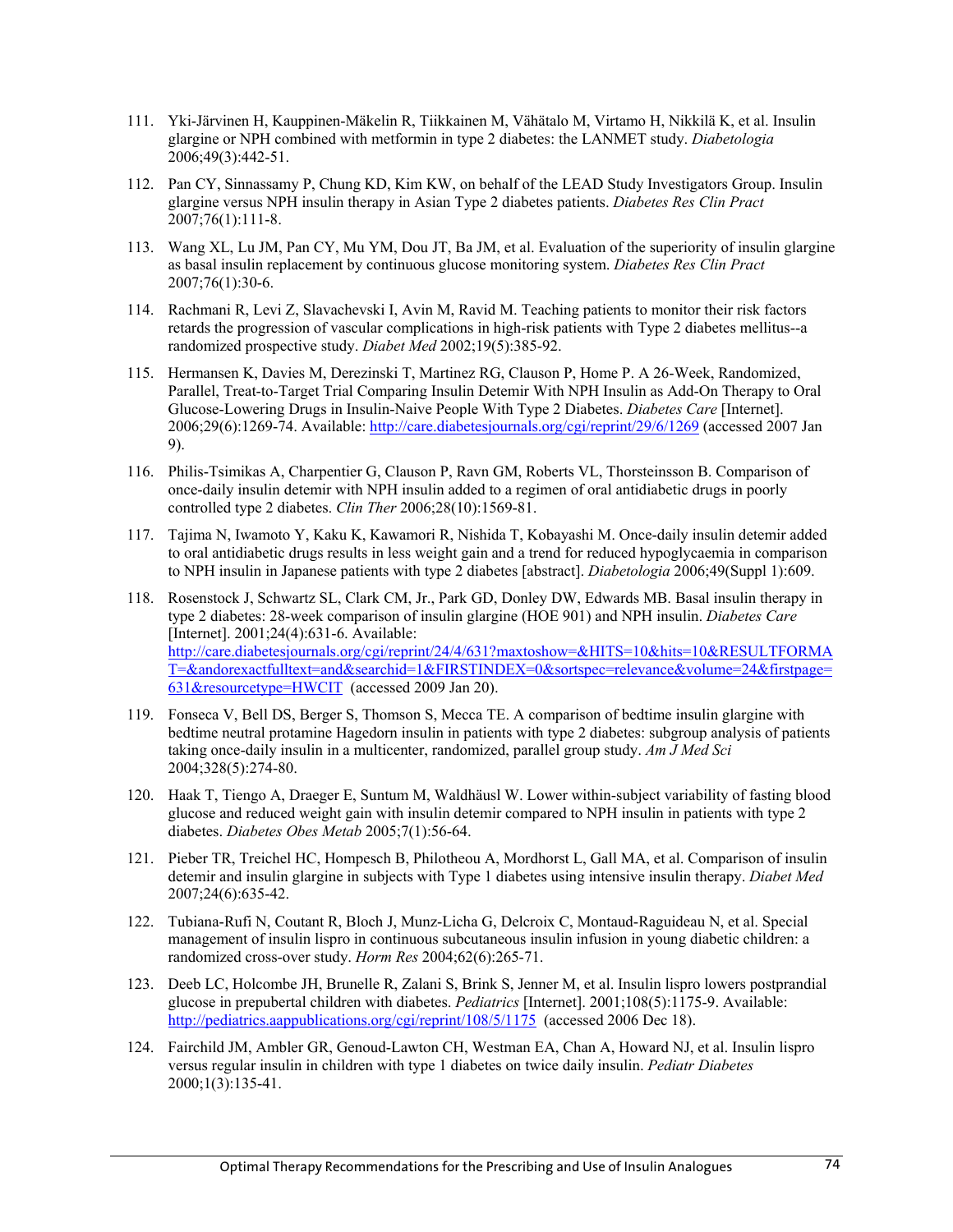- 125. Ford-Adams ME, Murphy NP, Moore EJ, Edge JA, Ong KL, Watts AP, et al. Insulin lispro: a potential role in preventing nocturnal hypoglycaemia in young children with diabetes mellitus. *Diabet Med* 2003;20(8):656-60.
- 126. Tupola S, Komulainen J, Jääskeläinen J, Sipilä I. Post-prandial insulin lispro vs. human regular insulin in prepubertal children with type 1 diabetes mellitus. *Diabet Med* 2001;18(8):654-8.
- 127. Danne T, Rastam J, Odendahl R, Nake A, Schimmel U, Szczepanski R, et al. Parental preference of prandial insulin aspart compared with preprandial human insulin in a basal-bolus scheme with NPH insulin in a 12-wk crossover study of preschool children with type 1 diabetes. *Pediatr Diabetes* 2007;8(5):278-85.
- 128. Bode B, Weinstein R, Bell D, McGill J, Nadeau D, Raskin P, et al. Comparison of insulin aspart with buffered regular insulin and insulin lispro in continuous subcutaneous insulin infusion: a randomized study in type 1 diabetes. *Diabetes Care* [Internet]. 2002;25(3):439-44. Available: http://care.diabetesjournals.org/cgi/content/full/25/3/439 (accessed 2009 Jan 20).
- 129. Hedman CA, Orre-Pettersson AC, Lindström T, Arnqvist HJ. Treatment with insulin lispro changes the insulin profile but does not affect the plasma concentrations of IGF-I and IGFBP-1 in type 1 diabetes. *Clin Endocrinol (Oxf)* 2001;55(1):107-12.
- 130. Johansson UB, Adamson UC, Lins PE, Wredling RA. Improved blood glucose variability, HbA1c insuman Infusat© and less insulin requirement in IDDM patients using insulin lispro in CSII. The Swedish Multicenter Lispro Insulin Study. *Diabetes Metab* 2000;26(3):192-6.
- 131. Raskin P, Holcombe JH, Tamborlane WV, Malone JI, Strowig S, Ahern JA, et al. A comparison of insulin lispro and buffered regular human insulin administered via continuous subcutaneous insulin infusion pump. *J Diabetes Complicat* 2001;15(6):295-300.
- 132. Renner R, Pfutzner A, Trautmann M, Harzer O, Sauter K, Landgraf R, et al. Use of insulin lispro in continuous subcutaneous insulin infusion treatment. Results of a multicenter trial. *Diabetes Care* 1999;22(5):784-8. Available: http://care.diabetesjournals.org/cgi/reprint/22/5/784 (accessed 2009 Jan 20).
- 133. Zinman B, Tildesley H, Chiasson JL, Tsui E, Strack T. Insulin lispro in CSII: results of a double-blind crossover study. *Diabetes* 1997;46(3):440-3.
- 134. Schmauß S, König A, Landgraf R. Human insulin analogue [LYS(B28), PRO(B29)]: the ideal pump insulin? *Diabet Med* 1998;15(3):247-9.
- 135. Melki V, Renard E, Lassmann-Vague V, Boivin S, Guerci B, Hanaire-Broutin H, et al. Improvement of HbA1c and blood glucose stability in IDDM patients treated with lispro insulin analog in external pumps. *Diabetes Care* 1998;21(6):977-82. Available: http://care.diabetesjournals.org/cgi/reprint/21/6/977 (accessed 2009 Jan 20).
- 136. Linkeschova R, Spraul M, Jatzkowski E, Ebrahim S, Schwarz M, Richter B, et al. Quality of life, treatment satisfaction and diabetes control on insulin lispro and regular human insulin during CSII: a randomised double-blind crossover study. *Diabetes Metab* 2003;29(Hors serie 2):4S226.
- 137. Bode BW, Strange P. Efficacy, safety, and pump compatibility of insulin aspart used in continuous subcutaneous insulin infusion therapy in patients with type 1 diabetes. *Diabetes Care* [Internet]. 2001;24(1):69-72. Available: http://care.diabetesjournals.org/cgi/reprint/24/1/69 (accessed 2009 Jan 20).
- 138. Anderson JH, Brunelle RL, Koivisto VA, Pfützner A, Trautmann ME, Vignati L, et al. Reduction of postprandial hyperglycemia and frequency of hypoglycemia in IDDM patients on insulin-analog treatment. *Diabetes* 1997;46(2):265-70.
- 139. Anderson JH, Brunelle RL, Koivisto VA, Trautmann ME, Vignati L, DiMarchi R, et al. Improved mealtime treatment of diabetes mellitus using an insulin analogue. *Clin Ther* 1997;19(1):62-72.
- 140. Annuzzi G, Del Prato S, Arcari R, Bellomo DA, Benzi L, Bruttomesso D, et al. Preprandial combination of lispro and NPH insulin improves overall blood glucose control in type 1 diabetic patients: a multicenter randomized crossover trial. *Nutr Metab Cardiovasc Dis* 2001;11(3):168-75.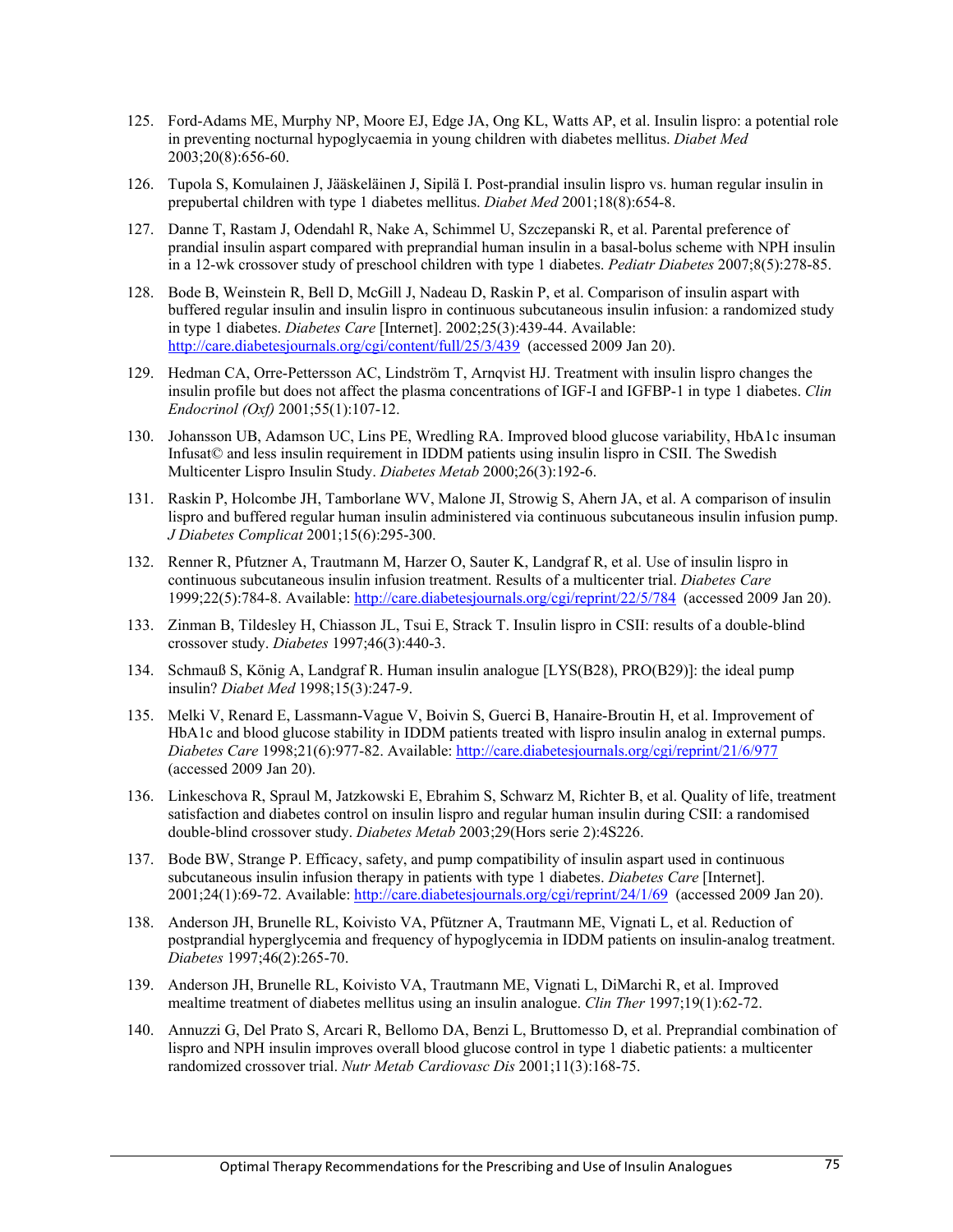- 141. Caixàs A, Pérez A, Payés A, Otal C, Carreras G, Ordóñez-Llanos J, et al. Effects of a short-acting insulin analog (insulin lispro) versus regular insulin on lipid metabolism in insulin-dependent diabetes mellitus. *Metab Clin Exper* 1998;47(4):371-6.
- 142. Chan WB, Chow CC, Yeung VT, Chan JC, So WY, Cockram CS. Effect of insulin lispro on glycaemic control in Chinese diabetic patients receiving twice-daily regimens of insulin. *Chin Med J (Engl)* 2004;117(9):1404-7.
- 143. Ciofetta M, Lalli C, Del Sindaco P, Torlone E, Pampanelli S, Mauro L, et al. Contribution of postprandial versus interprandial blood glucose to HbA1c in type 1 diabetes on physiologic intensive therapy with lispro insulin at mealtime. *Diabetes Care* [Internet]. 1999;22(5):795-800. Available: http://care.diabetesjournals.org/cgi/reprint/22/5/795 (accessed 2009 Jan 20).
- 144. Ferguson SC, Strachan MW, Janes JM, Frier BM. Severe hypoglycaemia in patients with type 1 diabetes and impaired awareness of hypoglycaemia: a comparative study of insulin lispro and regular human insulin. *Diabetes Metab Res Rev* 2001;17(4):285-91.
- 145. Gale EA, UK Trial Group. A randomized, controlled trial comparing insulin lispro with human soluble insulin in patients with Type 1 diabetes on intensified insulin therapy. *Diabet Med* 2000;17(3):209-14.
- 146. Garg SK, Carmain JA, Braddy KC, Anderson JH, Vignati L, Jennings MK, et al. Pre-meal insulin analogue insulin lispro vs Humulin R insulin treatment in young subjects with type 1 diabetes. *Diabet Med* 1996;13(1):47-52.
- 147. Holleman F, Schmitt H, Rottiers R, Rees A, Symanowski S, Anderson JH, et al. Reduced frequency of severe hypoglycemia and coma in well-controlled IDDM patients treated with insulin lispro. *Diabetes Care* 1997;20(12):1827-32.
- 148. Jacobs MA, Keulen ET, Kanc K, Casteleijn S, Scheffer P, Deville W, et al. Metabolic efficacy of preprandial administration of Lys(B28), Pro(B29) human insulin analog in IDDM patients: a comparison with human regular insulin during a three-meal test period. *Diabetes Care* 1997;20(8):1279-86.
- 149. Jansson PA, Ebeling P, Smith U, Conget I, Coves MJ, Gomis R, et al. Improved glycemic control can be better maintained with insulin lispro than with human regular insulin. *Diabetes Nutr Metab* 1998;11(3):194-9.
- 150. Provenzano C, Vero R, Oliva A, Leto G, Puccio L, Vecci E, et al. Lispro insulin in type 1 diabetic patients on a Mediterranean or normal diet: a randomized, cross-over comparative study with regular insulin. *Diabetes Nutr Metab* 2001;14(3):133-9.
- 151. Roach P, Trautmann M, Arora V, Sun B, Anderson JH, Jr. Improved postprandial blood glucose control and reduced nocturnal hypoglycemia during treatment with two novel insulin lispro-protamine formulations, insulin lispro mix25 and insulin lispro mix50. Mix50 Study Group. *Clin Ther* 1999;21(3):523-34.
- 152. Valle D, Santoro D, Bates P, Scarpa L. Italian multicentre study of intensive therapy with insulin lispro in 1184 patients with Type 1 diabetes. *Diabetes Nutr Metab* 2001;14(3):126-32.
- 153. Vignati L, Anderson JH, Iversen PW, Multicenter Insulin Lispro Study Group. Efficacy of insulin lispro in combination with NPH human insulin twice per day in patients with insulin-dependent or non-insulindependent diabetes mellitus. *Clin Ther* 1997;19(6):1408-21.
- 154. Del Sindaco P, Ciofetta M, Lalli C, Perriello G, Pampanelli S, Torlone E, et al. Use of the short-acting insulin analogue lispro in intensive treatment of type 1 diabetes mellitus: importance of appropriate replacement of basal insulin and time-interval injection-meal. *Diabet Med* 1998;15(7):592-600.
- 155. Heller SR, Amiel SA, Mansell P, U.K. Lispro Study Group. Effect of the fast-acting insulin analog lispro on the risk of nocturnal hypoglycemia during intensified insulin therapy. *Diabetes Care* [Internt]. 1999;22(10):1607-11. Available: http://care.diabetesjournals.org/cgi/reprint/22/10/1607 (accessed 2009 Jan 20).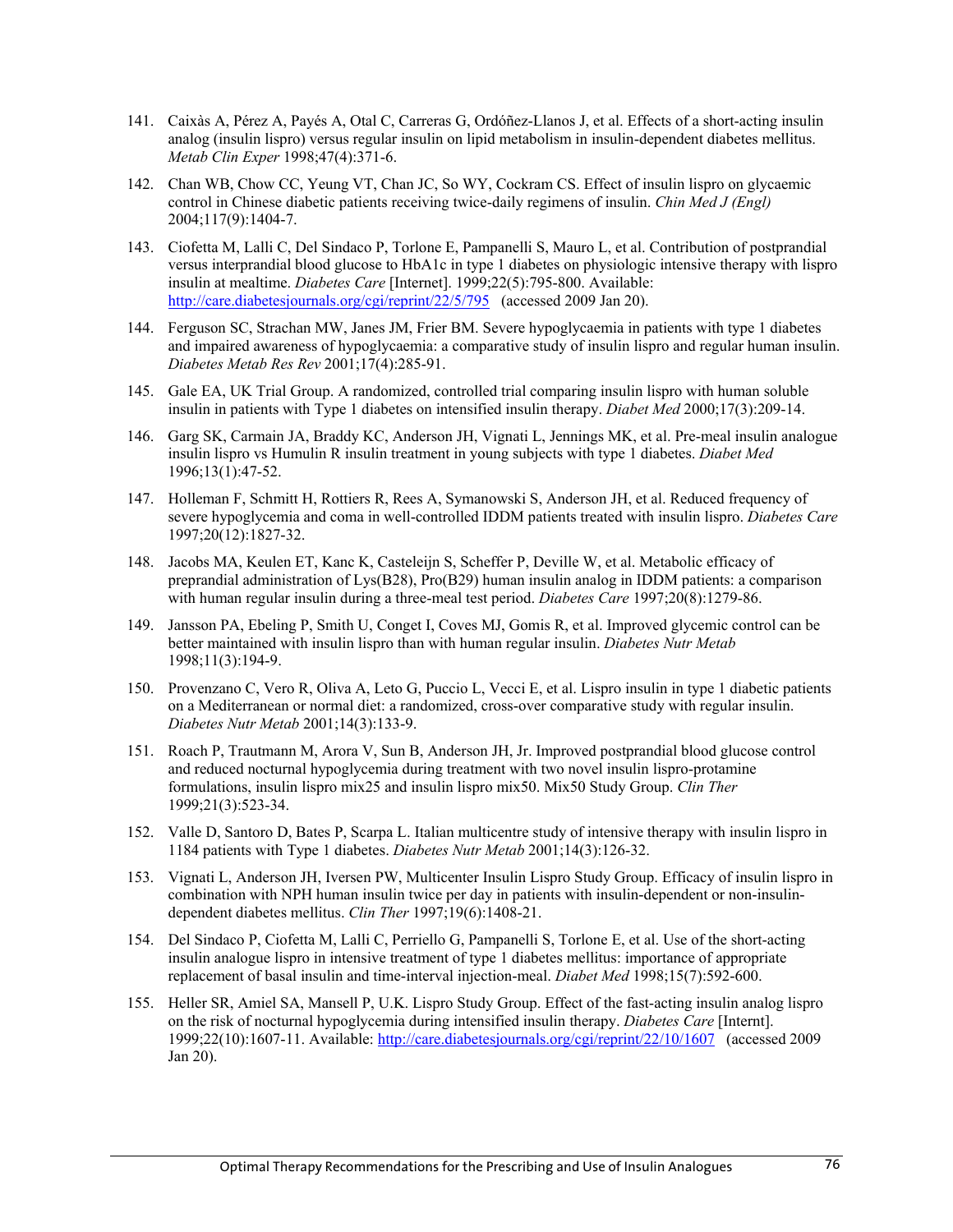- 156. Kotsanos JG, Vignati L, Huster W, Andrejasich C, Boggs MB, Jacobson AM, et al. Health-related qualityof-life results from multinational clinical trials of insulin lispro: assessing benefits of a new diabetes therapy. *Diabetes Care* 1997;20(6):948-58.
- 157. Janes JM, Bradley C, Rees A. Preferences for, and improvements in aspects of quality of life (QoL) with, insulin lispro in a multiple injection regimen [abstract]. *Diabetologia* 1997;40(Suppl 1):A353.
- 158. Heller SR, Colagiuri S, Vaaler S, Wolffenbuttel BH, Koelendorf K, Friberg HH, et al. Hypoglycaemia with insulin aspart: a double-blind, randomised, crossover trial in subjects with type 1 diabetes. *Diabet Med* 2004;21(7):769-75.
- 159. Home PD, Lindholm A, Riis A, the European Insulin Aspart Study Group. Insulin aspart vs. human insulin in the management of long-term blood glucose control in type 1 diabetes mellitus: a randomized controlled trial. *Diabet Med* 2000;17(11):762-70.
- 160. Iwamoto Y, Akanuma Y, Niimi H, Sasaki N, Tajima N, Kawamori R. Comparison between insulin aspart and soluble human insulin in type 1 diabetes (IDDM) patients treated with basal-bolus insulin therapy phase III clinical trial in Japan [in Japanese]. *J Japan Diabet Soc* 2001;44(10):799-811.
- 161. Raskin P, Guthrie RA, Leiter L, Riis A, Jovanovic L. Use of insulin aspart, a fast-acting insulin analog, as the mealtime insulin in the management of patients with type 1 diabetes. *Diabetes Care* [Internet]. 2000;23(5):583-8. Available: http://care.diabetesjournals.org/cgi/reprint/23/5/583 (accessed 2009 Jan 20).
- 162. Tamás G, Marre M, Astorga R, Dedov I, Jacobsen J, Lindholm A, et al. Glycaemic control in type 1 diabetic patients using optimised insulin aspart or human insulin in a randomised multinational study. *Diabetes Res Clin Pract* 2001;54(2):105-14.
- 163. Home PD, Lindholm A, Hylleberg B, Round P, UK Insulin Aspart Study Group. Improved glycemic control with insulin aspart: a multicenter randomized double-blind crossover trial in type 1 diabetic patients. *Diabetes Care* [Internet]. 1998;21(11):1904-9. Available: http://care.diabetesjournals.org/cgi/reprint/21/11/1904 (accessed 2009 Jan 20).
- 164. Danne T, Odendahl R, Naeke A, Schimmel U, Szczepanski R, Moeller J, et al. Postprandial insulin aspart is preferred to preprandial human insulin by parents of preschool children with type 1 diabetes [poster]. 65th Annual Scientific Sessions; 2005 Jun 10; San Diego. Poster no 2765-PO.
- 165. Hod M, Damm P, Kaaja R, Visser GH, Dunne F, Demidova I, et al. Fetal and perinatal outcomes in type 1 diabetes pregnancy: a randomized study comparing insulin aspart with human insulin in 322 subjects. *Am J Obstet Gynecol* 2008;198(2):186-7.
- 166. Mathiesen ER, Kinsley B, Amiel SA, Heller S, McCance D, Duran S, et al. Maternal glycemic control and hypoglycemia in type 1 diabetic pregnancy: a randomized trial of insulin aspart versus human insulin in 322 pregnant women. *Diabetes Care* [Internet]. 2007;30(4):771-6. Available: http://care.diabetesjournals.org/cgi/reprint/30/4/771 (accessed 2009 Jan 20).
- 167. Persson B, Swahn ML, Hjertberg R, Hanson U, Nord E, Nordlander E, et al. Insulin lispro therapy in pregnancies complicated by type 1 diabetes mellitus. *Diabetes Res Clin Pract* 2002;58(2):115-21.
- 168. Jovanovic L, Ilic S, Pettitt DJ, Hugo K, Gutierrez M, Bowsher RR, et al. Metabolic and immunologic effects of insulin lispro in gestational diabetes. *Diabetes Care* [Internet]. 1999;22(9):1422-7. Available: http://care.diabetesjournals.org/cgi/reprint/22/9/1422 (accessed 2009 Jan 20).
- 169. Mecacci F, Carignani L, Cioni R, Bartoli E, Parretti E, La Torre P, et al. Maternal metabolic control and perinatal outcome in women with gestational diabetes treated with regular or lispro insulin: comparison with non-diabetic pregnant women. *Eur J Obstet Gynecol Reprod Biol* 2003;111(1):19-24.
- 170. Pettitt DJ, Ospina P, Howard C, Zisser H, Jovanovic L. Efficacy, safety and lack of immunogenicity of insulin aspart compared with regular human insulin for women with gestational diabetes mellitus. *Diabet Med* 2007;24(10):1129-35.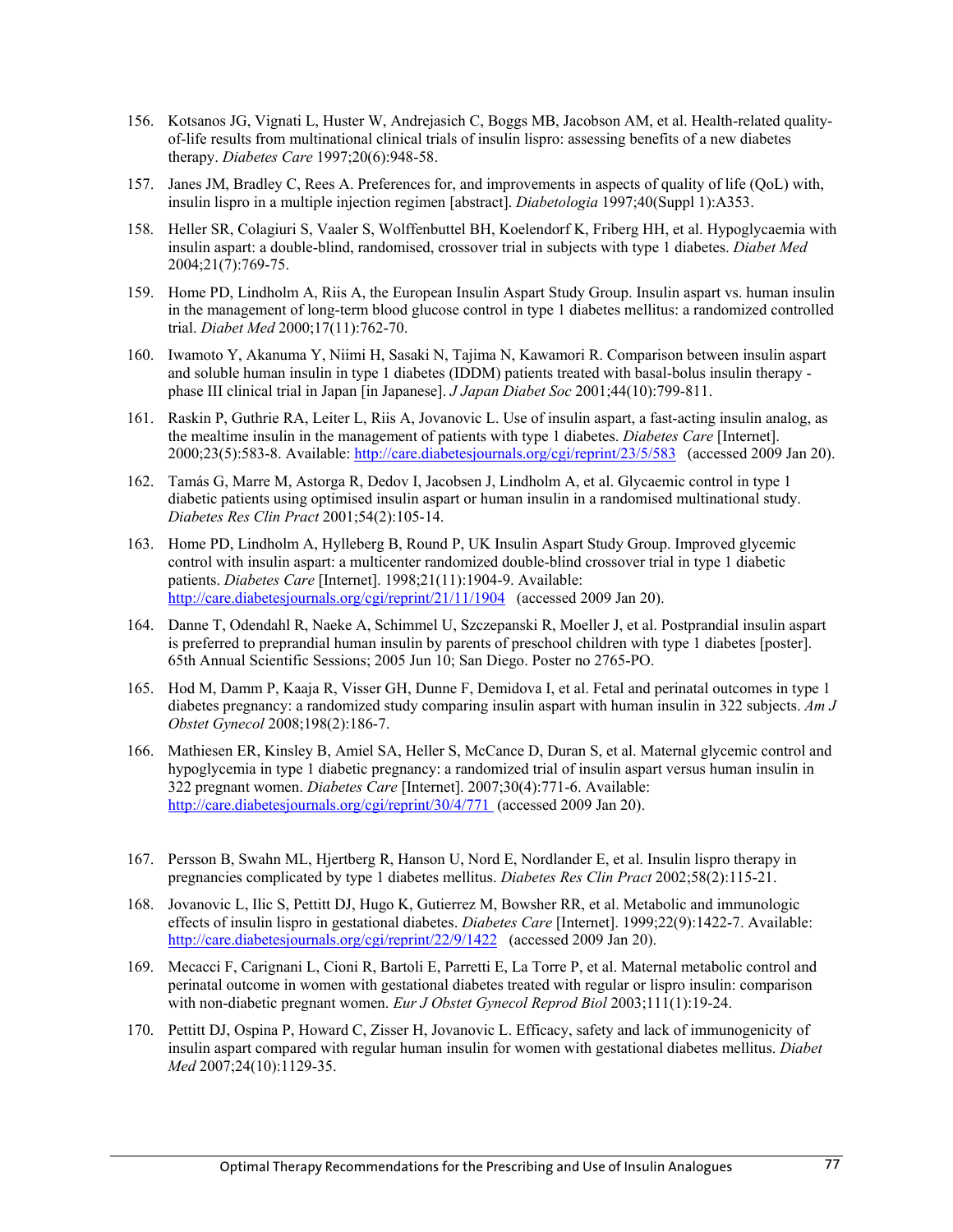- 171. Holcombe JH, Zalani S, Arora VK, Mast CJ, Lispro in Adolescents Study Group. Comparison of insulin lispro with regular human insulin for the treatment of type 1 diabetes in adolescents. *Clin Ther* 2002;24(4):629-38.
- 172. Yamada S, Watanabe M, Kitaoka A, Shiono K, Atsuda K, Tsukamoto Y, et al. Switching from premixed human insulin to premixed insulin lispro: a prospective study comparing the effects on glucose control and quality of life. *Intern Med* [Internet]. 2007;46(18):1513-7. Available: http://www.jstage.jst.go.jp/article/internalmedicine/46/18/1513/\_pdf (accessed 2007 Oct 11).
- 173. Pala L, Mannucci E, Dicembrini I, Rotella CM. A comparison of mealtime insulin aspart and human insulin in combination with metformin in type 2 diabetes patients. *Diabetes Res Clin Pract* 2007;78(1):132-5.
- 174. Altuntas Y, Ozen B, Ozturk B, Sengul A, Ucak S, Ersoy O, et al. Comparison of additional metformin or NPH insulin to mealtime insulin lispro therapy with mealtime human insulin therapy in secondary OAD failure. *Diabetes Obes Metab* 2003;5(6):371-8.
- 175. Anderson JH, Brunelle RL, Keohane P, Koivisto VA, Trautmann ME, Vignati L, et al. Mealtime treatment with insulin analog improves postprandial hyperglycemia and hypoglycemia in patients with non-insulindependent diabetes mellitus. *Arch Intern Med* 1997;157(11):1249-55.
- 176. Laube H, Heller M, Liersch J, Mäser E, Linn T. Erfahrungen mit lispro -insulin bei intensivierter Behandlung von Typ-i- und Typ-ii- Diabetikern [Experience with Lispro -insulin in the intensified therapy of IDDM and NIDDM patients]. *Diabetes Stoffwechsel* 1996;5(6):273-6.
- 177. Lourens W, Bonnici F, Matthias HERZ, Arora V, Roach P. Improved glycaemic control with humalog mix25 compared with human insulin 30/70 in patients with type 2 diabetes. *Jemdsa* 2000;5(2):87-92.
- 178. Roach P, Yue L, Arora V. Improved postprandial glycemic control during treatment with Humalog Mix25, a novel protamine-based insulin lispro formulation. Humalog Mix25 Study Group. *Diabetes Care* [Internet]. 1999;22(8):1258-61. Available: http://care.diabetesjournals.org/cgi/reprint/22/8/1258 (accessed 2009 Jan 20).
- 179. Ross SA, Zinman B, Campos RV, Strack T, Canadian Lispro Study Group. A comparative study of insulin lispro and human regular insulin in patients with type 2 diabetes mellitus and secondary failure of oral hypoglycemic agents. *Clin Invest Med* 2001;24(6):292-8.
- 180. Schernthaner G, Kopp HP, Ristic S, Muzyka B, Peter L, Mitteregger G. Metabolic control in patients with type 2 diabetes using Humalog© Mix50T injected three times daily: crossover comparison with human insulin 30/70. *Horm Metab Res* 2004;36(3):188-93.
- 181. Herz M, Profozic V, Arora V, Smircic-Duvnjak L, Kovacevic I, Boras J, et al. Effects of a fixed mixture of 25% insulin lispro and 75% NPL on plasma glucose during and after moderate physical exercise in patients with type 2 diabetes. *Curr Med Res Opin* 2002;18(4):188-93.
- 182. Herz M, Arora V, Campaigne BN, Scholtz HE, Potgieter MA, Mollentze W. Humalog Mix25 improves 24 hour plasma glucose profiles compared with the human insulin mixture 30/70 in patients with type 2 diabetes mellitus. *S Afr Med J* 2003;93(3):219-23.
- 183. Boehm BO, Vaz JA, Br>ndsted L, Home PD. Long-term efficacy and safety of biphasic insulin aspart in patients with type 2 diabetes. *Eur J Intern Med* 2004;15(8):496-502.
- 184. Bretzel RG, Arnolds S, Medding J, Linn T. A direct efficacy and safety comparison of insulin aspart, human soluble insulin, and human premix insulin (70/30) in patients with type 2 diabetes. *Diabetes Care* [Internet]. 2004;27(5):1023-7. Available: http://care.diabetesjournals.org/cgi/reprint/27/5/1023?maxtoshow=&HITS=10&hits=10&RESULTFORM AT=&author1=bretzel&andorexactfulltext=and&searchid=1&FIRSTINDEX=0&sortspec=relevance&volu me=27&firstpage=1023&resourcetype=HWCIT (accessed 2009 Jan 20).
- 185. Gallagher A, Home PD. The effect of improved post-prandial blood glucose control on post-prandial metabolism and markers of vascular risk in people with Type 2 diabetes. *Diabetes Res Clin Pract* 2005;67(3):196-203.